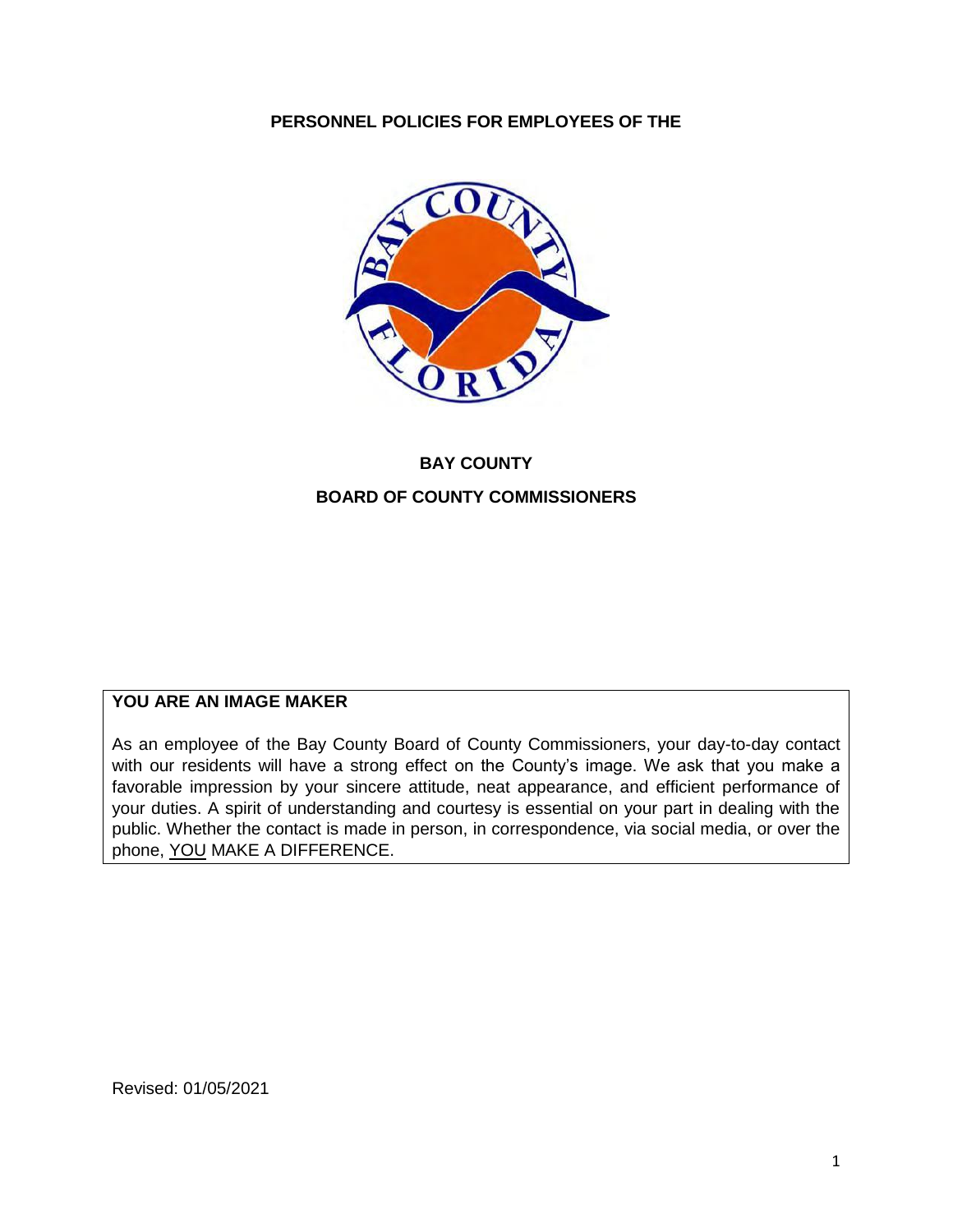# **A MESSAGE FROM THE COUNTY MANAGER**

Welcome to the Bay County team! I am grateful you have chosen to join us as we strive to become the best operating, most efficient County in the State of Florida. To accomplish this goal, we want to provide a workplace that fosters creativity and an atmosphere in which employees feel secure and empowered to do their jobs to the best of their ability and to affect change. In the words of Super Bowl winning coach and NASCAR owner Joe Gibbs, "People who enjoy what they are doing invariably do it well."

We're glad you are here!

*Bob Majka* County Manager

# **A MESSAGE FROM THE CHIEF HUMAN RESOURCES OFFICER**

Welcome,

It is my pleasure to welcome you as an employee of the Bay County Board of County Commissioners. We hope that you have found the kind of challenging work and organizational philosophy that will enable you to enjoy your career with us.

This manual provides answers to some of the most frequently asked employee questions. It is a quick reference to some of the policies and procedures with which you should be familiar. Please read your manual carefully and discuss any questions you might have with your supervisor or the Human Resources Department.

The Human Resources Department exists to provide services to you, your department, and to the citizens of Bay County. For your benefit, among the services we offer are: development of employee benefit programs, identification of training needs, and the development and implementation of in-house training programs. In short, your work direction, job counseling, performance evaluation and rate of pay come from within your own department, and we provide support and assistance to your department and to you.

Our primary job as County employees is to give prompt, courteous and efficient service to our neighbors. As we share in the experience of working together, you will be making an important contribution to the growth and well-being of Bay County.

I wish you every success in your career with the Bay County Board of County Commissioners.

Sincerely,

*Amy L. Cooper* Chief Human Resources Officer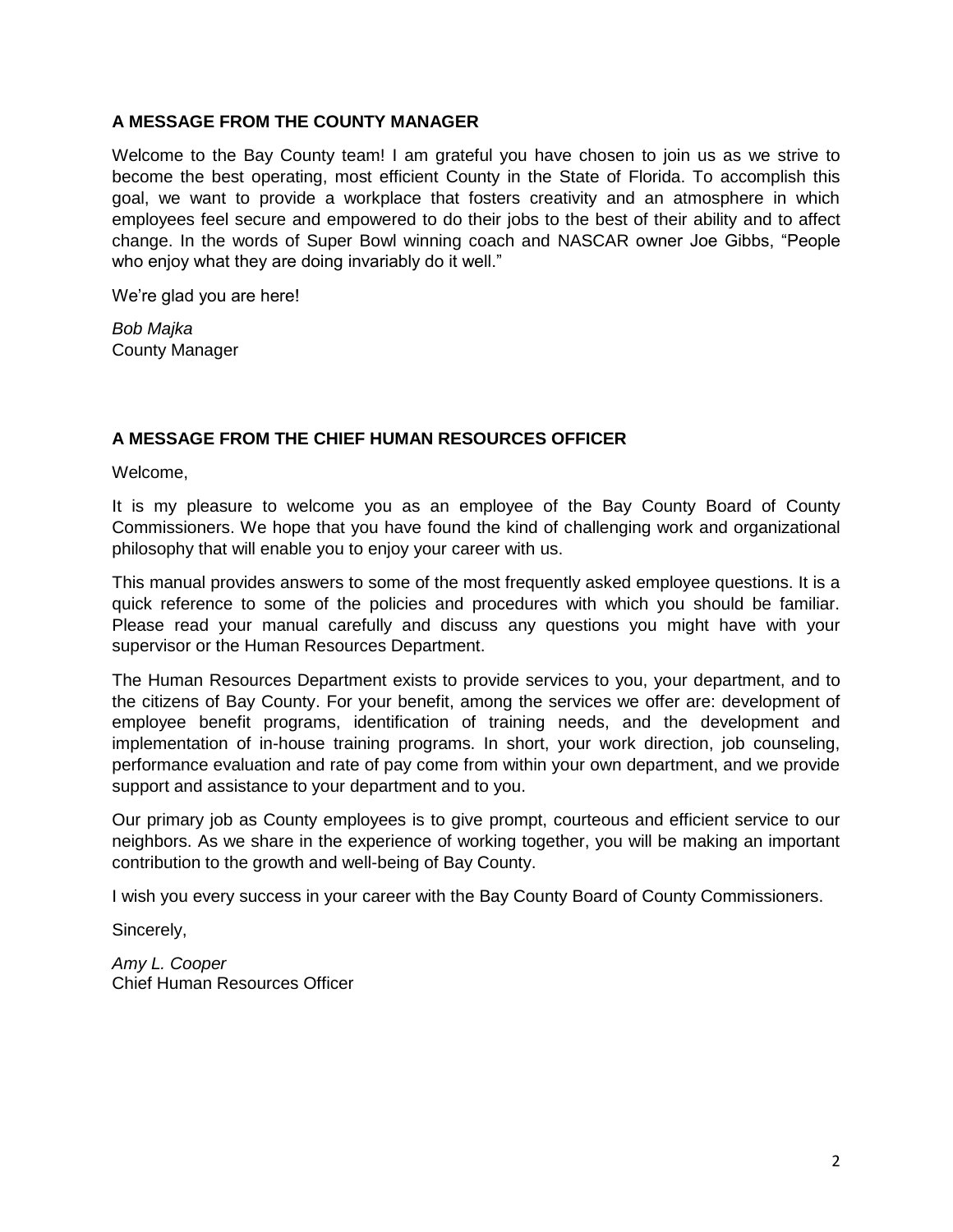# **TABLE OF CONTENTS**

| AUTHORITY FOR ESTABLISHMENT OF PAY AND CLASSIFICATION PLAN 10 |  |
|---------------------------------------------------------------|--|
|                                                               |  |
|                                                               |  |
|                                                               |  |
|                                                               |  |
|                                                               |  |
|                                                               |  |
|                                                               |  |
|                                                               |  |
|                                                               |  |
|                                                               |  |
|                                                               |  |
|                                                               |  |
|                                                               |  |
|                                                               |  |
|                                                               |  |
|                                                               |  |
|                                                               |  |
|                                                               |  |
|                                                               |  |
|                                                               |  |
|                                                               |  |
|                                                               |  |
|                                                               |  |
|                                                               |  |
|                                                               |  |
|                                                               |  |
|                                                               |  |
|                                                               |  |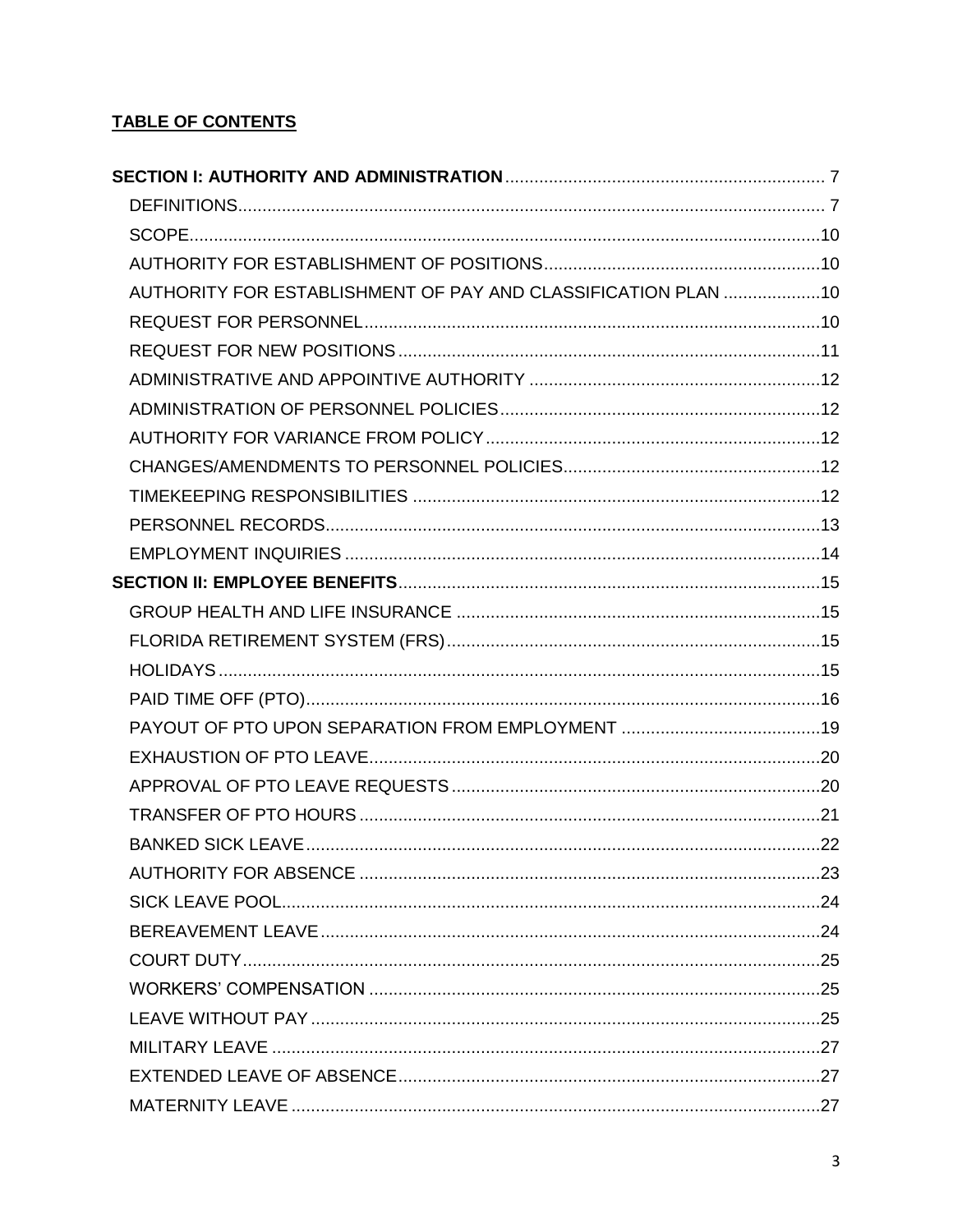| VIOLATION OF LOCAL, STATE AND/OR FEDERAL LAWS AND SELF-REPORTING OF |  |
|---------------------------------------------------------------------|--|
|                                                                     |  |
|                                                                     |  |
|                                                                     |  |
|                                                                     |  |
|                                                                     |  |
|                                                                     |  |
|                                                                     |  |
|                                                                     |  |
|                                                                     |  |
|                                                                     |  |
|                                                                     |  |
|                                                                     |  |
|                                                                     |  |
|                                                                     |  |
|                                                                     |  |
|                                                                     |  |
|                                                                     |  |
|                                                                     |  |
|                                                                     |  |
|                                                                     |  |
|                                                                     |  |
|                                                                     |  |
|                                                                     |  |
| HOLIDAY PAY AND OVERTIME PAY FOR NON-EXEMPT EMPLOYEES49             |  |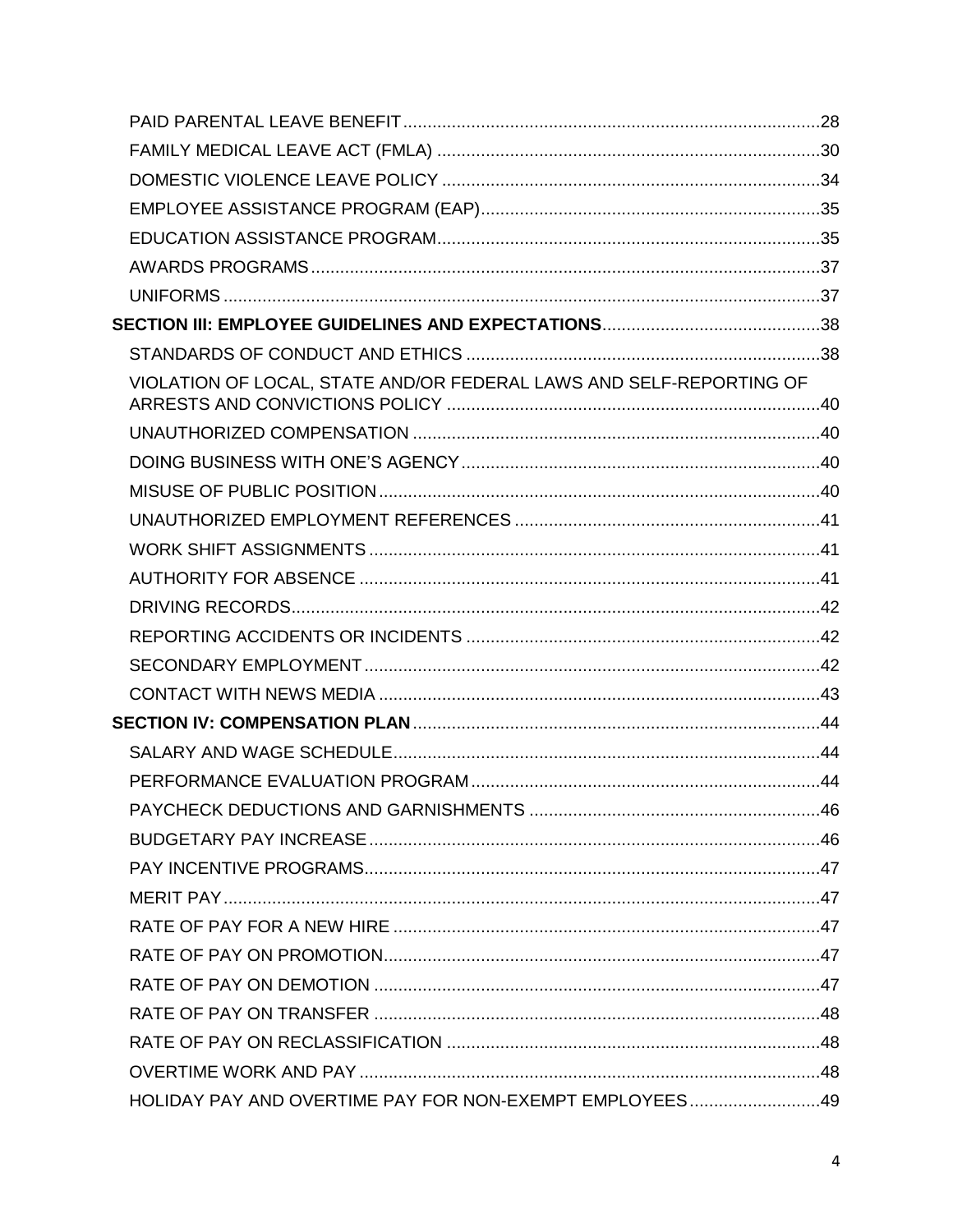| PAY FOR WORK DURING DECLARED EMERGENCIES OR DISASTERS 50        |  |
|-----------------------------------------------------------------|--|
|                                                                 |  |
|                                                                 |  |
|                                                                 |  |
|                                                                 |  |
|                                                                 |  |
|                                                                 |  |
|                                                                 |  |
|                                                                 |  |
|                                                                 |  |
|                                                                 |  |
|                                                                 |  |
| SECTION VI: POLICY STATEMENTS AND GENERAL INFORMATION57         |  |
|                                                                 |  |
|                                                                 |  |
|                                                                 |  |
|                                                                 |  |
|                                                                 |  |
|                                                                 |  |
|                                                                 |  |
|                                                                 |  |
|                                                                 |  |
|                                                                 |  |
|                                                                 |  |
|                                                                 |  |
|                                                                 |  |
|                                                                 |  |
|                                                                 |  |
|                                                                 |  |
|                                                                 |  |
|                                                                 |  |
|                                                                 |  |
| TEXT MESSAGING AND PUBLIC RECORDS RETENTION AND AVAILABILITY 72 |  |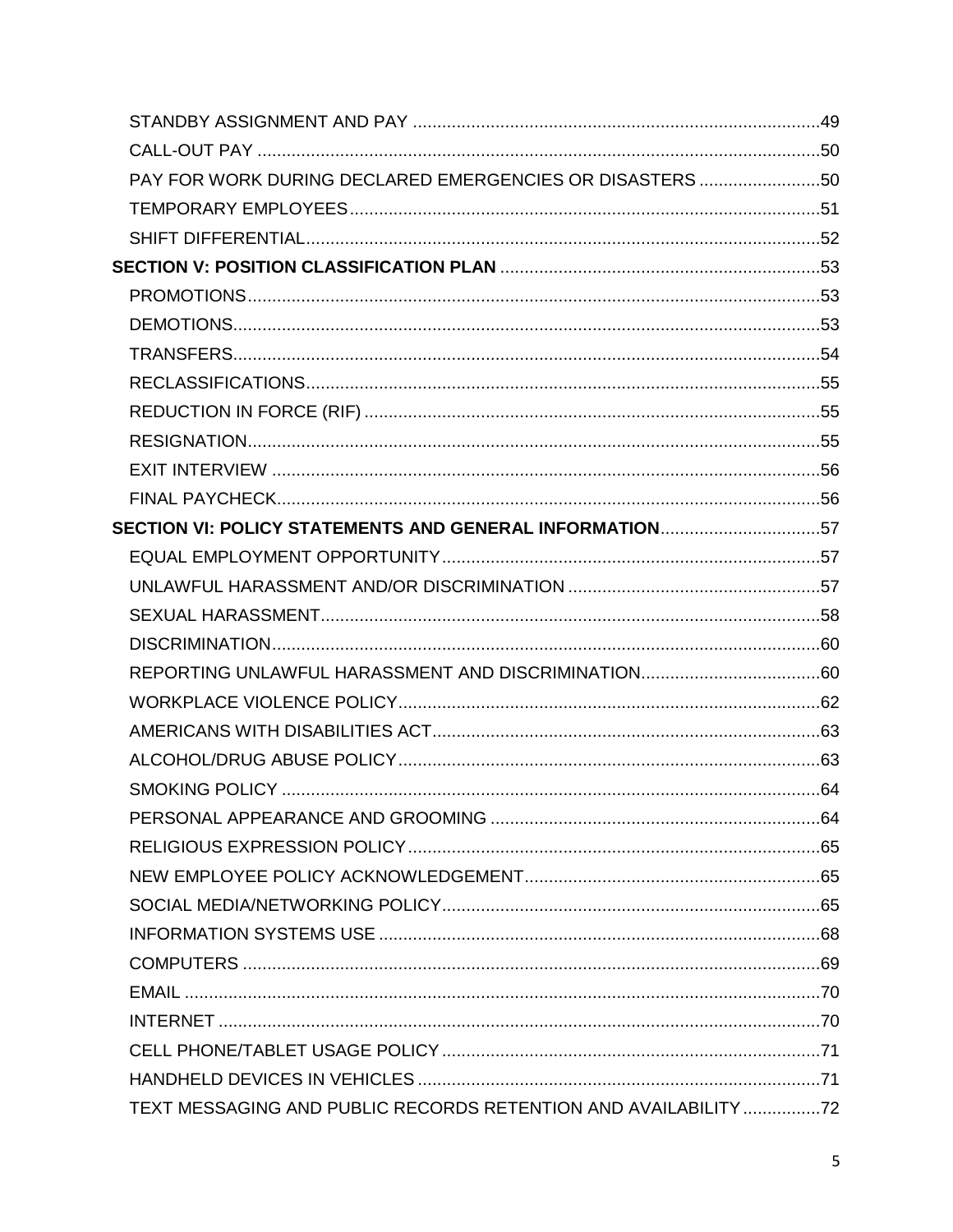| CONSENSUAL ROMANTIC RELATIONSHIPS AMONG COWORKERS75 |  |
|-----------------------------------------------------|--|
|                                                     |  |
|                                                     |  |
|                                                     |  |
|                                                     |  |
|                                                     |  |
|                                                     |  |
|                                                     |  |
|                                                     |  |
|                                                     |  |
|                                                     |  |
|                                                     |  |
|                                                     |  |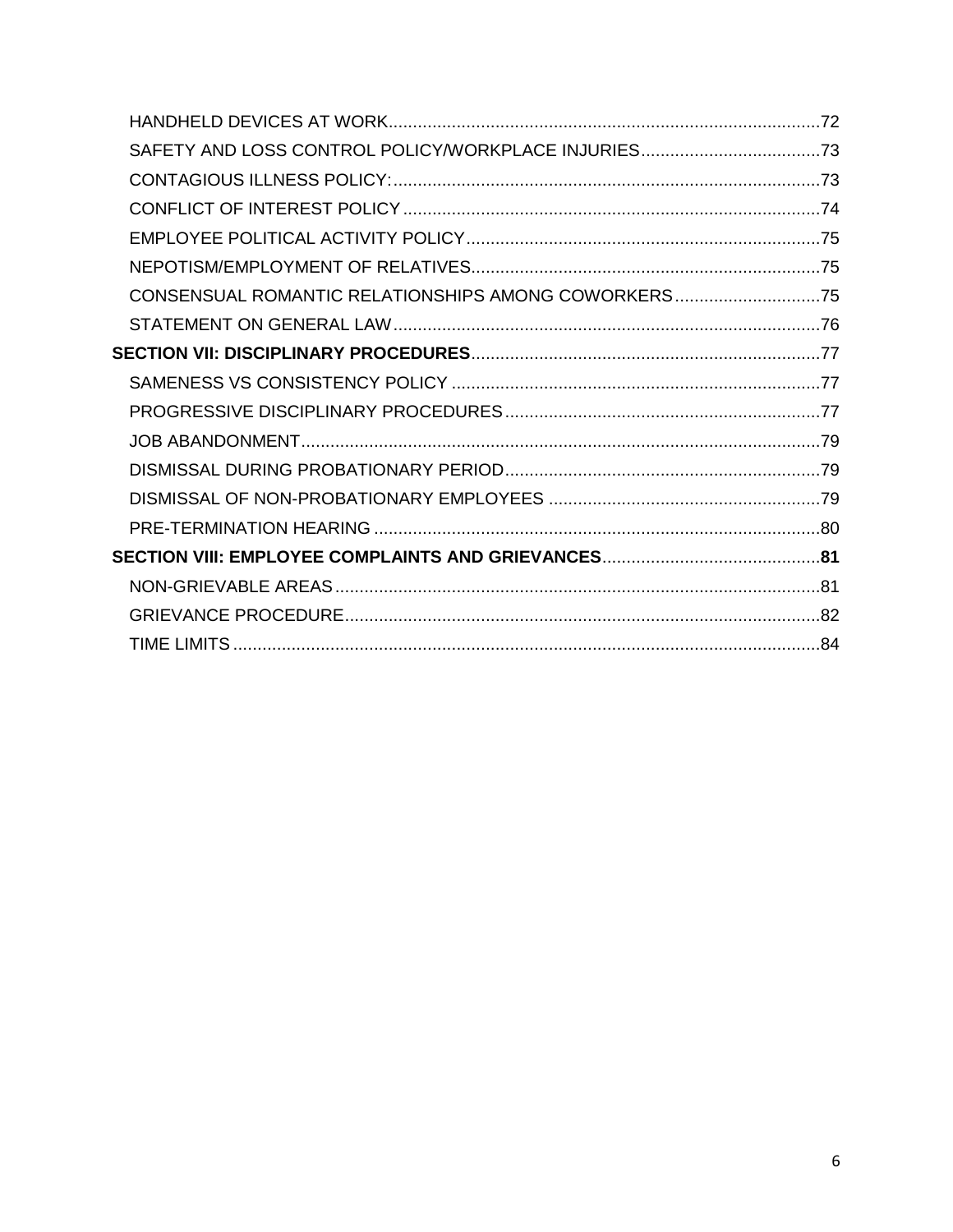# <span id="page-6-0"></span>**SECTION I: AUTHORITY AND ADMINISTRATION**

## <span id="page-6-1"></span>**DEFINITIONS**

# **BOCC**

Bay County Board of County Commissioners, also referred to as "the County."

# **Work Week**

Work Week refers to the number of hours regularly scheduled to be worked during any seven (7) consecutive days - Monday through Sunday.

# **Work Day/Shift**

Work Day/Shift refers to the number of hours regularly scheduled to be worked in one 24 hour period.

# **Work Hours**

Hours of Work refers to the number of hours an employee is scheduled to work in any 24 hour period.

# **Working Days**

The term "Working Days" generally refers to the 5-day period, Monday through Friday or 4-day period, Monday – Thursday except where 7-day or around-the-clock coverage is required. Other exceptions may be necessary.

### **Compensation Plan**

A comprehensive compensation plan based on years of service with designated pay grades and pay steps used as a reference tool to determine an employee's rate of pay. Pay raises based on years of service for the corresponding pay grade and step are not guaranteed and are contingent on the availability of County funds and any other condition as set forth by the County Manager.

## **Overtime Pay**

Overtime Pay means the compensation paid for the work performed by any non-exempt employee in excess of the standard established by the Fair Labor Standards Act, typically anything over 40 hours actually worked in a work week.

### **Paid Time Off (PTO)**

A leave program that allows eligible BOCC employees flexibility in planning for and taking time off. PTO combines personal business or recreation, doctor appointments and unexpected absences such as illness or illness in the family, into a single system that simplifies accountability and tracking.

### **Banked Sick Leave**

Applies only to those employees who have Banked Sick Leave hours remaining prior to the adoption of the PTO program on January 1, 2017.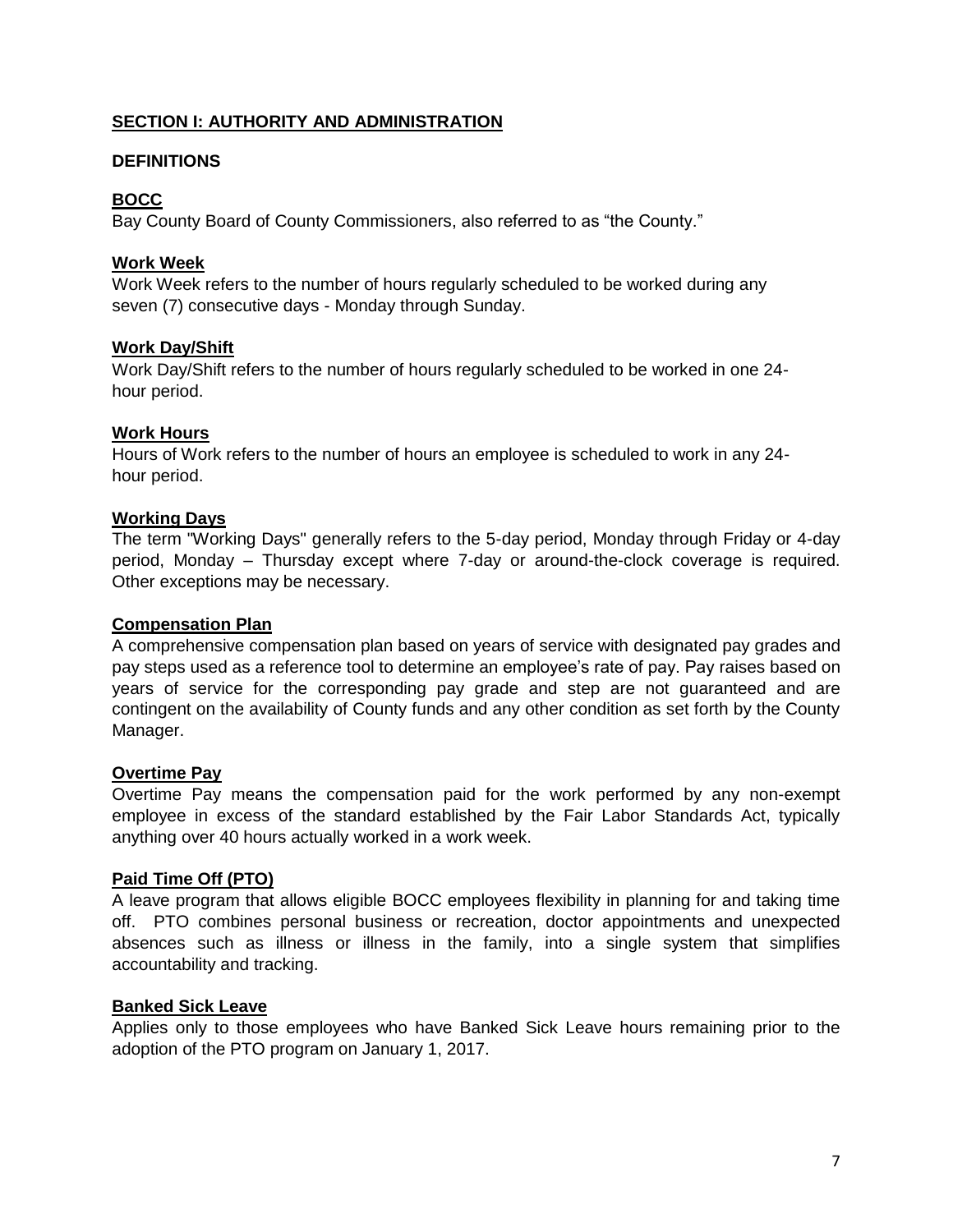# **Administrative Leave**

The BOCC authorizes the use of administrative leave (paid or unpaid) at the discretion of the County Manager during certain situations such as during a declared local state of emergency, while an employee is under investigation, during the Pre-Termination Hearing process, and any other times deemed necessary.

## **LWOP**

A "leave without pay" (LWOP) is a period of time off from work without pay based on the circumstances and criteria outlined in this policy. Only full time and part time employees who have successfully completed their probationary periods are eligible to apply for LWOP unless otherwise specified. All requests may only be approved by the County Manager through the Chief Officer/Department Director and the Chief Human Resources Officer, or his/her designee.

### **Regular Status Employee**

A regular status employee is one who is assigned to a budgeted position, has satisfactorily completed his/her period of probation, and is eligible for all benefits and pay increases in accordance with policies and procedures of the BOCC.

### **OPS Employee**

Other Personal Services (OPS) employment is a temporary employer/employee relationship used solely for accomplishing short term or intermittent tasks. OPS employees do not fill regularly established positions and may not be assigned duties of any vacant authorized position, nor are they eligible for any benefits. OPS employees are at-will employees and are subject to actions such as pay changes, changes to work assignments, and terminations at the discretion of the Chief Officer/Department Director or designee and are not eligible for pretermination hearings.

### **Temporary Emergency Employee**

A temporary emergency employee is one who is employed on a temporary basis as a result of a state of emergency declared by the Governor because of a natural, technological, or human caused disaster.

#### **Temporary/Seasonal Employee**

A temporary/seasonal employee is one employed for a specific period of time, normally limited in duration to less than six (6) months, and does not receive any benefits nor is eligible for pay increases.

### **Florida Retirement System (FRS)**

Bay County participates in the Florida Retirement System (FRS) to assist employees in postemployment years. Contributions are paid by the BOCC and its employees. The amount of retirement received by individuals is determined by their rate of compensation, years of creditable service, age at time of retirement, and/or type of plan, and is administered by the FRS.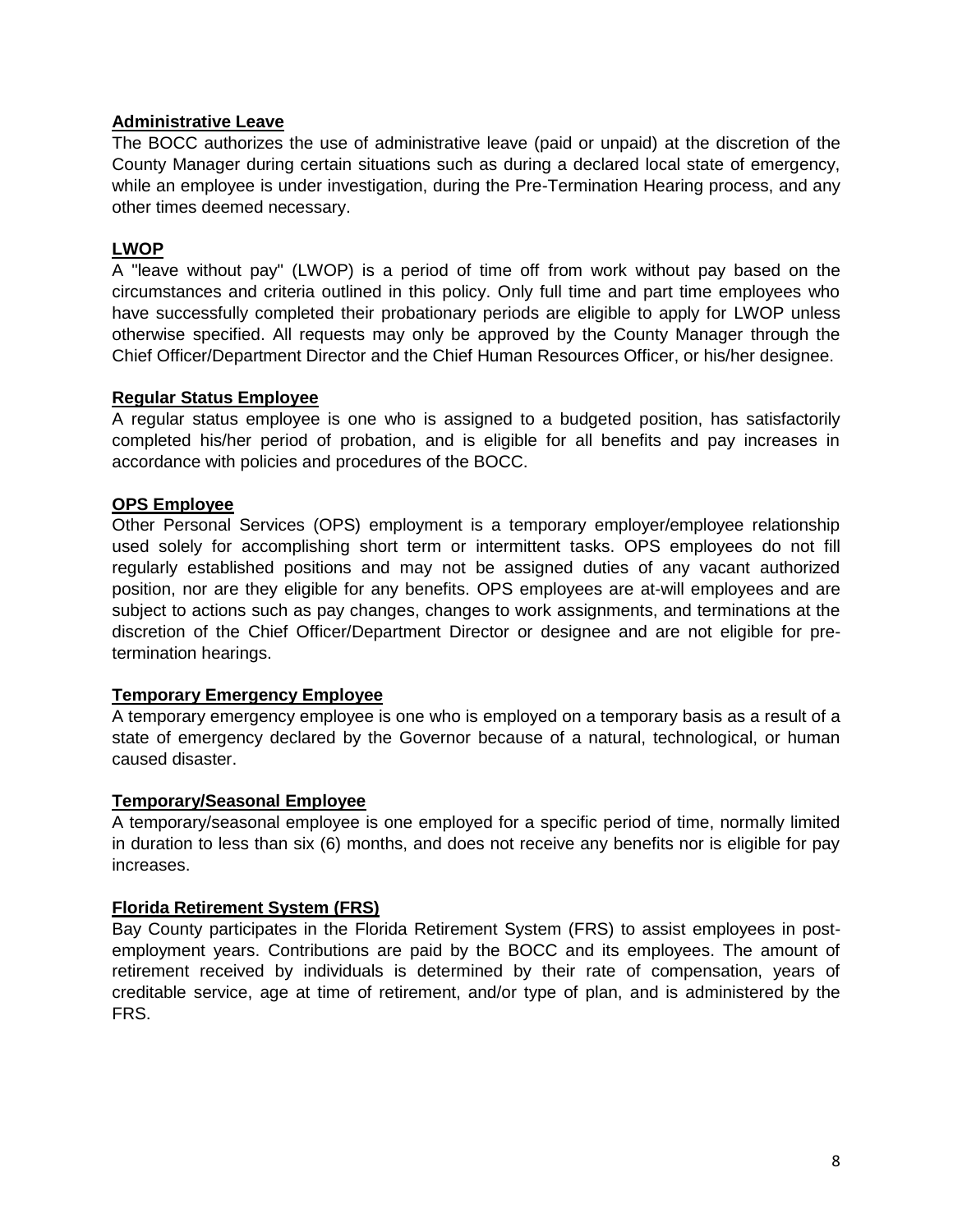## **Probationary Employee**

A probationary employee is one who does not have regular status, has less than six (6) months continuous service unless probation was extended with the BOCC, or has been promoted, demoted, or transferred and is serving a six (6) month probationary period to determine position retention status. However, if the employee has been promoted or transferred to another position within the same Division, he/she will just be required to complete the remainder of any probationary period the employee is currently serving, if any. Probationary status employees are not eligible to request a pre-termination hearing.

# **Safety Sensitive Position**

"Safety-sensitive position" means with respect to a public employer, a position in which a drug or alcohol impairment constitutes an immediate and direct threat to public health or safety. In these positions, an employee's inability or impaired ability to perform job-related tasks could result in a direct threat to that employee's safety and/or the safety of others. Example of positions within the County that meet the definition of "safety sensitive" are as follows: CDL operators of large vehicles and heavy equipment, Emergency Medical Providers, Fire and Rescue employees, or any position in which a momentary lapse in attention could result in injury or death to another person.

# **Part-Time Employee**

A part-time employee is one who typically works less than the standard (40 hours) specified for the work week and will contribute to the FRS. Part time employees who work less than thirty (30) hours per week are not eligible for benefits, other than FRS and holidays (1/2 day).

### **Immediate Family**

Immediate family shall include the following for either the employee or spouse: spouse, children, parents, siblings, step-parents, step-children, step-siblings, grandparents, and grandchildren.

### **May**

The word "may" shall be interpreted as permissive.

### **Shall**

The word "shall" shall be interpreted as mandatory.

### **Continuous Service**

This is service credit which determines eligibility for employee benefits such as paid time off, leaves of absence, etc. If a regular status employee works for the BOCC, then resigns in good standing and returns within ninety (90) days, a continuous service will be reflected upon the recommendation of the responsible supervisor and Chief Officer/Department Director with approval of the Chief Human Resources Officer and County Manager.

Employees who transfer from another FRS agency, whether state or local government, to the BOCC with a break of service of not more than ninety (90) days, shall receive service credit for any unused, unpaid annual, sick leave, or PTO up to a maximum of 240 total combined hours, or the current maximum payout rate for the Bay County Board of County Commissioners.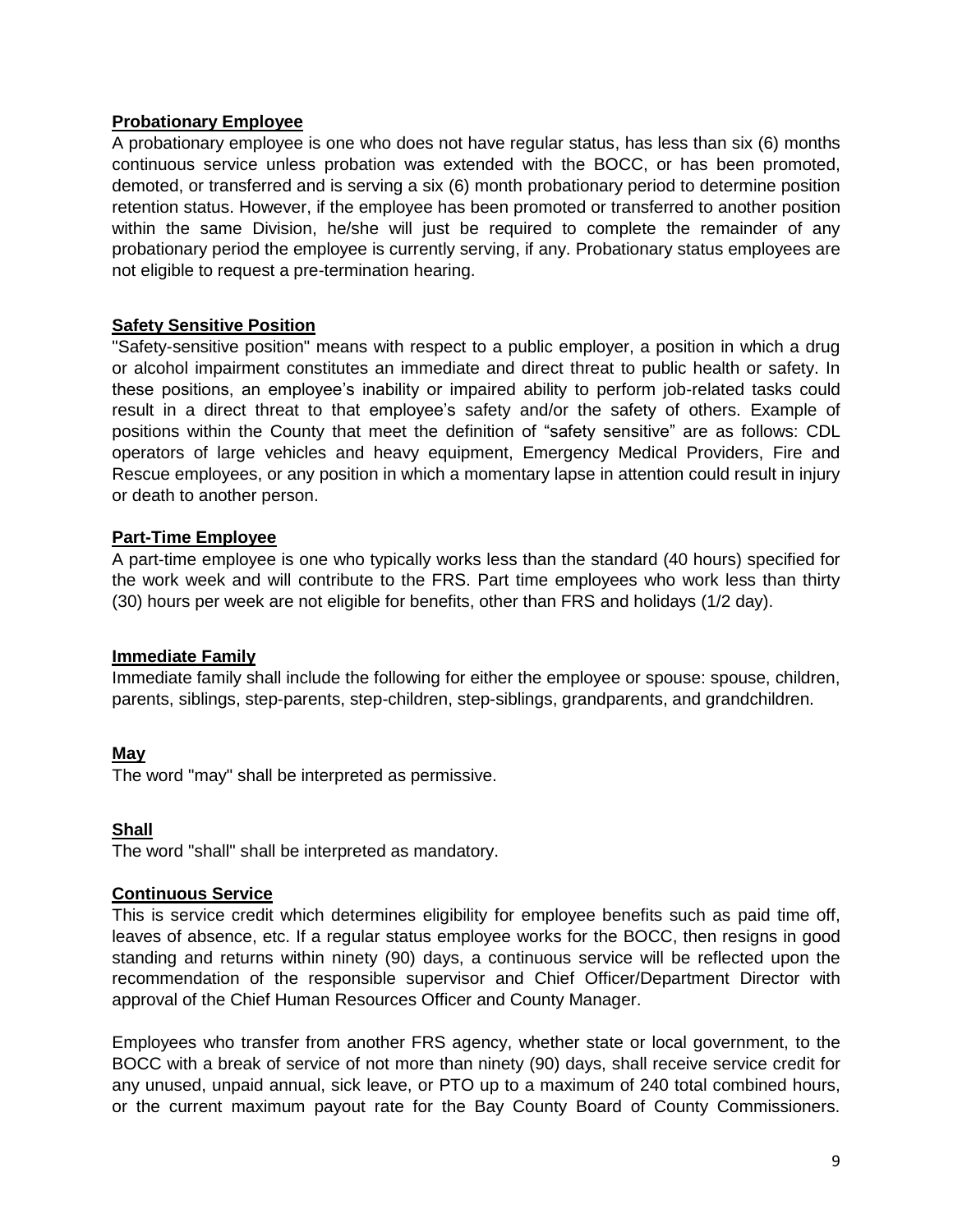Written documentation must be provided to the Human Resources Department from the previous agency. Employees in this situation will also be allowed to carry over their number of years of service from their previous agency.

Similar consideration may be given to certain positions for new hires who come to the BOCC from other public or private sector entities who do not participate in the FRS. These new hires will be handled on a case by case basis.

## **Termination or Leave of Absence Dates**

When completing the Personnel Requisition or Change of Status form, the effective date of a termination (voluntary, involuntary, compulsory, or failure to return from an approved leave of absence) shall be the actual date of separation. The start date of a leave of absence shall be the date the employee requests and the County approves. The leave ending date shall be the last day of the authorized leave period. Refer to Section II for types of leaves of absence.

# **Punctuality**

The attendance and punctuality of employees is essential to the smooth operations of the Bay County Board of County Commissioners. Employees are expected to be at their jobsite ready to work at the time scheduled, except when prior permission for absence has been approved.

# <span id="page-9-0"></span>**SCOPE**

These policies, where applicable, shall apply to and govern all employees and volunteers of the BOCC. For purposes of the administration of these policies, the County Manager or Chief Human Resources Officer may appoint a designee to act on his/her behalf at any time deemed necessary.

### <span id="page-9-1"></span>**AUTHORITY FOR ESTABLISHMENT OF POSITIONS**

All positions or departments in the County are established by the County Manager and approved by the Board of County Commissioners.

### <span id="page-9-2"></span>**AUTHORITY FOR ESTABLISHMENT OF PAY AND CLASSIFICATION PLAN**

The Board of County Commissioners authorizes the County Manager to establish and maintain a job classification and salary plan that is consistent with the total appropriated funds and authorized positions.

# <span id="page-9-3"></span>**REQUEST FOR PERSONNEL**

When a position becomes vacant and prior to any posting and/or advertisement of the vacancy, the Division Director shall review the position, its job description, and the need for such a position. The requesting Department/Division shall submit a personnel requisition to the Human Resources Department through the NEOGOV program when a vacancy exists to begin the process of posting the position. Requests for personnel shall be made as far in advance of actual need as circumstances permit.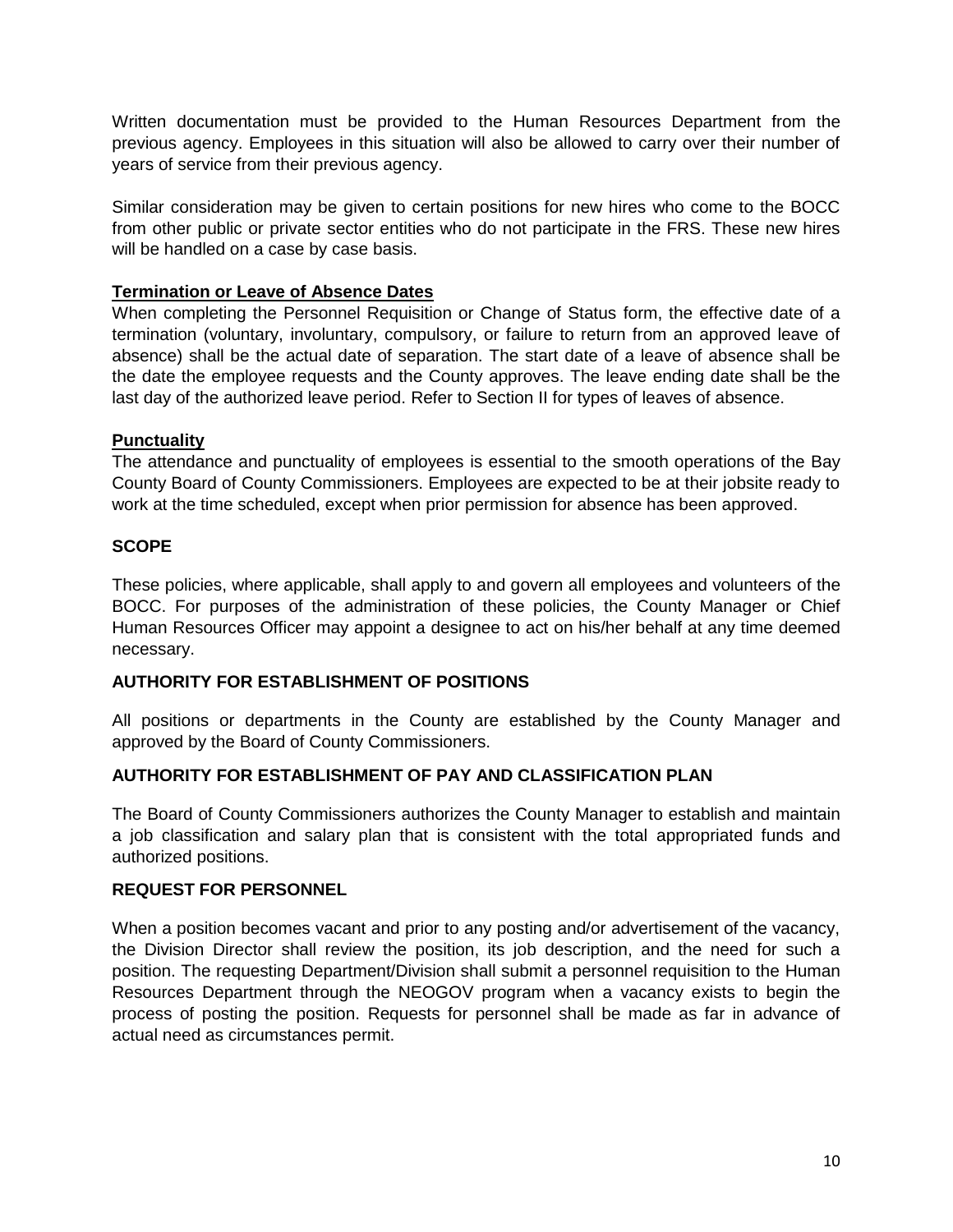If the vacant position is to be filled, the job opening will be posted a minimum of three (3) work days in a conspicuous place within the Department/Division, at the Bay County Government Center, and on the BOCC's website.

Reclassifications are not considered vacant positions.

The County Manager, or his/her designee, at the recommendation of the Chief Officer/Department Director, may appoint or promote individuals to vacancies without posting the position if he/she deems it to be in the best interest of the County; however, the preferred hiring method is to post the position for a minimum of three (3) work days.

The County Manager, or his/her designee, has the authority to appoint an Interim Chief Officer to a vacancy; however, final consent of the appointment of the new Chief Officer must be approved by the Board of County Commissioners.

To be eligible to apply for a posted position, a current employee must meet the minimum hiring specifications for the position, be capable of performing the essential functions of the job, with or without a reasonable accommodation and be an employee in good standing in terms of overall work record as well as discipline. It is preferable to consider regular status employees over probationary employees, whenever possible. The employee is not required to notify his/her supervisor that he/she is a finalist for the position; the supervisor will be notified at the appropriate time for, among other things, a recommendation.

All applications which meet the minimum qualifications will be forwarded to the appropriate Department/Division for review. If requested, by the Department/Division, all applications can be referred and the department will review for qualifications.

When hiring an internal applicant, the two departments involved will be responsible for finding an agreeable date when the employee may begin the new job. In the event the two departments cannot agree on a date, the Chief Human Resources Officer will decide when the employee will start working in the new position.

# <span id="page-10-0"></span>**REQUEST FOR NEW POSITIONS**

The requesting department shall provide the following recommendations and supporting data to the Chief Financial Officer and Chief Human Resources Officer via a Personnel Status Request (PSR) Form from the Budget Office during the annual budget approval process.

- 1. Recommendations
	- a. Position title
	- b. Position description
	- c. Pay Grade
- 2. Supporting Data
	- a. Justification statement to reflect increased efficiency, productivity, cost savings, or more effective and responsive service; and
	- b. Source of funds for salary and benefits.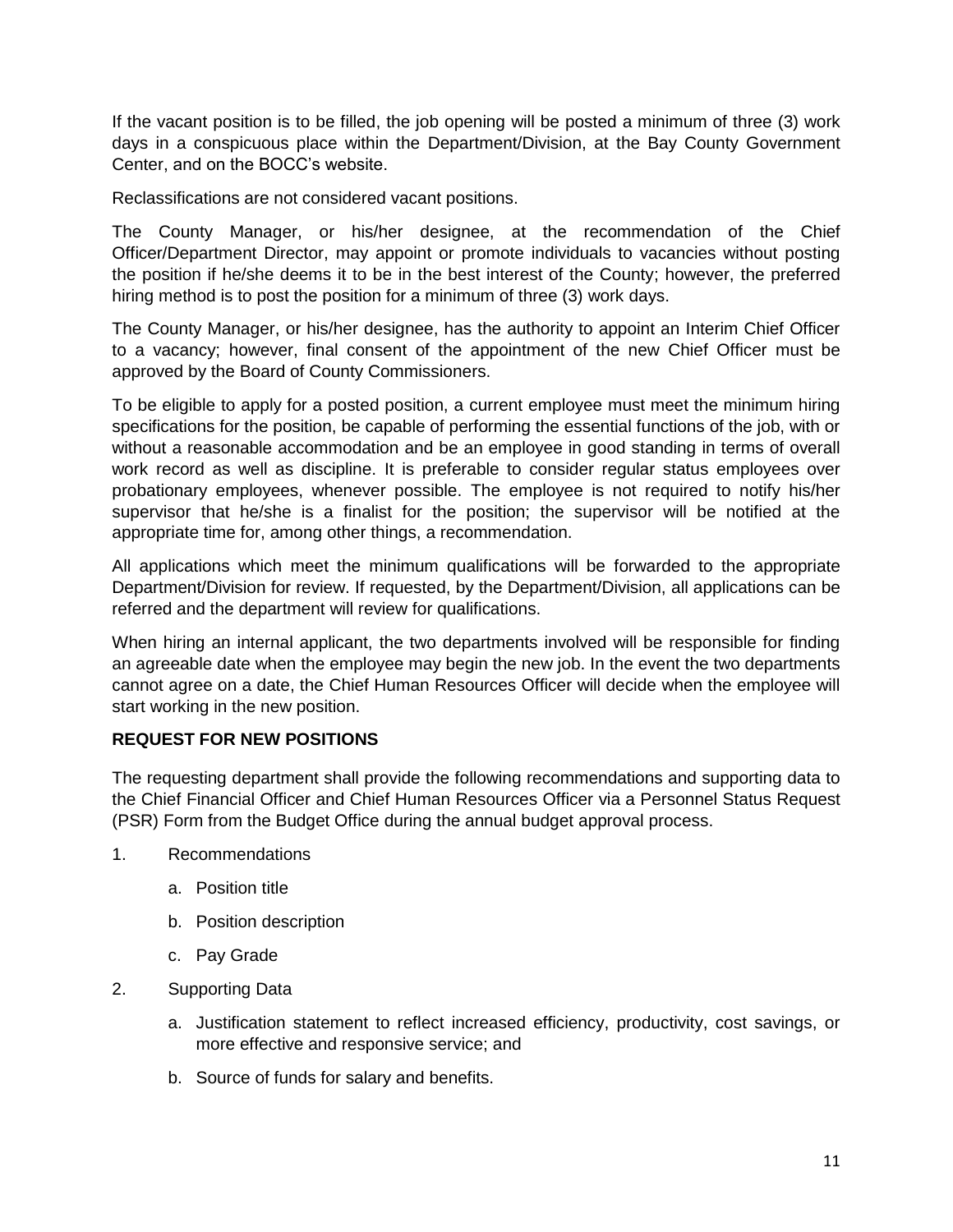## <span id="page-11-0"></span>**ADMINISTRATIVE AND APPOINTIVE AUTHORITY**

With the exception of appointments reserved to the five County Commissioners, general authority and responsibility for personnel administration is vested in the County Manager or designee. Final authority in personnel matters is reserved for the County Manager with regard to all matters and subjects covered by these policies. However, if a conflict arises between the authority contained in the County Manager Ordinance and in these policies, the Ordinance shall take precedence. The County Manager may delegate his/her authority to the Deputy County Manager, Chief Human Resources Officer or to Chief Officers/Department Directors.

# <span id="page-11-1"></span>**ADMINISTRATION OF PERSONNEL POLICIES**

Administration of these rules and policies shall be the responsibility of the County Manager and the Chief Human Resources Officer or their designees. Supervisory personnel shall be responsible for the effective administration of these rules and policies within their respective operations. Standard Operating Procedures (SOP's) or Guidelines (SOG's) may be adopted within each Department/Division and approved by the Chief Officer/Department Director to specify rules within each area.

### <span id="page-11-2"></span>**AUTHORITY FOR VARIANCE FROM POLICY**

Chief Officers/Department Directors and other responsible supervisors shall have the right to request, in writing, a variance from these policies when individual circumstances so justify. This request shall be submitted to the County Manager for approval through the Chief Human Resources Officer. All variances require the approval of the County Manager or his/her designee.

### <span id="page-11-3"></span>**CHANGES/AMENDMENTS TO PERSONNEL POLICIES**

Personnel matters and minor policy changes/amendments, with regard to all matters covered by these policies, may be amended with the review and concurrence of the Chief Human Resources Officer, County Manager and County Attorney. These changes are distributed to all Chief Officers/Department Directors, responsible supervisors and others who have need for copies of the policies.

The entire Personnel Policy manual shall be updated periodically to incorporate all changes which have been made in the interim, normally every three to five years at which time the Board of County Commissioners shall adopt the policy.

### <span id="page-11-4"></span>**TIMEKEEPING RESPONSIBILITIES**

Chief Officers/Department Directors and other supervisory personnel are responsible for maintaining complete and accurate attendance records for employees within their respective operations, including complete and accurate records of all scheduled and unscheduled PTO/Banked Sick Leave, paid or unpaid administrative leave, emergency pay during local declared state of emergencies, LWOP, incentive leave, or bereavement leave usage and documentation of FMLA usage on absentee reports. Such records constitute the basis for preparation of departmental payrolls, and will be preserved for future auditing purposes as needed or required. Currently the records retention requirements for these series of records is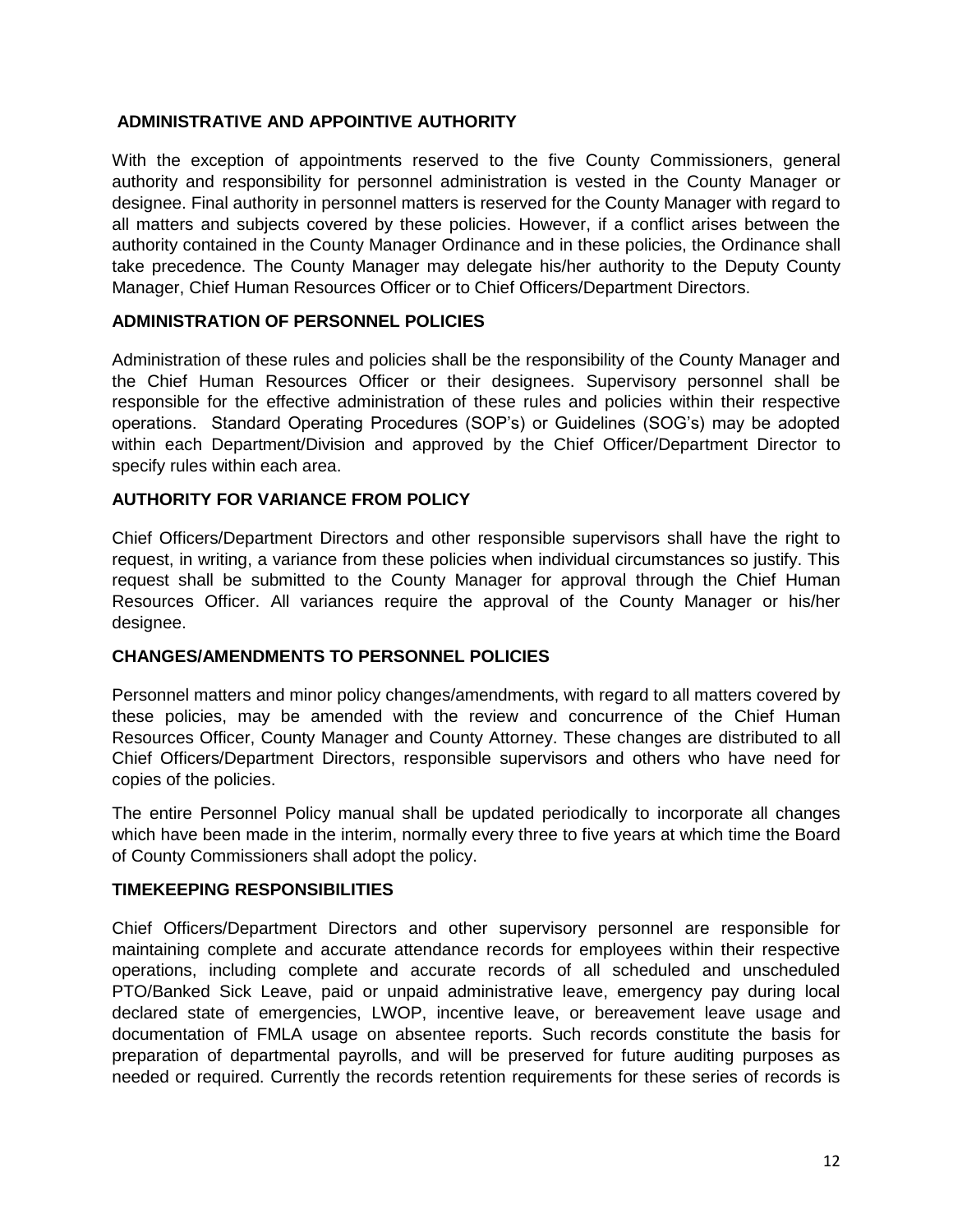to maintain them in each respective Department/Division for five (5) fiscal years unless otherwise directed to maintain them for a longer period of time (i.e. FEMA).

The Chief Human Resources Officer or designee is responsible for monitoring the compliance of departments with the requirements and policies established by the official job classification and pay plan, as well as departmental conformity with the established policies, practices and rules governing wages, hours of work, and working conditions.

Each non-exempt employee is required to record on the appropriate time sheet or absentee report or by use of the time clocks provided, the times of starting and stopping work. Nonexempt employees are also required to sign their time sheets or time cards, thereby attesting to their accuracy. Additionally, non-exempt employees are required to initial or re-sign their time records after any modifications have been made by the supervisor or payroll clerk. In situations where supervisors are entering time on behalf of the employee, such as when the employee is out on leave, FMLA, etc., the supervisor will need to ensure that the employee certifies these time records upon return to active employment. Department/Division Directors are responsible for ensuring this is done properly. In some cases, electronic signatures will be acceptable.

False entry on the time sheet, or clocking in or out for another employee will subject the employee to the appropriate disciplinary action.

Uninterrupted time off for lunch or dinner is not counted as time worked.

Exempt employees must also report PTO and/or Banked Sick Leave usage by completing the appropriate Absentee Report Form, which shall be maintained within the Department. Exempt employees may be authorized to use leave at their Chief Officer/Department Director's discretion. Chief Officers/Department Directors may be authorized to use leave at the County Manager's discretion. As a general guideline, when an exempt employee is out for more than  $\frac{1}{2}$ day, the absence should be coded as PTO or Banked Sick Leave and deducted from the appropriate balance, unless the employee is continuing to work. Flexibility is provided for certain occasions due to exempt employees typically working more than 40 hours a week, whether through extra hours on the job, attendance at outside meetings, or by answering phone calls and emails.

During a Declared Local State of Emergency, it is the responsibility of each Division Director to maintain overtime reports stating how many overtime hours are associated with the declared emergency, as well as the overtime reports identifying whether it was pre-emergency or postemergency work. These reports and payroll records must be retained until such time as you are requested to provide this information to the appropriate office coordinating FEMA reimbursement, typically the Budget Department.

### <span id="page-12-0"></span>**PERSONNEL RECORDS**

The Human Resources Department maintains a record of each employee's employment with the BOCC for the amount of time prescribed by the State of Florida. Personnel files contain complete employment history, such as salary, promotions, commendations, reprimands and other pertinent information. Employees should be aware of keeping their personnel file current. The Human Resources Department should be notified promptly of any changes of address, phone numbers or emergency contact information to notify in case of emergency. This is the employee's responsibility and failure to do so may result in disciplinary action. The Human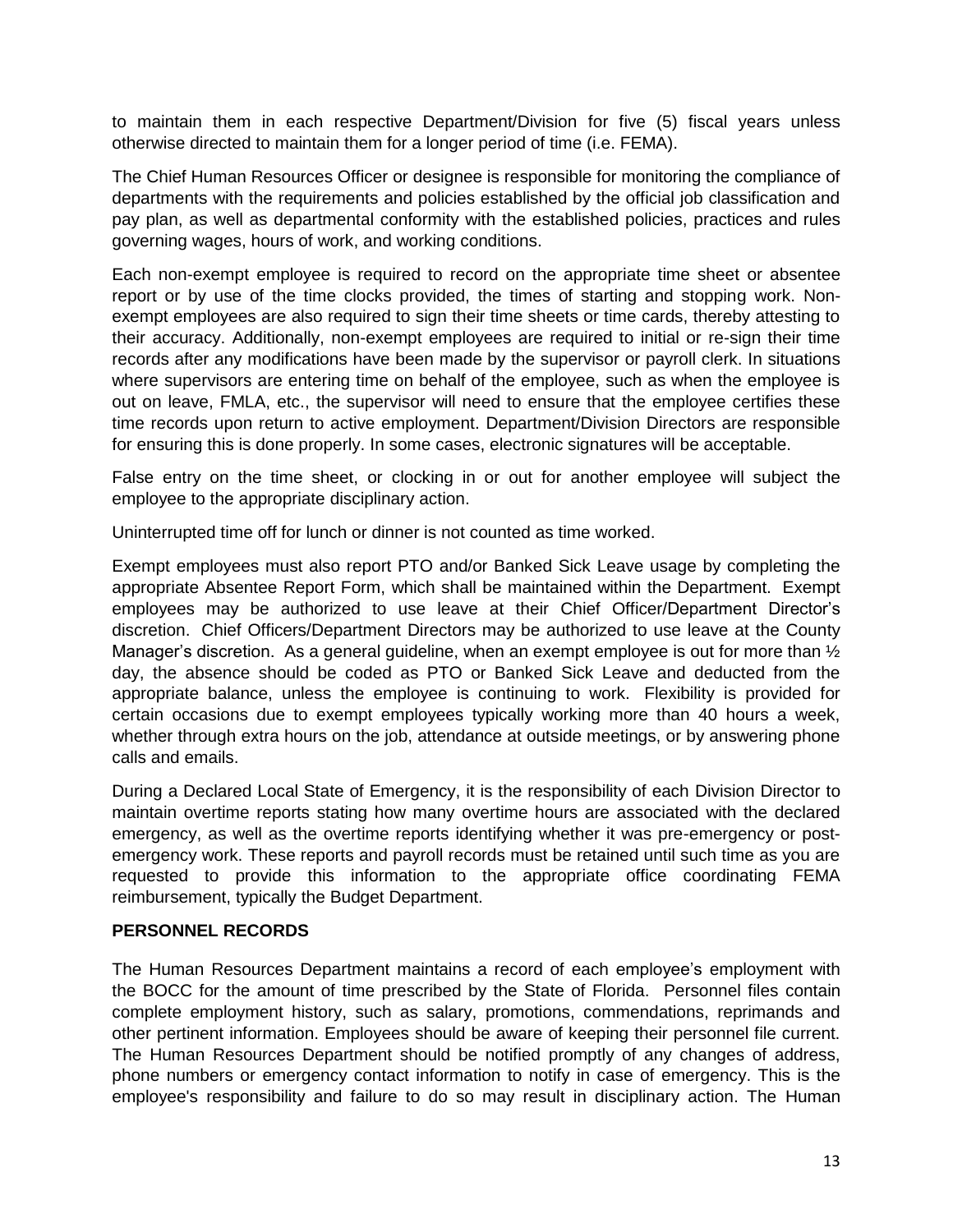Resources Department should also be advised of any special education classes or training courses completed. Copies of diplomas or certificates should be forwarded to the Human Resources Department to become part of the permanent file. Such information is valuable when seeking a promotion in the service of the BOCC. For privacy purposes, all medical records are stored in a medical file separate from the personnel file, and are exempt from public records requests.

The only records kept at the department level, other than timekeeping records, should be copies of disciplinary actions, accomplishments, or any other types of notes or attendance records that could be used to complete the current year's performance evaluation. Once the performance evaluation is completed, these documents shall be forwarded to the Human Resources Department for review and placement in the employee's personnel file, if necessary.

An employee has the right to review his/her file. If an employee believes information contained in his/her file is erroneous, he/she may file a written rebuttal of what he/she believes to be erroneous information.

The BOCC complies with Chapter 119 of the Florida Statutes as it relates to the personnel records of its employees. Personnel files are generally public records as defined under the Florida Statutes, Section 119, and can, with certain exceptions, be inspected and examined by any person desiring to do so, at any reasonable time, under reasonable conditions, and under supervision by the custodian of the public records or the custodian's designee with advanced notice. Neither Disciplinary Actions nor any other document will be expunged from a personnel file.

### <span id="page-13-0"></span>**EMPLOYMENT INQUIRIES**

The County prohibits all employees, including supervisors, from providing employment reference information to third parties, including prospective employees. The inquiries may include questions about employment history of current and past employees, concerning, but not limited to, general reputation, character, personal characteristics, performance ability, attendance, dates of employment, or salary.

All solicitations for reference information on current, past of prospective employees should be directed immediately to the Human Resources Department for response, unless the Human Resources Department gives the employee special permission to respond after consultation. The Human Resources Department shall only provide a current, former, or prospective employee's dates of employment and salary, absent court mandate or a contractual agreement to the contrary, where applicable. Such policy has been designed to protect both employees and the County from potential liability. Improper release of employment reference information by an employee may result in disciplinary action up to and including termination.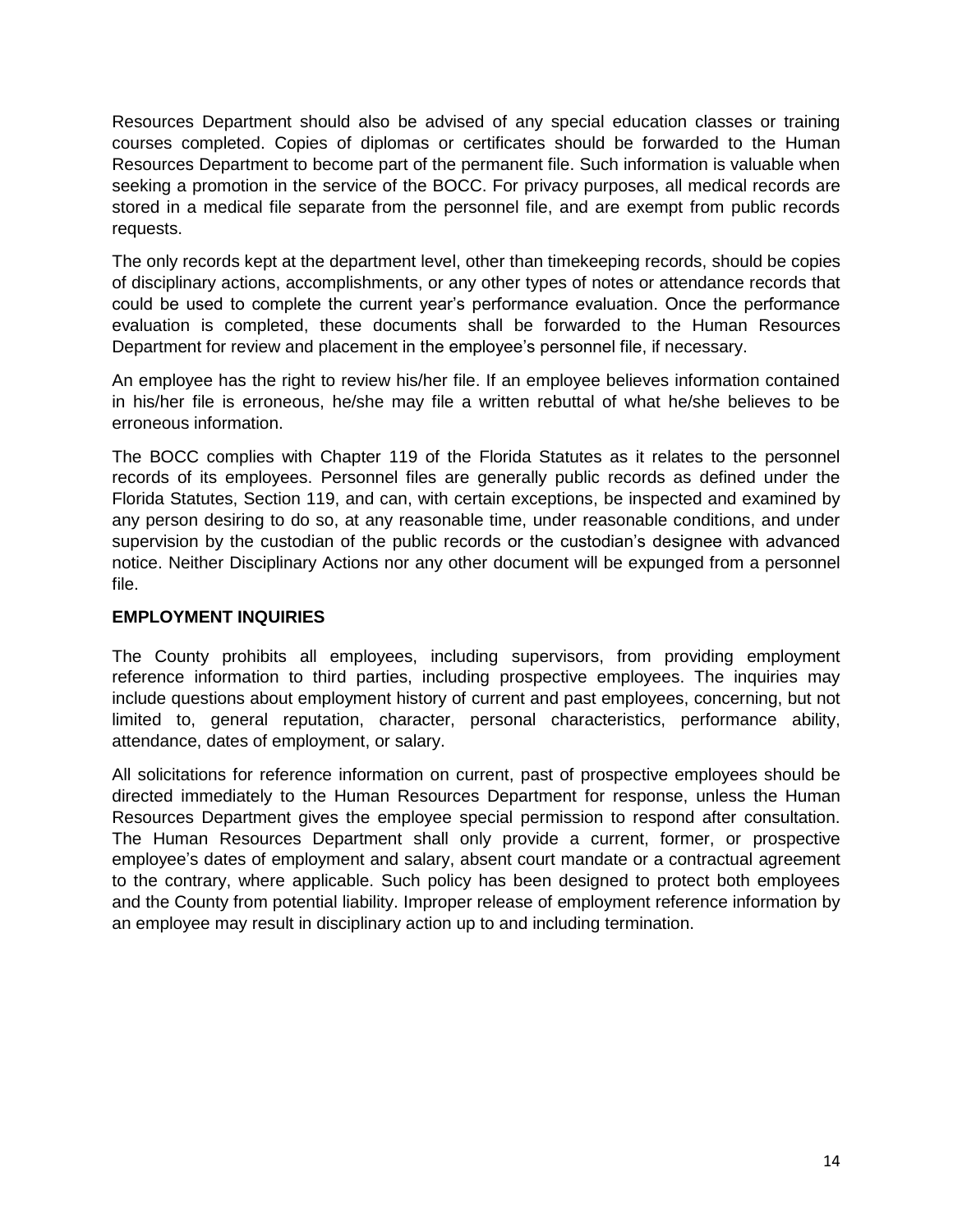# <span id="page-14-0"></span>**SECTION II: EMPLOYEE BENEFITS**

## <span id="page-14-1"></span>**GROUP HEALTH AND LIFE INSURANCE**

Probationary and regular employees who work 30 or more hours per week are eligible for the group health and life insurance program. The employee's effective date for insurance will be the first of the month following the hire date. If the hire date occurs on the first day of the month, benefits are effective immediately. The program provides health coverage for the employee and dependents at 90% employer contribution and 10 % employee expense and basic life coverage for the employee, based on the employee's annual salary, paid 100% by the BOCC, up to \$50,000. This is subject to change as approved by the BOCC.

The Board of County Commissioners group health and life insurance program is continued until the last day of the month in which the employee separates. However, coverage may be converted to individual policies upon separation in accordance with Consolidated Omnibus Budget Reconciliation Act of 1985 (COBRA) regulations. A retired employee may elect to stay under the group coverage by paying 100% of the insurance premium. Enrollment information for COBRA coverage is currently provided by the BOCC's health care insurer.

### <span id="page-14-2"></span>**FLORIDA RETIREMENT SYSTEM (FRS)**

Bay County participates in the Florida Retirement System (FRS) to assist employees in postemployment years. Employees qualify for retirements benefits as defined by the Florida Statue and benefits are described in the retirement guide issued by FRS. The FRS offers two (2) plans: A pension and an investment plan. Plan selection is the employee's responsibility and should be well researched prior to selecting. Questions regarding the retirement plan may be directed to the Human Resources Department or the FRS at [www.myfrs.com.](http://www.myfrs.com/)

### <span id="page-14-3"></span>**HOLIDAYS**

Holidays must be taken as they occur. Accumulation of holidays will not be allowed. If, in the opinion of the Chief Officer/Department Director or responsible supervisor, it becomes necessary for an employee to work on the legally recognized holiday, he/she shall authorize holiday pay for the employee. Employees will be paid their actual hours worked at their regular pay rate for the holiday plus one and one-half of their regular pay rate for hours actually worked. If the holiday falls on the normal day off of shift employees, they shall be paid holiday pay at their straight time rate. Holidays which fall on a Saturday will normally be observed on the preceding Friday; and, holidays which fall on a Sunday will normally be observed on the following Monday.

In order for employees to receive holiday pay, they must have worked the scheduled workday preceding the holiday and the scheduled workday following the holiday, unless they had received prior approval to be off one or both of these days. Exceptions to this can be made at the discretion of the Department/Division Director and immediate supervisor. If employees receive holiday pay but do not actually work the holiday these hours will not count towards their overtime threshold. Only hours actually worked during a holiday will count towards the overtime pay threshold.

Part-time employees will be paid for four (4) hours holiday pay at their regular rate of pay.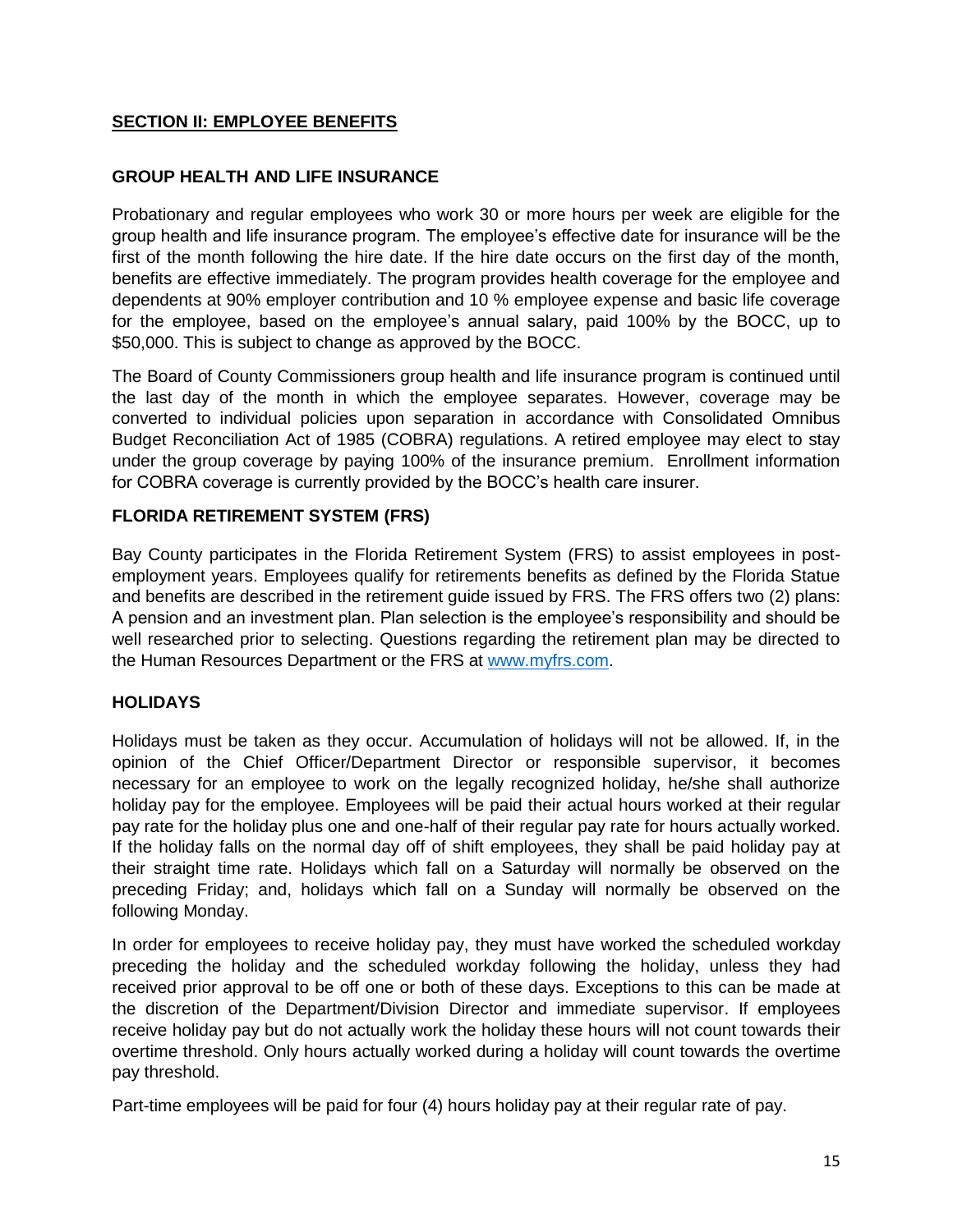Employees will not receive Holiday Pay while on LWOP.

The following twelve (12) days are the holidays for all employees of the BOCC:

- 1. The first of January New Year's Day
- 2. The third Monday of January Martin Luther King Jr.'s Birthday
- 3. The third Monday of February President's Day
- 4. The Friday before Easter -Good Friday
- 5. The last Monday of May Memorial Day
- 6. The Fourth of July Independence Day
- 7. The first Monday of September Labor Day
- 8. November 11th Veterans Day
- 9. The fourth Thursday of November Thanksgiving
- 10. The Friday after Thanksgiving Thanksgiving Friday
- 11. The twenty-fourth of December Christmas Eve
- 12. The twenty-fifth of December Christmas Day

# <span id="page-15-0"></span>**PAID TIME OFF (PTO)**

# **1. Purpose and Accumulation of Paid Time Off (PTO)**

The purpose of Paid Time Off, hereinafter known as PTO is to establish a leave program that allows eligible BOCC employees flexibility in planning for and taking time off. PTO combines personal business or recreation, doctor appointments and unexpected absences such as illness or illness in the family, into a single system that simplifies accountability and tracking.

Accrual of PTO begins on the date of employment for all employees, excluding temporary or OPS employees, and in most cases, ends with the date of separation. PTO accrual for fractions of a month shall be prorated based on hours credited in a pay status. For the purpose of computing PTO taken, only normal working days/schedules are to be counted as leave.

All supervisors shall make every effort to provide their respective employees with the opportunity to take PTO at least once a year to remove themselves from the work atmosphere for relaxation and rest in order to return to their jobs refreshed and ready to perform at their maximum efficiency.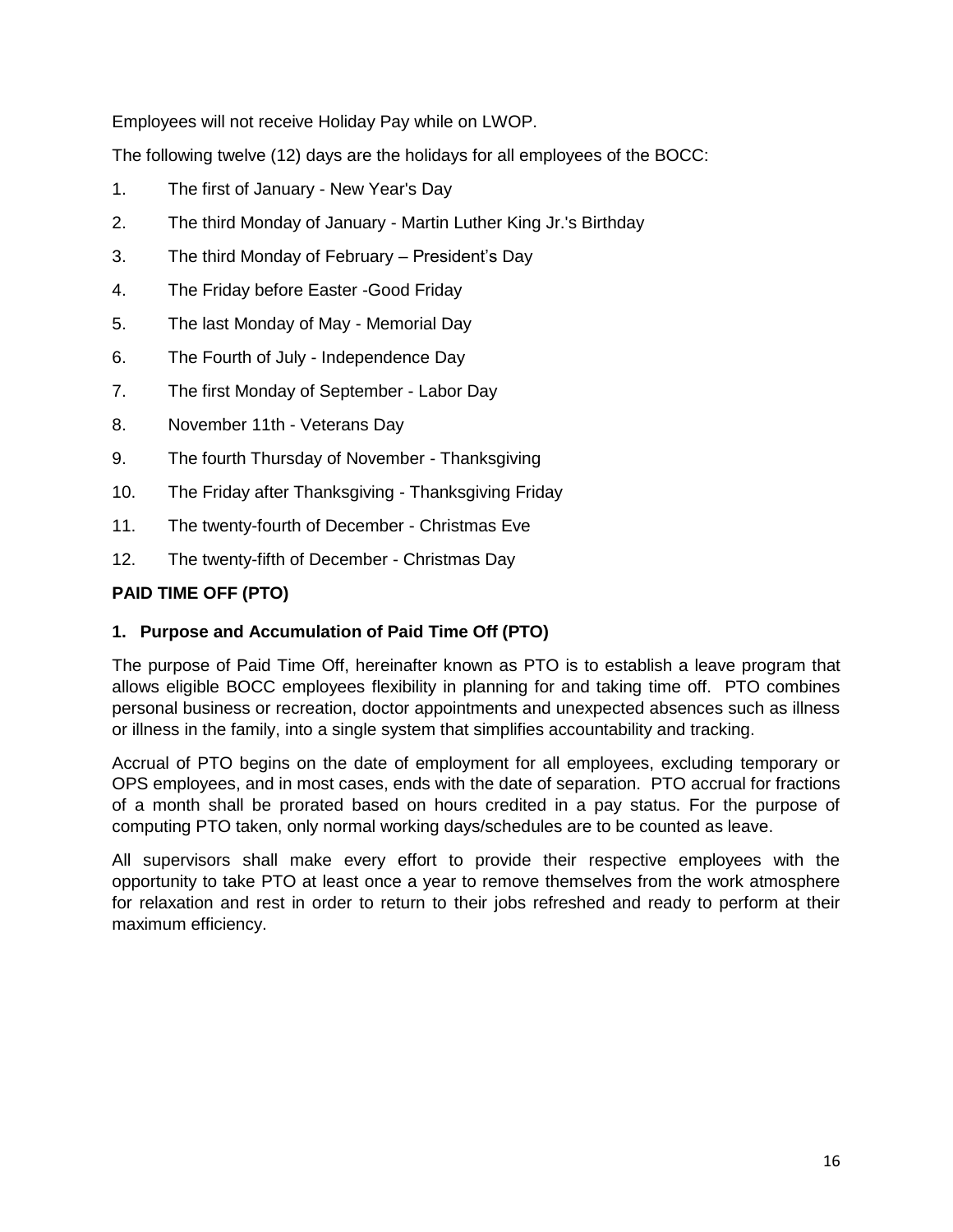PTO shall be earned based on the following schedule for eligible employees who work 80 hours per pay period with no scheduled overtime:

| Less than 5 years of service | 192 hours per year |
|------------------------------|--------------------|
| $5 - 9$ years of service     | 216 hours per year |
| $10 - 14$ years of service   | 240 hours per year |
| $15 - 19$ years of service   | 264 hours per year |
| 20 years or more of service  | 288 hours per year |

PTO shall be earned based on the following schedule for Emergency Services and other employees who work 76 regular hours and 8 scheduled overtime hours per pay period:

| Less than 5 years of service | 202 hours per year |
|------------------------------|--------------------|
| $5 - 9$ years of service     | 227 hours per year |
| $10 - 14$ years of service   | 252 hours per year |
| $15 - 19$ years of service   | 277 hours per year |
| 20 years or more of service  | 302 hours per year |

PTO shall be earned based on the following schedule for Emergency Services employees who work 106 regular hours and 6 scheduled overtime hours per pay period:

| Less than 5 years of service | 269 hours per year |
|------------------------------|--------------------|
| $5 - 9$ years of service     | 302 hours per year |
| $10 - 14$ years of service   | 336 hours per year |
| $15 - 19$ years of service   | 370 hours per year |
| 20 years or more of service  | 395 hours per year |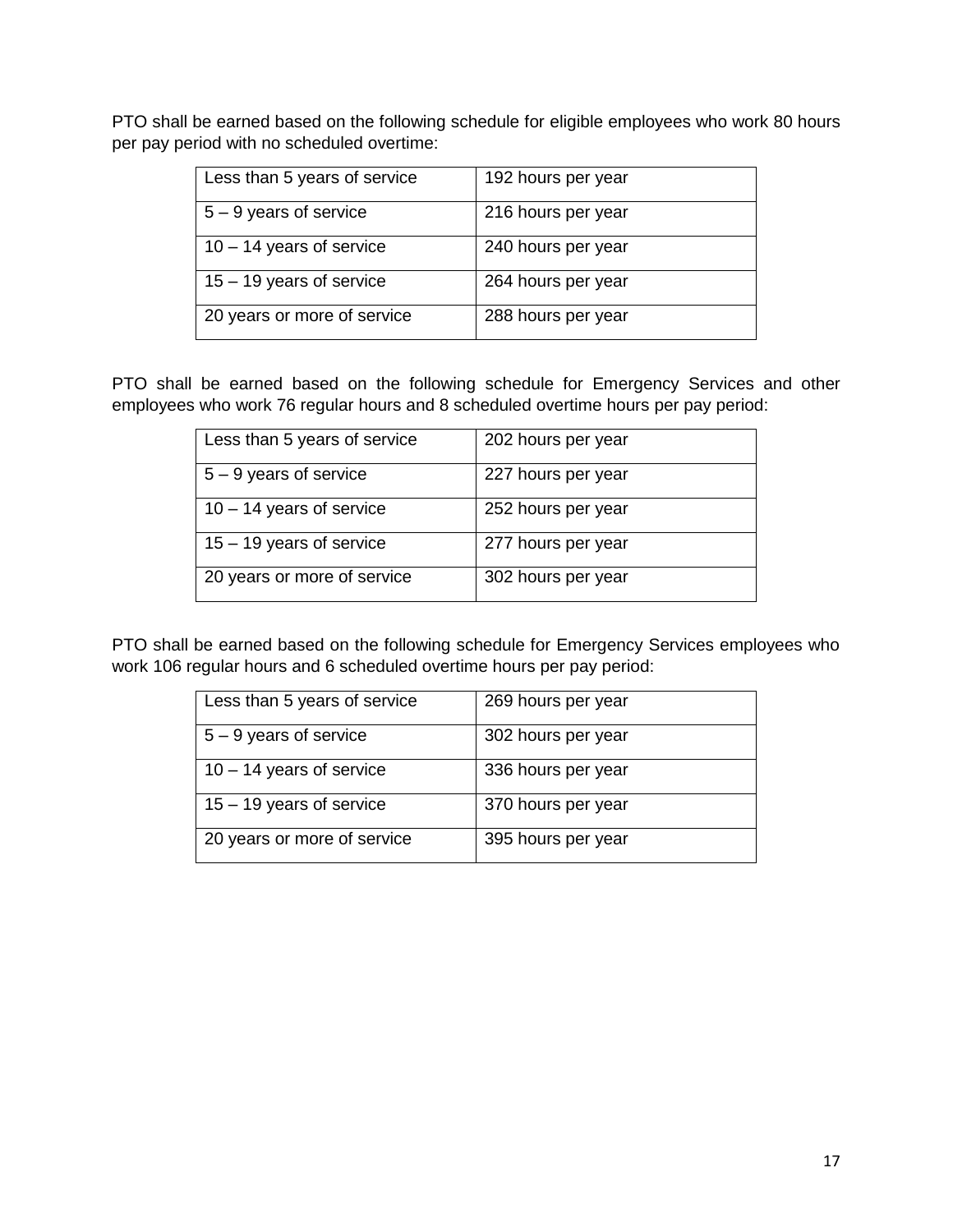PTO shall be earned based on the following schedule for Emergency Services employees who work 80 regular hours and 32 scheduled overtime hours per pay period:

| Less than 5 years of service | 269 hours per year |
|------------------------------|--------------------|
| $5 - 9$ years of service     | 302 hours per year |
| $10 - 14$ years of service   | 336 hours per year |
| $15 - 19$ years of service   | 370 hours per year |
| 20 years or more of service  | 395 hours per year |

# **2. Eligibility**

All full time employees are eligible to earn PTO. All part-time employees who work a regularly established schedule, excluding temporary or OPS employees, shall earn PTO on a pro rata basis.

# **3. Restrictions on Accumulation of PTO**

An employee shall not earn PTO during a leave of absence without pay, a suspension without pay, or when the employee is otherwise in a non-pay status. Further, should an employee use PTO in conjunction with resignation, such employee shall not earn additional PTO during such leave period.

Earned PTO may not exceed:

| Regular employees who work 80 hours per pay period with<br>no scheduled overtime                                  | 480 Hours |
|-------------------------------------------------------------------------------------------------------------------|-----------|
| Emergency Services and other employees who work 76<br>regular hours and 8 scheduled overtime hours per pay period | 504 Hours |
| Emergency Services employees who work 106 regular hours<br>and 6 scheduled overtime hours per pay period          | 672 Hours |
| Emergency Services employees who work 80 regular hours<br>and 32 scheduled overtime hours per pay period          | 672 Hours |

Amounts in excess of that shall be forfeited unless used by the end of the pay period in which December 31<sup>st</sup> falls. All requests for deferrals must be submitted in advance to the Chief Officer/Department Director for approval, and then to the County Manager for final approval using the PTO Deferral Request Form. All deferred PTO must be used by the employee by the end of the 1<sup>st</sup> quarter (March 31<sup>st</sup>) of the New Year, or it shall be forfeited.

It is the employee's responsibility to manage his/her use of PTO throughout the year in order to have a balance below the maximum allowed at year end.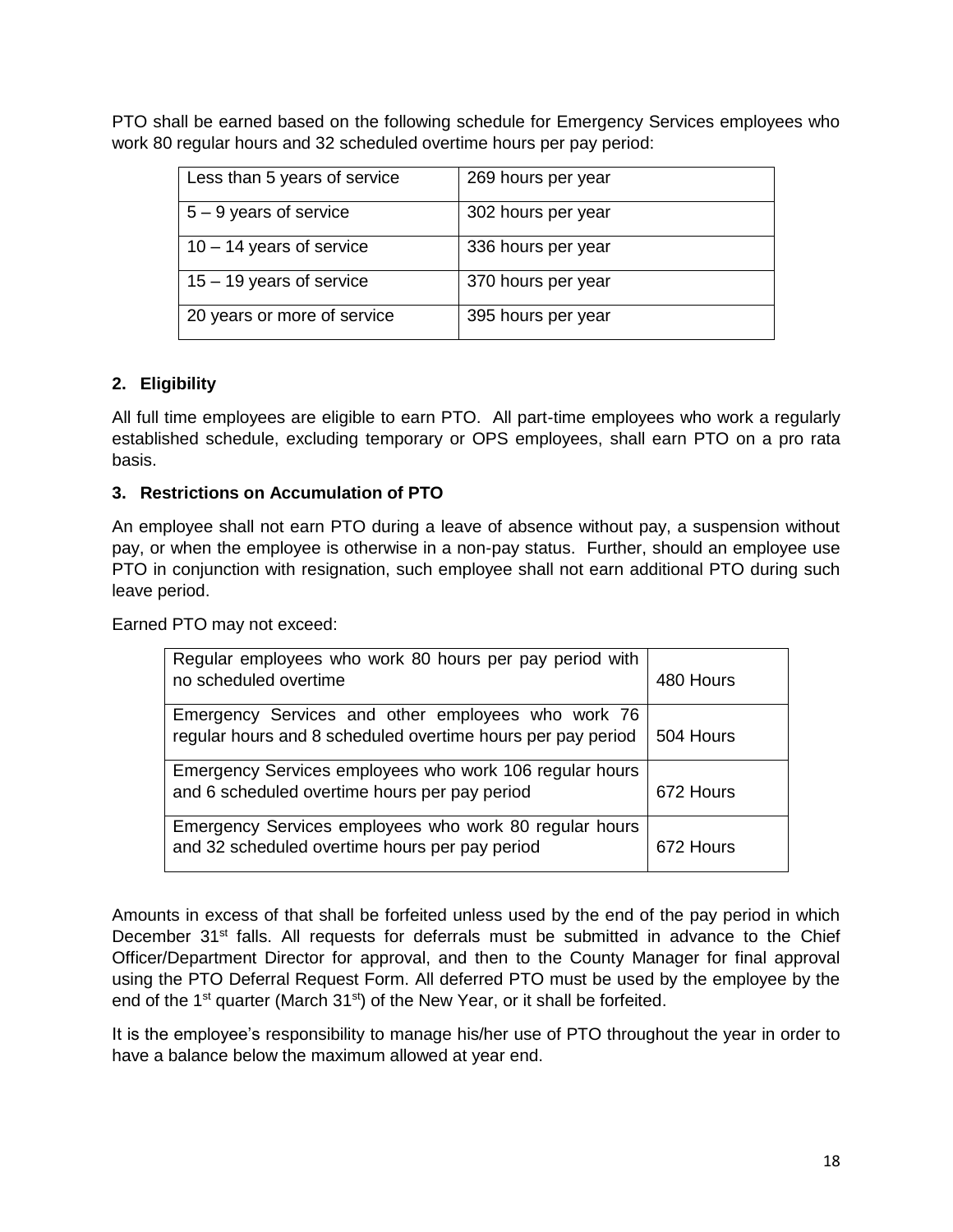# <span id="page-18-0"></span>**4. Payout of PTO Upon Separation From Employment**

In cases of separation from employment with Bay County by voluntary resignation, involuntary reduction in workforce or occupational disability, full time and part time employees who have successfully completed their probationary period may receive a maximum PTO payout as shown below:

| Regular employees who work 80 hours per pay period with no<br>scheduled overtime                                  | 240 Hours |
|-------------------------------------------------------------------------------------------------------------------|-----------|
| Emergency Services and other employees who work 76<br>regular hours and 8 scheduled overtime hours per pay period | 252 Hours |
| Emergency Services employees who work 106 regular hours<br>and 6 scheduled overtime hours per pay period          | 336 Hours |
| Emergency Services employees who work 80 regular hours<br>and 32 scheduled overtime hours per pay period          | 336 Hours |

An employee involuntarily separated from employment with the BOCC shall forfeit payment of any accumulated PTO hours.

Employees who have not successfully completed their probationary period shall also forfeit payment of any accumulated PTO hours.

An employee who is separating from the BOCC voluntarily can donate up to 300 hours of PTO and/or Banked Sick Leave to the Sick Leave Pool at the time of separation.

# **5. Use of PTO**

Employees shall begin accruing PTO on the beginning date of employment, but shall not be permitted to use PTO until completion of three (3) months of employment. In some cases, a new employee may need to use time prior to completion of the 90 day waiting period, and this exception may be approved by the Chief Officer/Department Director.

Should holidays occur during approved PTO leave, the holidays shall not be chargeable to the employee's PTO balance. Instead, the employee will receive Holiday Pay.

Exempt employees must also report PTO and/or Banked Sick Leave usage by completing the appropriate Absentee Report Form, which shall be maintained within the Department. Exempt employees may be authorized to use leave at their Chief Officer/Department Director's discretion. Chief Officers/Department Directors may be authorized to use leave at the County Manager's discretion. As a general guideline, when an exempt employee is out for more than  $\frac{1}{2}$ day, the absence should be coded as PTO or Banked Sick Leave and deducted from the appropriate balance, unless the employee is continuing to work. Flexibility is provided for certain occasions due to exempt employees typically working more than 40 hours a week, whether through extra hours on the job, attendance at outside meetings, or by answering phone calls and emails.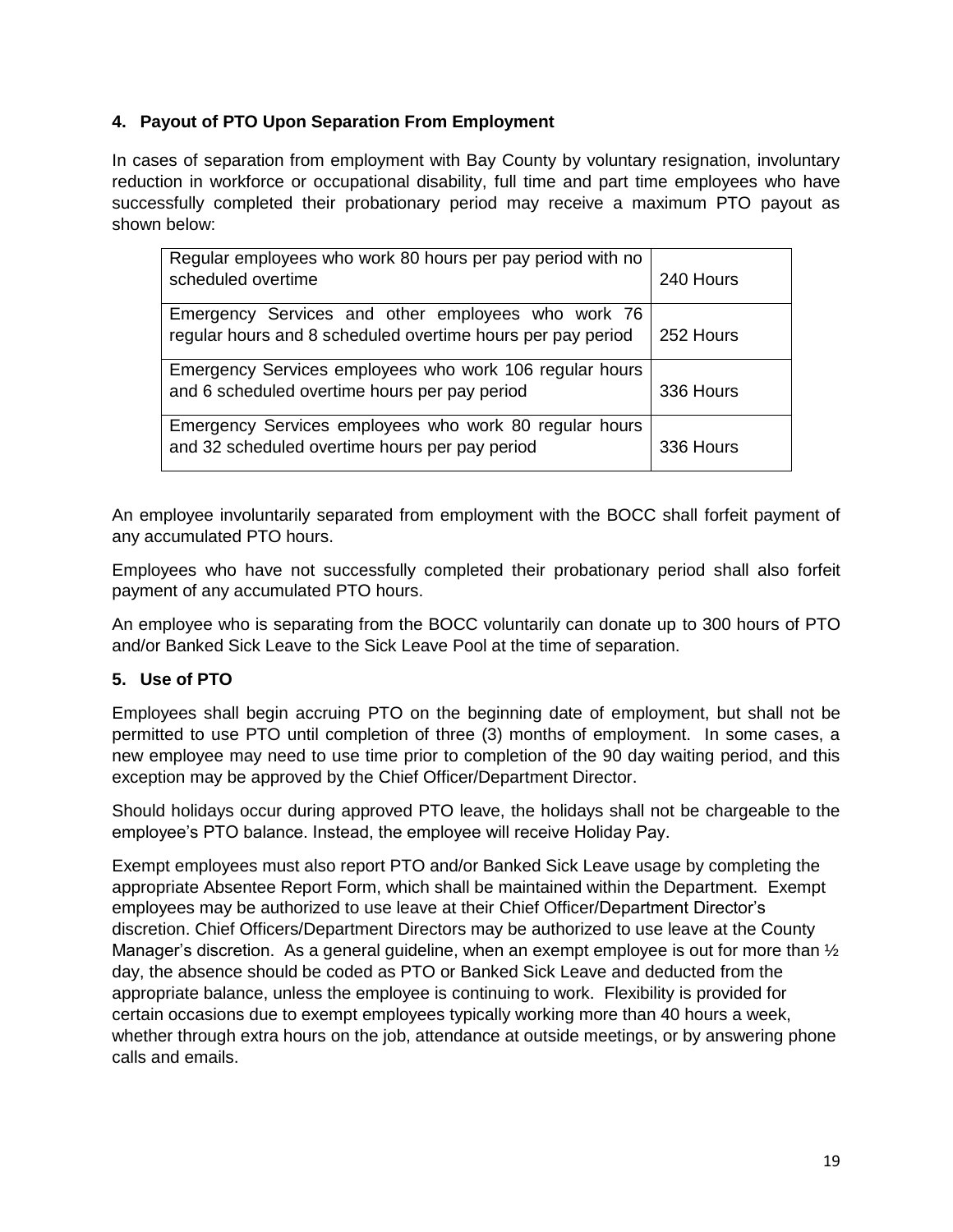# **6. Computation of PTO Charges**

The employee shall charge absences from work to PTO according to the actual number of leave hours. PTO shall be used in no less than fifteen (15) minute increments.

# <span id="page-19-0"></span>**7. Exhaustion of PTO Leave**

When an employee qualifies for FMLA and the employee's PTO has been exhausted, any absences from work due to a medically certified illness or injury will be taken as leave without pay (LWOP) during which time no further PTO accrues and the employee will not receive holiday pay.

If an employee has exhausted all FMLA and PTO/Banked Sick Leave and requests additional time off, the employee's supervisor, with the approval of the Human Resources Department, may deny the request. If the supervisor would like to grant the requested leave time, it must be recommended by the supervisor and Chief Officer/Department Director and then the County Manager or his/her designee will make the final decision.

When an employee needs time off due to extenuating circumstances for non-medical/FMLA reasons and exhausts all PTO, the employee must submit a written request for LWOP which must be approved by the Chief Officer/Department Director and County Manager. During this LWOP, no further PTO accrues and the employee will not receive holiday pay.

# <span id="page-19-1"></span>**8. Approval of PTO Leave Requests**

An employee must request PTO in advance in accordance with current Policies and Procedures of the employee's Division so conflicts may be avoided, coverage assured, and workforce integrity maintained. Approval of PTO is based on the needs of the department and is not guaranteed. Leave requests in excess of two consecutive weeks must be approved by the Chief Officer/Department Director. The determination of the Chief Officer/Department Director on the matter of scheduled PTO shall be final. Leave requests in excess of two consecutive weeks by a Chief Officer/Department Director must be approved by the County Manager or his/her designee.

If the employee's PTO balance is below 40 hours, PTO cannot be used without the written permission of the Chief Officer/Department Director. If the Chief Officer/Department Director's PTO balance is below 40 hours, PTO cannot be used without the written permission of the County Manager or his/her designee. It is the responsibility of the Chief Officer/Department Director to ensure compliance with the minimum PTO balance requirement to ensure that the employee has sufficient PTO hours remaining in the event of an unexpected need for time off.

# **9. Authority for Absence**

Employees shall not be absent from their regularly scheduled duties except by authority of their immediate supervisor. Employees absent due to reasons beyond their control will be responsible for explaining their absence to their immediate supervisor prior to the beginning of their shift, if at all possible. Failure to notify the department in advance may result in the employee being absent without leave resulting in disciplinary action and loss of pay for the missed time. If the immediate supervisor is unavailable, the employee may speak with a designated department supervisor stating the reason for being late or being unable to report for work. Voicemail, texts, and answering machine messages/emails may only be used if approved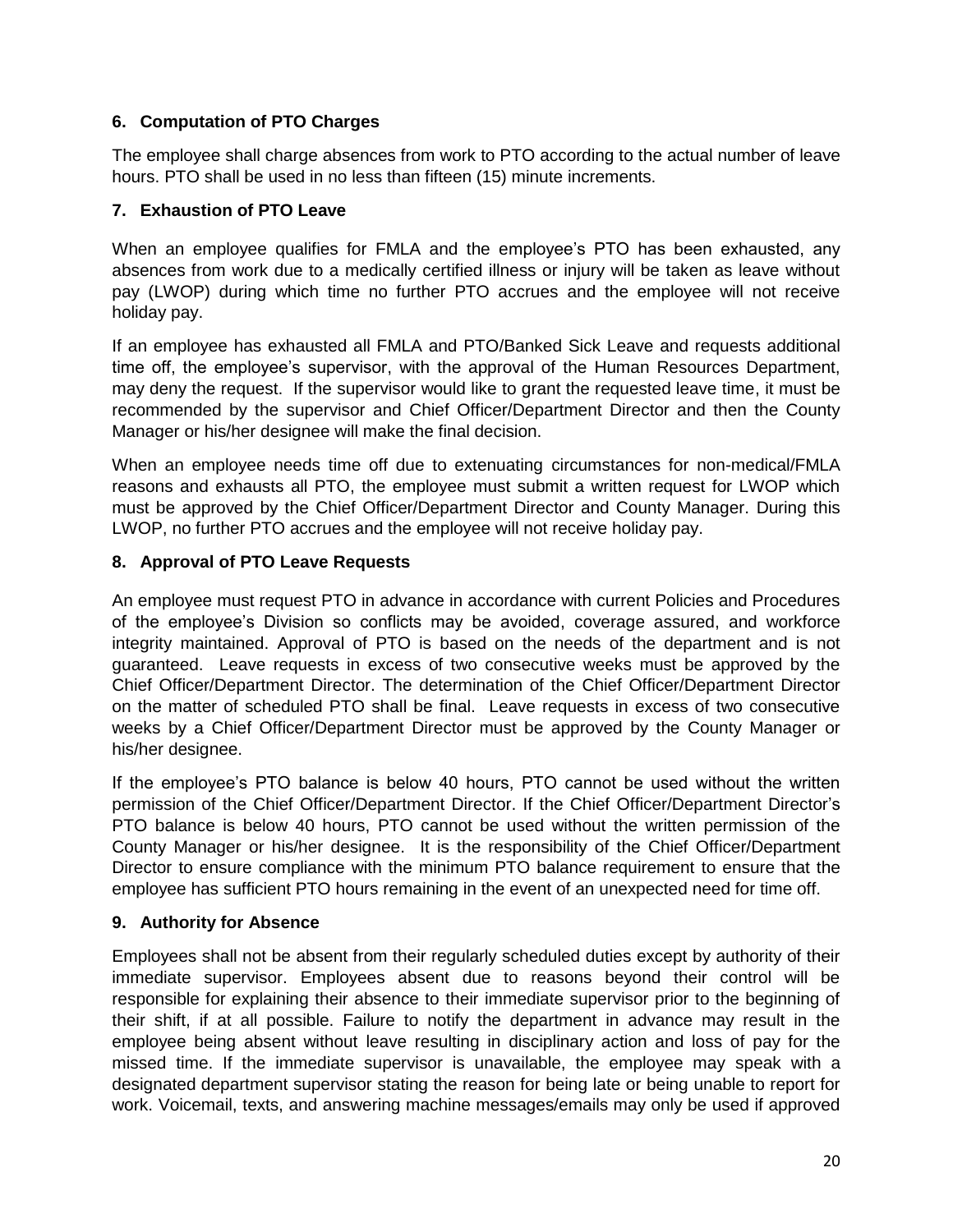by the Division Director. If an absence continues beyond one day, the employee is responsible for calling in each day and may be required to present a physician's statement if the absence continues for three (3) or more consecutive scheduled working days, or if absences are excessive.

Employees who are out on workers' compensation and/or FMLA will make arrangements with their supervisor to check in pursuant to Worker's Compensation and FMLA policies.

Excessive unscheduled absences, especially those occurring on the first or last day of the employee's work week/schedule may result in disciplinary actions up to and including termination.

Any employee who is absent without authorization or notification is subject to disciplinary action, including possible termination. Three (3) days/shifts of absence without proper notification or authorization shall constitute job abandonment. Refer to Section VII –Job Abandonment.

# **10. PTO Advances Prohibited**

No employee shall be allowed to use, or request to use, PTO that has not already been earned.

# **11. PTO Records**

PTO accumulation and usage records for all employees shall be maintained by the employee's Division and shall be based upon the PTO information submitted by the employees and authorized by the supervisors on each payroll. No PTO shall be granted except on the basis of such PTO records.

## <span id="page-20-0"></span>**12. Transfer of PTO Hours**

Employees who transfer from another FRS agency, whether state or local government, to the BOCC with a break of service of not more than ninety (90) days, shall receive service credit for any unused, unpaid annual, sick leave, or PTO up to a maximum of 240 total combined hours, or the current maximum payout rate for the Bay County Board of County Commissioners. Written documentation must be provided to the Human Resources Department from the previous agency. Employees in this situation will also be allowed to carry over their number of years of service from their previous agency.

Similar consideration may be given to certain positions for new hires who come to the BOCC from other public or private sector entities who do not participate in the FRS. These new hires will be handled on a case by case basis.

# **13. Disposition of PTO Upon Entering the FRS Deferred Retirement Option Program (DROP)**

An employee may choose to receive a lump sum payment of PTO, either at the time the employee enters the DROP Program or after the employee's DROP participation ends. Employees participating in the DROP Program shall continue to accrue PTO. If an employee chooses to receive the maximum lump sum payment of 240 hours, or the current maximum payout of PTO at the time the employee enters DROP, no further lump sum payments shall be made.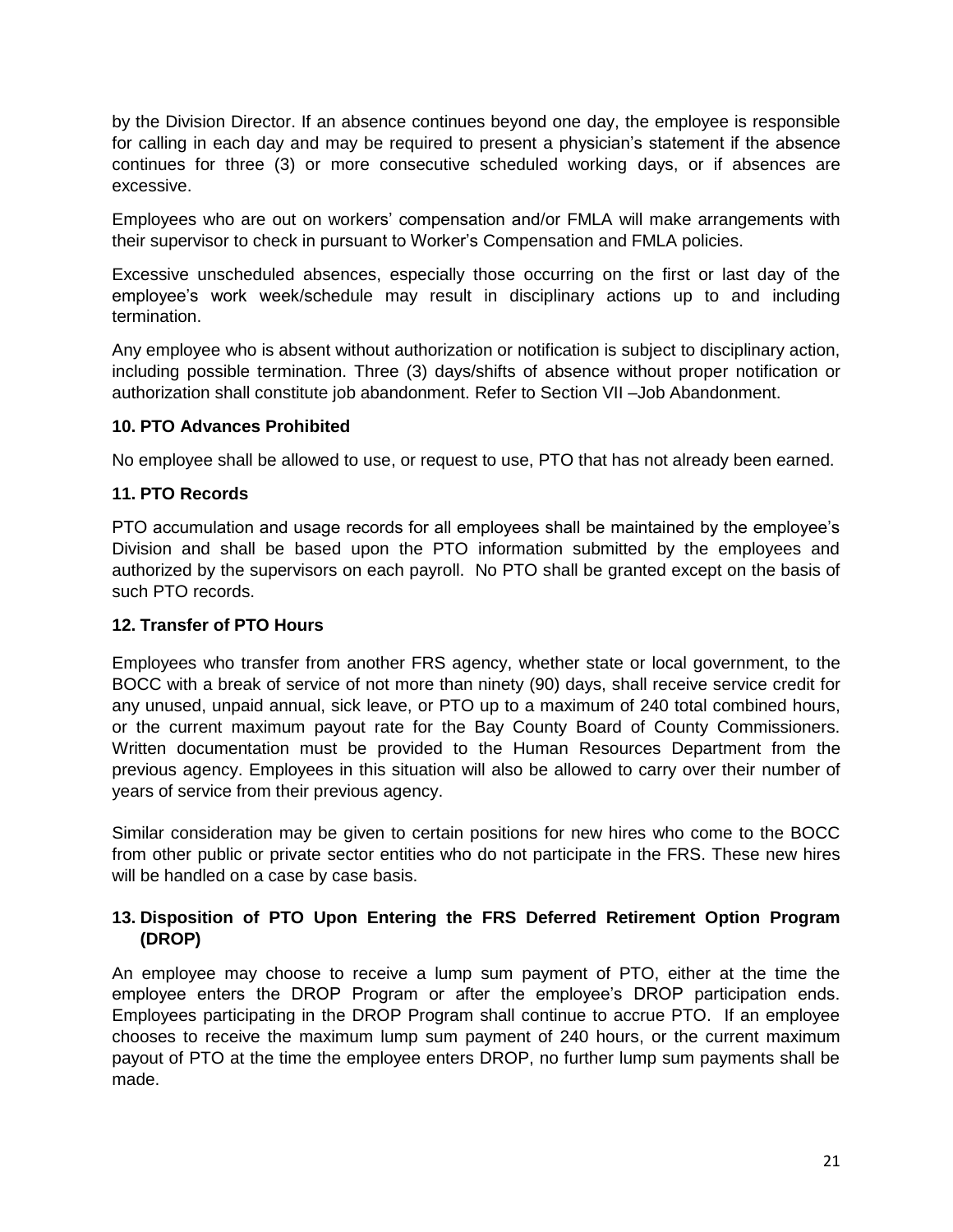The Human Resources Department will be responsible for the implementation and compliance of this policy. Any amendments made after the effective date will be made available to all employees of the BOCC.

For further information on the FRS DROP, go to [www.myfrs.com.](http://www.myfrs.com/)

## <span id="page-21-0"></span>**BANKED SICK LEAVE**

This applies only to those employees who have banked sick leave hours remaining prior to the adoption of the PTO program on January 1, 2017.

A copy of the PTO/Banked Sick Leave Policy is available in the Human Resources Department and on the BOCC website.

Banked Sick Leave hours shall be charged in no less than fifteen (15) minute increments. Should holidays occur during the sick leave period, the holidays shall not be chargeable to banked sick leave.

Banked Sick Leave cannot be donated to other employees.

Exempt employees must also report PTO and/or Banked Sick Leave usage by completing the appropriate Absentee Report Form, which shall be maintained within the Department. Exempt employees may be authorized to use leave at their Chief Officer/Department Director's discretion. Chief Officer/Department Directors may be authorized to use leave at the County Manager's discretion. As a general guideline, when an exempt employee is out for more than  $\frac{1}{2}$ day, the absence should be coded as PTO or Banked Sick Leave and deducted from the appropriate balance, unless the employee is continuing to work. Flexibility is provided for certain occasions due to exempt employees typically working more than 40 hours a week, whether through extra hours on the job, attendance at outside meetings, or by answering phone calls and emails.

The employee shall notify his/her immediate supervisor or Chief Officer/Department Director of the need to be absent and to use banked sick leave hours prior to or as soon as possible after the time set to be on the job. An employee operating on a 24 hour basis must notify the department within the time limit established by the department. This provision may be waived if the employee submits evidence that it was impossible to give such notification. The Chief Officer/Department Director may request a physician's statement to verify the illness of an employee or member of an employees' family.

Banked sick leave may be granted for the following purposes:

- 1. Personal injury, pregnancy, illness, or disability not connected with work and also for workers' compensation and reasons granted under FMLA.
- 2. Medical, dental, optical or chiropractic examination or treatment. Employees must make a reasonable effort to schedule these appointments at times that have the least interference with the workday. Employees are expected to return to work when possible and should communicate closely with their supervisor concerning extended absences during a work day.
- 3. Exposure to a contagious disease which would endanger others as recommended by a physician or other medical professional(s).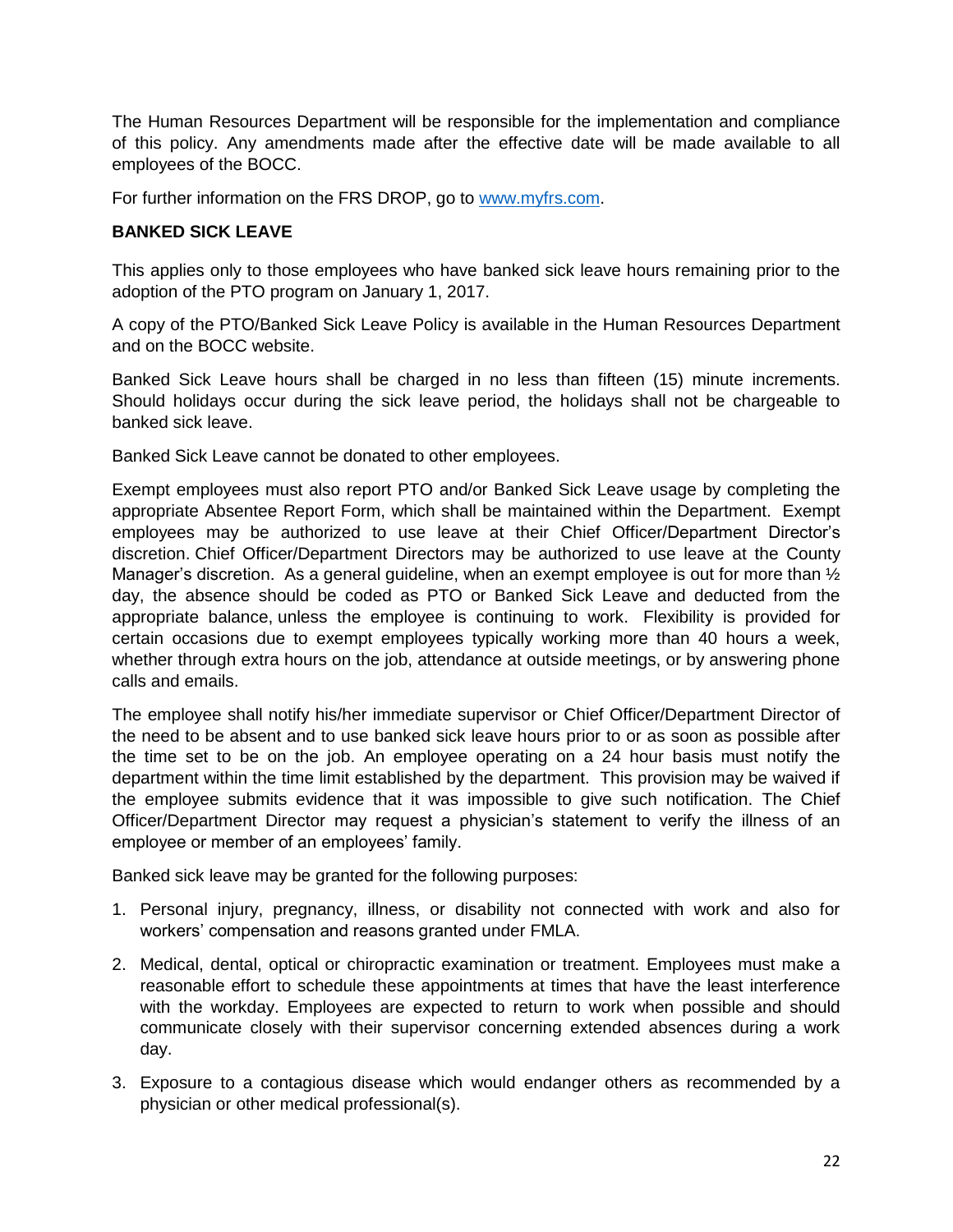- 4. Illness of a member of the employee's immediate family which requires the personal care and attention of the employee. Immediate family shall include the following for either the employee or spouse: spouse, children, parents, siblings, step-parents, step-children, stepsiblings, grandparents, and grandchildren.
- 5. Banked sick leave shall not be paid if an employee submits a resignation and then prior to the last day of work requests sick leave credit hours, unless a medical certificate is provided certifying that such absence was occasioned by illness that prevented the employee from working. Likewise, employees who have officially provided a future retirement date shall be allowed to use no more than ten (10) days of banked sick leave per calendar year in order to maintain workforce integrity. Additional time may be granted with proper medical certification.

Responsible supervisors may investigate unscheduled use of Banked Sick Leave and can disapprove any claims not properly substantiated.

Should reasonable suspicion exist that an employee is abusing this benefit by claiming excessive unscheduled time off, the supervisor may require a physician's statement as to the physical condition of the employee. Such abuse of this banked sick leave may result in disciplinary action up to and including termination.

An employee who is separating voluntarily from the BOCC can donate up to 300 hours of Banked Sick Leave and/or PTO to the Sick Leave Pool at the time of separation.

Employees who separate from the BOCC shall forfeit all unused banked sick leave.

Employees must exhaust all banked sick leave prior to requesting leave without pay, except while out on Workers' Compensation.

During FMLA (Family Medical Leave Act) leave, banked sick leave and PTO will be utilized until exhausted; the remainder of the FMLA leave will be unpaid.

# <span id="page-22-0"></span>**AUTHORITY FOR ABSENCE**

Employees shall not be absent from their regularly scheduled duties except by authority of their immediate supervisor. Employees absent due to reasons beyond their control will be responsible for explaining their absence to their immediate supervisor prior to the beginning of their shift, if at all possible. Failure to notify the department in advance may result in the employee being absent without leave resulting in disciplinary action and loss of pay for the missed time. If the immediate supervisor is unavailable, the employee may speak with a designated department supervisor stating the reason for being late or being unable to report for work. Voicemail, texts, and answering machine messages/emails may only be used if approved by the Division Director. If an absence continues beyond one day, the employee is responsible for calling in each day and may be required to present physician's statement if the absence continues for three (3) or more consecutive scheduled working days, or if absences are excessive. Employees who are out on workers' compensation and/or FMLA will make arrangements with their supervisor to check in pursuant to Worker's Compensation and FMLA policies.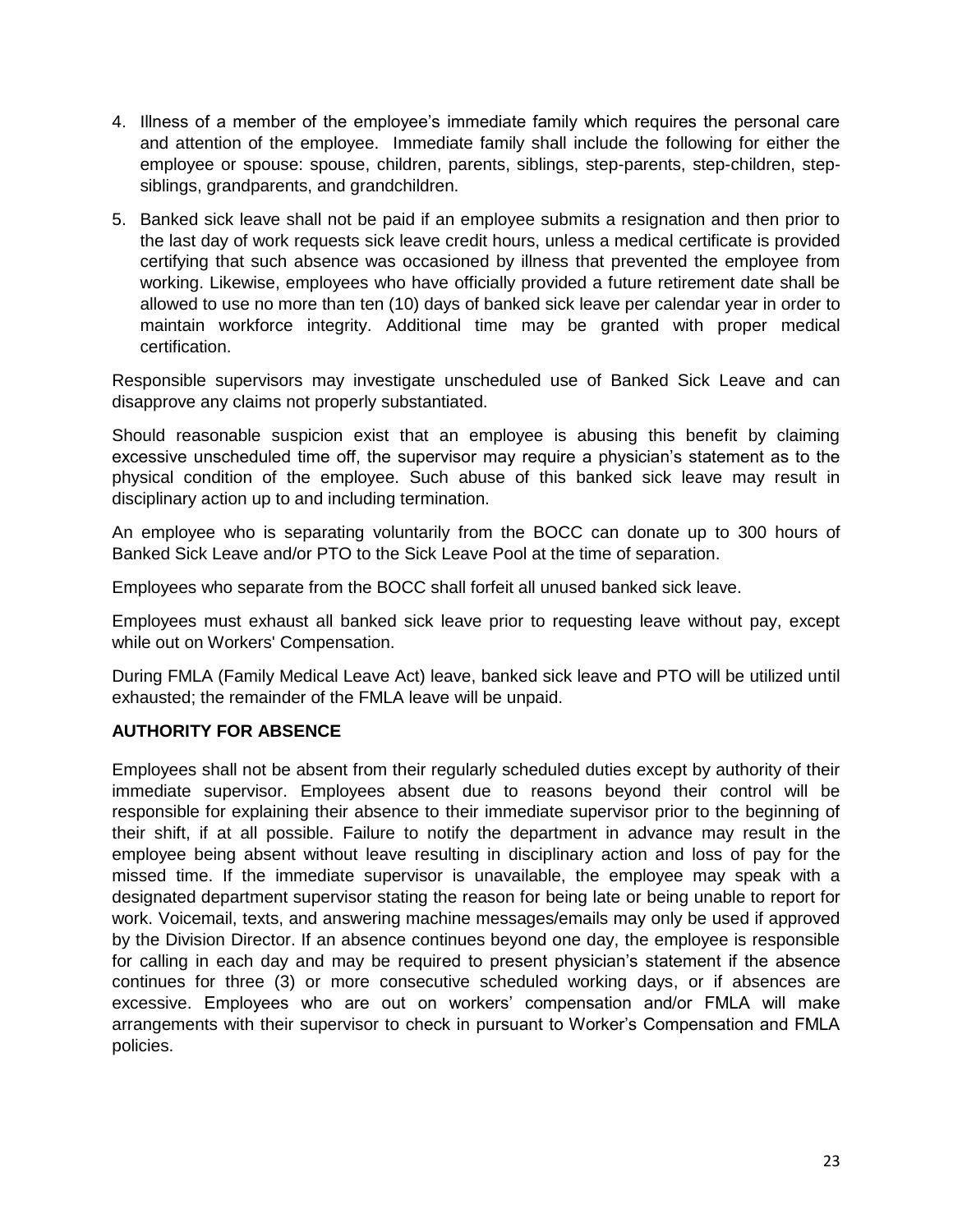Any employee who is absent without authorization or notification is subject to disciplinary action, including possible termination. Three (3) days/shifts of absence without proper notification or authorization shall constitute job abandonment. Refer to Section VII –Job Abandonment.

# <span id="page-23-0"></span>**SICK LEAVE POOL**

This policy establishes a plan allowing participating full-time regular employees to pool PTO/and or Banked Sick Leave hours to have access to a source of additional leave upon depletion of their personally accrued PTO and Banked Sick Leave. In order to participate, employees must have successfully completed their probationary period and accrued the minimum amount of hours listed in the policy. In order to join, the employee must request to do so within one month of becoming eligible, and have the required hours of PTO accrued at the time of application and maintain the required amount until the application is approved by Human Resources, or wait for open enrollment to qualify for immediate usage, and the employee must also donate the required number of hours listed in the policy upon joining. In order to be eligible to use Sick Leave Pool hours, there must be a reasonable expectation that the employee will be able to return to work and perform all of the essential functions of the job. Appropriate medical confirmation may be requested if deemed necessary. A copy of the Sick Leave Pool Policy is available in the Human Resources Department and on the BOCC's website.

Banked sick leave cannot be donated to other employees; but when leaving the BOCC voluntarily an employee can donate up to 300 hours of his/her remaining banked sick leave and/or PTO to the sick leave pool.

# **CONFIDENTIAL POLICY (HIPAA)**

Respect for confidentiality is the cornerstone of trust and confidence for BOCC employees in their dealings with various departments within the BOCC, especially the Human Resources Department and the Sick Leave Pool Committee. In the performance of their duties and responsibilities, certain employees may have access to and be involved with discussing confidential medical information. It is the obligation of such employees to maintain confidentiality of this information at all times, both at work and off duty. The duty of confidentiality continues indefinitely after leaving the BOCC employment. Any unauthorized disclosure of confidential medical information may result in disciplinary action, up to and including termination.

### <span id="page-23-1"></span>**BEREAVEMENT LEAVE**

Paid leave may be authorized for probationary and regular employees who have a death in their "immediate" families. The following procedures apply:

- 1. Bereavement leave may be authorized for up to three (3) work days with the exception of Emergency Services 24/48 hour employees, who may be authorized to receive up to two shifts (not to exceed 48 hours). Should travel of more than 500 miles round trip be required, two additional days (5 total), or one additional shift (24 hours), will be granted for travel, if needed.
- 2. Bereavement leave is separate and distinct from other types of leave and is not chargeable to any accrued leave balance (i.e. banked sick, PTO, etc.) Bereavement leave does not count as hours worked towards overtime.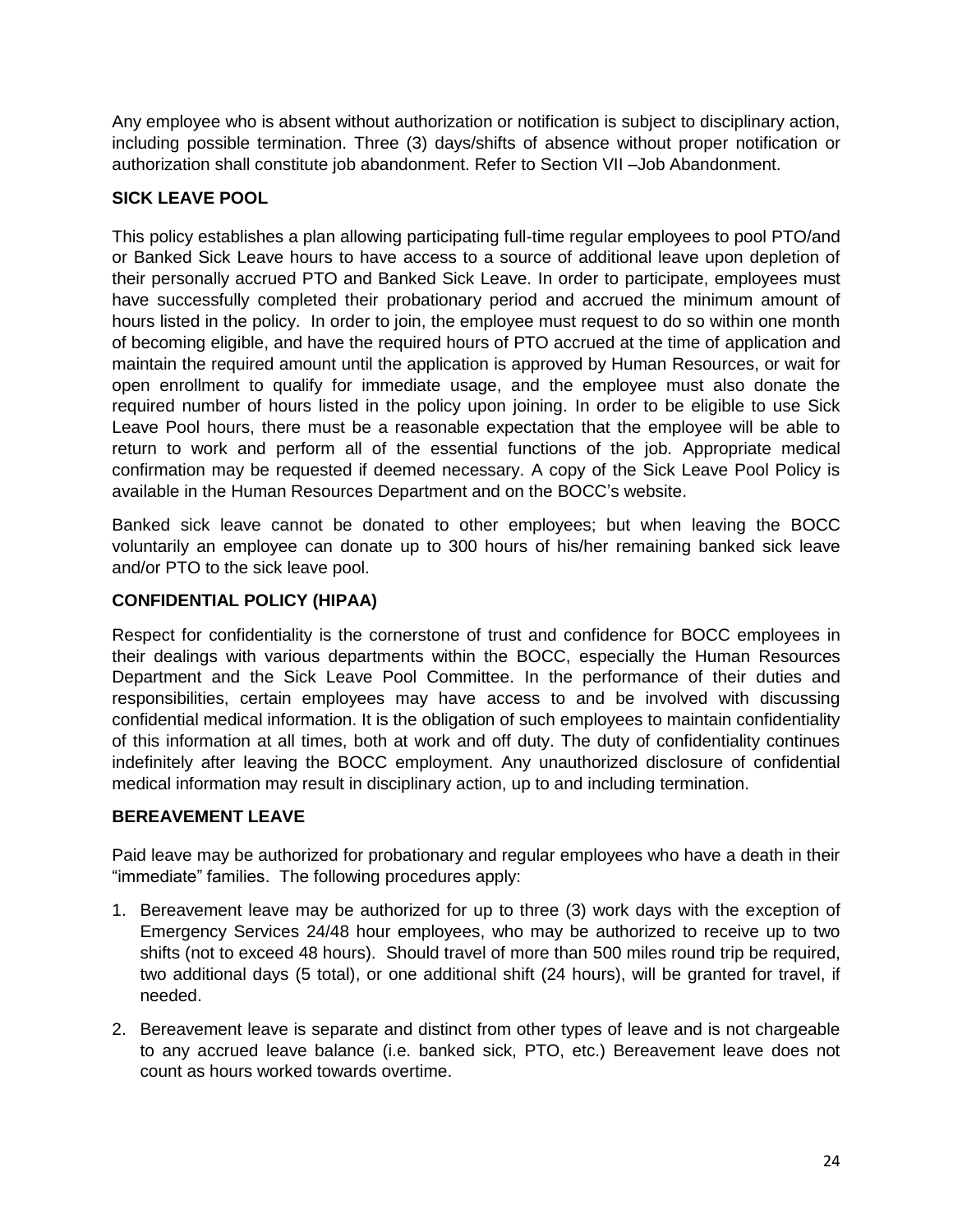- 3. In the event a family death occurs during an employee's approved banked sick leave or PTO leave, the time missed due to the death may be designated as bereavement leave, if eligible. The actual leave account charged can be adjusted as necessary and approved by the Chief Officer/Department Director.
- 4. Immediate family for the purpose of administering this type of leave, shall include the following for either the employee or spouse: spouse, children, parents, siblings, stepparents, step-children, step-siblings, grandparents, and grandchildren.
- 5. Validation of the request is left to the discretion of the employee's Chief Officer/Department Director.

# <span id="page-24-0"></span>**COURT DUTY**

An employee who is legally summoned to serve on a jury during a court trial or subpoenaed to be a witness in a legal proceeding may be permitted absence with pay for the time required for such duty. When excused or relieved from such service, the employee shall report for his/her regular employment, if at least three hours remain during his/her regular work day.

It is the employee's responsibility to report to the courts that he/she is receiving regular pay from the BOCC while serving as a juror and, therefore, should not accept any fees paid by the court for such services.

# <span id="page-24-1"></span>**WORKERS' COMPENSATION**

Employees are required to report a workplace injury immediately to their supervisor. Workplace injuries shall be reported to the Risk Management Department immediately by the injured employee's supervisor. Any employee temporarily disabled as the result of a job related injury will have their PTO and/or Banked Sick Leave run concurrently with FMLA. An employee may choose to utilize one third (1/3) day of Banked Sick Leave or may, in absence of Banked sick leave, use 1/3 day of PTO for each day he/she is determined, by a physician, as disabled because of a work-related injury. PTO will not accumulate during the period of disability, unless the employee is using PTO or Banked Sick Leave hours.

# <span id="page-24-2"></span>**LEAVE WITHOUT PAY**

A "leave without pay" (LWOP) is a period of time off without pay based on the circumstances as defined below, unless otherwise specified. Any renewal must be by mutual written agreement, and can only be approved by the County Manager.

All medical and non-medical LWOP requests must be submitted to the Chief Officer/Department Director and then to the County Manager for approval. Insurance benefits will be continued on an employee who has been authorized to take medical LWOP. The employee is responsible for paying his/her portion of the insurance benefits, in advance, for the duration of the LWOP period. Upon conclusion of the LWOP, the employee is expected to return to work for a minimum length of time equal to time spent on LWOP. An employee that either does not return to work following the authorized LWOP or does not maintain employment with the BOCC for the minimum length of time equal to time spent on LWOP, will be required to reimburse the County for the County's portion of insurance benefits paid during LWOP. To avoid required reimbursement, appropriate certification from a health care provider may be required if the employee does not return to work because of a serious health condition.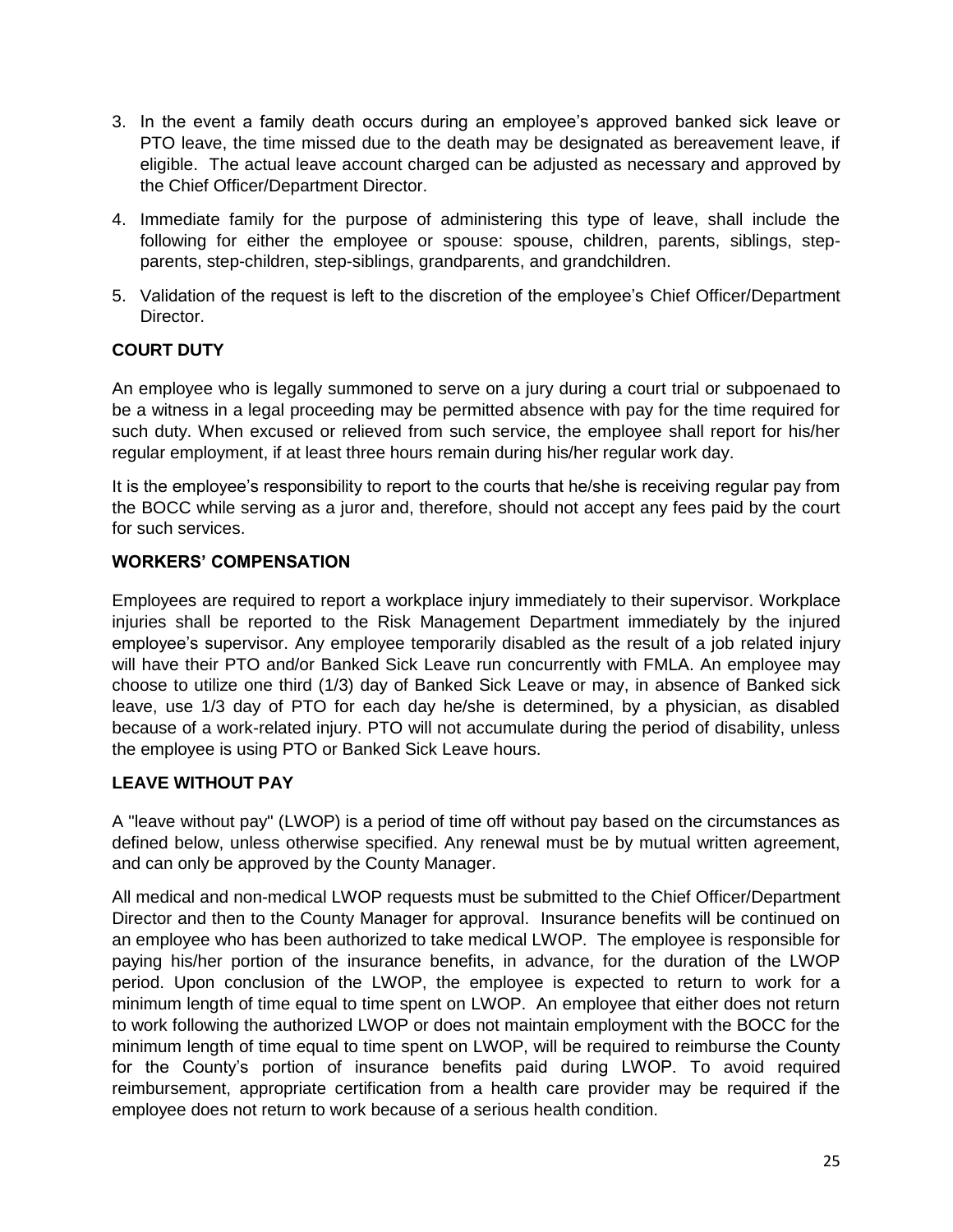An employee will not accumulate PTO or receive Holiday pay while on LWOP unless required otherwise by local, State and/or Federal Law.

Leave without pay of less than 30 days will not constitute a break in service.

There is no guarantee that the employee's position will be held vacant during LWOP unless required by local, state, and/or federal laws.

# **1. Eligibility for Leave Without Pay**

Full-time and part-time employees who have successfully completed their probationary period, and have been placed on regular status are eligible to be considered for leave without pay unless otherwise specified. Exceptions to this may only be approved by the County Manager through the Chief Officer/Department Director and Chief Human Resources Officer.

# **2. Application for Leave without Pay**

No application for leave without pay will be considered unless it is applied for in advance, unless an emergency prevents such prior approval, in which case the application for LWOP should be completed as soon as possible by the employee. In all cases, the forms shall be completed at least two weeks prior to leave unless required otherwise by local, State and/or Federal Law. No leave without pay request is considered granted unless pre-approved and signed by the responsible supervisor and Chief Officer/Department Director and submitted to the Chief Human Resources Officer for the County Manager's approval. Leave without pay typically will not be granted for vacation or leisure purposes.

# **3. Employees returning from a leave without pay must:**

No later than two weeks prior to their scheduled date of return, confirm to their responsible supervisor their date of intended return to active employment. Any request to change their scheduled date of return or intention to resign should be reported as soon as known.

Those employees returning from a medical leave of absence must furnish a Fit for Duty Certification Form signed by the "treating" physician, indicating the employee can resume his/her job duties whether with or without restrictions, based on the job description of the position occupied. If necessary, arrangements may be made with the Chief Risk Officer, through their Chief Officer/Department Director, to schedule an examination by a designated County physician before returning to work (i.e. those working in safety sensitive positions).

# **4. Employees on leave without pay will be terminated if they have:**

- a) Failed to furnish a true statement of the reason for leave or required official documentation.
- b) Accepted other employment or worked another job while on leave, unless a specific request to do so has been applied for and approved in writing.
- c) Failed to return to work at the expiration of leave and failed to communicate with their supervisor.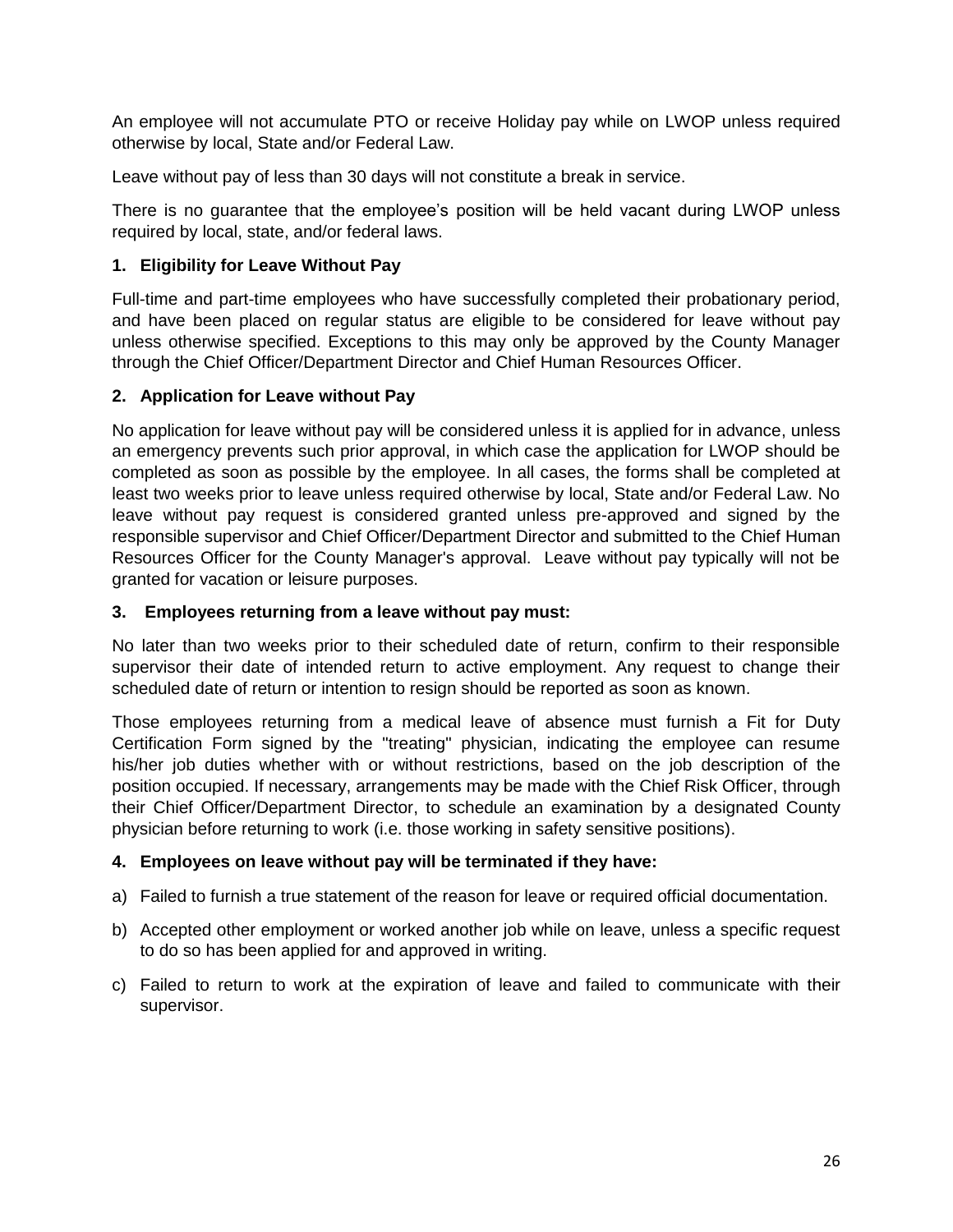# **TYPES OF LEAVE WITHOUT PAY**

# <span id="page-26-0"></span>**1. Military Leave**

Time off for military duty (Armed Forces and National Guard training) will comply with all Federal and State Statutes.

# <span id="page-26-1"></span>**2. Extended Leave of Absence**

An employee with a serious health condition or disability who has been covered by FMLA may request an extended leave of absence. It may be "reasonable" to consider offering a leave (unpaid) in excess of what is required through law or the County's policy. In lieu of unpaid leave, an employee may utilize any accrued PTO and/or banked sick leave hours. The County may consider it to be reasonable to provide an extension of leave of absence when the employee is not entitled to any additional leave under Federal or State family/medical leave laws, or family military leave laws and the leave does not cause an undue hardship for the Department. This extended leave of absence would only be done if the employee's medical condition is expected to improve and a leave would assist in the return to work of the employee. In cases where an employee is unable to return to full duty, temporary light duty work may be assigned, if available, in lieu of further extended leave of absence. This option is not reasonable for a person who is permanently disabled and is not expected to see medical improvement. During the employee's absence, the County will be assessing whether any undue hardship results.

# **Case-by-Case Determination**

The County determines, in its sole discretion, whether an offer of extended leave of absence as a Reasonable Accommodation(s) can be made. The County will not provide a leave accommodation that would pose an undue hardship upon the County's finances or operations, or that would endanger the health or safety of the employee or others. The County will inform the employee, in writing, of its decision to offer extended leave of absence as a reasonable accommodation.

### **Undue Hardship**

The County is not required to provide extended leave as a reasonable accommodation that would cause an "undue hardship". Undue hardship will be based on an individualized assessment of current circumstances which show that a specific absence would cause significant difficulty or expense.

### <span id="page-26-2"></span>**MATERNITY LEAVE**

Time off for Maternity leave will comply with all Federal and State Statutes. If a pregnant employee is in need of reasonable accommodations, including light duty, modified work assignment, or other similar assistance, the employee should immediately contact her supervisor who will then contact the Human Resources Department to discuss the accommodation. All such requests for reasonable accommodations that do not result in an undue hardship will be provided.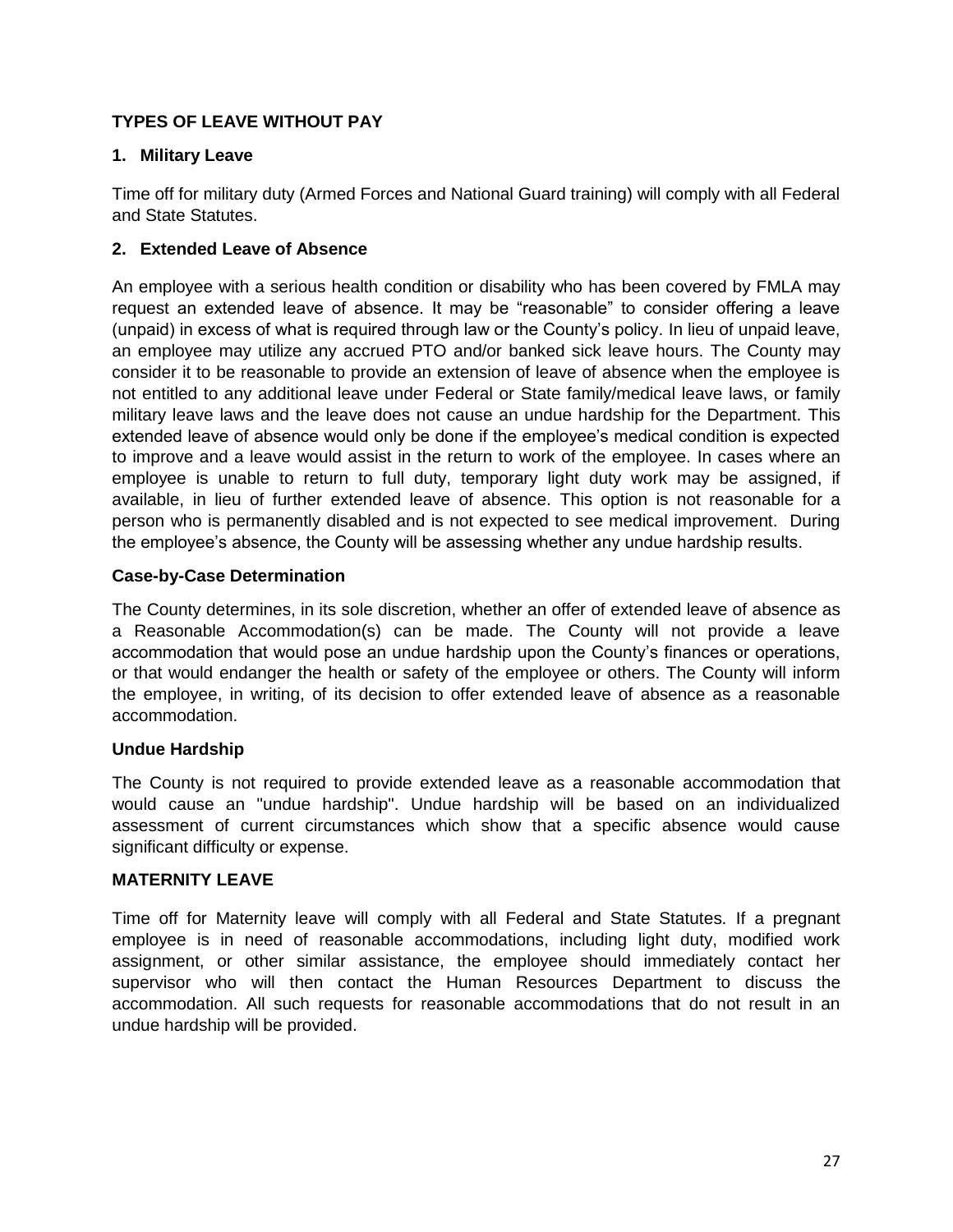# **BREASTFEEDING ACCOMMODATION**

The BOCC recognizes the needs of new mothers and provides a reasonable unpaid break time for employees needing to express breast milk for their nursing child for up to one year from the child's date of birth. The BOCC provides private office space that will shield the employee from view and will be wholly free from coworker or public intrusion. If such need arises, simply contact the Human Resources Department and necessary breaks and corresponding office space will be provided.

## **PARENTAL LEAVE**

### **Purpose**

The purpose of Paid Parental Leave is to enable employees to care for and bond with a newborn, newly adopted, newly placed foster child, or with a child newly placed in the employee's guardianship, or in loco parentis without depleting all of the employees PTO. New parents often return to work with little to no PTO which can lead to hardships when parents need time off in the future.

# **Eligibility**

Regular full time and regular part time employees, regardless of gender, who meet the hours and service eligibility requirements under the FMLA, are eligible for Paid Parental Leave. An employee must have worked for the County for at least 12 months and worked at least 1,250 hours during the 12 month period preceding the leave comparable with current FMLA laws.

An eligible employee includes a mother, father, legal guardian or individual who is in loco parentis at the time of the birth or date of the adoption. An eligible employee will be required to furnish proof of status of in loco parentis or legal guardianship.

Surrogate mothers are excluded from coverage under this policy as well as parents who elect to place their newborn child/children for adoption or whose newborn child/children is involuntarily placed in foster care.

### <span id="page-27-0"></span>**Paid Parental Leave Benefit**

Paid Parental Leave may be up to 4 weeks long and must be utilized on a continuous, consecutive basis within the first 3 months following the birth, adoption or placement of the child. Any unused paid Parental Leave shall be forfeited at the end of the allowed period.

If multiple births, adoption, or placement occurs, the total amount of paid parental leave granted for that event will not be increased.

Parental leave will not be counted as time worked for purposes of calculating overtime pay and will not be eligible for any shift differential.

If a holiday occurs during paid parental leave, the employee will receive Holiday Pay instead of Paid Parental Leave, but a holiday does not extend the duration of the leave.

### **Paid Parental Leave and the FMLA**

Paid Parental Leave runs concurrently with leave under the FMLA. The leave will be counted toward the 12 weeks of FMLA leave in a 12 month rolling period. All other requirements and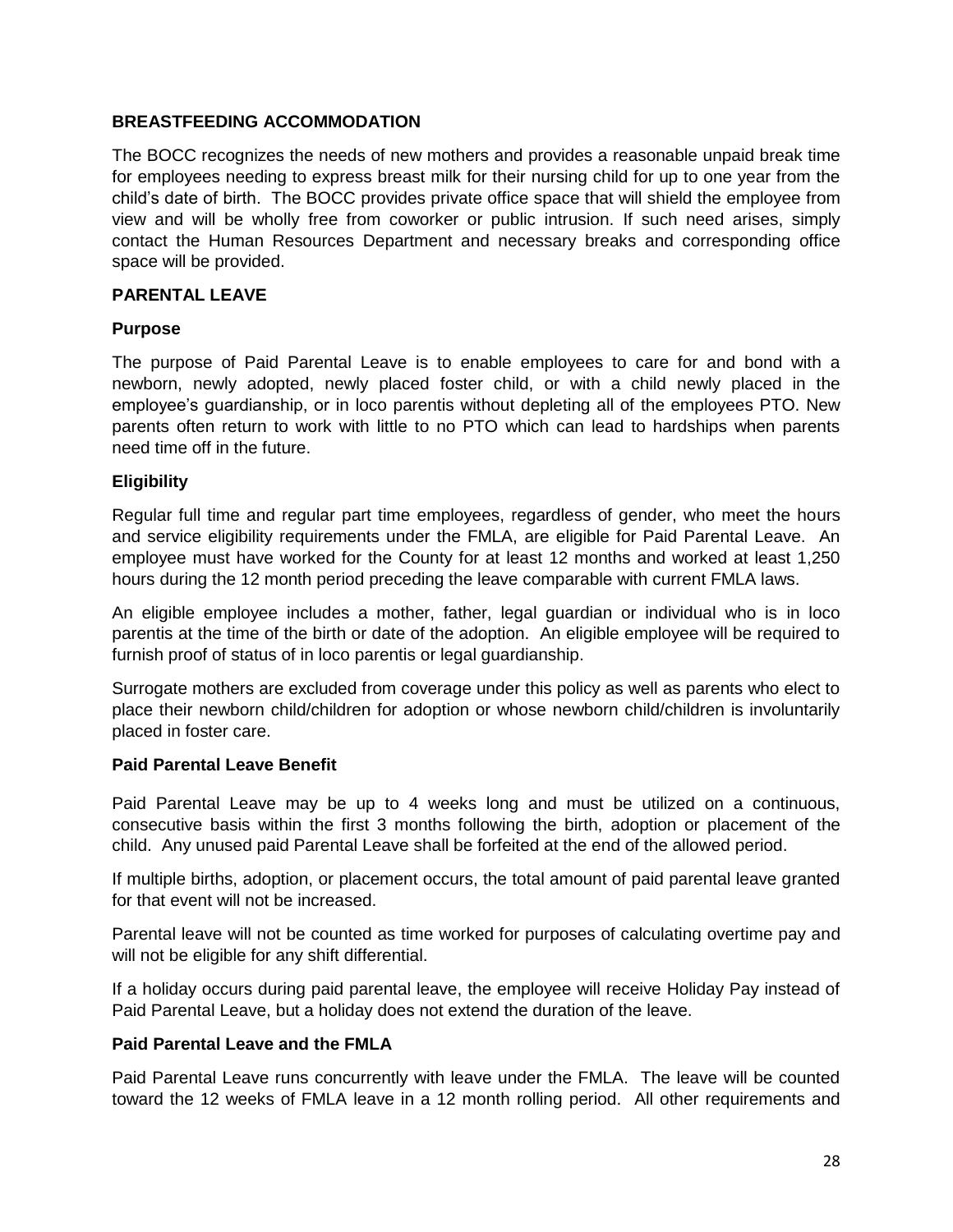provisions under the FMLA will apply. Please refer to the Family and Medical Leave Policy for the guidelines.

After the Paid Parental Leave benefit is exhausted, the balance of FMLA leave will be compensated through the employee's accrued Banked Sick Leave and/or PTO, if available. If an employee exhausts all Banked Sick Leave and PTO hours and chooses to remain on qualified FMLA leave, the remainder of the FMLA leave will be unpaid and there will be no further accrual of PTO hours as per the Bay County policy manual.

### **Length and Use of Paid Parental Leave**

Employees are only eligible for 4 weeks of Paid Parental Leave in a rolling 12 month period, regardless of whether more than one birth, adoption or placement occurs within that rolling 12 month time frame.

If both employees work for the County, under FMLA, there is a combined 12 week limit. Each employee is also entitled to a 4 week Paid Parental Leave period which will run concurrently with FMLA. The two 4 week parental leave periods can be shared or staggered, but in no case will the combined parental leave extend beyond the 3 month period following the birth, adoption or placement of the child.

Employees are not authorized to work at any other employment during paid parental leave. Upon separation of employment, employees will not be paid for any unused paid parental leave.

### **Employee Benefits During Paid Parental Leave**

PTO will continue to accrue during the period of Paid Parental Leave.

During Paid Parental Leave the County will continue to pay the County's portion of health and life insurance premiums and maintain the employee's coverage under these plans in the same manner as if the employee had been continuously working during the entire leave period, provided the employee continues to pay his or her share of the health insurance premium.

The employee's payroll deductions for all other employee benefits will continue during the duration of the Paid Parental Leave.

#### **Conditions of Repayment of Paid Parental Leave**

If it is determined that an employee has abused or falsified information, or was otherwise not eligible for leave, the employee will be required to repay any leave previously approved and will be subject to disciplinary action up to and including termination.

If the employee does not return to work after the expiration of the Paid Parental Leave and FMLA leave, the employee will be required to reimburse the County in an amount equivalent to the value of the Paid Parental Leave taken, as well as the County's portion of health insurance premiums paid during any unpaid portion of the FMLA leave. Reimbursement will be from the employee's personal funds or through deduction from the employee's final paycheck if the balance is sufficient to cover the amount owed, or through a combination thereof.

Exceptions for repayment must be approved by the County Manager or his/her designee.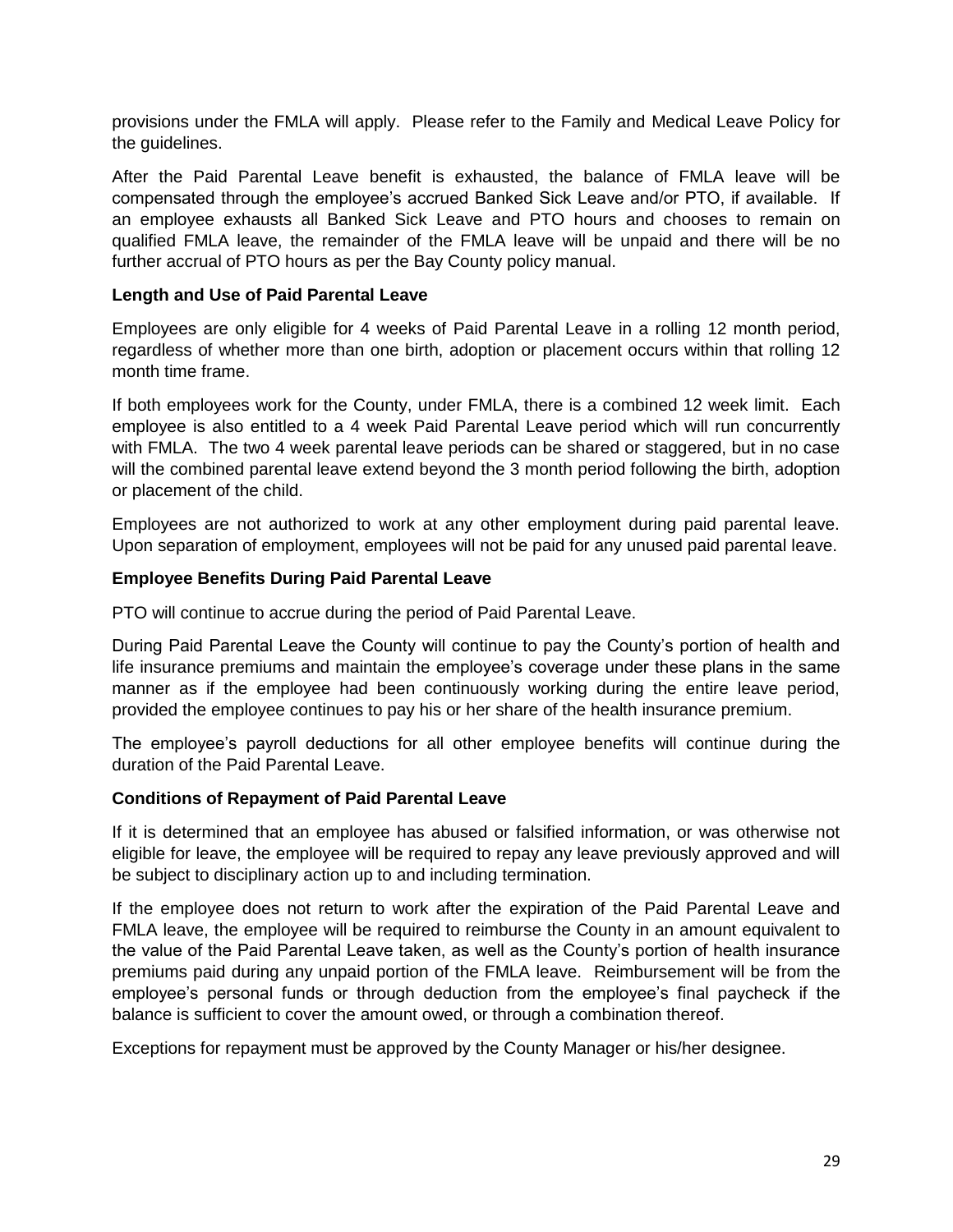## **Approval to Use Paid Parental Leave**

Employees should give their supervisors at least 30 days advance notice, or as much advance notice possible as circumstances permit of the need to use Paid Parental Leave. Upon notifying their supervisors, employees must submit a completed "Request for Paid Parental Leave" form to the Human Resources Department.

Upon receipt of the completed Request for Paid Parental Leave form, the Human Resources Department will provide the employee with an FMLA packet.

The FMLA Certification by Health Care Provider for Employee's Serious Health Condition (WH-380E) or Family Member's Serious Health Condition (WH-380F) form must be completed and submitted to Human Resources for review and approval.

An employee will be required to furnish applicable documentation for a newly adopted child, a foster child, or a guardianship, including in loco parentis from the respective agency. Some examples of required documentation would be a letter from an adoption agency or attorney handling the adoption, Petition of Adoption, Adoption Decree, a letter from the State agency handling foster care placement, etc.

Once approved, the employee will receive written notification from the Human Resources Department.

# <span id="page-29-0"></span>**FAMILY MEDICAL LEAVE ACT (**FMLA**)**

Employees who have worked for the BOCC for at least twelve (12) months, worked at least 1,250 hours during the preceding twelve (12) months are considered employees eligible for unpaid leave pursuant to the Family Medical Leave Act (hereinafter FMLA). Eligible employees may take up to twelve (12) weeks of FMLA leave in a twelve (12) month period for the following reasons (Note: Up to twenty six (26) in a 12 month period will be granted for Service member Family Leave):

- a. The birth of a son/daughter of an employee and to care for the child (entitlement to leave for birth of a son or daughter expires 12 months from the date of the birth). The leave may not be taken by an employee intermittently. The employee(s) would be required to take the entire bonding leave (up to 12 weeks total) in one continuous block. The employee cannot take one day or one week of leave, return to work and then take additional bonding leave.
- b. The placement of a child with an employee for adoption or foster care and to care for the newly placed child (entitlement to leave for placement for adoption or foster care of a child expires 12 months from the date of the placement of the child). This leave will not be taken by an employee intermittently. The employee(s) would be required to take the entire bonding leave (up to 12 weeks total) in one continuous block. The employee cannot take one day or one week of leave, return to work and then take additional bonding leave.
- c. NOTE: If both parents work for the County, their combined leave entitlement under paragraphs a and b is 12 weeks.
- d. In order to care for the employee's spouse, son, daughter, or parent, who has a serious health condition.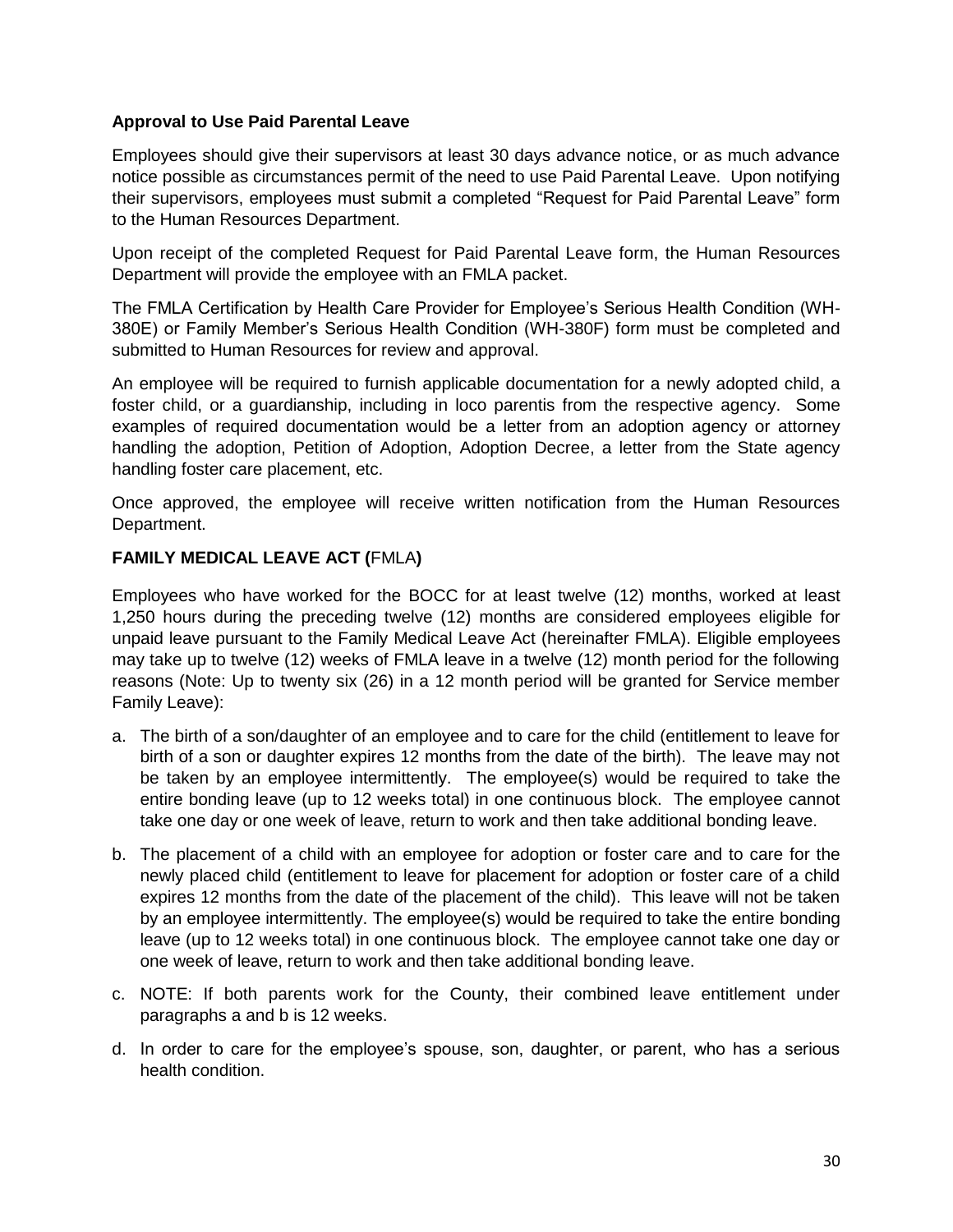- e. A serious health condition which renders the employee unable to perform one or more of the essential functions of the employee's position.
- f. Service member Family Leave is subject to Section 103 of the FMLA and DOL regulations. An eligible employee who is the spouse, son, daughter, parent or next of kin of a service member shall be entitled to a total of 26 workweeks of leave during a 12-month period to care for the covered service member. The single 12-month period begins on the first day the employee takes FMLA leave to care for a covered service member and ends 12 months after that date.
- g. Up to 12 weeks of leave for certain qualifying exigencies arising out of a covered military member's active duty status, or notification of an impending call or order to active duty status, in support of a contingency operation.

The twelve (12) month period in which eligible employees may take twelve (12) weeks of FMLA leave will be calculated in the following manner: a rolling twelve month period measured backward from the date an employee uses any FMLA leave, such that each time an employee takes FMLA leave the remaining leave entitlement would be any balance of the 12 weeks which has not been used during the immediately preceding 12 months.

Son, daughter, and/or child means a biological child, adopted child, foster child, stepchild, legal ward, or a child of a person standing in loco parentis, who is (a) under 18 years of age; or (b) 18 years of age or older and incapable of self-care because of a mental or physical disability.

A "serious health condition" means an illness, injury, impairment, or physical or mental condition that involves either: (1) in-patient care (i.e., an overnight stay) in a hospital, hospice, or residential medical care facility, including any period of incapacity (for purposes of this policy, defined to mean the inability to work, attend school or perform other regular daily activities due to the serious health condition, treatment therefore, or recovery there from), or any subsequent treatment in connection with in-patient care; or (2) continuing treatment by a health care provider as defined under applicable law.

Serious Injury or Illness: For purposes of Service member Family Leave only, in the case of a member of the Armed Forces, including a member of the National Guard or Reserves, means an injury or illness incurred by the member in the line of duty on active duty in the Armed Forces that may render the member medically unfit to perform the duties of the member's office, grade, rank, or rating.

### **Intermittent or Reduced Hours FMLA Leave**

In the case of FMLA leave for a serious health condition, the leave may be taken intermittently or on a reduced hours basis, only if such leave is medically necessary.

If intermittent or reduced hours FMLA leave is required, the County may, in its sole discretion, temporarily transfer the employee to another job for which the employee is qualified with equivalent pay and benefits that better accommodates that type of leave. Transfer to an alternative position may include altering an existing job to better accommodate the employee's need for intermittent or reduced scheduled FMLA leave.

Employees needing intermittent FMLA leave or leave on a reduced leave schedule must attempt to schedule their leave so as not to disrupt the County's operations.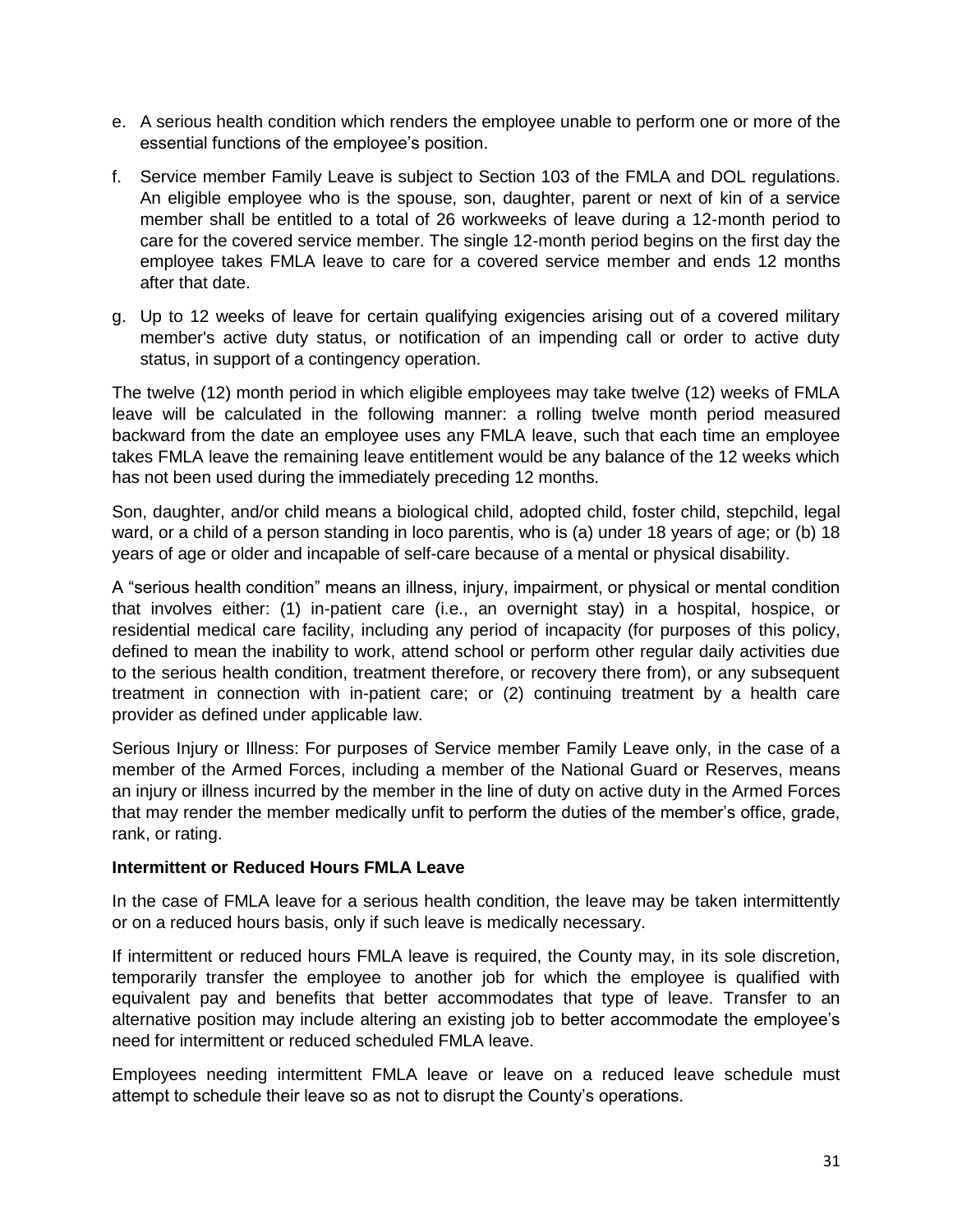# **Verification**

The County will require that an employee's FMLA leave to care for the employee's seriously ill spouse, son, daughter, or parent, or due to the employee's own serious health condition that makes the employee unable to perform one or more of the essential functions of employee's position, be supported by a certification issued by the health care provider of the employee or the employee's ill family member. Certifications supporting Service Member Family Leave must state that the service member suffered a serious injury.

# **Active Duty Certification:**

Certification establishing an entitlement to qualifying exigency leave is required to be provided in a timely manner. Failure to provide timely certification will result in a denial of Family Medical Leave, characterization of the leave as unscheduled and may be the basis for discipline.

In accordance with Department of Labor (DOL) regulations, the County may request at the County's expense a second, or if necessary, a third health care provider's opinion for FMLA leave taken because of a serious health condition. The County may also require subsequent recertification from the employee's health care provider in accordance with DOL regulations.

### **Spouses**

If both spouses work for the County, the combined leave shall not exceed twelve (12) weeks in a twelve (12) month period if the FMLA leave is taken:

- a. for birth of the employee's son or daughter or to care for the child after birth;
- b. for placement of a child with the employee for adoption or foster care, or to care for the child after placement; or
- **c.** to care for the employee's spouse or child with a serious health condition.

### **Health Insurance Premiums & Other Benefits**

During FMLA leave, the County will continue to pay the County's portion of health and life insurance premiums and maintain the employee's coverage under these plans in the same manner as if the employee had been continuously working during the entire leave period, provided the employee continues to pay his or her share of the premiums.

Should the employee fail to continue to pay his or her share of the premiums for insurance benefits, a notice of proposed insurance cancellation and the opportunity to pay the premium will be provided before the cancellation. Once the employee **exceeds sixty (60) days** of no premium payment, his/her insurance **will be cancelled**.

Employees on FMLA will be advised of any changes in premiums so they will have ample opportunity to make arrangements to continue to pay their share of the premiums during the FMLA leave.

If the employee does not return to work after the expiration of the FMLA leave, the employee will be required to reimburse the County for its portion of health insurance premiums paid during the unpaid portion of the FMLA leave, as permitted by law. To avoid required reimbursement, appropriate certification from a health care provider may be required if the employee does not return to work because of a serious health condition.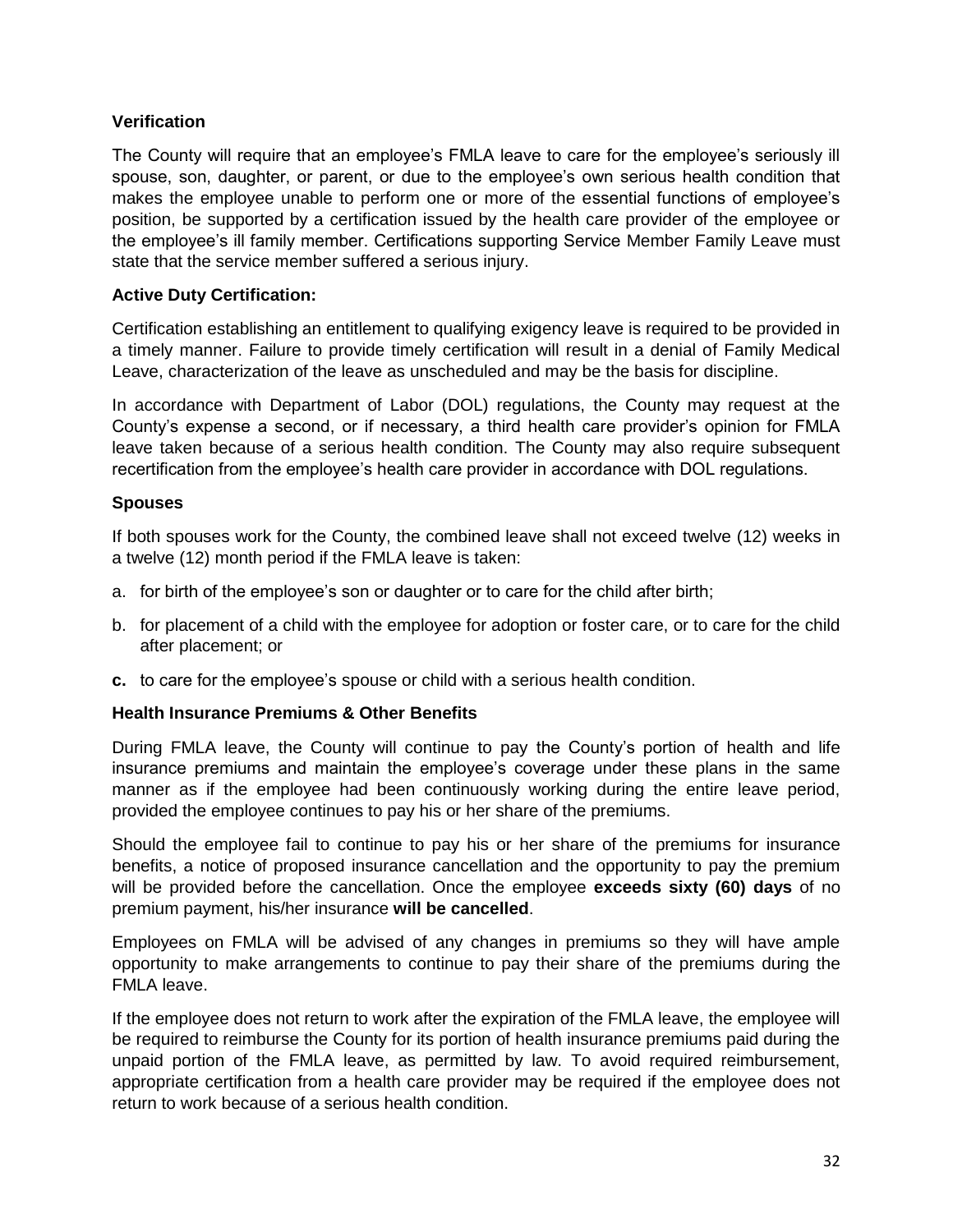# **Accrual**

While the employee is on FMLA leave, the employee will continue accruing PTO hours as long as the employee is using paid leave (i.e. banked sick leave and/or PTO hours). If an employee exhausts all banked sick leave and PTO hours and remains unable to return to work, the remainder of the FMLA leave will be unpaid and there will be no further accrual of PTO hours.

# **FMLA Leave Relationship to Paid Leave**

- a. Employees will be required to substitute, without limitation and in the following order, banked sick leave and PTO for an equivalent portion of their FMLA leave. Exceptions to the order of usage may be made at the discretion of the Chief Officer/Department Director.
- b. Under paragraph "A" above, paid leave concurrent with FMLA will be applied according to the employee's regular work schedule.
- c. Leave covered by workers' compensation or short-term disability payments will run concurrently with FMLA leave when the reason for the leave is covered by the FMLA.

# **Exhaustion of PTO Leave**

If an employee has exhausted all FMLA and PTO and requests additional time off, the employee's supervisor, with the approval of the Human Resources Department, may deny the request. If the supervisor would like to grant the requested leave time, it must be approved by the supervisor, Chief Officer/Department Director, Chief Human Resources Officer and then the County Manager or his/her designee will make the final decision for LWOP.

## **Status Report During Leave**

During leaves under this policy, employees must periodically report to their supervisor on their medical status and intent to return to work, at least every thirty (30) calendar days.

### **Return from FMLA Leave**

With the exception of certain key employees, those who return to work from FMLA leave on the business day following the expiration of the leave are entitled to return to their job or an equivalent position with equivalent benefits, pay, and other terms and conditions of employment.

NOTE: An employee forfeits the protections provided in this policy if he or she does not give notice of the reason for the leave within two (2) days after his or her return to work. The employee's time away could be counted as unscheduled under the County's attendance policy and the absence may or may not be counted as FMLA leave in such case.

### **Required Notification to Request FMLA**

An employee must provide to the Human Resources Department at least thirty (30) days advance notice before FMLA leave is to begin if the need for the leave is foreseeable based on an expected birth, placement for adoption or foster care, or planned medical treatment for a serious health condition of the employee or of a family member. If 30 days' notice is not possible, because of a lack of knowledge of approximately when leave will be required to begin, a change in circumstances, or a medical emergency, notice must be given as soon as possible.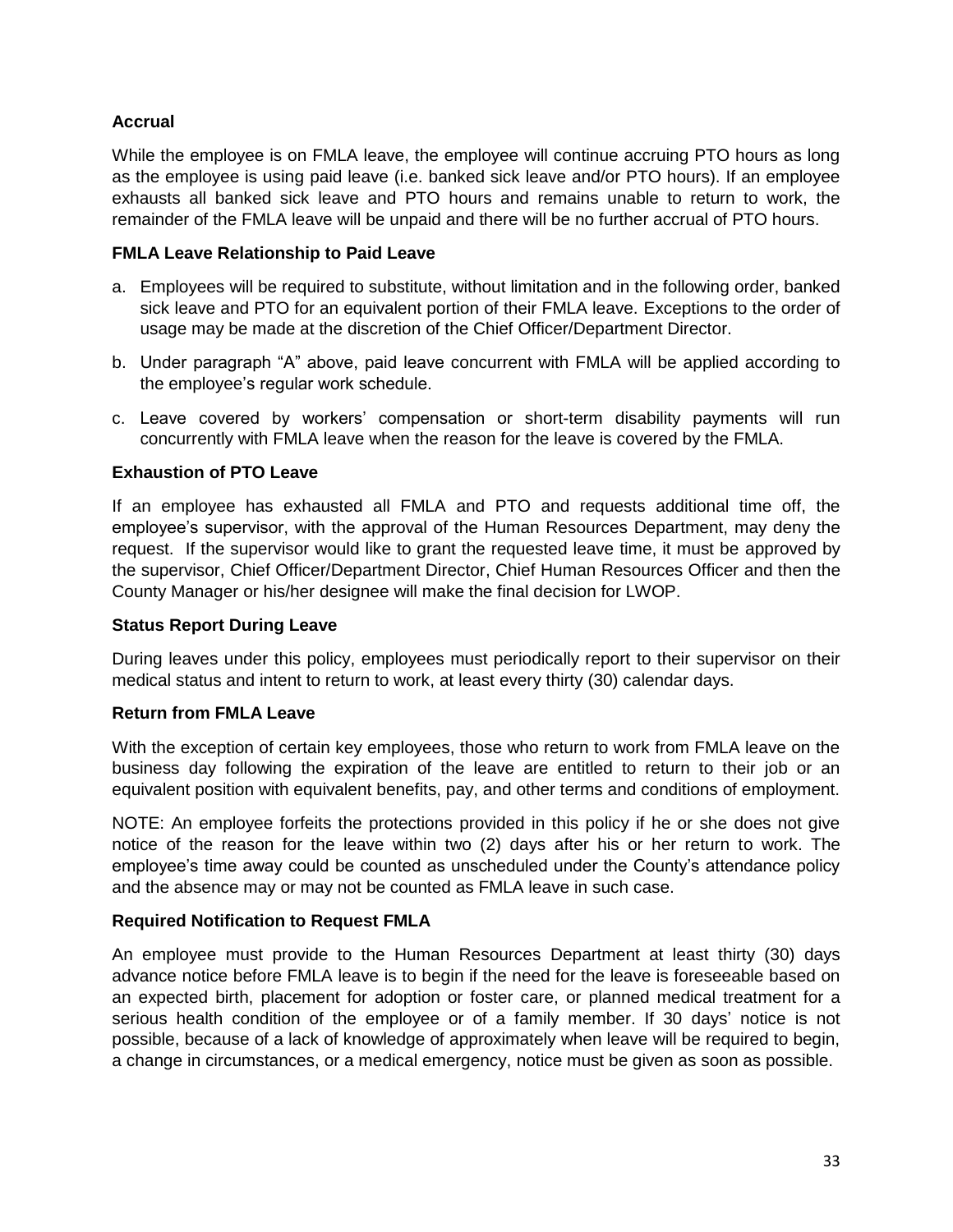## **Counting Absence as FMLA Leave**

To the extent permitted by law, in the event an absence is for a reason covered by the FMLA, the County reserves the right to count it as FMLA leave, whether the employee has applied for FMLA leave or not.

# **Medical Evidence Upon Return To Work**

Except during the course of approved intermittent or reduced hours of FMLA leave, when FMLA leave is taken due to the employee's own serious health condition, the returning employee must furnish a Fitness for Duty Certification Form completed by the treating physician indicating the employee can resume his/her job duties with or without restrictions, based on the employee's job description. Under no circumstances should a Department/Division Director allow an employee to return to work from FMLA or medical leave without a Fit For Duty Certification. If necessary, arrangements may be made with the Chief Risk Officer through the employee's Chief Officer/Department Director to schedule an examination by a designated County physician before returning to work, especially for employees working in safety sensitive positions. The BOCC may consider any reasonable accommodations for an ongoing condition as required by law, provided it does not cause an undue hardship.

Unless requested and approved as part of the FMLA leave request, employees may not be employed elsewhere during their FMLA leave. Violations of this policy will result in termination of employment with the BOCC.

# **Failure To Cooperate**

If an employee fails to provide required information to the County, the employee may have his/her FMLA leave delayed or denied, and as permitted by law, be subject to discipline, up to and including discharge.

# <span id="page-33-0"></span>**DOMESTIC VIOLENCE LEAVE POLICY**

### **Background and Eligibility**

The BOCC has adopted this Domestic Violence Leave Policy to comply with the requirements of Florida law. This policy shall be deemed amended as the law may be from time to time, to remain consistent with Florida law. The definition of "domestic violence", "family or household member" or "victim" as well as all other relevant terms shall be as stated in section 741.313, Florida Statutes.

County employees are permitted to request and take up to 3 working days of unpaid leave from work in any 12-month period if the employee or a family or household member of the employee is the victim of domestic violence or sexual violence.

An employee seeking leave under this policy must, before receiving the leave, exhaust all banked sick leave and PTO, if applicable, that is available to the employee before taking unpaid leave.

In order to be eligible for leave under this policy, the employee must have worked for the BOCC for at least three (3) calendar months and must establish a need for leave as outlined under section 741.313, Florida Statutes.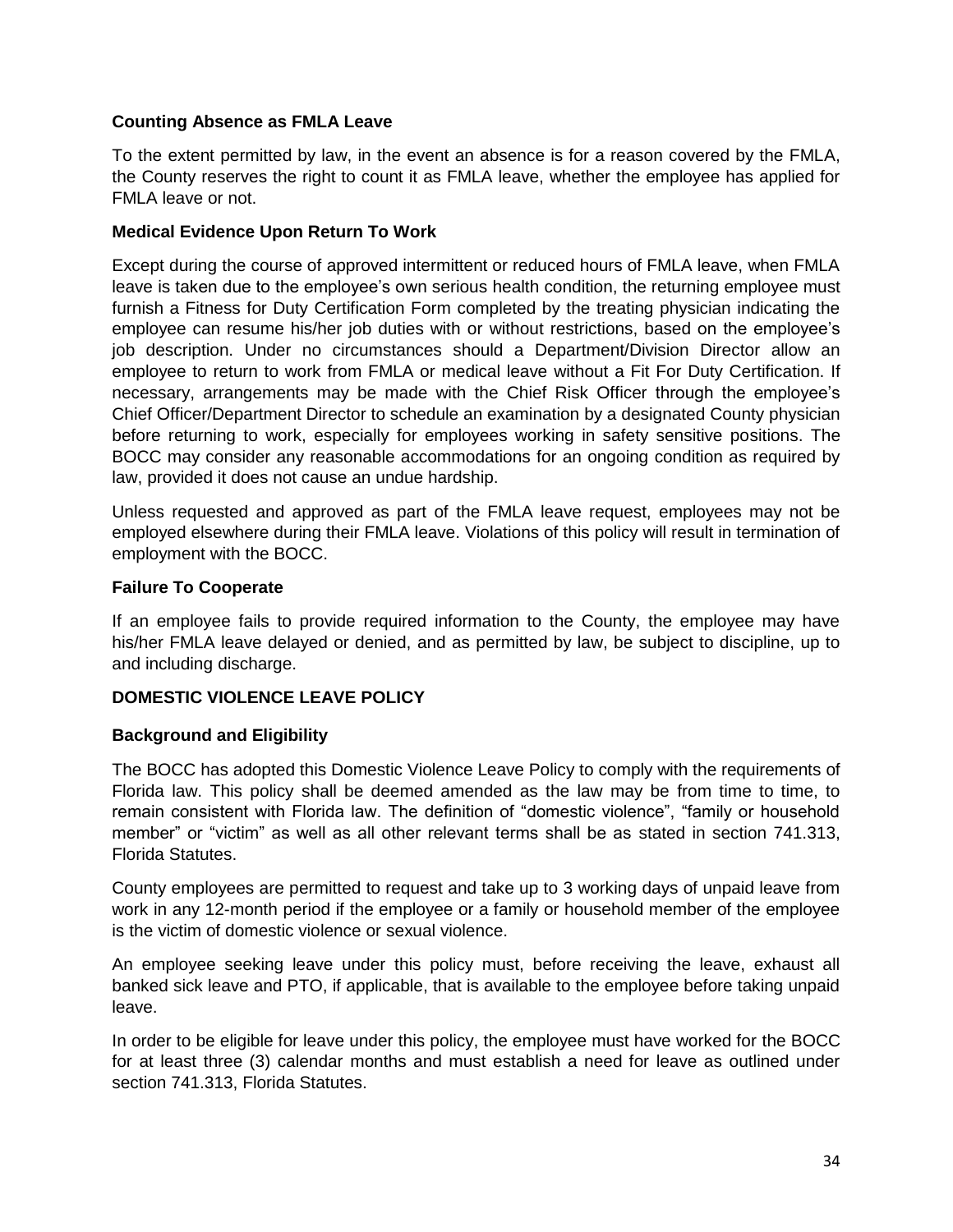The twelve (12) month period in which eligible employees may take three (3) days of Domestic Violence leave will be calculated in the following manner: A rolling twelve month period measured backward from the date an employee uses any Domestic Violence leave, such that each time an employee takes Domestic Violence leave the remaining leave, entitlement would be any balance of the 3 days which has not been used during the immediately preceding 12 months. Additionally, domestic violence leave and FMLA leave will run concurrently if the employee is eligible to take FMLA leave as a result of a qualifying domestic violence incident.

## **Requests for Leave, Documentation, and Confidentiality**

An employee must provide prior notice, when possible, of the need for domestic violence leave, except in cases of imminent danger to the health or safety of the employee or to an employee's family or household member. The request must also be accompanied with sufficient documentation of the act of domestic violence. The documentation may include copies of police reports, restraining orders, legal papers to be filed with the court, orders to appear in court, or any other documentation to establish the need for domestic violence leave as set out in this policy. All information regarding an employee's domestic violence leave will be kept confidential and exempt from disclosure by the BOCC, and will only be disclosed when permitted or required by law and/or court order.

# <span id="page-34-0"></span>**EMPLOYEE ASSISTANCE PROGRAM (EAP)**

The EAP is available for employees and their immediate family members. The EAP provides one personal problem solving assessment per year, per family, referral, and short term counseling services (up to six sessions per family, per year) as the essential first step for eligible employees and immediate family members seeking assistance with personal or family-related problems. The number of sessions annually is subject to change according to the EAP contract.

These services provide short term problem resolution counseling for family at no cost for emotional, marital and other personal matters. Additionally, the EAP counselors provide professional referrals when therapy is needed for mental health and substance abuse treatment benefits. Use of the EAP on a voluntary basis is entirely confidential.

### <span id="page-34-1"></span>**EDUCATION ASSISTANCE PROGRAM**

The Education Assistance Program is available to all full-time regular employees under the approved policy to provide the methods for fairly reimbursing employees who remain working with Bay County while simultaneously pursuing education beneficial to the employee and the County. Qualifying employees may be reimbursed for tuition that meets the guidelines of the Education Assistance Program policy.

Each full-time regular employee with one year of continuous employment with no disciplinary actions in the previous six (6) months is eligible for benefits under this policy. Exceptions can only be approved by the County Manager through the Human Resources Department and the Chief Officer/Department Director.

Typically, the course(s) must be related to the employee's present job and must enhance the employee's knowledge, skills and abilities relating to official duties of the employee's position, or the course(s) must provide the knowledge, skills and abilities for the employee to move to another position within the County.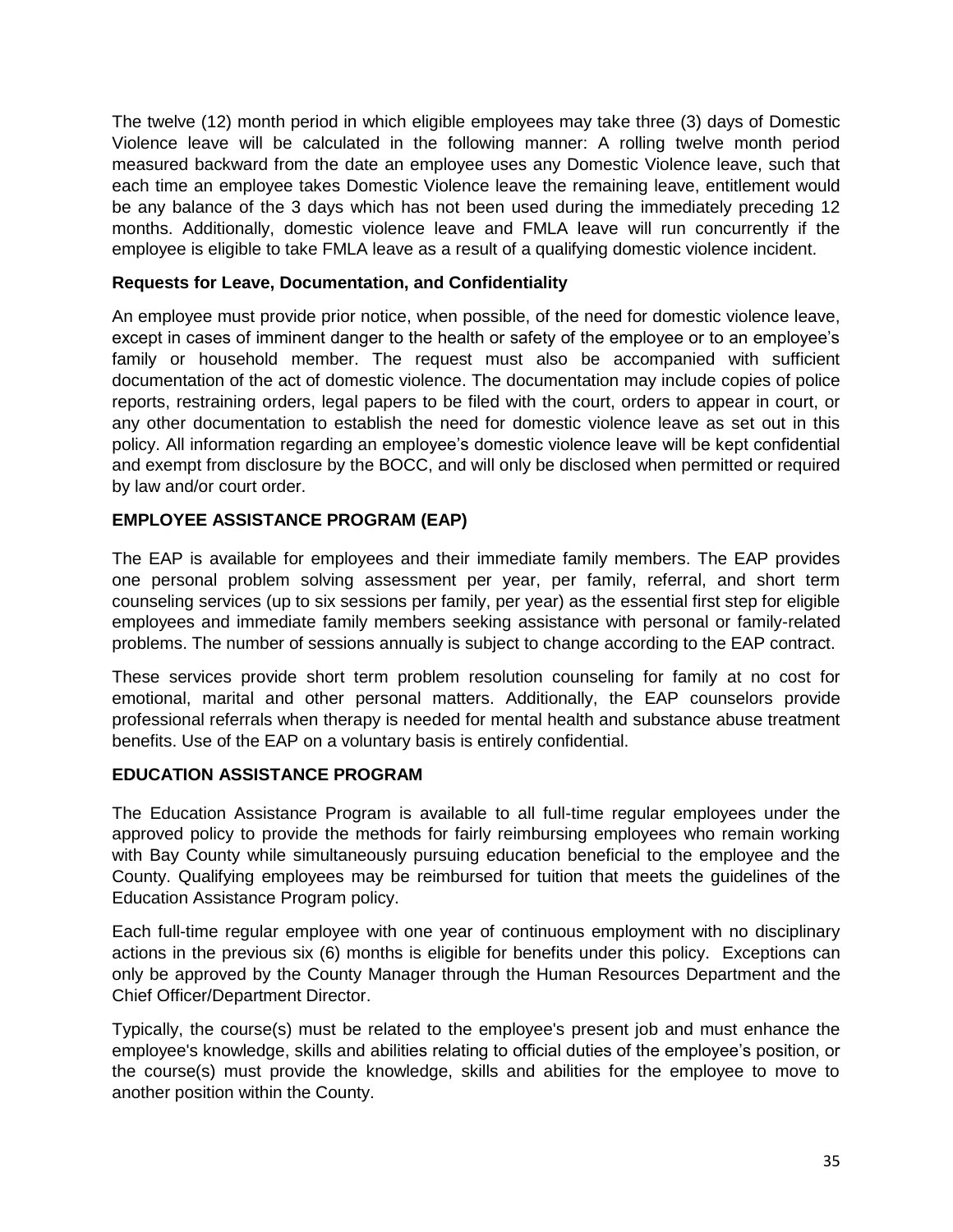Doctoral–level studies are not eligible for tuition reimbursement under this program.

Reimbursement of tuition and fees is provided for degrees earned through an established college or university curricula, or for certifications earned under the same or similar requirements as a degree program.

The request must be submitted to the Human Resources Department for approval by the Chief Human Resources Officer, or designee, no later than (10) ten days before the course begins, after the Chief Officer/Department Director has approved and confirmed that the employee has met these deadlines. The Chief Human Resources Officer or designee will approve or disapprove the request and return the form to the employee.

Failure to receive official approval, or failure to apply before the start of the course, will forfeit eligibility for tuition reimbursement. It is the employee's responsibility to follow through if he/she has not received written approval from the Human Resources Department prior to the start of course.

Tuition reimbursement rates will not exceed the most current annual average tuition rates from the State University System of Florida [www.flbog.edu/about/budget/tuition.php.](http://www.flbog.edu/about/budget/tuition.php)

Upon submitting all required documentation to the Human Resources Department, tuition reimbursement requests will be paid following the percentage schedule shown below.

|                                                                      | 100% |
|----------------------------------------------------------------------|------|
| B                                                                    | 75%  |
| $\mathsf{C}$                                                         | 50%  |
| D/F                                                                  | None |
| Pass (when used by accredited institution in lieu of a letter grade) | 100% |
| Fail (when used by accredited institution in lieu of a letter grade) | None |

All reimbursements are contingent upon compliance with all requirements and in accordance with the Internal Revenue Code and current fiscal funds budgeted. Additionally, if the Chief Officer/Department Director was not informed prior to submitting his/her budget and funds are not available, the Director may deny the request.

There may be instances where the education reimbursement cannot be provided due to budgetary constraints. If the request for reimbursement was pre-approved, however, reimbursement will not be canceled.

Bay County reserves the right to place limitations on or temporarily suspend the Education Assistance Program. A copy of the Education Assistance Program Policy guidelines is available in the Human Resources Department and on the BOCC website.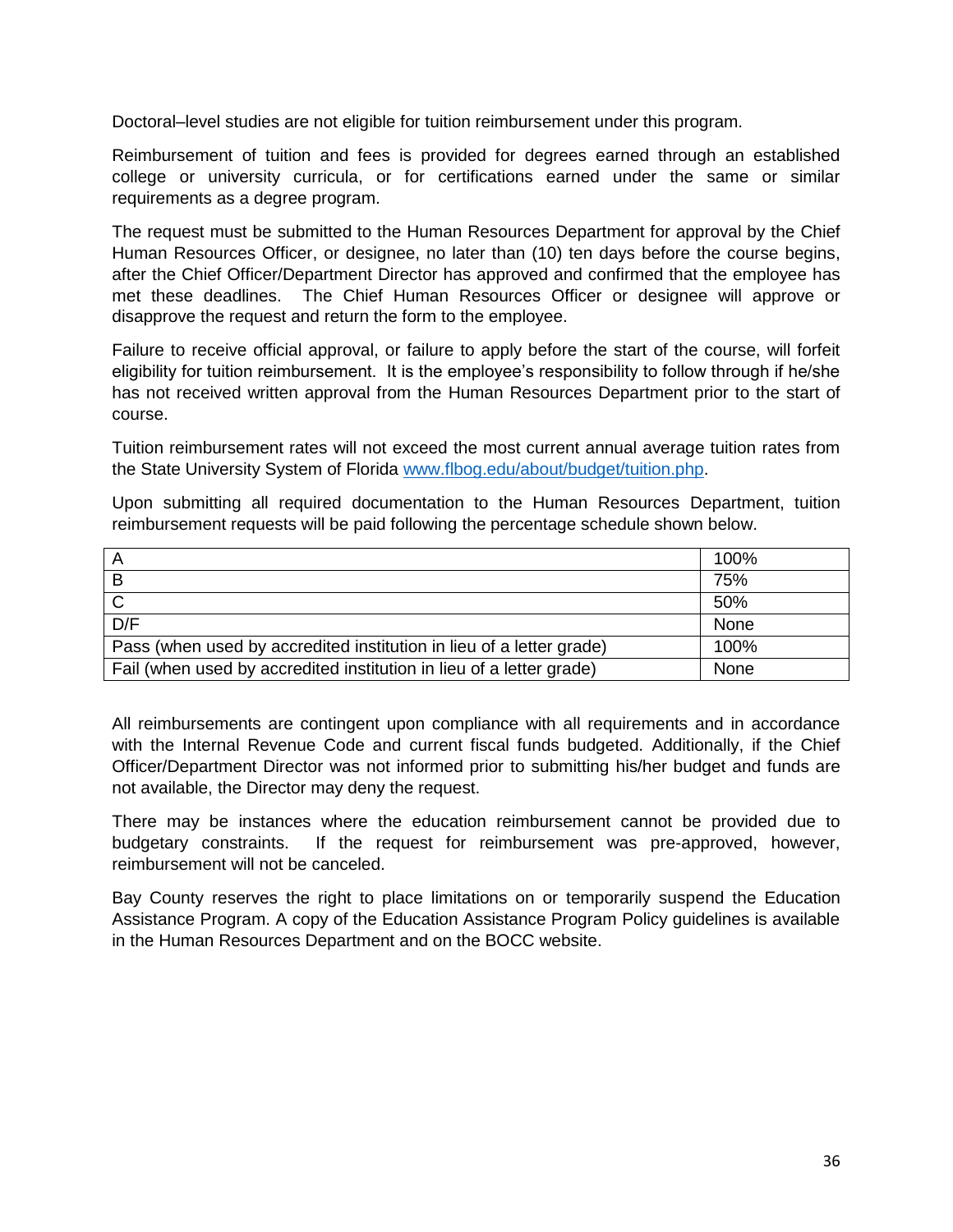## **AWARDS PROGRAMS**

## **1. Service Awards**

Certificates shall be presented in recognition of years of service with the BOCC, to those employees completing five (5) years of continuous service and every five (5) years thereafter.

## **2. Employee Innovations Awards**

The purpose of the Employee Innovations Awards Program is to encourage and recognize employees who propose innovative ideas or procedures which will improve productivity and work performance, promote effective communications, improve service and working conditions, reduce expenditures or increase revenues. Ideas must be submitted in writing and must follow guidelines of the program. The program guidelines can be obtained from the Human Resources Department. Awards to employees may be monetary or non-monetary. Awards can be recommended by the Department/Division Director or the County Manager.

## **3. Extra Mile Award**

The purpose of the Extra Mile Award is to recognize employees who surpass the expectations of the County by seizing the opportunities to do far more than is asked of them, going the extra mile to produce excellent results and accomplishments. All BOCC employees are eligible for this award. Nominations should be submitted to the Chief Human Resources Officer in writing by the Department/Division Director providing specific, detailed examples and dates to support the nomination. The Chief Human Resources Officer will review the information and submit it to the County Manager for his/her determination. If approved, the employee(s) will be presented with an Extra Mile Award certificate at a County Commission meeting by a County Commissioner to convey the significance of this award.

## **4. Safety Awards**

The BOCC recognizes the contributions that employees make in fostering a culture of health and safety in the workplace. One way the BOCC recognizes its safety conscious employees is by awarding annual safety awards.

Another safety recognition is the Life Saving Award which honors BOCC employees who place the safety of their fellow citizens first. Guidelines for both of these programs can be obtained from the Risk Management Department.

## **UNIFORMS**

Employees in certain jobs where uniforms are required may be furnished uniforms at no cost to the employee. Uniforms shall not be used for recreation or off duty purposes. Employees must return all uniforms to their department when they separate from the County.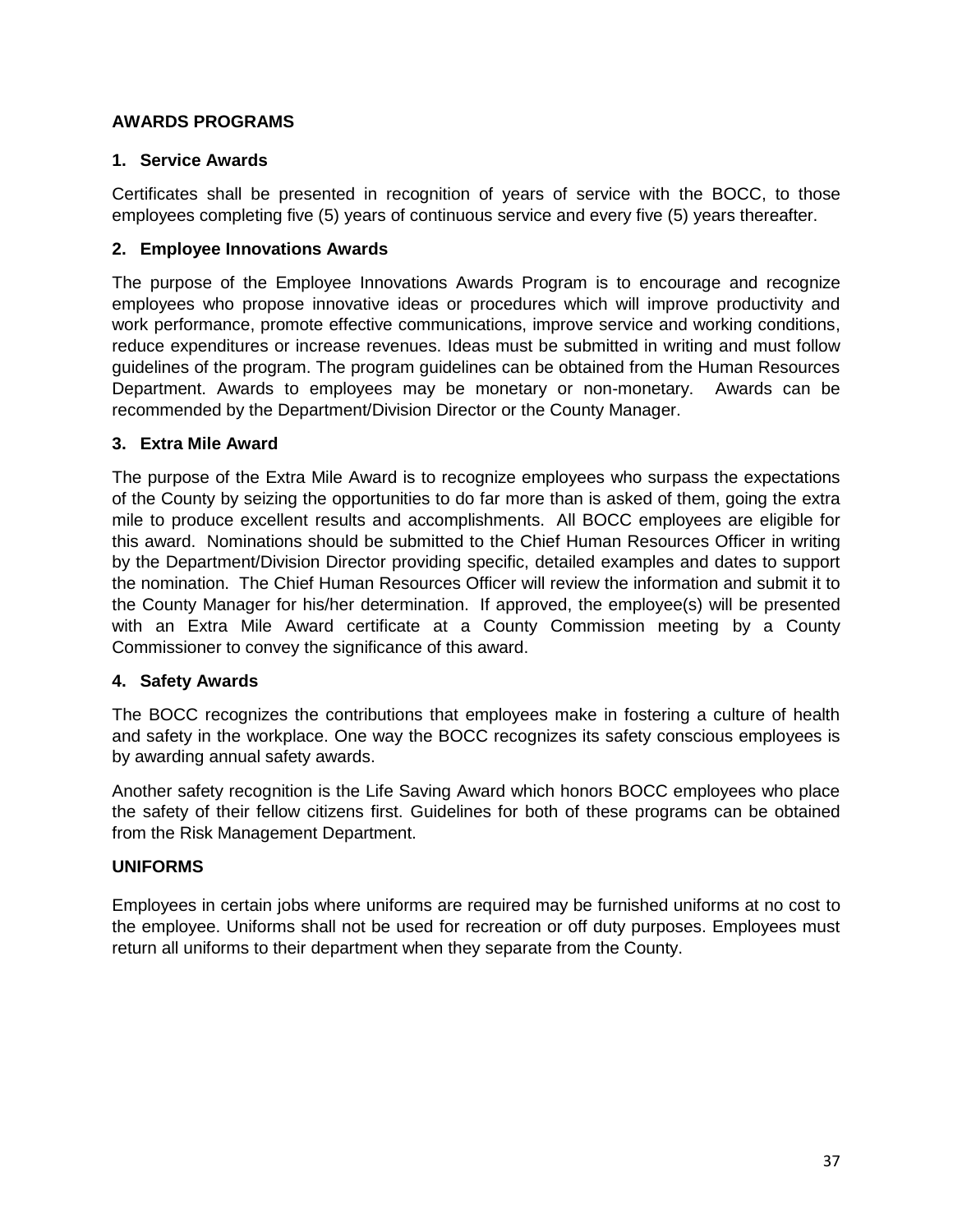# **SECTION III: EMPLOYEE GUIDELINES AND EXPECTATIONS**

## **STANDARDS OF CONDUCT AND ETHICS**

Employees of the BOCC are goodwill ambassadors, and such status involves a degree of duty and obligation regarding public and private conduct which is not common to many other classes of employment. The attitude and behavior of a County employee should at all times be such as to promote goodwill and a favorable attitude of the public toward the County's administration and its programs and policies. Employees are expected to exhibit a high degree of personal integrity at all times. Employees must refrain from behaviors that may be harmful to self and others or that may be viewed unfavorably by employees or the public. Types of behavior and conduct that the BOCC considers inappropriate and which could lead to disciplinary action up to and including termination of employment with or without prior warning include, **but are not limited** to the following (this list is not all inclusive):

- 1. Gross negligence
- 2. Inefficiency
- 3. Inability to perform assigned duties
- 4. Insubordination
- 5. Willful violation of county rules and regulations
- 6. Misconduct
- 7. Use of alcohol or narcotics while engaged in County business
- 8. Reporting to work intoxicated or under the influence of non-prescribed drugs or prescribed drugs that violate the Drug Free Workplace Policy
- 9. Convicted of any crime involving moral misconduct
- 10. Conviction of a felony
- 11. Falsifying employment or other County records
- 12. Violating the Unlawful Harassment policy
- 13. Establishing a pattern of excessive absenteeism or tardiness
- 14. Illegally manufacturing, possessing, using, selling, distributing, or transporting drugs
- 15. Fighting or using obscene, abusive, or threatening language or gestures while on the job
- 16. Stealing
- 17. Disregarding safety or security regulations while on the job or while on County property
- 18. Making false allegations or claims
- 19. Making unauthorized recordings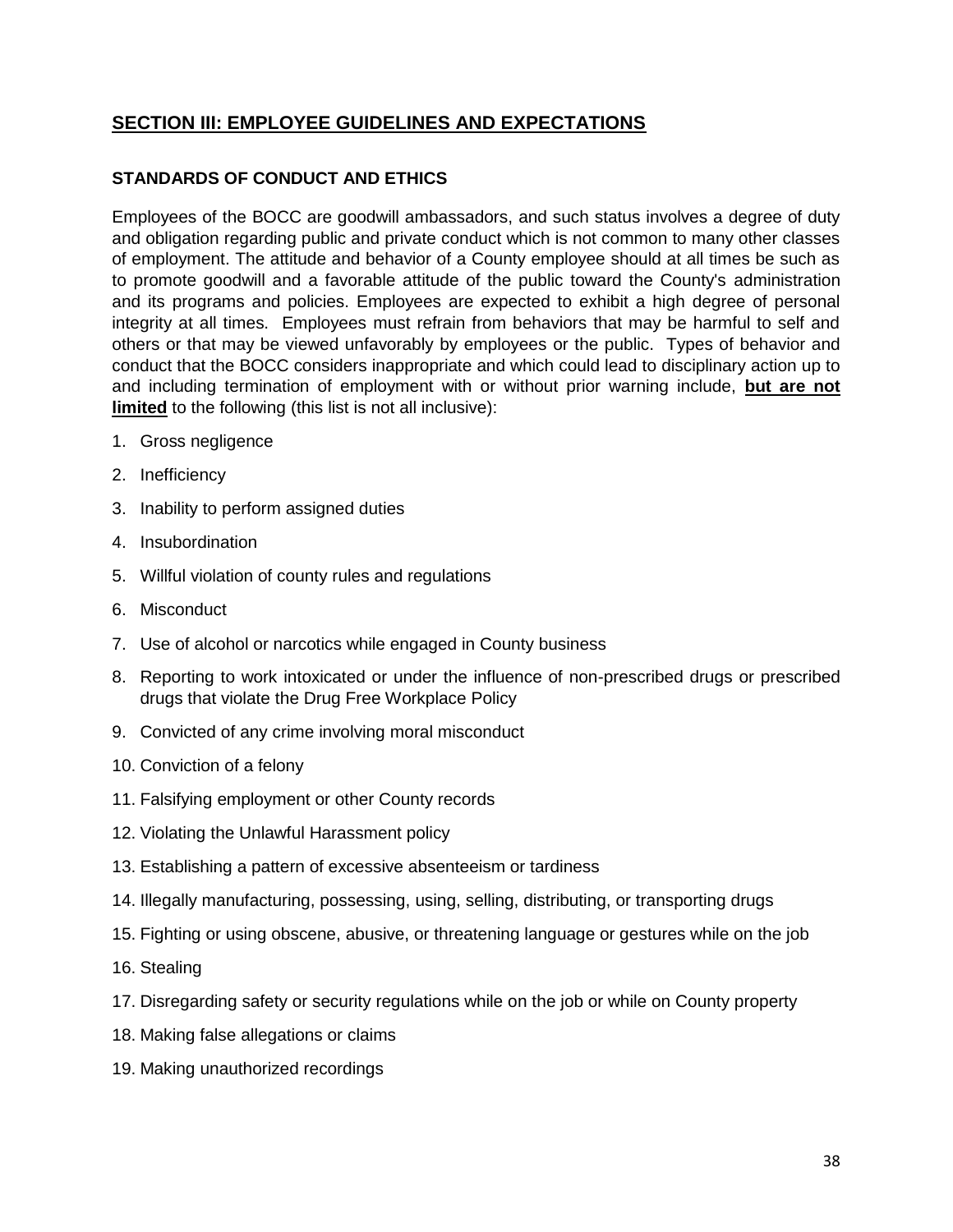20. Engaging in secondary employment without prior approval required in the Secondary Employment Approval form.

Each employee shall conduct himself/herself in a manner which could not be construed to be in conflict of this interest. Employees who fail to comply with the County's standards of conduct may be disciplined up to and including termination. No employee shall engage in criminal, infamous, dishonest, immoral or other conduct injurious or prejudicial to the County.

All BOCC employees must abide by a code of ethical and professional communications with peers, supervisors, employees, vendors, and the public. Such communication enhances human worth and dignity by fostering truthfulness, fairness, responsibility, personal integrity, and respect for self and for others. As such, the following rules must be followed when communicating with anyone:

- 1. Avoid argumentative tones and comments and be respectful of your coworkers. Employees should state their position clearly and factually in a normal tone, allowing the other individual an opportunity to share her or his position, and inviting open discussion regarding both positions.
- 2. Honesty is always required. It is critical that employees never engage in deceit, exaggeration, or express dishonesty when dealing with other individuals. While some communications may be extremely difficult to have, employees are always expected to convey them in a candid but respectful, manner.
- 3. Respect issues of confidentiality. Employees of the BOCC will be faced with topics of great confidentiality at times and, as such, must avoid sharing any such information with anyone not needing to know the confidential information as part of their duties with the BOCC.
- 4. Communicate any and all concerns, including those regarding harassment or discrimination, regarding another's behavior directly with the individual. Sharing such concerns with others who do not have a legitimate reason to know such concerns may quickly amount to gossip.
- 5. In the workplace, gossip is an activity that can drain, distract, and downshift employee job satisfaction and morale. Employees enter into gossip by choice and it always involves a person who is not present and is often pure conjecture that can damage a person's credibility and reputation. Such behavior is unacceptable and unprofessional and will not be tolerated.
- 6. No employee may either solicit or accept anything of value, including a gift, loan, and reward, promise of future employment, favor or service that is based on any understanding that the vote, official action or judgment of the official would be influenced by such a gift. All employees are encouraged not to accept gifts, no matter how small, to avoid the appearance of impropriety.

Any employee found violating any portion of these standards of conduct and ethics may be subject to disciplinary action, up to and including termination.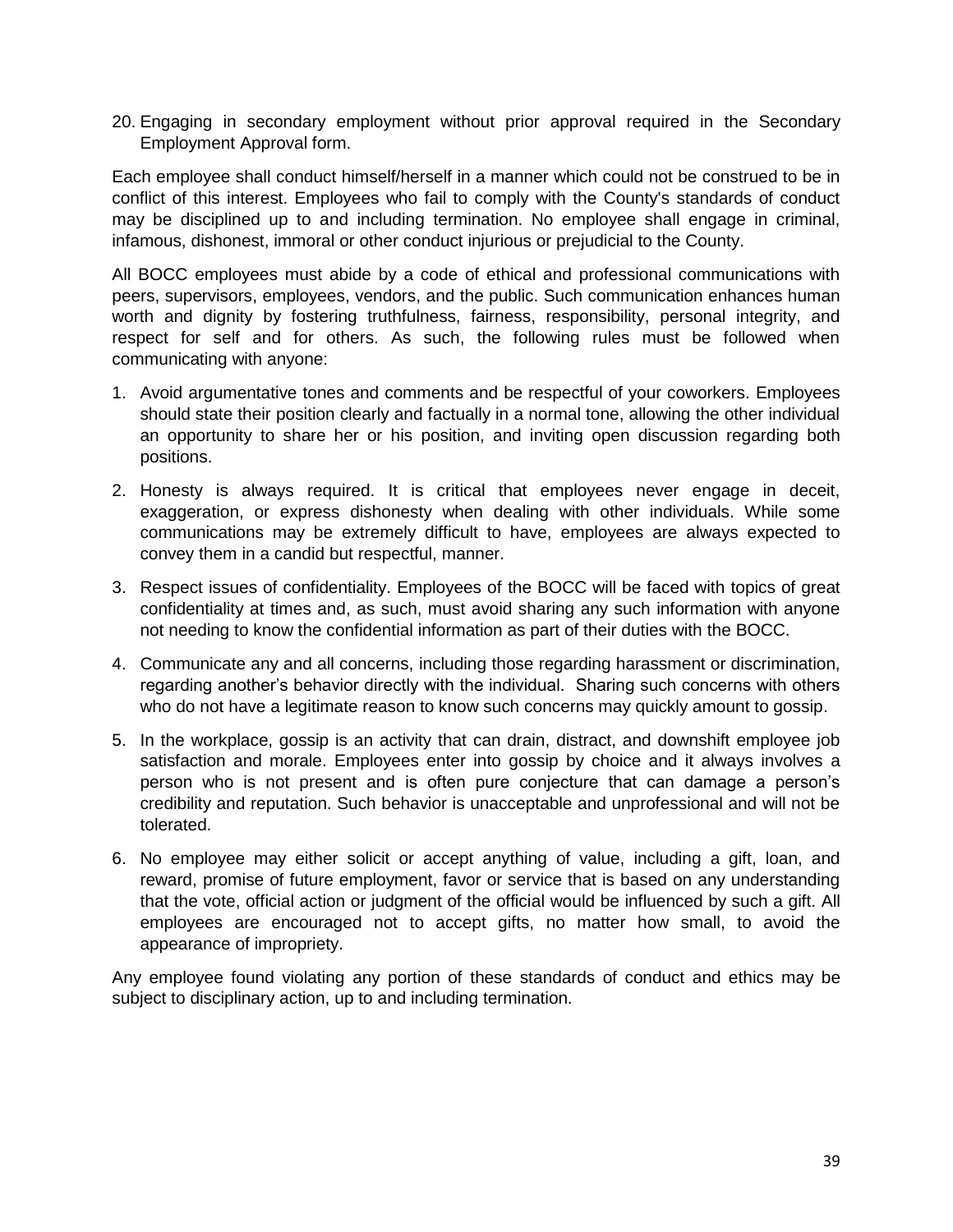## **VIOLATION OF LOCAL, STATE and/or FEDERAL LAWS and SELF-REPORTING OF ARRESTS AND CONVICTIONS POLICY**

Anyone known to be violating a local, state, and/or federal law on County property or at a County-supported function will be subject to referral for prosecution to the appropriate law enforcement agency.

All employees are required to self-report items 1-4 below, within forty-eight (48) hours to their immediate supervisor who will immediately report the incident to their Chief Officer/Department Director and to the Chief Human Resources Officer.

- 1. Any arrests/charges that are considered a felony
- 2. Any conviction, finding of guilt, withholding of adjudication, commitment to a pretrial diversion program, or entering of a plea of guilty or Nolo Contendere for any criminal offense other than a minor traffic violation.
- 3. Any criminal traffic violations including driving under the influence of alcohol and/or drugs.
- 4. Any minor traffic infractions/violations received by an employee whose job description includes driving a county vehicle based on the Risk Management policy is defined as a noncriminal violation that may require community service hours, but is not punishable by incarceration and for which there is no right to trial by jury. Criminal traffic violations, including driving under the influence of alcohol and/or drugs, are not minor and must be reported.

Any employee in violation of the reporting requirements of this policy may be subject to disciplinary action up to and including termination.

#### **UNAUTHORIZED COMPENSATION**

No employee, spouse, or child may accept compensation, payment or anything of value which, with the exercise of reasonable care, is known or should be known to have been given to influence the vote or official action of such officer or employee.

#### **DOING BUSINESS WITH ONE'S AGENCY**

No employee who is empowered with the authority to purchase on behalf of the County in his/her official capacity may directly or indirectly purchase, rent, or lease any realty, goods or services from a business entity in which the employee, his/her spouse or children is an officer, partner, director, or proprietor, or in which the employee, his/her spouse, or children (or any combination of them) owns a material interest. No employee, acting in a private capacity, may rent, lease, or sell any realty, goods or services to the County or any of its agencies, except as provided in Florida Statute, Section 112.311.

## **MISUSE OF PUBLIC POSITION**

Employees may not use or attempt to use their official positions or any property or resource within their trust, or perform their official duties to obtain special privilege, benefit, or exemption for themselves or others.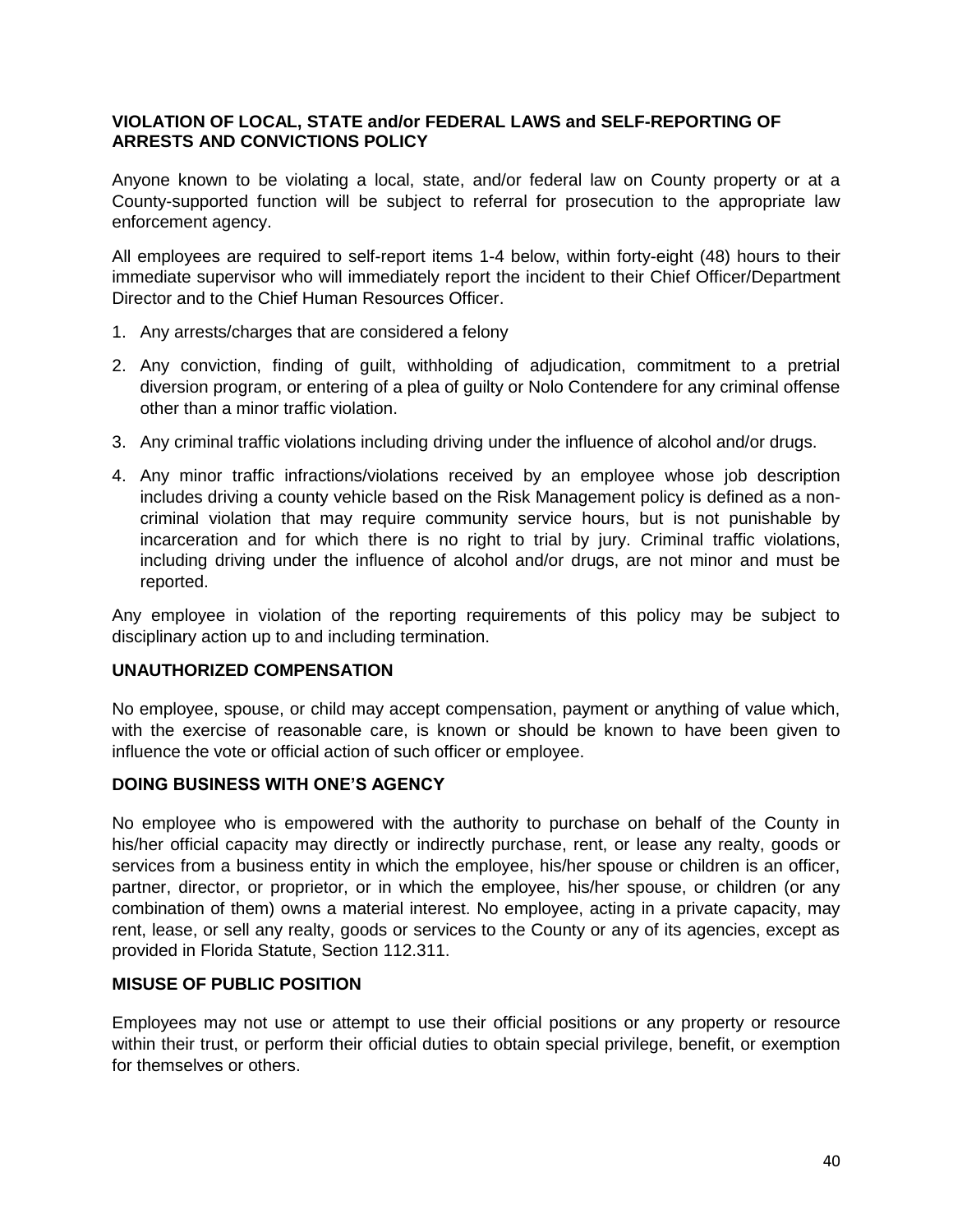## **DISCLOSURE OR USE OF CERTAIN INFORMATION**

Employees may not disclose or use information not available to the general public that is gained by reason of their public positions for their personal benefit or the benefit of others. In addition to the above, all provisions of Florida Statute, Section 112, Code of Ethics for Public Officers and Employees, shall apply to County employees.

## **UNAUTHORIZED EMPLOYMENT REFERENCES**

The County prohibits all employees, including supervisors, from providing employment reference information to third parties, including prospective employees. The inquiries may include questions about employment history of current and past employees, concerning, but not limited to, general reputation, character, personal characteristics, performance ability, attendance, dates of employment, or salary.

All solicitations for reference information on current, past of prospective employees should be directed immediately to the Human Resources Department for response, unless the Human Resources Department gives the employee special permission to respond after consultation. The Human Resources Department shall only provide a current, former, or prospective employee's dates of employment and salary, absent court mandate or a contractual agreement to the contrary, where applicable. Such policy has been designed to protect both employees and the County from potential liability. Improper release of employment reference information by an employee may result in disciplinary action up to and including termination.

### **WORK SHIFT ASSIGNMENTS**

Each employee is assigned a work shift in accordance with the particular operational requirements of his/her department. Any changes to those shifts shall be at the sole discretion of management. A minimum 24-hour notice will normally be given in order to allow the employee to make the necessary personal arrangements. Refusal to work shift/hour changes may result in disciplinary action, up to and including termination.

## **AUTHORITY FOR ABSENCE**

Employees shall not be absent from their regularly scheduled duties except by authority of their immediate supervisor. Employees absent due to reasons beyond their control will be responsible for explaining their absence to their immediate supervisor prior to the beginning of their shift, if at all possible. Failure to notify the department in advance may result in the employee being absent without leave resulting in disciplinary action and loss of pay for the missed time. If the immediate supervisor is unavailable, the employee may speak with a designated department supervisor stating the reason for being late or being unable to report for work. Voicemail, texts, and answering machine messages/emails may only be used if approved by the Division Director. If an absence continues beyond one day, the employee is responsible for calling in each day and may be required to present a physician's statement if the absence continues for three (3) or more consecutive scheduled working days, or if absences are excessive. Employees who are out on workers' compensation and/or FMLA will make arrangements with their supervisor to check in pursuant to Worker's Compensation and FMLA policies.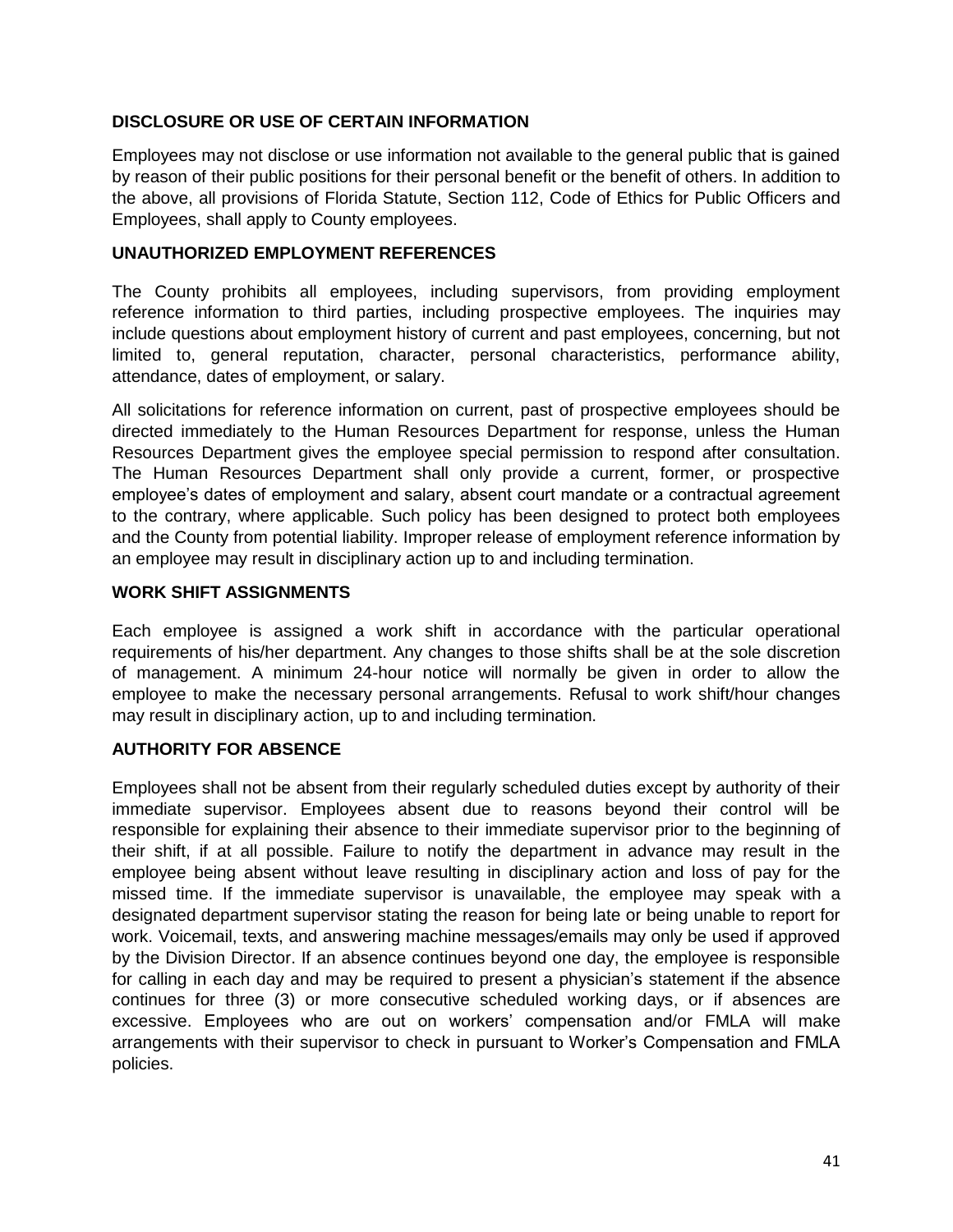Any employee who is absent without authorization or notification is subject to disciplinary action, including possible termination. Three (3) days/shifts of absence without proper notification or authorization shall constitute job abandonment and the employee shall be separated from County employment. Refer to Section VII –Job Abandonment.

## **DRIVING RECORDS**

Driving records of employees required to drive in performance of duties are subject to periodic review based upon the Driver Selection Policy adopted in the Risk Management Policies and Procedures Manual. Should this review identify an unfavorable record, it may result in a transfer of the employee to a non-driving position or termination.

It is **imperative** that employees, whose job description includes driving of a county vehicle, **immediately** report all traffic infractions to their supervisors. Supervisors should report the employee's infraction immediately to the Risk Management Department.

## **REPORTING ACCIDENTS OR INCIDENTS**

Employees who are involved in a work related accident, damage County or personal property, or who experience an on-the-job injury or illness must report the incident **immediately** to Risk Management (after hour's cell numbers are provided to all departments). The Accident/Incident Report must be received by Risk Management within twenty-four (24) hours of the incident/event. The report must be delivered to Risk Management with the supervisor's report and other documentation attached (doctor notes, photos, police reports, citizen reports, witness written statements, etc.). Incomplete forms are accepted in order to meet the twenty four (24) hour deadline; however, complete forms must be submitted as soon as possible. All employees who are involved in a work related accident, damage County property, or who experience an onthe-job injury or illness shall be drug/alcohol tested. The BOCC Accident/Incident Report and instructions can be found on the network share drive **RISK-TRAIN-NB.**

## **SECONDARY EMPLOYMENT**

Employees shall not, directly or indirectly, engage in any outside employment or financial interest which may conflict with the best interests of the County or interfere with the employee's ability to perform his/her assigned County job. Examples include, but are not limited to, outside employment which:

- 1. Prevents the employee from being available for work beyond normal working hours, such as emergencies or peak work periods, when such availability is a regular part of the employee's job.
- 2. Is conducted during the employee's work hours
- 3. Utilizes county telephones, computers, supplies or any other resources, facilities or equipment
- 4. Is employed with a firm that has contracts with or does business with the County; or
- 5. May reasonably be perceived by members of the public as a conflict of interest or otherwise discredits public service.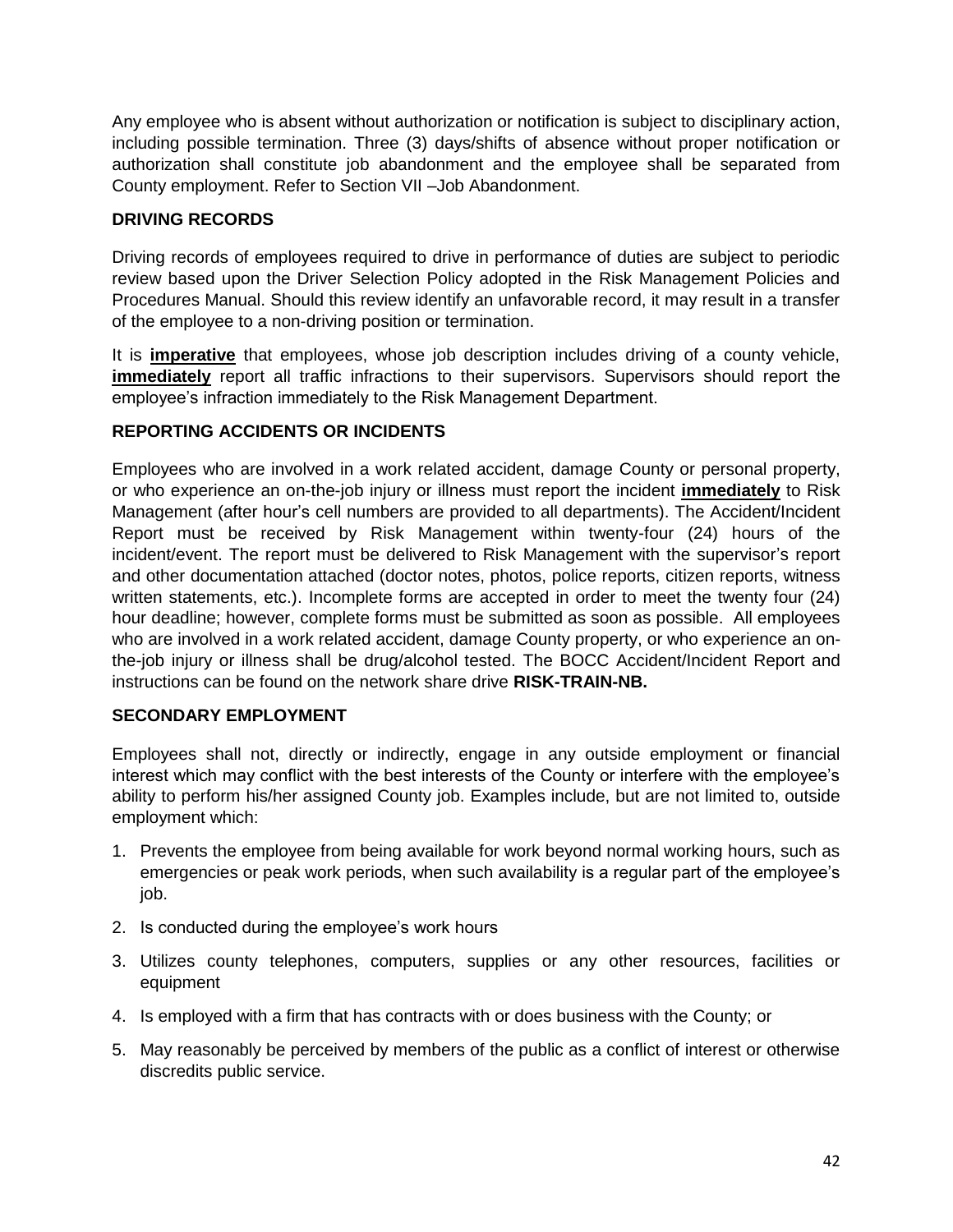Employees of the BOCC must obtain approval from their supervisors and the Chief Human Resources Officer prior to accepting secondary employment by completing the Secondary Employment Approval Form. Employees are prohibited from working a secondary job while on LWOP unless approved by the County Manager through their Chief Officer/Department Director. Such work shall be regarded as having a lower priority than the requirements of the employee's regular employment with the BOCC and must not interfere with or impede the performance of work responsibilities for the County. The secondary employment cannot adversely affect the impartial, objective and efficient performance of assigned duties, nor can the secondary employment create a conflict of interest with employment by the BOCC. An employee's failure to disclose secondary employment may be grounds for dismissal. Final permission for secondary employment must be obtained from the Chief Human Resources Officer in writing.

Any changes made by the employee to secondary employment status must be reported to all parties in the same manner.

## **CONTACT WITH NEWS MEDIA**

The County Manager, Chief Communication Officer, or their designees, shall be responsible for all official contacts with the news media, including answering questions from the media and coordinating interviews with County employees. County employees should not contact the media directly regarding County business, unless directed to do so by the County Manager or the Chief Communication Officer, or their designees. If contacted directly by the media, all County employees should direct the media inquiry to the Chief Communication Officer within 30 minutes of receiving that request. At no time should a County employee make a statement or grant an interview without prior approval from the Chief Communication Officer.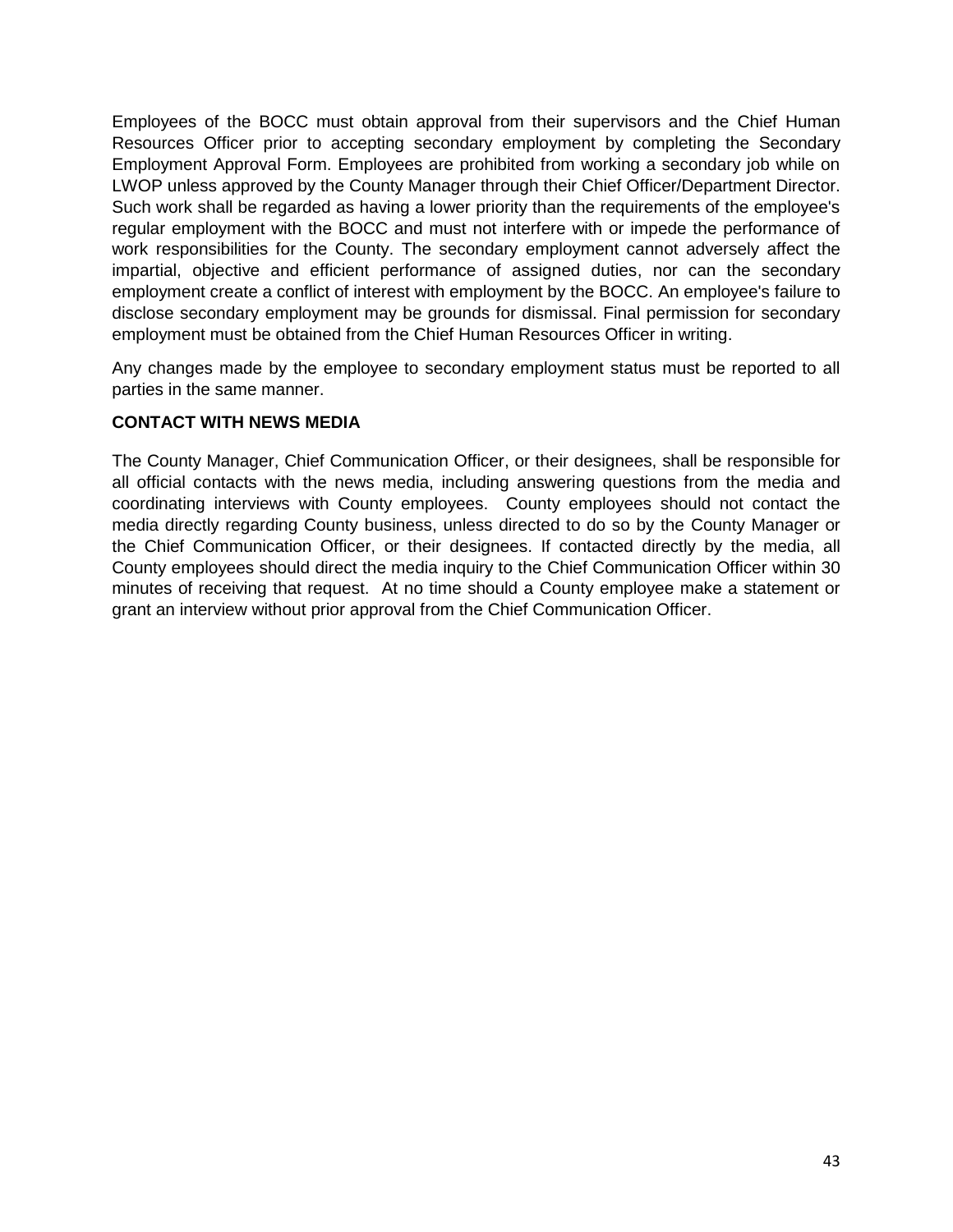## **SECTION IV: COMPENSATION PLAN**

## **SALARY AND WAGE SCHEDULE**

The salaries of employees of the BOCC shall correlate with the Job Classification and Pay Plan. Each job title is placed into a classification, based on job qualifications, level of responsibility, difficulty, working conditions, skill, hazard, and amount of supervision required for the specific job title. The pay plan includes a wage and salary schedule with a pay range assigned to each job description. Each pay range has a minimum to maximum salary range from zero (0) to thirtyfive (35) years of service. A copy of the pay plan program is available in the Human Resources Department.

Employees shall be paid within the limits of the wage and salary schedule to which their positions are assigned, unless otherwise approved by the County Manager.

It is our policy to comply with the salary requirements of all existing wage laws. If an employee believes that an improper deduction has been made to his/her salary, the employee should immediately report this information to his/her direct supervisor and the payroll clerk for this Department/Division, who in turn will report this to the Human Resources Benefits Manager, who will contact the Finance Department. Reports of improper deductions will be promptly investigated. If it is determined that an improper deduction has occurred, an employee will be promptly reimbursed for any improper deduction made.

If an employee's performance is consistently unsatisfactory, the Director may recommend deferring a scheduled pay increase for a stipulated period of time or until the employee's job performance is satisfactory.

## **PERFORMANCE EVALUATION PROGRAM**

Performance evaluations provide employees with feedback on job performance and ensure employees are informed of their job goals and expectations. When the immediate supervisor completes the employee's performance evaluation, it is recommended that it be reviewed by the Division Manager or Chief Officer/Department Director prior to being submitted to Human Resources for review and approval.

Human Resources shall review every performance evaluation before it is presented to the employee, with the exception of Chief Officer/Department Directors who report directly to the County Manager and Deputy County Manager. Human Resources will suggest changes to evaluations to ensure organizational consistency, compliance with labor laws and best practices and inclusion of disciplinary actions that occurred during the current evaluation period. Once Human Resources has approved the evaluation and notified the department, the evaluation should be discussed with the employee.

The employee shall be asked to sign the evaluation acknowledging receipt. Signing the evaluation does not signify that the employee agrees with the contents of the evaluation, but rather that the supervisor or manager has shared the review with the employee. Employees may note on the evaluation that they do not agree with the content, or they may provide a written rebuttal within five (5) days of receiving the evaluation. This rebuttal will be attached to the evaluation and placed in the employee's personnel file. Refusing to sign a performance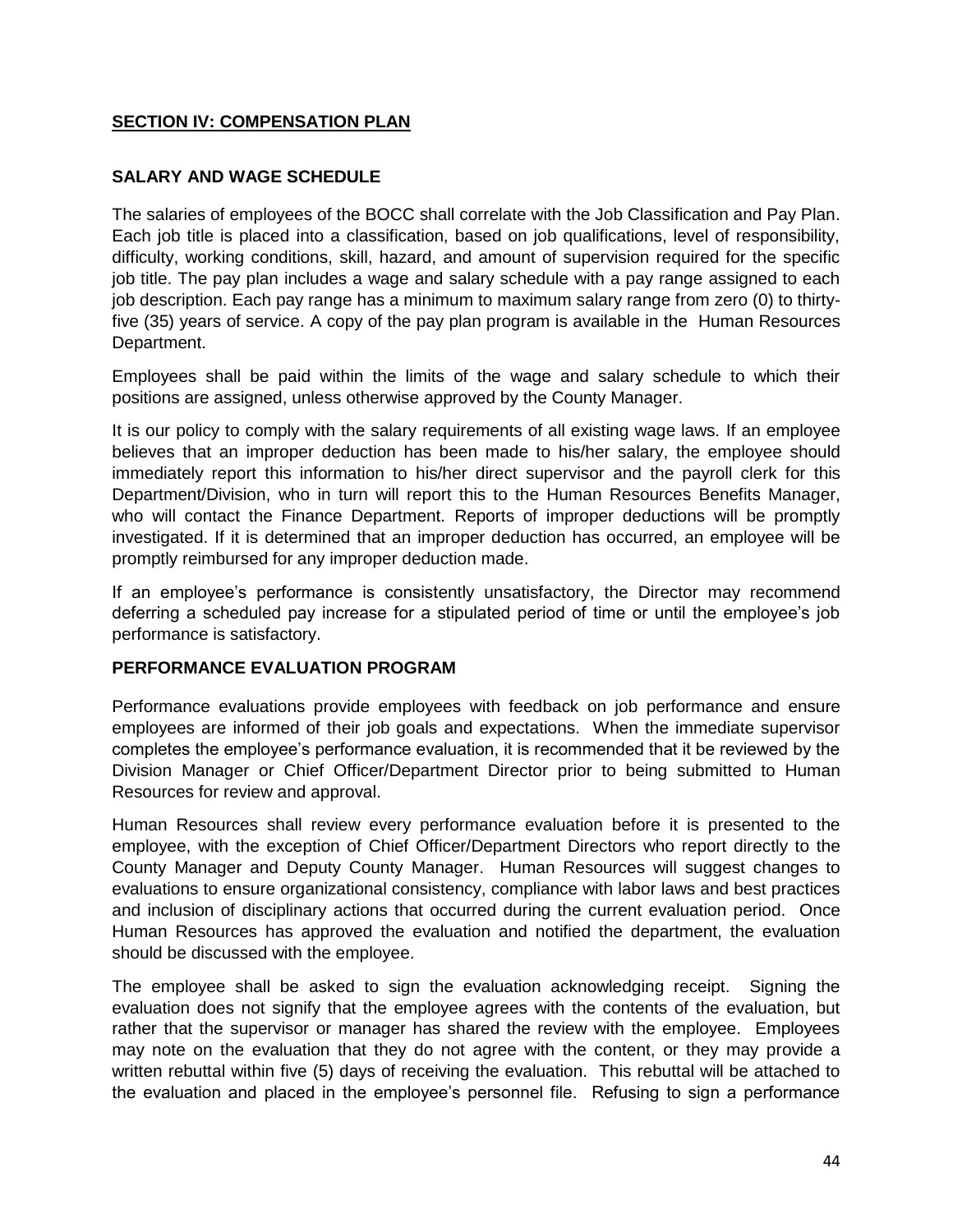evaluation will result in disciplinary action. Employees cannot grieve their performance evaluations.

# **1. Annual Evaluations**

Employees shall be evaluated on their overall performance annually, either on the employee's actual anniversary date or on another date designated by the employee's Chief Officer/Department Director or County Manager.

# **2. Probationary Evaluations**

All employees must go through an initial six (6) month probationary period, unless it is extended, before they are eligible for regular status, during which time they are typically not eligible to apply for other positions. During this period, the employment relationship may be terminated at any time and the employee is not eligible to request a Pre-Termination Hearing with the County Manager. The employee will not attain regular status until he/she has received and signed the initial probationary performance evaluation recommending the employee for regular status.

Upon completion of six (6) months in the new position, a performance evaluation must be completed by the supervisor and if the employee's overall job performance has been satisfactory, that employee will be recommended for regular status. If the employee's job performance has been below expectations, the initial probationary period may be extended by three (3) to six (6) months if there is a reasonable expectation that the employee's performance will improve.

# **3. Position Retention Evaluations**

When an employee is promoted, demoted or laterally transferred to another position, there will be a six (6) month probationary period to evaluate the employee's performance in the new position. However, if the employee is promoted or transferred within the same Division in which he/she is currently working, the employee will just be required to complete the remainder of any probationary period the employee is currently serving, if any. Upon completion of six (6) months in the new position, a performance evaluation must be completed by the supervisor and if the employee's overall job performance has been satisfactory, the employee will be recommended for retention in the current position. If the employee's job performance has been below expectations, the probationary period may be extended by three (3) to six (6) months if there is a reasonable expectation the employee's performance will improve. During this position retention period, the employment relationship may be terminated at any time and does not qualify for a Pre-Termination Hearing with the County Manager.

## **PAY TRANSPARENCY POLICY**

The BOCC complies with the pay transparency requirements for Federal Contractors. As such, the County will not discharge, discipline, or otherwise discriminate against employees or applicants who inquire about, discuss, or disclose their compensation or the compensation of other employees or applicants.

For the BOCC, compensation includes: base pay, overtime pay, and County provided benefits.

Employees who feel that they have been the victims of discriminating compensation practices are encouraged to bring their concerns to either their immediate supervisor, the Chief Officer/Department Director or the Human Resources Department, so that the concerns may be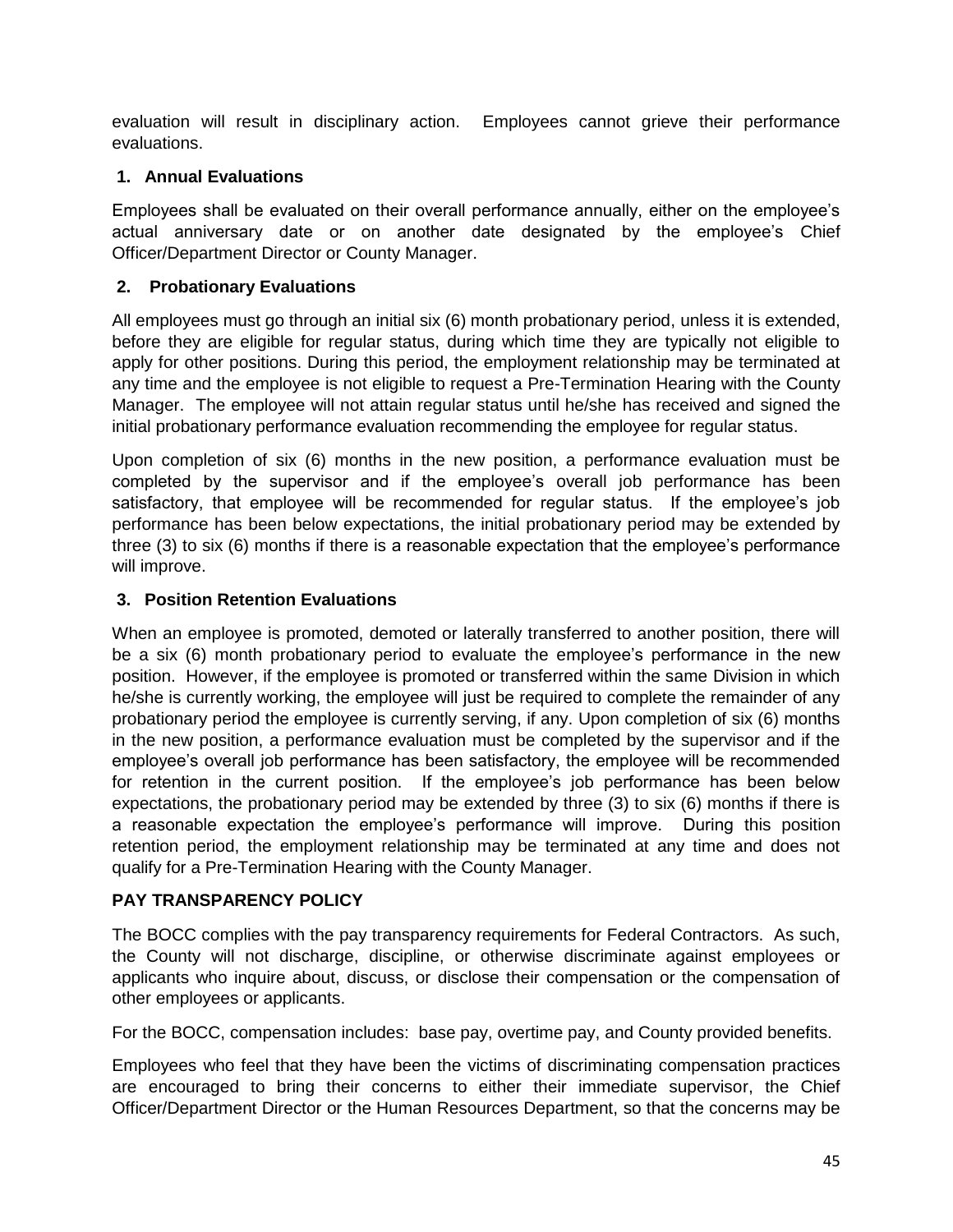reviewed and resolved. Likewise, employees who feel they have been disciplined for seeking information about compensation or discussing their compensation or the compensation of other employees or applicants of the County should bring their concerns to their Chief Officer/Department Director or the Chief Human Resources Officer.

Employees who work in the Human Resources Department or in any other department where compensation information is obtained in the course of performing their assigned job functions are not protected by this regulation if they disclose or share compensation information in a manner not connected to or associated with their role with the BOCC.

## **PAYCHECK DEDUCTIONS AND GARNISHMENTS**

The law requires that the BOCC make certain deductions from paychecks, such as Federal taxes, Medicare, and Social Security. There may also be deductions for certain benefits that require employee contributions, such as insurance premiums, etc. As a general rule, no deductions, other than those legally required may be made from paychecks without the employee's written authorization.

Paychecks may also be subject to a wage garnishment if ordered by a court of law. Garnishments consist of deducting a certain amount from the employee's paycheck in order to help pay a debt or obligation such as child support, back taxes, or a court judgment. When properly notified by an employee or an appropriate court or government agency, the BOCC will withhold the amount requested to be garnished according to applicable law. Improper deductions are prohibited.

### **BUDGETARY PAY INCREASE**

Annual budgetary fiscal year increases are granted at the discretion of the Board and the County Manager and are contingent upon the availability of County funds. Pay increases may be awarded in a one-time lump sum payment and not added to the employee's base pay.

When an employee is eligible to move to the next step in his/her pay grade that employee will receive either the pay rate of the new step or the designated annual increase, whichever is greater.

New employees hired after July  $31<sup>st</sup>$  will not be eligible for the annual fiscal year budgetary increase. All new employees hired before August  $1<sup>st</sup>$  must successfully complete their probationary period and required New Employee Academy classes before they receive their annual fiscal year budgetary increase.

No additional salary increases for reclass of a current position or lateral transfer will be allowed within 60 days prior to the new fiscal year, nor within 60 days after the new fiscal year. This stipulation does not apply to promotions from one position to another position.

Pay increases are contingent on satisfactory performance, availability of County funds, and any other condition as set forth by the County Manager. If an employee's performance is consistently unsatisfactory, the Director may recommend deferring a scheduled pay increase for a stipulated period of time or until the employee's job performance is satisfactory.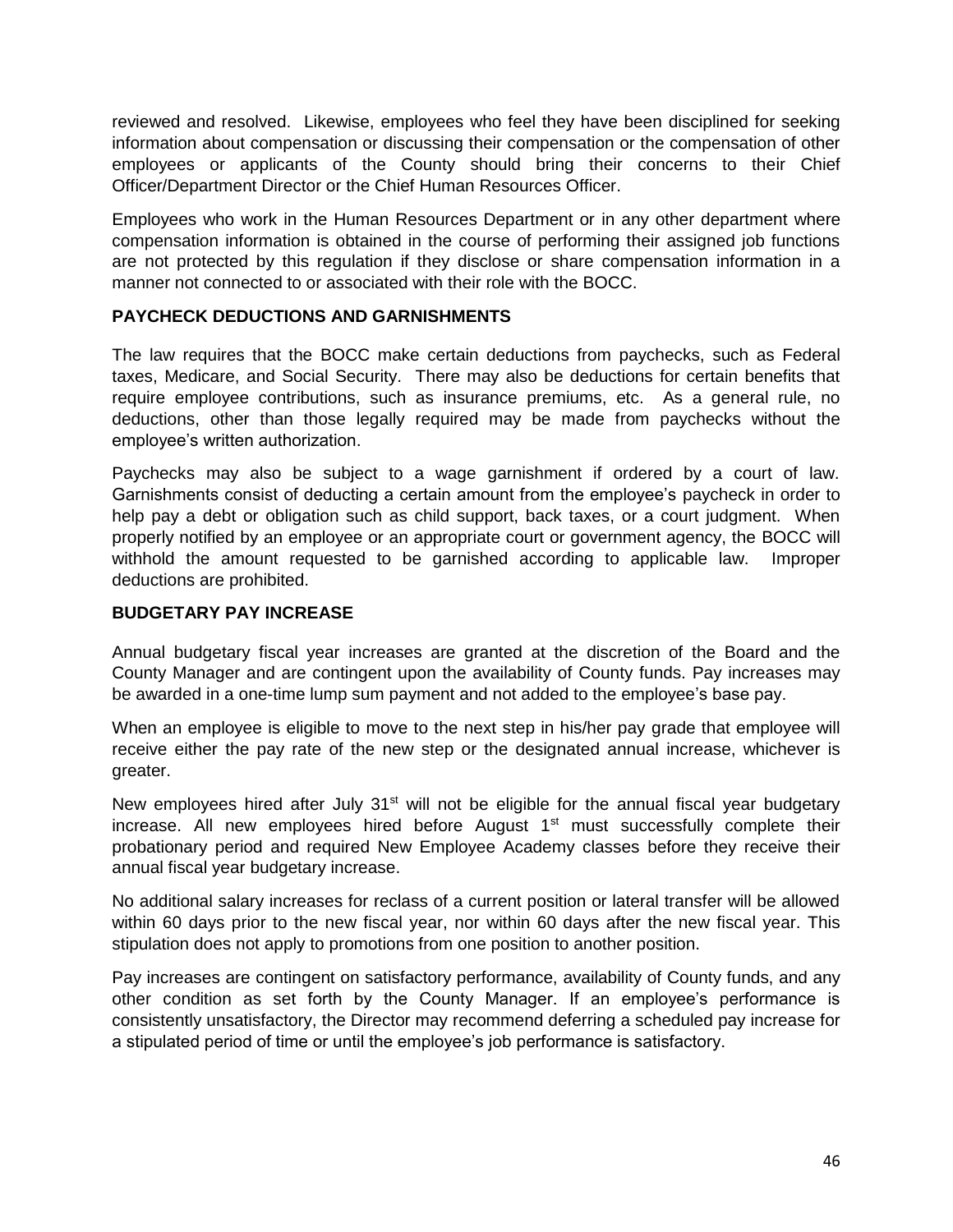## **PAY INCENTIVE PROGRAMS**

Pay Incentive Programs may be provided as deemed beneficial and approved by the County Manager. Copies of these programs are available in the Human Resources Department. Department/Division Directors are responsible for ensuring their respective department incentives are applied appropriately according to the approved incentive program prior to sending any paperwork to the Human Resources Department.

## **MERIT PAY**

Merit pay may be distributed as determined by the County Manager following approval by the Board of County Commissioners. Should the merit increase program be reinstated, employees shall be evaluated on their overall performance annually. Merit increases will be determined annually and in accordance with the merit evaluation program. Merit increases may be awarded in a one-time lump sum payment and not added to the employee's base pay.

The merit increase program may be discontinued or revised at any time due to budget constraints.

## **RATE OF PAY FOR A NEW HIRE**

The pay rate for a new hire to any position shall be the base pay of step one (1) for the position grade. Compensation at higher rates may be considered when based on education, verifiable years of service, experience, skill, and/or training to justify such action. Upon verification of these factors during the hiring process, the responsible supervisor/manager and Chief Officer/Department Director may seek initial approval from the Chief Human Resources Officer to offer placement into a higher step for the position's corresponding grade, but final approval must be obtained from the County Manager.

## **PAY RATES AFTER LEAVE OF ABSENCE, RECALL OR REINSTATEMENT**

When an employee returns to duty in the same or comparable position after a leave of absence, recall or reinstatement, he/she shall receive the rate in the grade schedule corresponding to the rate received at the time of departure, or a higher rate if the range for the position has been upgraded. Pay rates for reinstated employees shall be treated in the same manner as a new hire. Consideration for a higher grade or rate shall be given if the qualifications of the employee have increased.

## **RATE OF PAY ON PROMOTION**

When an employee is promoted to a position with a higher grade schedule, the employee shall receive a salary increase at the discretion of management; however, at least to the minimum rate of the new pay grade. The County Manager, at the recommendation of the Chief Officer/Department Director, may promote individuals to vacancies without posting the position if he/she deems it to be in the best interest of the county.

## **RATE OF PAY ON DEMOTION**

When an employee is demoted voluntarily/involuntarily to a position with a lower pay grade schedule, the employee's new salary rate shall not exceed the maximum rate established for the lower pay grade and is at the discretion of management. The County Manager, at the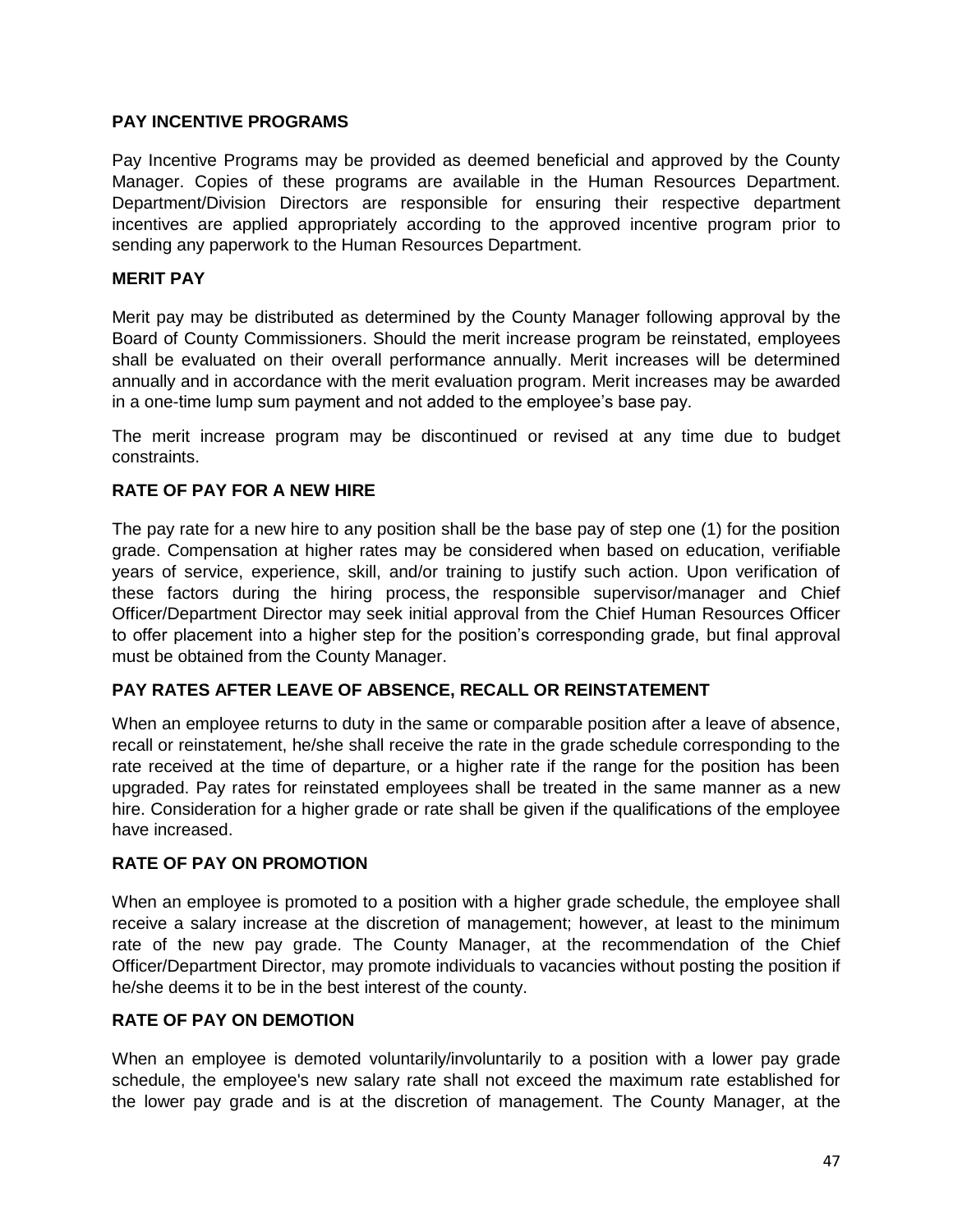recommendation of the Chief Officer/Department Director, may demote individuals to vacancies without posting the position if he/she deems it to be in the best interest of the County.

## **RATE OF PAY ON TRANSFER**

Employees transferred to another position in the same job classification or to a different position with the same pay grade shall not be eligible for a pay increase without prior approval from the County Manager or designee. Employees transferred to another position in a lower job classification or pay grade shall be handled in accordance with the policy established for demotions. The County Manager, at the recommendation of the Chief Officer/Department Director, may transfer individuals to vacancies without posting the position if he/she deems it to be in the best interest of the County.

## **RATE OF PAY ON RECLASSIFICATION**

When a position is reclassified to a higher class or grade, adjustments to salary shall be handled in the same manner as promotions. When a reclassification results in assignment to a lower class or grade, adjustment shall be made in accordance with the rules for demotions. No additional salary increases for reclass of a current position will be allowed within 60 days prior to the new fiscal year, nor within 60 days after the new fiscal year. This stipulation does not apply to promotions to fill vacancies. The County Manager, at the recommendation of the Chief Officer/Department Director, may appoint, promote, or transfer individuals to vacancies without posting the position if he/she deems it to be in the best interest of the County.

## **OVERTIME WORK AND PAY**

Overtime work will be performed only with prior approval of the responsible supervisor and Chief Officer/Department Director to the extent necessary to meet essential operation requirements or for an emergency operation.

The responsible supervisor shall maintain accurate records of all overtime worked and justification for the same. The Chief Financial Officer shall have the responsibility to monitor the overtime reported and to investigate any unusually large amounts.

Employees may be required to work overtime, or work on days off, in order to meet special situations, emergencies, or demands. Employees called into work for emergencies will be compensated at their overtime rate of pay (one and one-half times regular pay) regardless of meeting the FLSA 40 hour work week requirement, pursuant to the County's Standby Assignment or Call Out Pay Policy. Employees may be asked to work overtime to accomplish non-emergency requirements. Employees of the BOCC serving the public are expected to work the extra hours when required. Employees who refuse to work overtime may be subject to disciplinary action.

Employees are eligible for overtime pay in accordance with the Fair Labor Standards Act (FLSA). If, in the opinion of the Chief Officer/Department Director or responsible supervisor, it becomes necessary for an employee to work on a legal holiday, the employee will be paid holiday pay for actual hours worked at his/her regular pay rate plus one and one half times of the regular pay rate.

If employees receive holiday pay but do not work the actual legal holiday, these hours will not count towards their overtime threshold.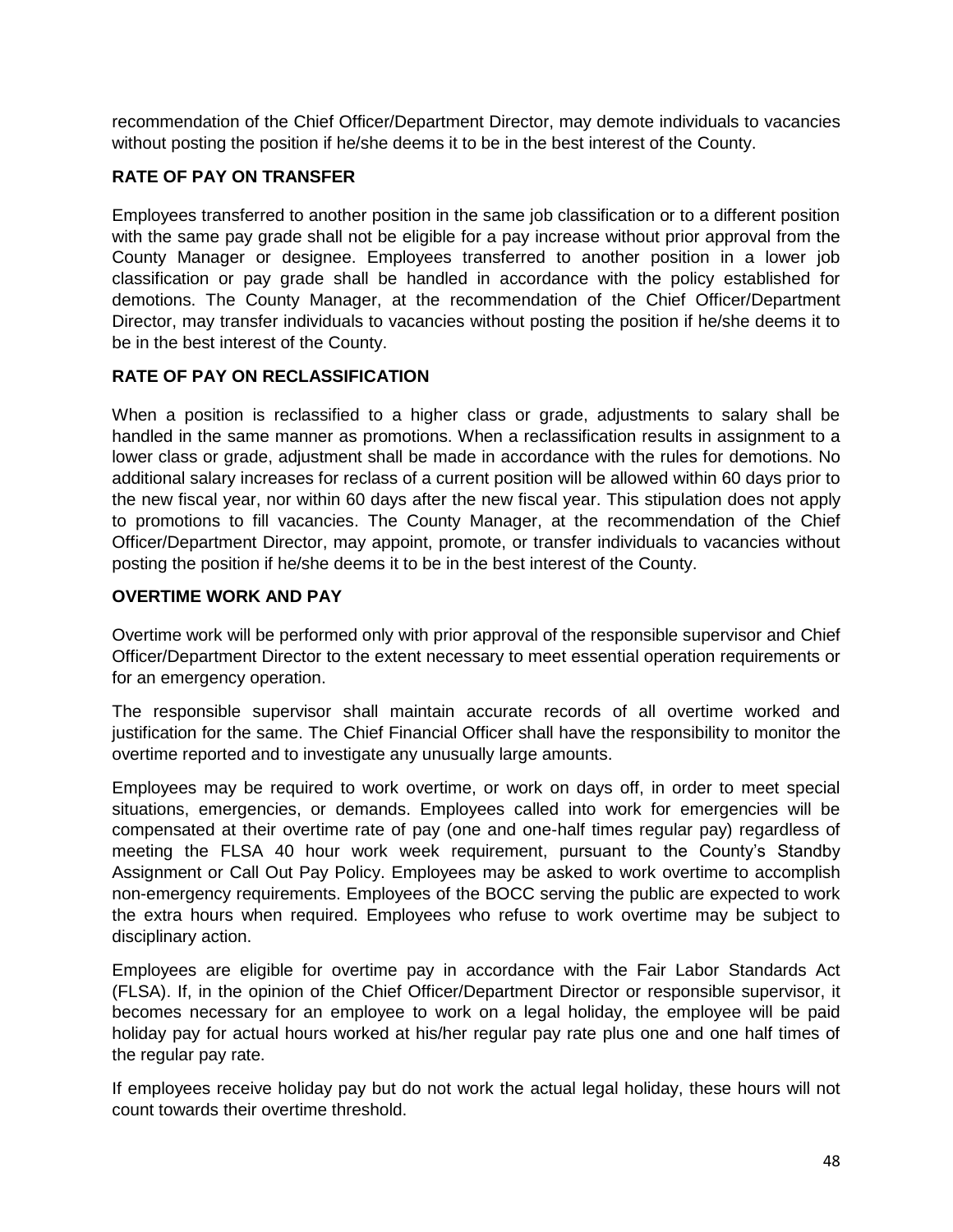Overtime will only be paid for time physically worked. PTO, Banked Sick Leave, and holidays will not be counted when computing overtime pay.

## **OVERTIME WORK AND PAY - EMERGENCY SERVICES EMPLOYEES**

Unscheduled overtime for emergency services shift employees will only be paid for time worked. PTO and banked sick leave will not be counted when computing unscheduled overtime pay. Pre-scheduled overtime will be paid as time worked for emergency services employees and will count toward the overtime threshold, unless the employee is absent from work for one or more pay periods.

## **HOLIDAY PAY AND OVERTIME PAY FOR NON-EXEMPT EMPLOYEES**

Twelve (12) and twenty four (24) hour non-exempt shift employees who begin a shift on the actual holiday will receive 12 hours of holiday pay at one and one-half times regular pay. Regular 40 hour, non-shift employees working 8 or 10 hours per day will receive holiday pay at 8 or 10 hours accordingly and one and one-half times regular pay when physically working the actual legal holiday.

## **STANDBY ASSIGNMENT AND PAY**

In order to provide coverage for services during off-duty hours, it may be necessary to assign and schedule certain employees to standby duty. Every employee in positions which provide "unscheduled" service on a recurring basis may volunteer or be designated "standby" other than normal work hours. A standby assignment would require an employee to remain in Bay County and be available for work due to an urgent situation on off-duty time which may include nights, weekends, or holidays.

A non-exempt employee who is assigned as standby for a minimum period of one week for hours beyond the normal workday shall receive one hour at his/her current hourly rate for each day assigned on standby. Employees assigned for standby shifts in our EMS Division will receive \$15.00 per twenty-four (24) hour shift and \$7.50 per twelve (12) hour shift.

All employees on standby duty will be assigned a County communication device so they can be contacted, if necessary, and are free to travel within Bay County during their off-duty hours. Standby employees will also be asked to provide a current telephone, cell phone or other agreed upon method of contact where they can be reached during off duty hours, in case they cannot be reached on the County communication device.

Employees responding to calls while on standby assignment will be paid for the hours actually worked with a minimum of two (2) hours at time and one half the regular rate, plus the standby pay for that day.

If employees on standby assignment are unavailable when they are contacted by the County, they will be subject to disciplinary action and will not be paid the one hour of standby pay for that day. In addition, employees on standby assignment shall not engage in any personal behavior that would prevent them from performing their assigned and/or emergency duties.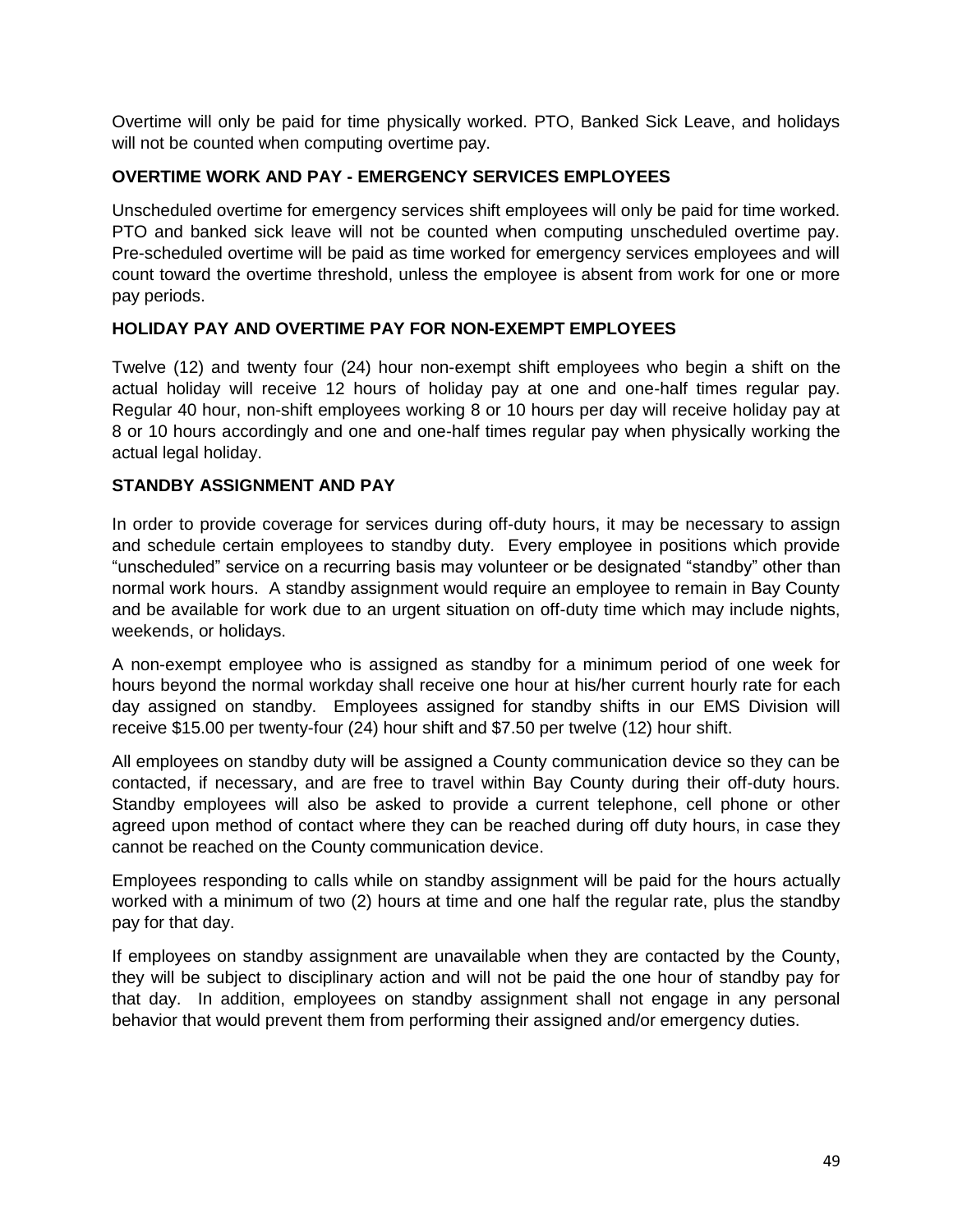## **CALL-OUT PAY**

In cases where off-duty employees are called out to assist in an emergency or other urgent situation, they shall receive a minimum of two hours of pay for each emergency call-out and will be compensated at the rate of time and one-half for time worked from the time the employee clocks in at the worksite until the time the employee clocks out at the worksite.

If the employee is called back in on a holiday to work while on authorized paid leave, he/she shall be paid in accordance with our Holiday Pay policy, refer to Section II, Employee Benefits of the personnel handbook.

Any employee required to continue working after completion of their regular scheduled shift shall be ineligible for call-out pay but may be eligible for compensation at the overtime rate of pay in accordance with the Overtime Policy.

## **PAY FOR WORK DURING DECLARED EMERGENCIES OR DISASTERS**

All County Employees are essential to the organization and are the most important part of the County's service delivery system. Critical services provided by the County must continue to be provided during disasters to insure to the best of our ability that the public is protected. This policy establishes the framework under which employees may be assigned and fairly compensated for work in preparation for and/or in response to an emergency or disaster.

This policy shall be activated when the Board of County Commissioners, Chairman of the Board of County Commissioners, or the acting Chairman, signs a Local State of Emergency declaration for an emergency or disaster. Return to normal payroll policy occurs when the Emergency Operations Center moves from an Activation Level I to an Activation Level II or when the County Manager, or his or her designee, determines that the County has moved from response to recovery mode.

Depending on the severity and scope of a disaster, some or all employees may be identified to perform duties directly related to disaster response during a "declared local state of emergency." The County Manager shall have the authority to excuse certain personnel from responding to work and shall have the authority to require non-exempt and exempt personnel to work their regularly scheduled work hours and in excess of their regularly scheduled work hours. While performing duties directly related to disaster response, employees must keep their County issued Employee ID badges with them at all times.

When this policy is activated, pay for employees shall be as follows unless instructed otherwise by the County Manager:

- **Exempt employees who are not eligible for overtime and are required to perform duties directly related to disaster response** — such employees will be entitled to time off equal to time worked. This time should be taken within a reasonable period after accrued as long as the request to use the accrued time will not unduly disrupt the operations of the division in providing levels of service of an acceptable quality and quantity and should be tracked within the Division.
- **Non-exempt employees who are eligible for overtime and are required to perform duties directly related to disaster response** — such employees will receive time and onehalf for actual hours worked irrespective of whether or not the employee's overtime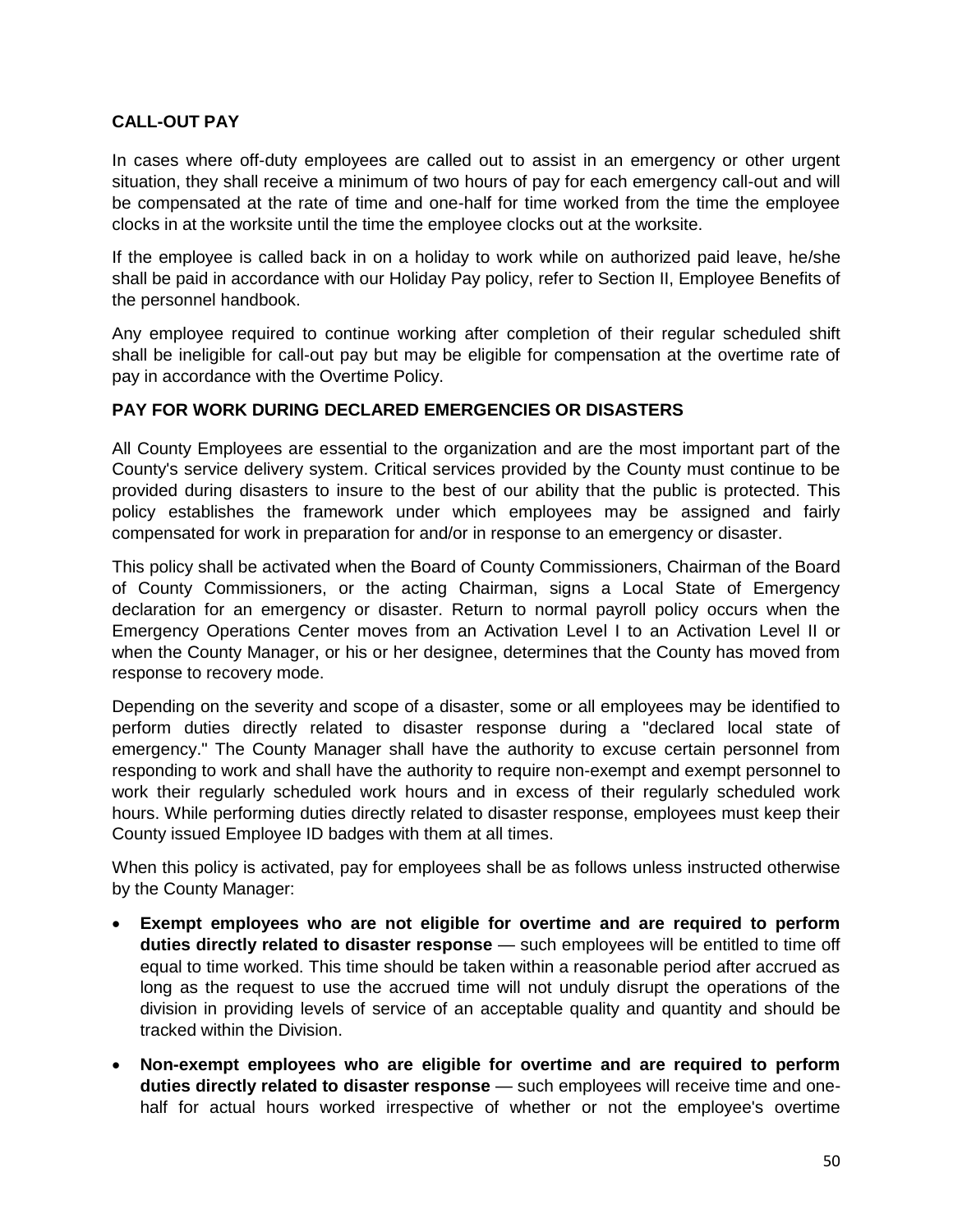threshold has been met. Once an employee's overtime threshold has been met during a "declared state of local emergency", compensation will be paid for actual hours worked at time and one-half the employee's overtime rate of pay (equivalent to 2.25 times the normal non-overtime wage).

- **Exempt or non-exempt employees who worked during a declared local state of emergency but only performed their regular duties not directly related to disaster response** — such employees will receive their normal pay.
- **Exempt or non-exempt employees who were not required to report to work for their regularly scheduled shift(s) during a declared local state of emergency due to the severity and scope of the disaster** — such employees will receive their normal pay. It is their responsibility, however, to stay in contact with their supervisors in order to be aware of when they are expected to return to work.
- **Employees on scheduled PTO or Banked Sick Leave** such employees on PTO and/or Banked Sick Leave status will be charged their pre-approved leave time accordingly.

While this disaster pay policy is activated, each Department/Division shall maintain a list of employees who are performing duties directly related to disaster response. This list shall include the employees' names, hours worked and duties performed. Division Managers, or designated supervisors, will be responsible to verify and approve all hours worked for all employees.

In order to seek FEMA reimbursement for the time each employee spends working during a "declared local state of emergency", overtime reports must state how many overtime hours are associated with the declared emergency. Additionally, information should be included in the overtime reports that identify whether it was pre-emergency or post emergency work. Employees may have additional hours that will be reported that are not associated with the "declared local state of emergency". Each Division should retain copies of payroll records and overtime reports generated during a declared emergency until such time as the Division is requested to provide these records to the appropriate office that will be coordinating FEMA reimbursement.

## **TEMPORARY EMPLOYEES**

With the approval of the Chief Officer/Department Director and County Manager, temporary employees may be used during emergencies or other peak workload periods, or to temporarily replace regular employees absent due to extended disability, illness, or other approved leave, or to temporarily fill a vacancy until a regular employee is hired. These employees are at will and their employment is limited to less than six (6) months. It is the responsibility of the Department to ensure compliance with this timeline to prevent retroactive FRS contributions. Temporary employees may be hired without competitive recruitment or examination; however, the posting of any vacancy is encouraged.

Temporary employees are not typically hired to fill vacancies while an employee is on PTO. It is the responsibility of the Department/Division Director to ensure coverage while employees are utilizing PTO.

Temporary employees are eligible for overtime pay as required by law; however, the assignment of overtime hours to temporary employees is discouraged. Temporary employees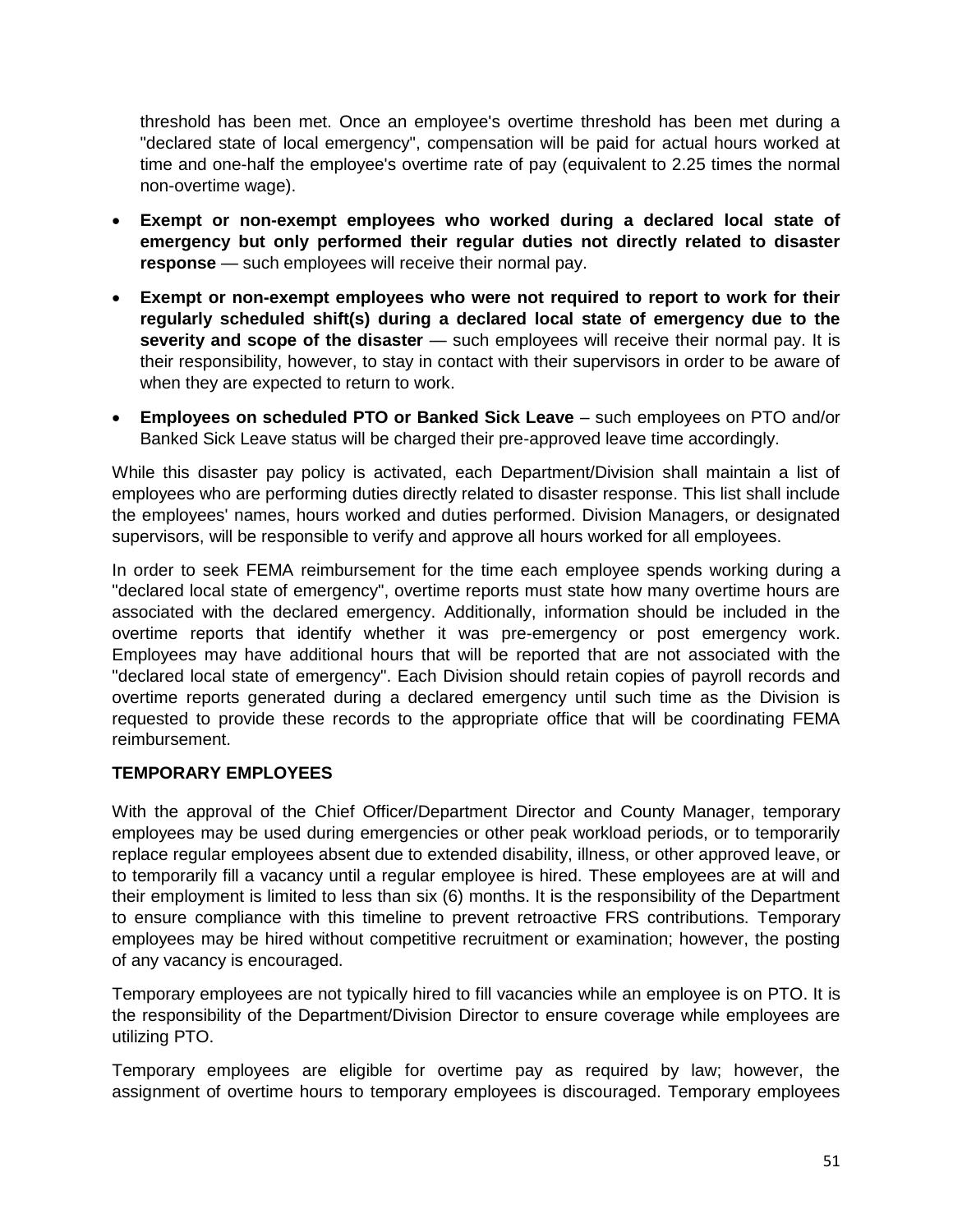are not eligible and do not receive retirement, PTO, health insurance, holiday pay or any other benefits during their employment.

## **SHIFT DIFFERENTIAL**

It is the policy of the BOCC to compensate regular employees in non-exempt positions who work on the evening and night shifts with an appropriate pay differential.

A shift differential pay of \$0.25/hour or \$.38/hour for overtime, in addition to their regular rate of pay, will be paid to those employees who regularly work the evening shift in which the majority of hours worked fall between 3:00 p.m. and 11:00 p.m. A shift differential pay of \$0.50/hour or \$.75/hour for overtime, in addition to their regular rate of pay, will be paid to those employees who regularly work the night shift in which the majority of hours worked fall between11:00 p.m. and 7:00 a.m. The effective date for shift differential pay shall be the first day of a pay period.

This policy does not apply to Fire Services, EMS, or Public Safety/E-911.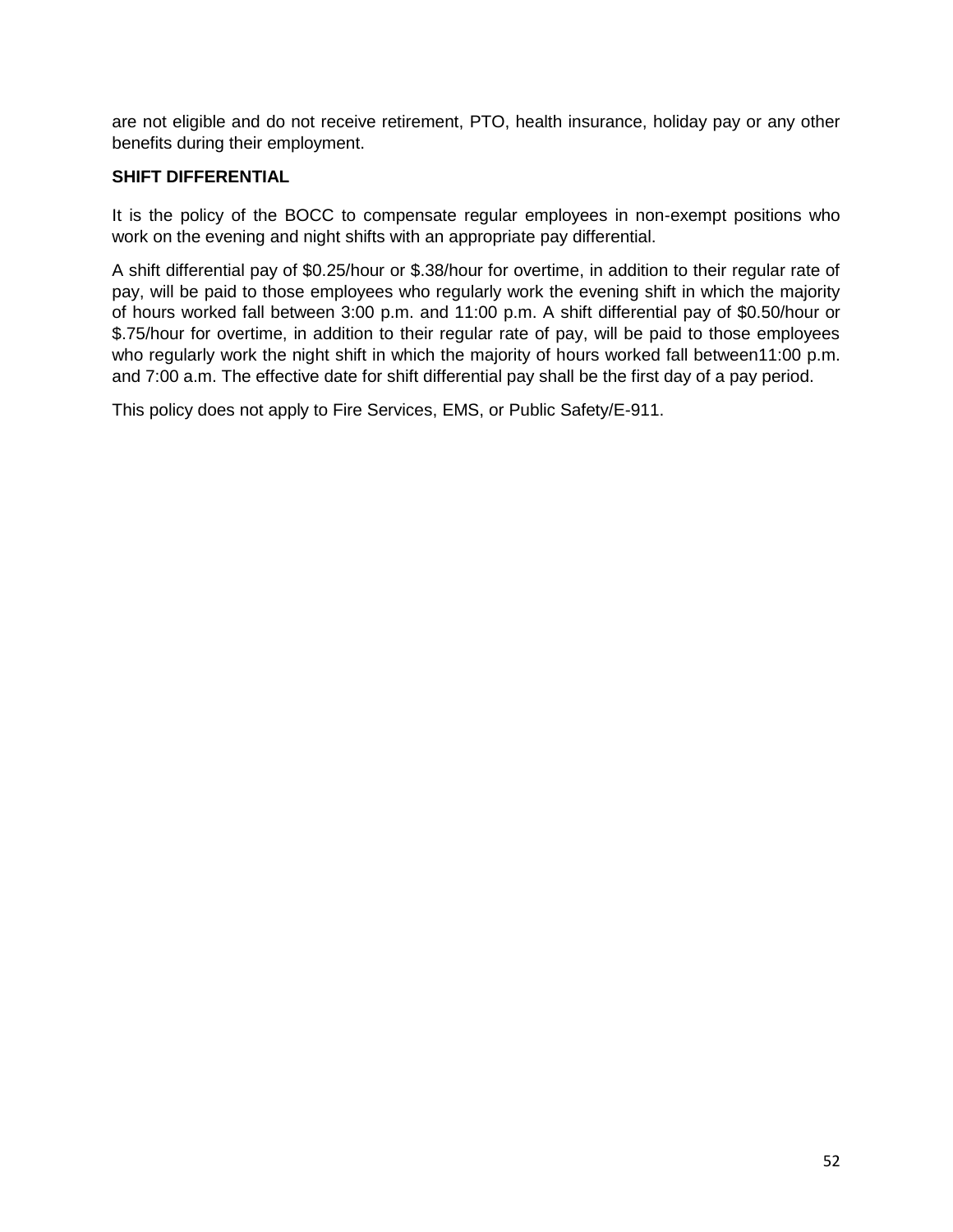## **SECTION V: POSITION CLASSIFICATION PLAN**

## **PROMOTIONS**

- 1. It is the policy of the County to provide employees the opportunity for advancement by promoting from within whenever possible. Promotions to more responsible positions shall be based on demonstrated performance, a cooperative attitude, education, experience, and special qualifications.
- 2. Employees who are promoted will serve a six (6) month probationary period in their new position unless they are promoted within the same Division in which they are currently working, in which case they will be required to complete the remainder of any probationary period they are currently serving, if any. If the employee is unsuccessful, he/she may be demoted to another position or be subject to termination.
- 3. Although not a guarantee of being promoted, completion of Employee Academy Leadership Development classes will also be taken into account when considering someone for a promotion.
- 4. Pay increases shall be approved in accordance with "Rate of Pay on Promotion", Section IV, COMPENSATION PLAN and shall be at the discretion of management.
- 5. The County Manager, at the recommendation of the Chief Officer/Department Director, may appoint or promote individuals to vacancies without posting the position if he/she deems it to be in the best interest of the County.
- 6. Announcements of position vacancies shall be made as they occur. It is the preferred method to promote employees who have attained regular status; however, exceptions may be made in the best interest of the department. Employees who desire advancement to higher level positions are encouraged to submit an application or Job Interest Form (JIF), stating their reasons and qualifications. All job openings must be posted for three work-days prior to filling vacancies in order to allow employees the opportunity to make application for advancement. All such requests shall be reviewed by the responsible supervisor, Chief Officer/Department Director and the Chief Human Resources Officer or designee. Applicants shall be notified when selections are made.
- 7. No additional salary increases for, reclassifications, or reorganizations will be allowed within 60 days prior to the new fiscal year, nor within 60 days after the new fiscal year, as these types of changes should be made through the annual budget process. This stipulation does not apply to promotions to fill vacancies or changes made through the annual budget process.

## **DEMOTIONS**

Employees may be demoted upon recommendation of the responsible supervisor and Chief Officer/Department Director with the approval of the Chief Human Resources Officer and the County Manager or his/her designee(s).

A demotion is the movement of an employee to a job classification with a lower pay grade. A demotion may be involuntary or voluntary. Employees must meet the minimum qualifications for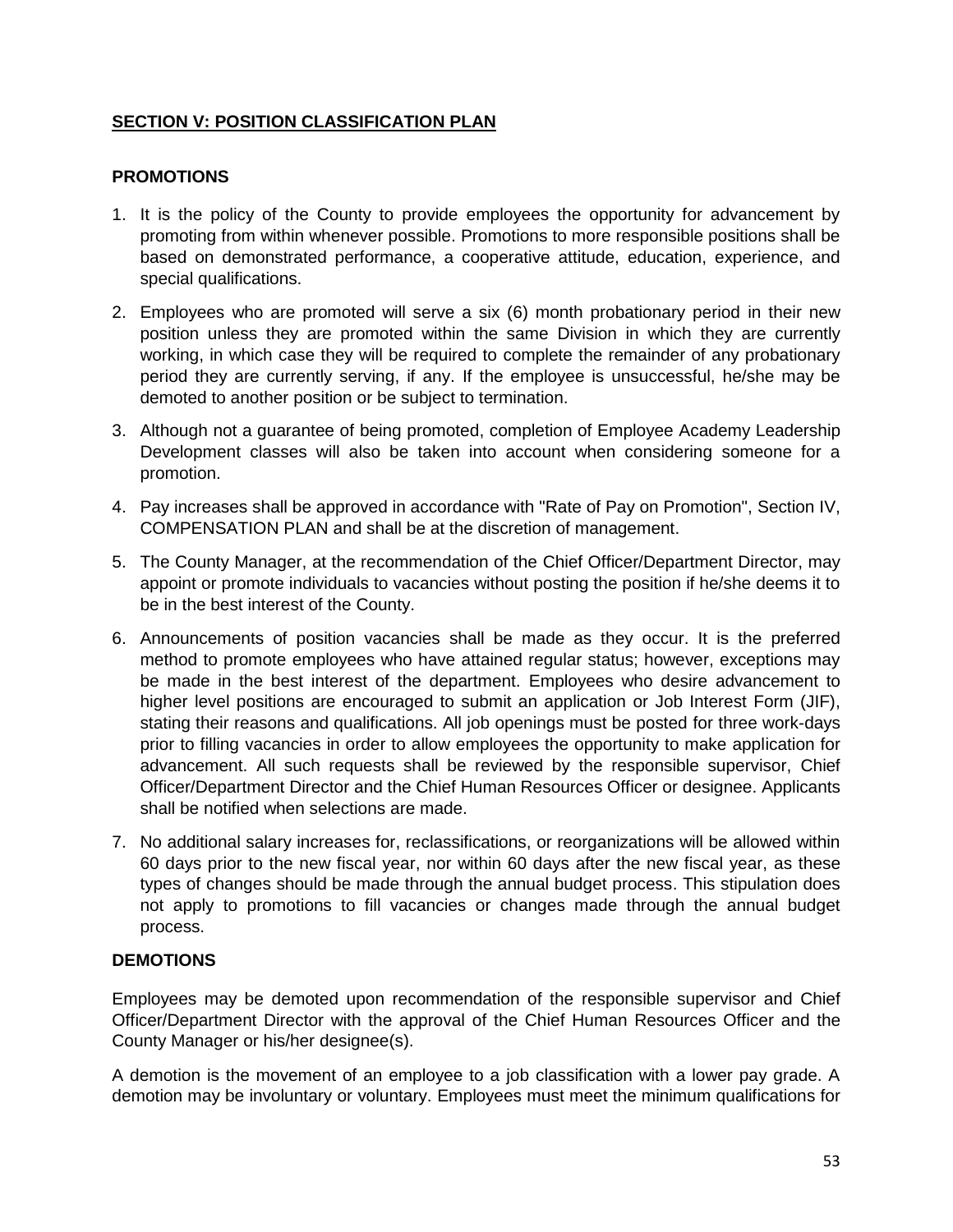the job to which they are being demoted. A position will not be created to accommodate a demotion.

Employees who are demoted will serve a six (6) month probationary period. If the employee is unsuccessful, he/she may be demoted to another position or be subject to termination.

### **Involuntary Demotion**

An employee may be involuntarily demoted to a position with a lower pay grade for, but not limited to, any of the following reasons:

- 1. The employee would otherwise be laid off because the position is being abolished.
- 2. The position is being reclassified to a higher pay grade and the employee is not qualified to continue employment in the reclassified position.
- 3. The employee is being disciplined for sub-standard work, workplace misbehavior, or other reasons.
- 4. Lack of work.
- 5. Lack of funds.
- 6. The employee is unable or unwilling to perform at the level required of the position.
- 7. Reorganization.
- 8. The employee has been promoted into a higher level position and is not successfully performing the duties of the new position.
- 9. The employee has not maintained the required certification/license for the position.

#### **Voluntary Demotions**

A voluntary demotion occurs when the employee voluntarily requests a demotion or applies for a position at a lower pay grade resulting in a move to a lower level classification. The decrease in salary will be at the discretion of the County Manager.

## **TRANSFERS**

An employee, with the approval of the responsible supervisor, Chief Officer/Department Director and the Chief Human Resources Officer, may be transferred voluntarily or involuntarily to another Department in the same position classification with the approval of the County Manager.

No additional salary increases for transfers will be allowed within 60 days prior to the new fiscal year, nor within 60 days after the new fiscal year as these types of changes should be made through the annual budget process. This stipulation does not apply to transfers to fill vacancies.

Lateral Transfers to another position in the same job classification or to a different position with the same pay grade shall not be eligible for a pay increase unless otherwise approved by the County Manager or his/her designee.

Employees who transfer to a different position classification or a different Department/Division will be required to serve at least a six month probationary period in the new position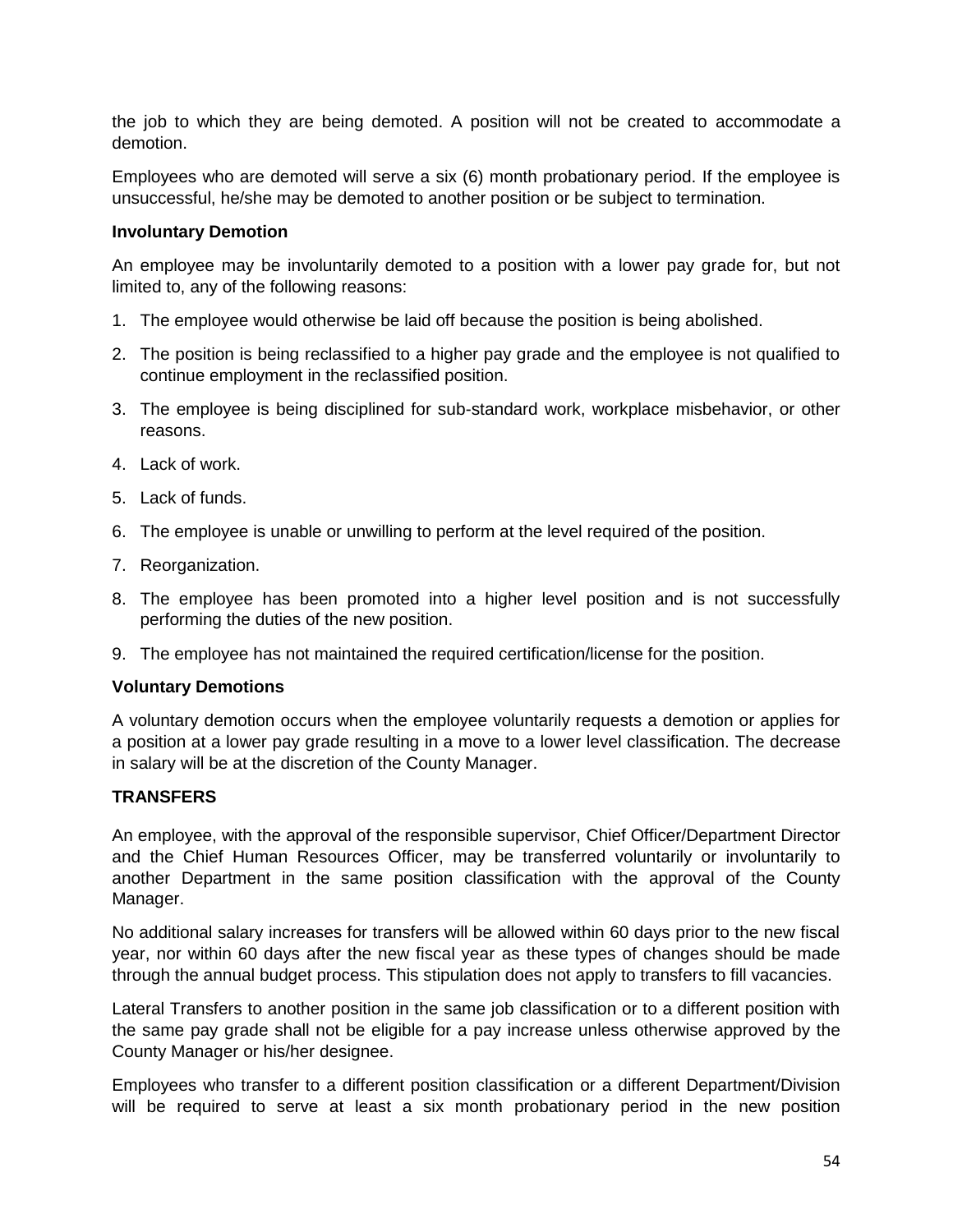classification. Management reserves the right to consider only those transfers which are of mutual benefit. In such cases, the written requests, including reasons for the transfer, must be reviewed by the responsible supervisor(s), Chief Officer/Department Director(s), the Chief Human Resources Officer and the County Manager or his/her designee.

## **RECLASSIFICATIONS**

- 1. All positions are subject to reclassification. Requests shall be submitted to the County Manager or his/her designee for approval through the Chief Human Resources Officer. Such requests shall be submitted in the same manner as the "Request for New Positions", through the annual budget process.
- 2. Positions may be reclassified with or without a change in pay grade; conversely, a pay grade may be changed with or without a change in classification.
- 3. When a position is reclassified to a job classification with a higher pay grade (significant increase in job requirements/ job difficulty), such change shall be processed in accordance with "Rate of Pay on Promotion", Section IV "COMPENSATION PLAN".
- 4. When a position is downgraded, it will result from a determination by the responsible supervisor and Chief Officer/Department Director that the position has been improperly graded. An adjustment in salary rate due to downgrading of a position shall be made in accordance with the rules for Demotions and approved by the Chief Human Resources Officer.

## **REDUCTION IN FORCE (RIF)**

An employee may be laid off when it becomes necessary by reason of, but not limited to: lack of work, shortage of funds, abolishment of a position, or changes in organizational structure. This action does not reflect discredit upon the service of the employee. Employees affected by such reductions in force shall receive no less than two (2) weeks written notice of termination of employment, if possible.

The order of such layoffs shall be based on overall performance record, disciplinary record, training and experience, attendance, length of service with the County, and other valid and appropriate criteria. When two (2) employees are relatively equal with respect to these factors, the less senior employee will be laid off.

Laid off regular status employees will receive full payment for all accrued PTO hours at the employee's current rate of pay, up to the maximum amount prescribed in this policy and health, dental and vision benefits shall continue through the last day of the month in which the employee was laid off, unless otherwise approved by the County Manager or his/her designee.

## **RESIGNATION**

Should it become necessary for an employee to resign his/her position with the BOCC, it is requested that the employee submit a letter of resignation to his/her supervisor at least 2 weeks prior to the date of his/her resignation. The requested two week resignation notification may be waived by the Chief Officer/Department Director and the resignation accepted immediately if it is deemed to be in the best interest of the County.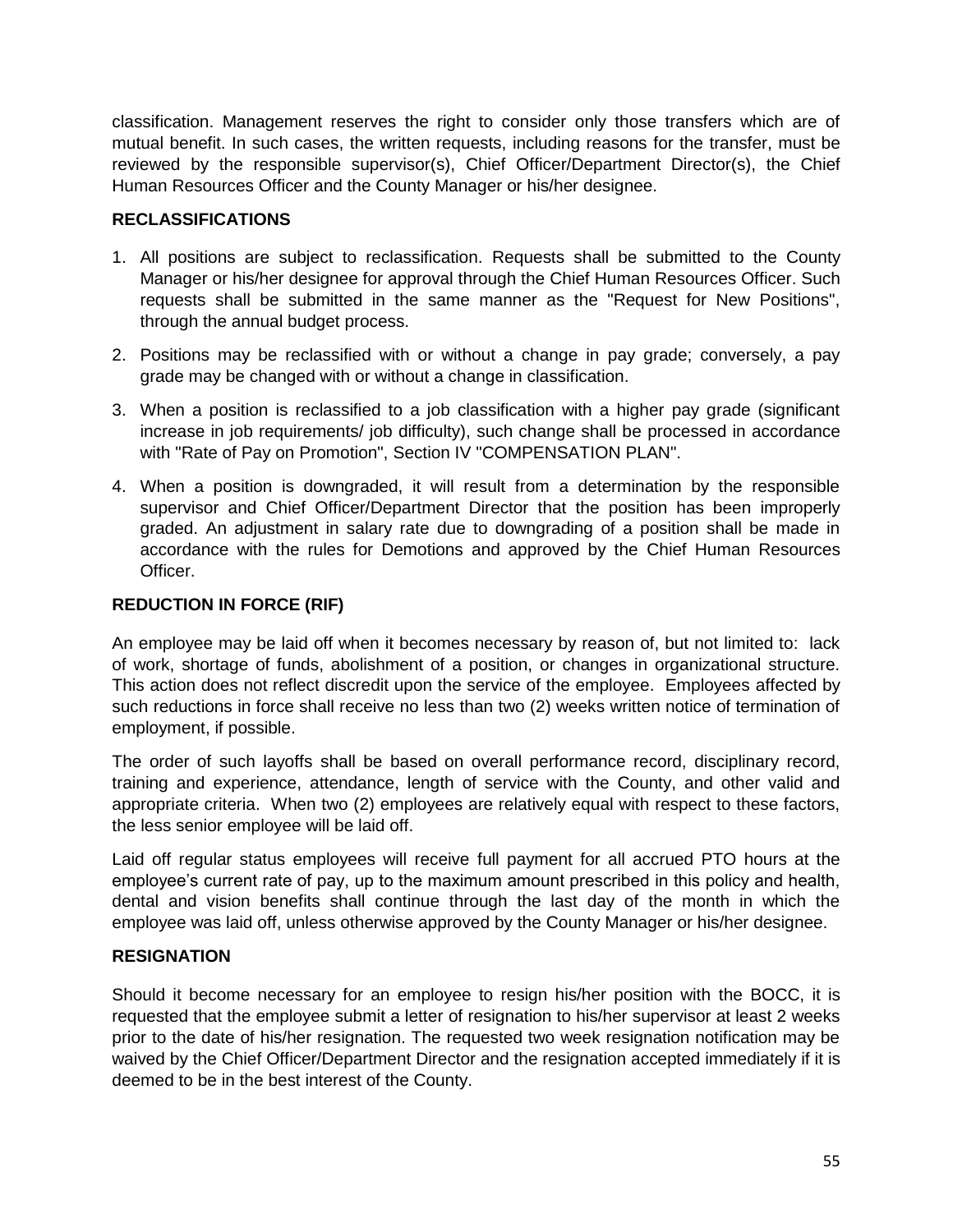## **EXIT INTERVIEW**

In a continuing effort to provide the best possible work environment and service to citizens, the BOCC welcomes employee feedback. Employees are encouraged to participate in the voluntary exit interview program. An exit interview is eligible paid time that the employee may coordinate with his/her appropriate supervisor. The Human Resources Department can be contacted to arrange an appointment prior to leaving County employment. If preferred, an exit interview can be provided by email.

## **FINAL PAYCHECK**

When an employee leaves County employment voluntarily, the final paycheck will include payment of the actual days worked plus any eligible PTO hours, up to the maximum allowed. An employee involuntarily terminated from employment shall forfeit payment of any accumulated PTO hours. The final paycheck will be issued on the next regular pay day.

In the event of an employee's death, the final check and accrued PTO, up to the maximum allowed, will be automatically deposited into the employee's current account of record.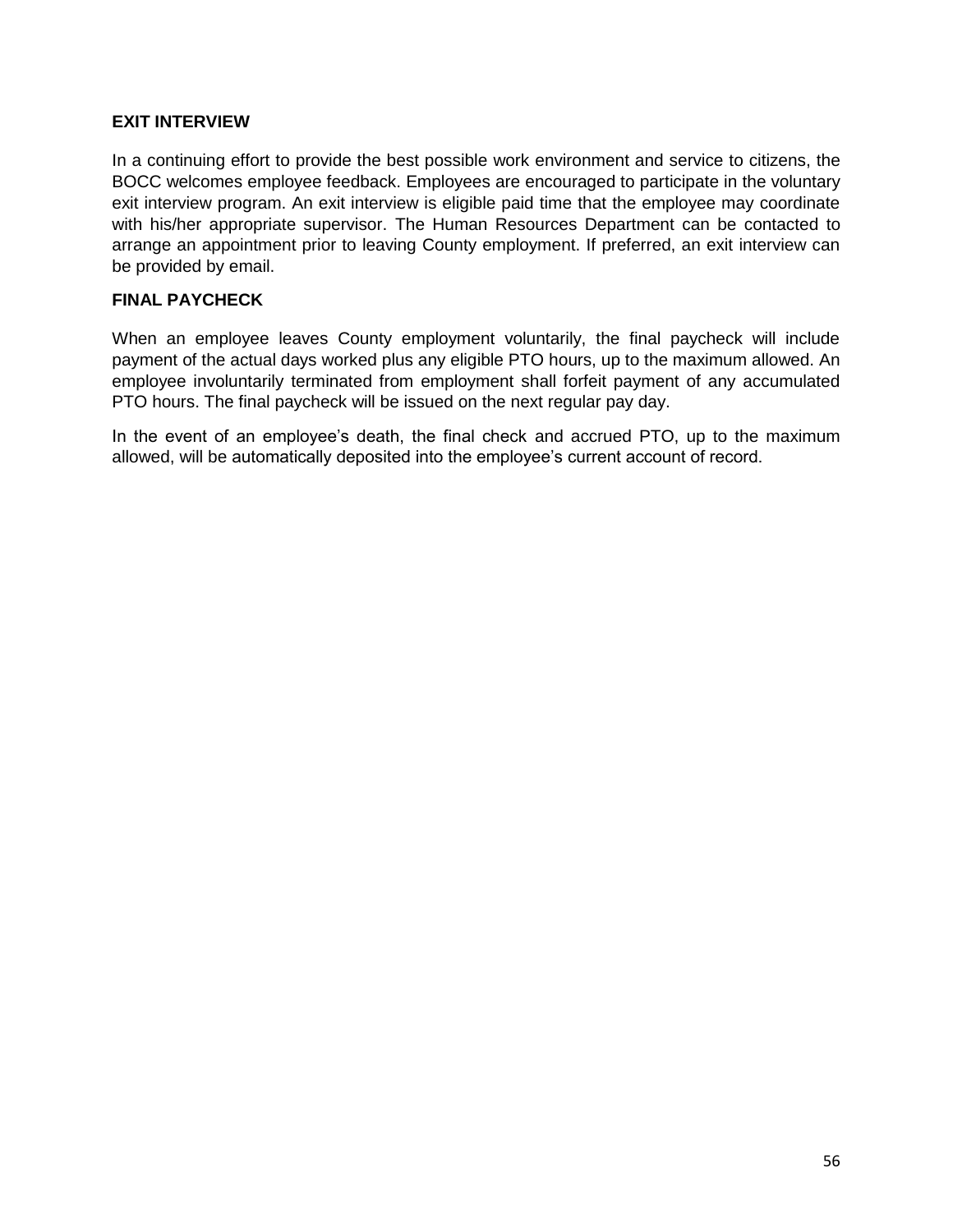## **SECTION VI: POLICY STATEMENTS AND GENERAL INFORMATION**

## **THE OBJECTIVES OF THE PERSONNEL POLICIES ARE:**

- 1. To provide efficient and friendly service at all times to all the citizens of Bay County.
- 2. To attract and retain employees of the highest caliber.
- 3. To select employees based on qualifications, knowledge and skill.
- 4. To provide training for supervisory personnel which will ensure their ability to lead and motivate their employees in an effective manner.
- 5. To provide a pay plan and employee benefits which are fair and competitive.
- 6. To provide clean, safe, and pleasant working conditions.
- 7. To provide a grievance procedure that will promote prompt and appropriate settlement of employee grievances.
- 8. To provide opportunities for employees to increase their skills and job potential through training and educational opportunities.
- 9. To promote from within based upon qualifications, performance, knowledge, skills, and the potential to handle increased responsibilities.
- 10. To encourage the development of individual acceptance of responsibility for the attainment of outstanding public service.

## **EQUAL EMPLOYMENT OPPORTUNITY**

The BOCC is an equal opportunity employer. All employment decisions are made on the basis of individual skills, regardless of such factors as race, color, religion, national origin, sex, age, marital status, pregnancy, disability or any other protected status or condition protected by applicable federal, state or local laws. Discrimination based on an employee's gender/sexual orientation is prohibited. The BOCC will make reasonable accommodations consistent with applicable law to the known disabilities of an otherwise qualified applicant or employee who is able to perform the essential functions of the position sought or held. The BOCC does not tolerate discrimination or unlawful harassment (including sexual harassment). Likewise, the BOCC does not permit retaliation for reporting unlawful conduct. For more information, go to [www.justice.gov/jmd/eeos.](http://www.justice.gov/jmd/eeos)

## **UNLAWFUL HARASSMENT AND/OR DISCRIMINATION**

The BOCC is committed to maintaining a work environment based on mutual respect and teamwork free of harassment and/or discrimination.

The BOCC will not tolerate harassment and/or discrimination of any employee(s), by any manager(s), supervisor(s), co-worker(s), volunteer (s), vendor(s), client(s), or anyone else. All personnel are responsible for maintaining a workplace that is free of harassment and intimidation. The Chief Human Resources Officer or designee will promptly and thoroughly investigate complaints of harassment and/or discrimination, usually within thirty (30) days.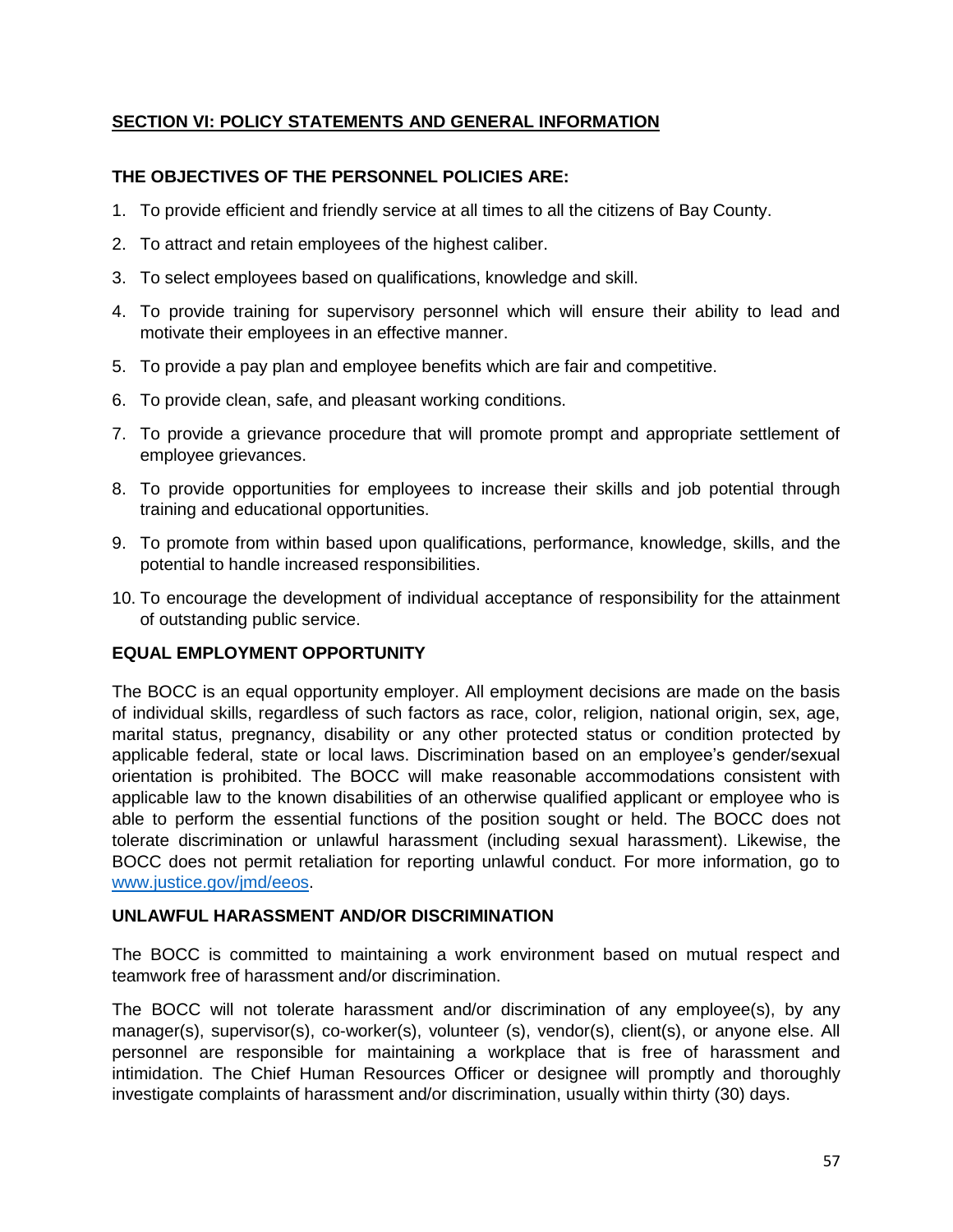If, after a thorough investigation, it is determined that harassment and/or discrimination has occurred, immediate and appropriate disciplinary action up to and including termination will be taken. Appropriate follow-up steps will also be taken to ensure that the harassment and/or discrimination has stopped. No one, whether or not harassment and/or discrimination is found to have occurred, will be retaliated against because he or she reported alleged harassment.

The BOCC is also equally opposed to bad faith claims of harassment and/or discrimination which have no rational basis in fact or justifiable employee perception, and are deliberately designed to affect adversely the employment or personal relationships of persons against whom the complaint is made. The BOCC takes this strong stand because such claims often affect the future employment and important family relationships of not only the claimant, but also the person against whom the claim is made. Disciplinary action will occur up to and including termination for employees who make a bad faith claim.

All employees have an obligation to report unlawful harassment and/or discrimination – even if he or she is not the victim. All employees, including supervisors and managers, will be subject to discipline, up to and including termination, for any act of unlawful harassment and/or discrimination they commit.

## **UNLAWFUL HARASSMENT**

The BOCC defines harassment as behavior or comments that create a hostile work environment for another person because of age, race, color, sex (including same-sex sexual harassment), religion, national origin, gender identity or expression, or sexual orientation, or disability, or any other status or condition protected by applicable federal, state or local laws.

Verbal, physical, sexual or any other form of harassment that belittles or demeans any individual on the basis of age, race, color, sex (including same-sex sexual harassment), religion, national origin, gender identity or expression, sexual orientation, disability, or any other status or condition protected by applicable federal, state or local laws is also strictly prohibited.

Prohibited unlawful harassment includes conduct that has the purpose or effect of unreasonably interfering with an employee's work performance or experience or creating an environment that is hostile, intimidating or offensive.

## **SEXUAL HARASSMENT**

Sexual harassment is a form of predatory sexual behavior in which a person targets another employee(s) or person(s) relating to an individual's age, race, color, sex (including same-sex sexual harassment), religion, national origin, gender identity or expression, sexual orientation, or disability. Sexual harassment constitutes discrimination and is illegal under federal, state and local laws. For the purposes of this policy, "sexual harassment" is defined, in Equal Employment Opportunity Commission Guidelines, as unwelcome sexual advances, requests for sexual favors and other verbal or physical conduct of a sexual nature when, for example:

- 1. Submission to such conduct is made either explicitly or implicitly a term or condition of an individual's employment,
- 2. Submission to or rejection of such conduct by an individual is used as the basis for employment decisions affecting such individual, or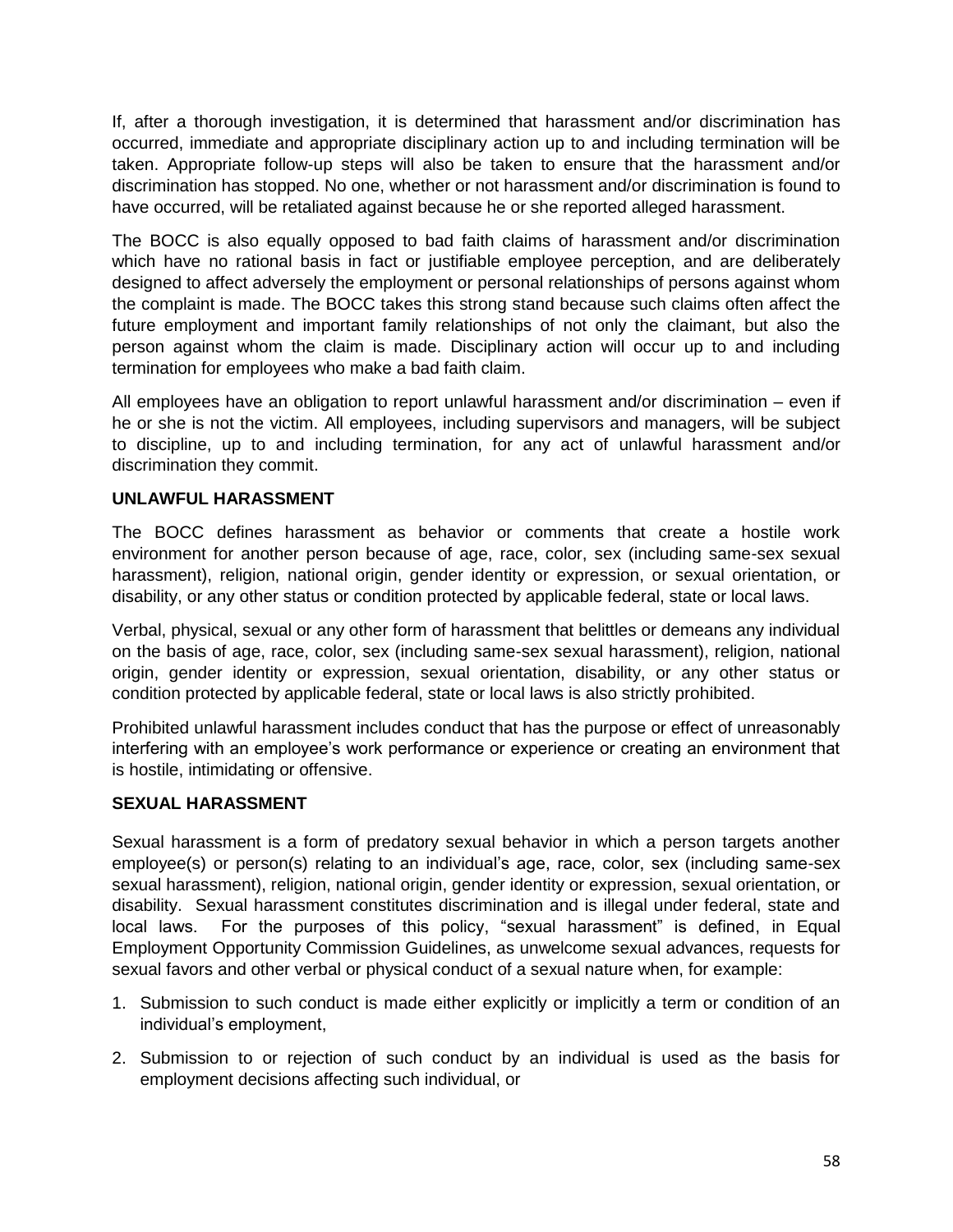3. Such conduct has the purpose or effect of unreasonably interfering with an individual's work performance or creating an intimidating, hostile or offensive working environment.

Title VII of the Civil Rights Act of 1964 recognizes two types of sexual harassment: a) quid pro quo and b) hostile work environment. Sexual harassment may include a range of subtle and not-so-subtle behaviors and may involve individuals of the same or different gender. This policy applies to all employees of the BOCC working at all locations.

### **Examples of Sexual Harassment**

Though sexual harassment encompasses a wide range of conduct, some examples of specifically prohibited conduct include, but is not limited to, the following:

- 1. Physical assaults of a sexual nature, such as rape, sexual battery, molestation or attempts to commit these assaults, and intentional physical conduct that is sexual in nature, such as touching, pinching, patting, grabbing, brushing against another employee's body or poking another employee's body.
- 2. Unwelcome sexual advances, propositions or other sexual comments, such as sexually oriented gestures, noises, remarks, jokes or comments about a person's sexuality or sexual experience.
- 3. Preferential treatment or promises of preferential treatment to an employee for submitting to sexual conduct, including soliciting or attempting to solicit any employee to engage in sexual activity for compensation or reward.
- 4. Subjecting, or threats of subjecting, an employee to unwelcome sexual attention or conduct or intentionally making performance of the employee's job more difficult because of that employee's sex.
- 5. Sexual or discriminatory displays or publications anywhere in the BOCC workplace by our employees, including work computers.
- 6. Retaliation for sexual harassment complaints.

## **EXAMPLES OF OTHER HARASSMENT**

Other harassment may include, but is not limited to, the following:

- 1. Slurs, negative stereotyping, "jokes", or threatening, intimidating, or hostile acts that relate to age, race, color, sex (including same-sex sexual harassment), religion, national origin, gender identity or expression, or sexual orientation, or disability; or
- 2. Written or graphic material that denigrates or shows hostility toward an individual or group because of age, race, color, sex (including same-sex sexual harassment), religion, national origin, gender identity or expression, or sexual orientation, or disability, or other protected status and that is placed on walls, bulletin boards, or elsewhere on the BOCC's premises, or circulated in the workplace. This also includes "jokes" or "pranks" that are hostile or demeaning, such as hate mail, threats, defaced photographs, or pictures.
- 3. Physical conduct such as assault, unwanted touching, or blocking normal movement.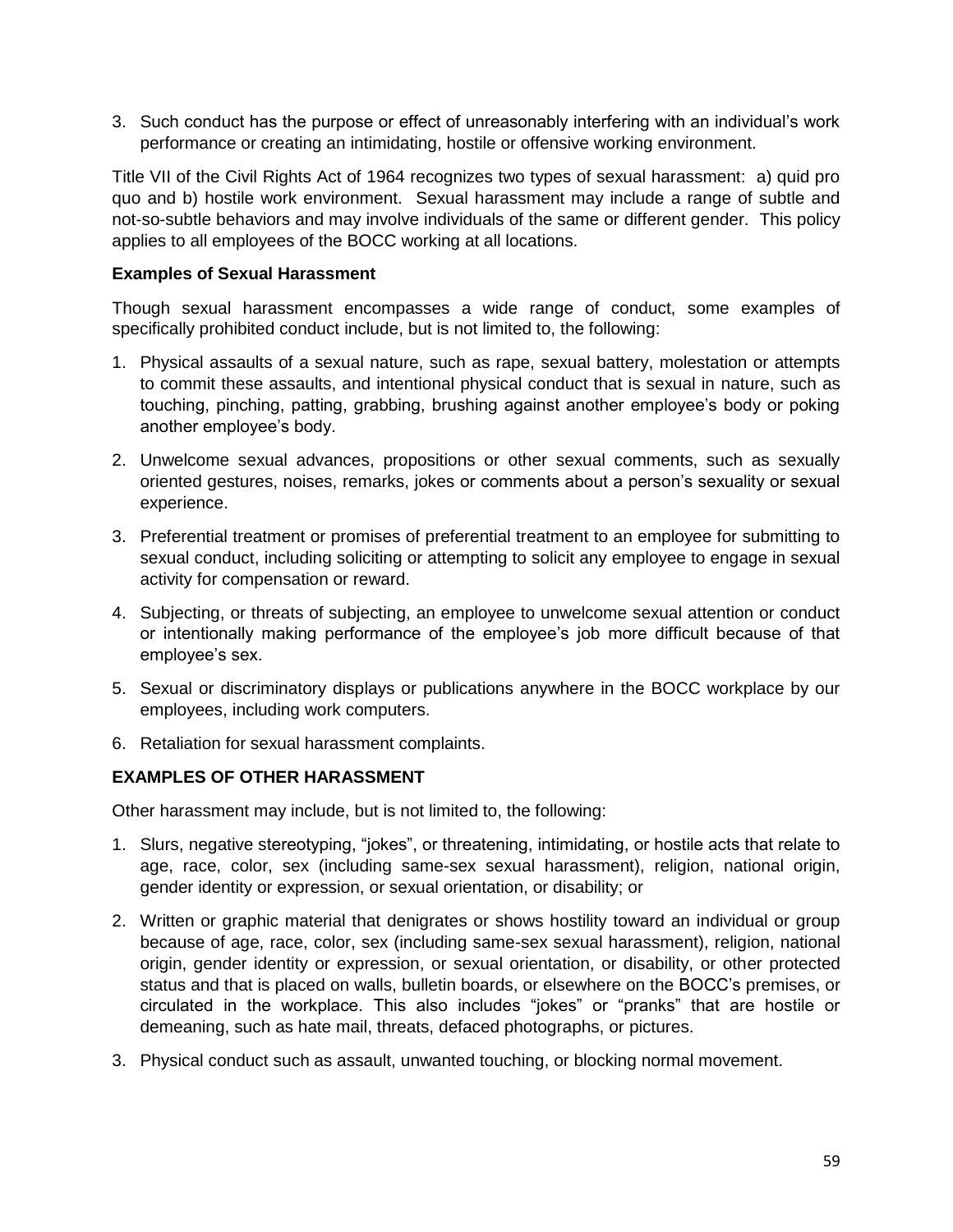It is critical to note that harassment may occur when the intended target of the conduct is not offended, but others that witness the conduct reasonably find the conduct to be intimidating, hostile, abusive, or offensive.

## **DISCRIMINATION**

Discrimination in the workplace occurs when employment related decisions, including but not limited to, promotions, discipline, and/or fringe benefit allocations, are based upon employees age, race, color, sex (including same-sex sexual harassment), religion, national origin, gender identity or expression, or sexual orientation, or disability race, color, religion, gender, national origin, age, marital status, disability, or other protected status.

## **REPORTING UNLAWFUL HARASSMENT AND DISCRIMINATION**

## **1. Supervisor's Responsibility**

In addition to the aforementioned responsibility, all supervisors and management personnel are also responsible for taking the following steps to prevent harassment and/or discrimination:

- a. Make sure that all new hires have attended the mandatory Harassment Prevention/Violence in the Workplace class within the first six months of employment.
- b. Remind employees of the BOCC Policy if any inappropriate action, comment, joke, etc. is made, even if during breaks.
- c. Advise employees that they should not worry about whether the complaint actually constitutes harassment and/or discrimination. If the behavior makes the employee uncomfortable, he/she must report it immediately, but first encourage the employee to address the situation directly and immediately to the harasser, if possible, to give the offender a chance to willingly correct his/her behavior.
- d. Advise employees that they must not tolerate belittling or hostile treatment of any kind, and that everyone has a right to work in an environment free of harassment and/or discrimination.
- e. Inform all employees of the harassment/discrimination complaint process, including employees' right to by-pass an offending supervisor and/or management member and go directly to the Chief Human Resources Officer or his/her designee.
- f. If the complaint involves both the supervisor and the Chief Human Resources Officer, advise the employee to immediately contact the County Manager. Finally, if all of the referenced parties are involved, the employee should then contact the County Attorney who will consult with the Chairman of the Board.
- g. Advise each employee that he/she must say something immediately if a supervisor says or does something that could be construed as harassment and/or discrimination.
- h. Advise and assure employees that they will never be retaliated against because they complained about or reported harassment/discrimination, whether or not it is substantiated.

Failure to follow or implement any of the foregoing may be grounds for discipline up to and including termination.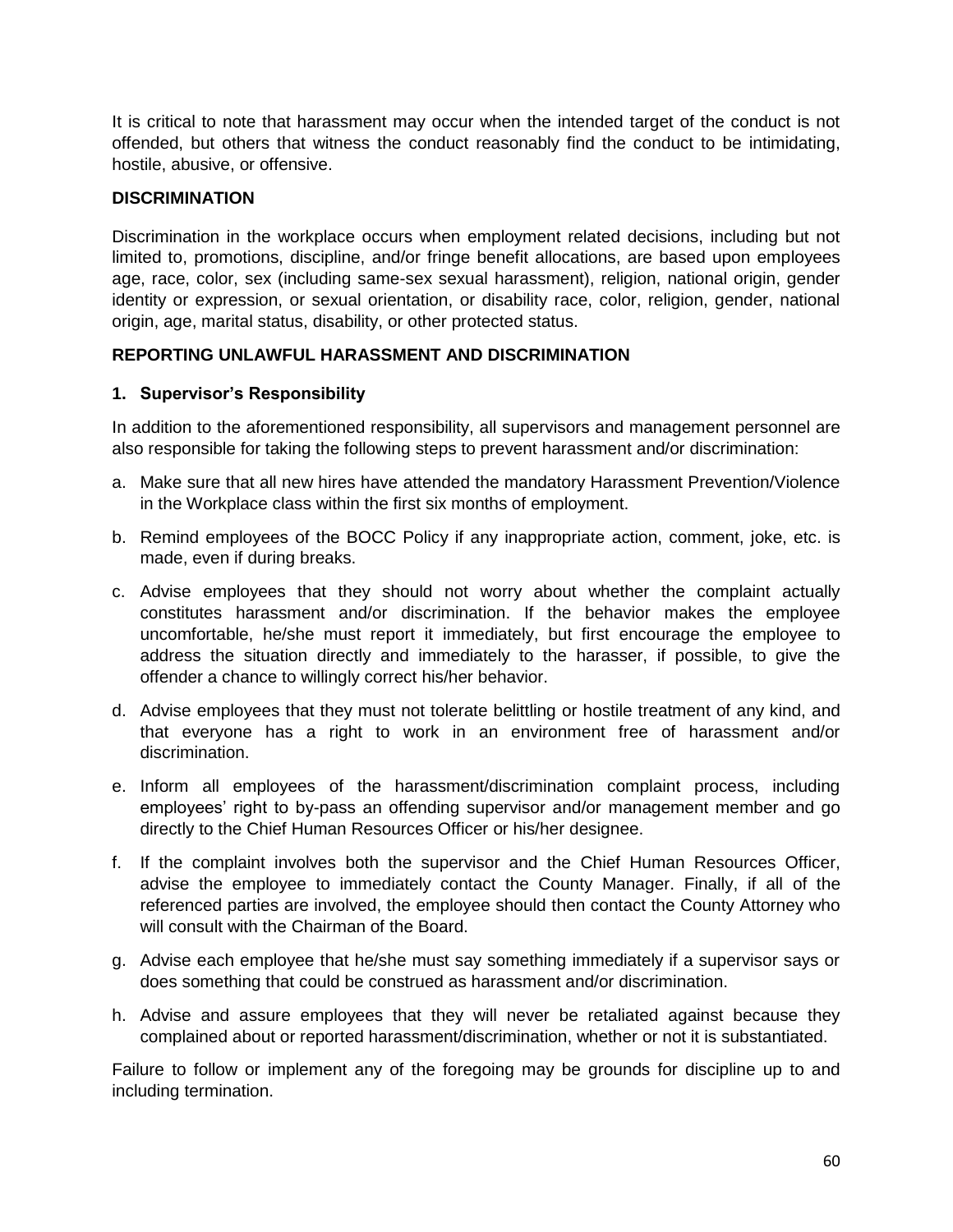## **2. Employee Responsibility**

If an employee believes that he/she has been subjected to sexual harassment or any unwelcome sexual attention, or other harassment or discrimination, he/she is encouraged to address the situation directly and immediately to the harasser, if possible. If the inappropriate conduct does not cease, or if the employee is unable to or uncomfortable with addressing the alleged harasser directly, he/she should report the incident to his/her own supervisor. If the inappropriate conduct does not cease, or if the employee is unable to or uncomfortable with addressing the situation with the supervisor, he/she should report the incident to the Chief Human Resources Officer, or his/her designee. If the Chief Human Resources Officer is not available or the employee is uncomfortable addressing the situation with the Chief Human Resources Officer or his/her designee, the employee may report the incident to the County Manager or the County Attorney or their designees.

It is important to report any and all concerns of sexual harassment, inappropriate sexual conduct, other harassment or discrimination to a supervisor/manager, or the Chief Human Resources Officer, or his/her designee as soon as possible. Management must be made aware of the situation so that it can conduct an immediate and impartial investigation and take appropriate action to remediate or prevent the prohibited conduct from continuing. If after an investigation is conducted it is determined that harassment or discrimination has occurred and that an employee failed to fulfill his or her affirmative obligation to report the harassment or discrimination, the employee failing to report the situation may be subject to disciplinary action, up to and including termination.

Employees who violate this policy are subject to appropriate discipline. If an investigation results in a finding that this policy has been violated, the mandatory minimum discipline is a written reprimand. The discipline for very serious or repeat violations is termination of employment. Persons who violate this policy may also be subject to civil damages or criminal penalties.

All inquiries, complaints and investigations are treated discreetly. Investigation of a complaint will normally include conferring with the parties involved and any named or apparent witnesses. Information is revealed strictly on a need-to-know basis. Information contained in a formal complaint is closely contained. All information pertaining to a sexual harassment, other harassment or discrimination complaint or investigation is maintained by the Chief Human Resources Officer in secure files; however, once the investigation is complete, it becomes public record. The Chief Human Resources Officer, or his/her designee, can answer any questions relating to the procedures for handling information related to sexual harassment, other harassment or discrimination complaints and investigations to complainants and respondents.

## **3. Retaliation**

Any person who reports or participates in an investigation of any type of harassment and/or discrimination, shall be protected from harassment, coercion, intimidation, retaliation, interference, or discrimination for filing a complaint or participating in an investigation. If you believe you have been subjected to retaliation for reporting or participating in an investigation of any type of harassment and/or discrimination, you must file a complaint by following the procedures for reporting harassment and/or discrimination as explained in this Manual.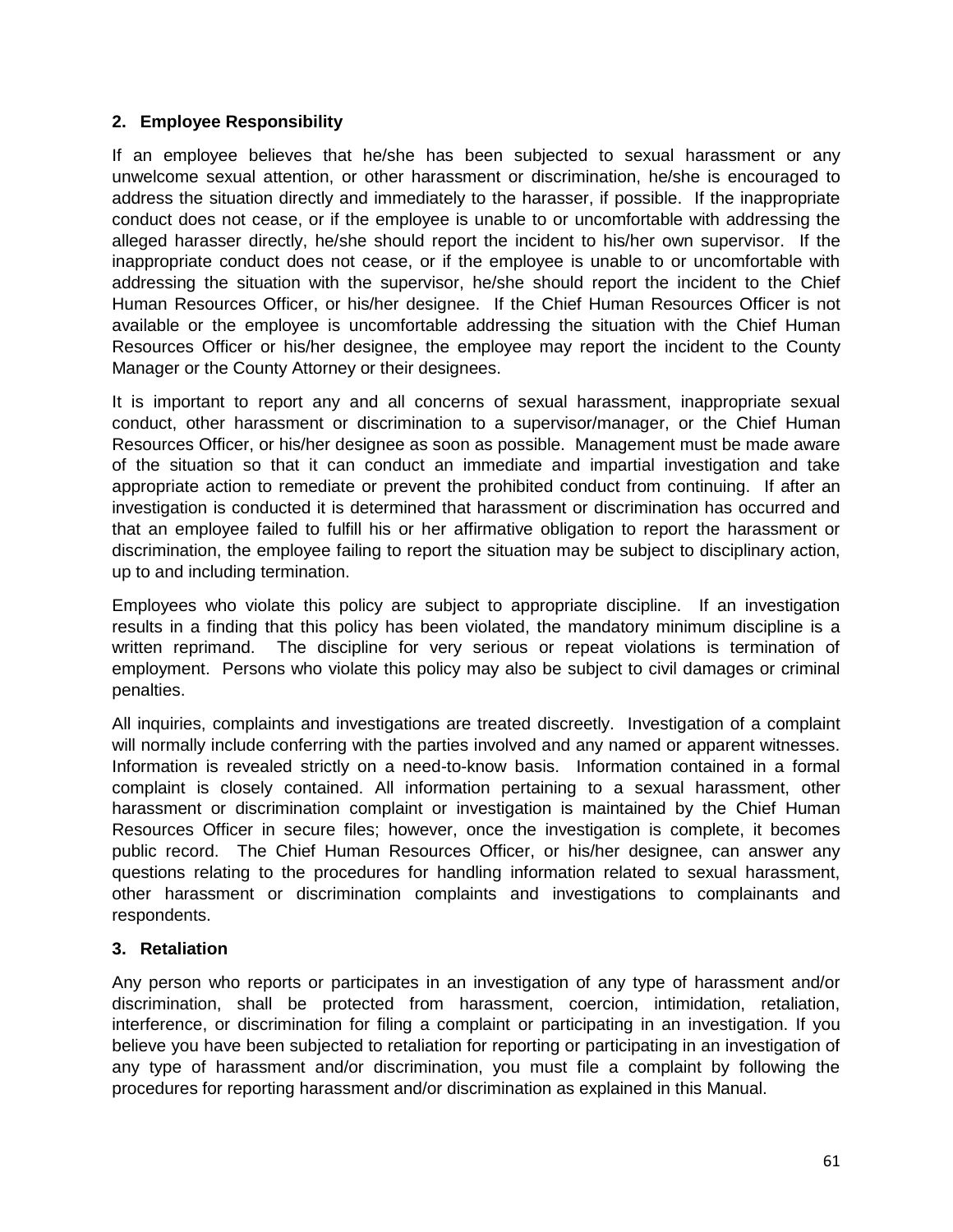### **WORKPLACE VIOLENCE POLICY**

Violence or the threat of violence by any employee of the BOCC is unacceptable and contrary to County Policy, and will subject the perpetrator to disciplinary action up to and including termination and possible criminal charges. The BOCC will work with law enforcement to aid in the prosecution of anyone who commits or threatens to commit violent acts against employees or the public.

Employees' conduct toward co-workers, supervisors or the public must be courteous, positive and appropriate for the work situation.

It is our policy to adhere to Florida statutes and any other applicable laws referencing firearms and weapons in the workplace.

The following behavior is prohibited; however, this is not intended to be an all-inclusive listing of prohibited behavior:

- 1. The unlawful possession, use or threatened use of weapons or firearms while on duty or on County property.
- 2. The open display of a weapon or firearm.
- 3. Fighting or malicious behavior while on or in County property.
- 4. Fighting or assaulting a fellow employee or citizen.
- 5. Threatening or intimidating management, supervisors, security guards or fellow workers.
- 6. Making harassing or threatening telephone calls, letters, or other forms of written or electronic communications.
- 7. Engaging in horseplay, fighting, violence or any other action interfering with the work of other employees or service to the public.
- 8. Using threats, profane or abusive language in dealing with the public, co-workers, supervisors or other persons contacted in business relationships, or otherwise provoking or abusing others in any way.
- 9. Harassing, terrorizing, threatening with physical violence or punishment, or otherwise forcing an employee to suffer embarrassing or degrading experiences.

Employees engaging in prohibited behavior are subject to disciplinary action up to and including termination from employment.

Employees acting in good faith, who report actual or threatened violent behavior, shall not be subjected to retaliation or harassment because of their report.

The Chief Human Resources Officer, or his/her designee, is the Workplace Critical Incident Coordinator. The Chief Human Resources Officer may be contacted at any time and will ensure that available resources are coordinated as needed in the response to reported incidents of workplace violence.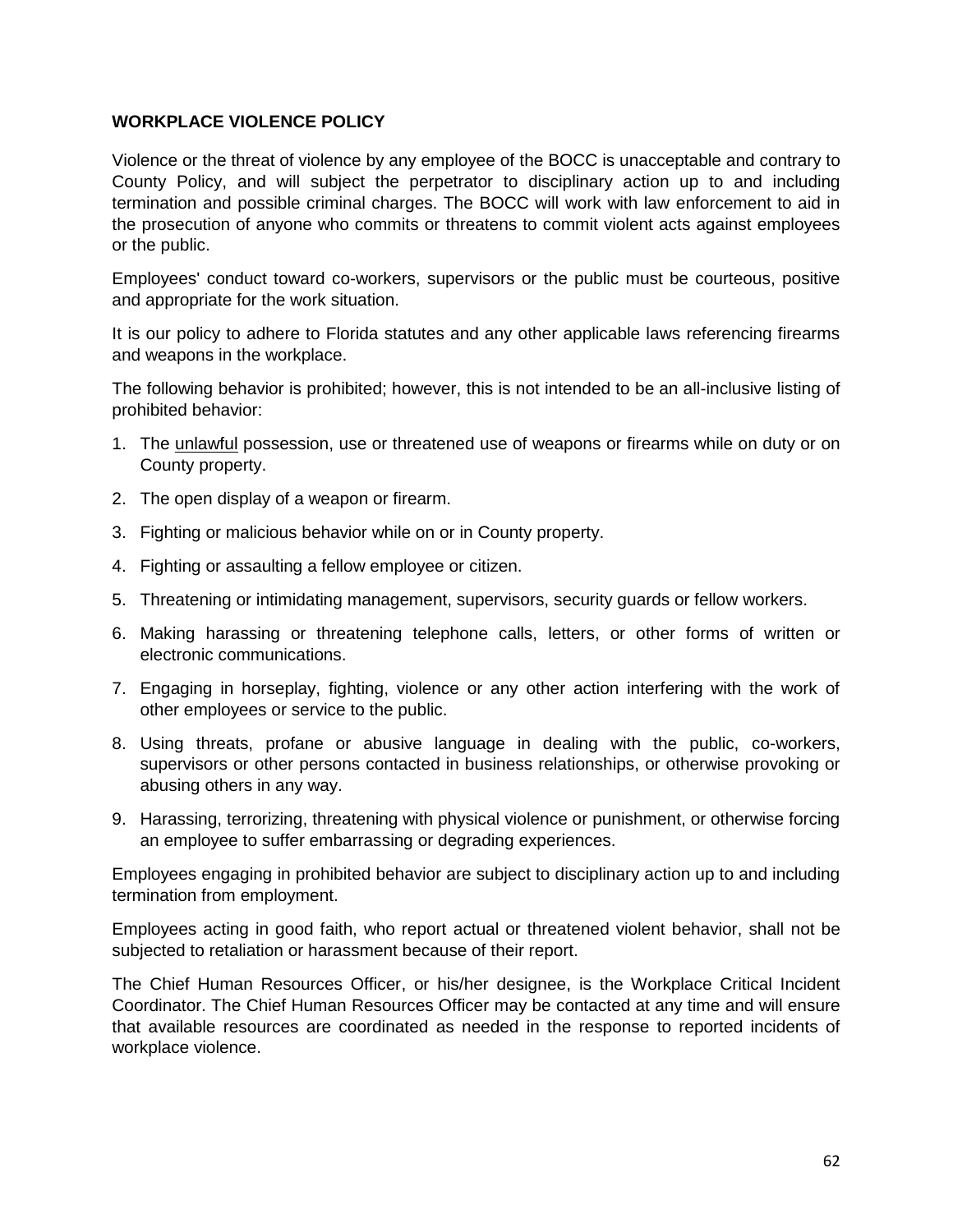## **AMERICANS WITH DISABILITIES ACT**

## **Accommodation Policy**

It is the policy of the BOCC to afford equal opportunity to all employees, regardless of physical or mental disability. However, all employees with such disabilities are expected to perform the essential functions of their positions as both defined in the respective job descriptions or as performed on a regular basis as part of their normal responsibilities. All employees with disabilities are eligible for accommodations per the Americans with Disabilities Act (ADA). Such requests must be made to the employee's direct supervisor who will consult with the Chief Human Resources Officer. While the BOCC cannot make all requested accommodations, it will work with the employee to define reasonable terms and supply such terms to the employee. If the employee cannot perform the essential functions with the requested accommodation(s), the employee may be separated from the BOCC.

## **ALCOHOL/DRUG ABUSE POLICY**

 $\overline{\phantom{a}}$ 

The purpose of this policy is to define the BOCC's position regarding employees whose job performance is adversely affected by alcohol/drug abuse, or engaging in illegal drug activity. Both subjects are addressed in the BOCC Drug-Free Workplace Policy and BOCC Alcohol and Substance Abuse Policy for Safety Sensitive Functions with oversight from the Risk Management Department.

Illegal drug use and/or alcohol abuse, whether on or off the job, may be subject to disciplinary action up to and including termination. Illegal drug use and/or alcohol abuse jeopardizes the safety of other employees, the public and the reliability of the BOCC's operations and/or equipment. Being under the influence of alcoholic beverages, or possession or being under the  $influence$  of illegal drugs<sup>1</sup> on BOCC property or any work site, or while on duty is a serious violation of this policy, and will subject the employee to disciplinary action up to and including termination. An employee will be required by his or her supervisor to submit to a blood/urine or other test for alcohol or illegal drug<sup>1</sup> if reasonable suspicion exists to believe the employee is under the influence of alcohol or drugs. Other testing may be required as set forth in any separate drug-testing policy or program implemented and approved by the BOCC. Employees who are directed to submit to tests for alcohol or illegal drugs under these circumstances and who test positive, as determined by the BOCC, or refuse or fail to submit to these tests when and as directed, through Risk Management, will be subject to immediate termination.

Employees who are convicted or sentenced for illegal drug/alcohol activity on or off the job will be considered in violation of this policy and subject to termination of employment.

Employees must notify their supervisor when under medically prescribed treatment with a controlled substance that may limit their ability to perform their job. Verification of required medication under these circumstances will be submitted to Risk Management by the supervisor by providing a prescription copy or physician's statement showing medication required and dates of use so Risk Management can determine whether the employee can safely perform his/her job. Failure to do so will result in appropriate disciplinary action.

 $1$  Any drug which (a) is not legally obtainable; (b) may be legally obtainable but which has not been legally obtained; or (c) is being used in a manner or for purposes other than as prescribed or intended.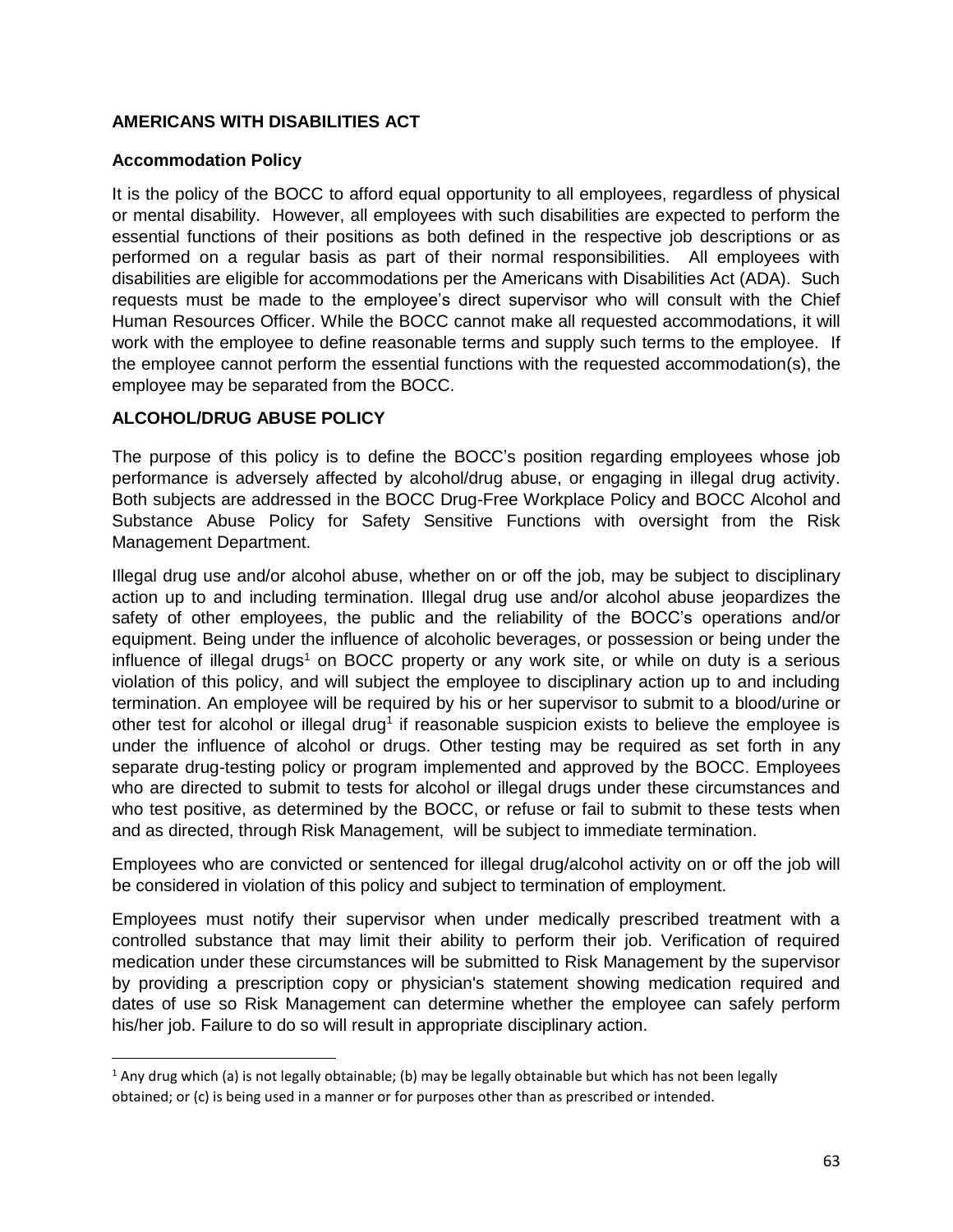## **SMOKING POLICY**

The use of tobacco products, including chewing tobacco, vaping products, or e-cigarettes, is prohibited in all enclosed indoor workplaces as established by State law and County Policy in compliance with the Florida Clean Indoor Act to protect the health and safety of employees and the general public. Signs prohibiting the use of tobacco products shall be conspicuously posted in every facility, which includes all County owned, leased or rented vehicles and County owned, leased or rented mobile equipment. Smoking of tobacco products shall only occur at designated smoking areas which must be located twenty (20) feet or more from any entrances, windows, or any other ventilation systems. Ashtrays will be made available and maintained in a safe manner in the outdoor designated smoking areas and are to remain in the designated areas at all times. Chief Officer/Department Directors and Division Managers are responsible for enforcing this with their staff to ensure compliance with this policy.

If the Department/Division chooses to allow their staff to smoke during work hours, they may only allow them to smoke two (2) times per day/shift for no longer than fifteen minutes each. It is expected that Chief Officer/Department Directors and Division Managers ensure compliance with this policy.

Complaints of violation of this policy should be directed to the supervisor responsible for the particular work area or facility involved in the complaint. The responsible supervisor shall be charged with notifying the violator of the pertinent portions of this policy, and said violator will be subject to disciplinary action for repeated violations.

## **PERSONAL APPEARANCE AND GROOMING**

It shall be the responsibility of all employees to represent the BOCC to the public in a manner which shall be professional, courteous, efficient, and helpful. The BOCC's employees should always be well-groomed and dressed in a manner suitable for the public service environment and to reflect favorably the BOCC's image. All clothing worn should be neat and clean, free of wrinkles, holes, and stains and tears, and should not contain profanity, obscene imagery or otherwise convey an inappropriate message. The employee's Supervisor will discuss the subject of personal appearance with the employee if it is felt it does not positively reflect the image of the BOCC.

Employees are permitted to wear jewelry or to display tattoos at the workplace within the following guidelines. Factors that management will consider to determine whether jewelry or tattoos may pose a conflict with the employee's job or work environment include:

- 1. Personal safety of self or others.
- 2. Productivity or performance expectations.
- 3. Offensiveness to co-workers, customers, vendors or others in the workplace based on racial, sexual, religious, ethnic, or other characteristics or attributes of a sensitive or legally protected nature.
- 4. Corporate or societal norms.
- 5. Customer complaints.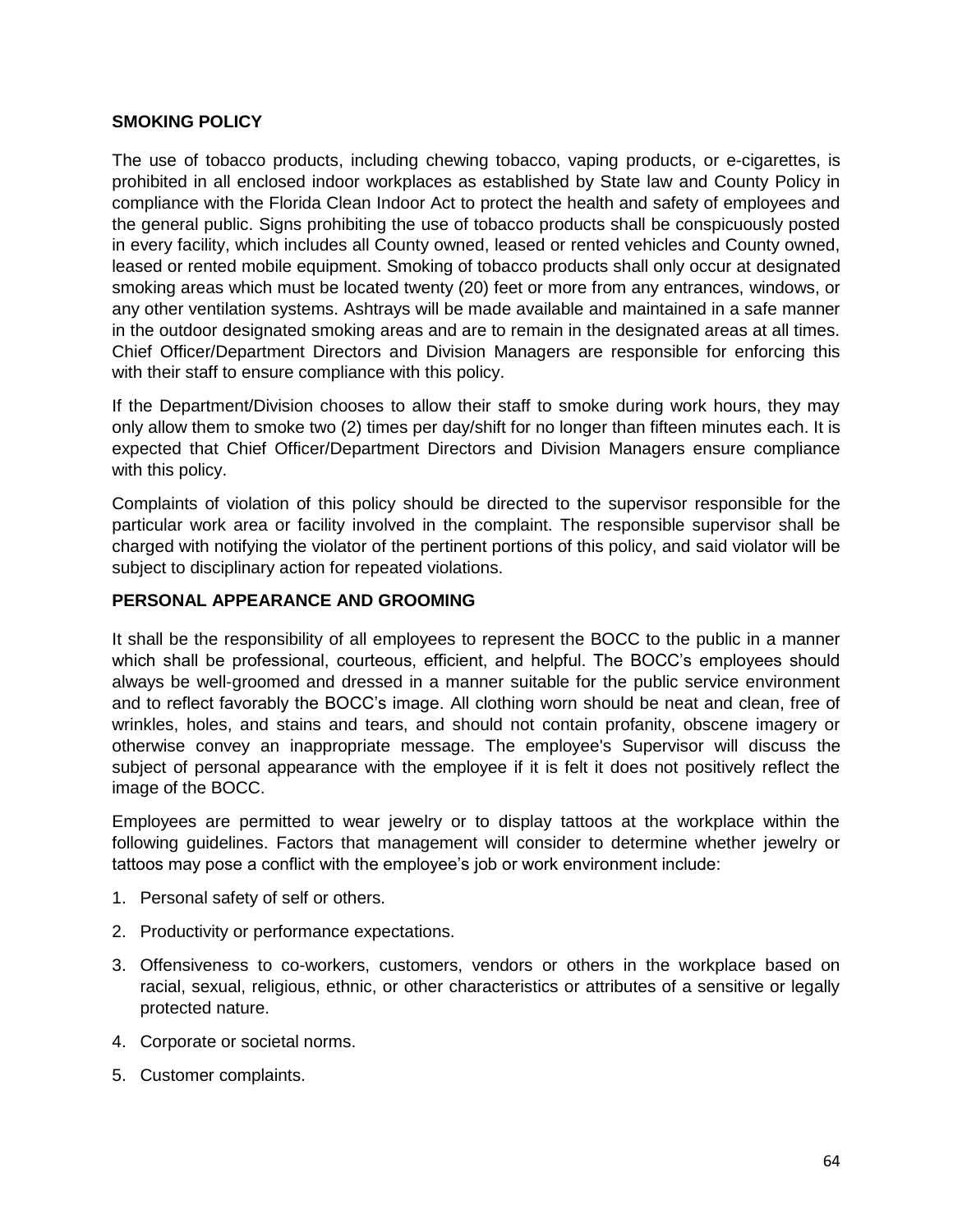If management determines an employee's jewelry or tattoos may present such a conflict, the employee will be encouraged to identify appropriate options, such as removal of excess or offensive jewelry, covering of tattoos, transfer to an alternative position, or other reasonable means to resolve the conflict.

All employees should be considerate of sensitivity to aromas. The sense of smell is one of the most powerful senses a person possesses. What smells good to one person, may not be enjoyed by another. Be careful of the smells you bring to the office. Be judicious in the use of cologne/perfume.

An environment of mutual cooperation, respect, and fair treatment for all employees is the goal of the BOCC. As an initial step toward resolution of any complaint or offense regarding personal appearance or aromas, supervisors and managers will be responsible for answering employee questions and seeking a resolution.

## **RELIGIOUS EXPRESSION POLICY**

The BOCC works diligently to respect the recognized religious beliefs of its entire workforce. As such, it welcomes any requests for accommodations because of recognized beliefs that do not create an undue hardship on the County's ability to properly fulfill its mission. An employee merely needs to explain the religious justification for the accommodation and present it to the supervisor who will consult with the Human Resources Department for consideration and corresponding action. Examples of accommodation include using PTO or LWOP, allowing an exception to the dress and appearance code which does not impact safety or uniform requirements, or other aspects of employment.

## **NEW EMPLOYEE POLICY ACKNOWLEDGEMENT**

Upon employment, the Human Resources Department shall make a copy of this manual available to each new employee for use as a general guide to policies, procedures, and benefits of the BOCC. Employees are required to sign an acknowledgement stating that they understand and will abide by all policies and procedures. This manual is not all encompassing and only serves as a summary of some of the major policies and procedures. Each Department/Division may have its own Standard Operating Procedures (SOP's) or Standard Operating Guidelines (SOG's) to better serve their respective areas. Employees are expected to abide by these specific department guidelines.

## **SOCIAL MEDIA/NETWORKING POLICY**

The BOCC recognizes that employees will use social media and other online communication tools as a growing way to connect with others. The same principles and guidelines that apply to your activities as an employee in general, as found throughout the Personnel Policies and your department guidelines, apply to your activities online.

The term, "social networking," as used in this policy, refers to employee use of computers, tablets, or other electronic devices during work hours, regardless of who owns the equipment, to communicate with others for personal reasons, including but not limited to posting on social networks or media, and operating or posting on blogs or similar internet activities. This includes any form of electronic communication, such as online publishing and discussion, including blogs, wikis, file-sharing, user-generated video and audio, virtual worlds, and social networks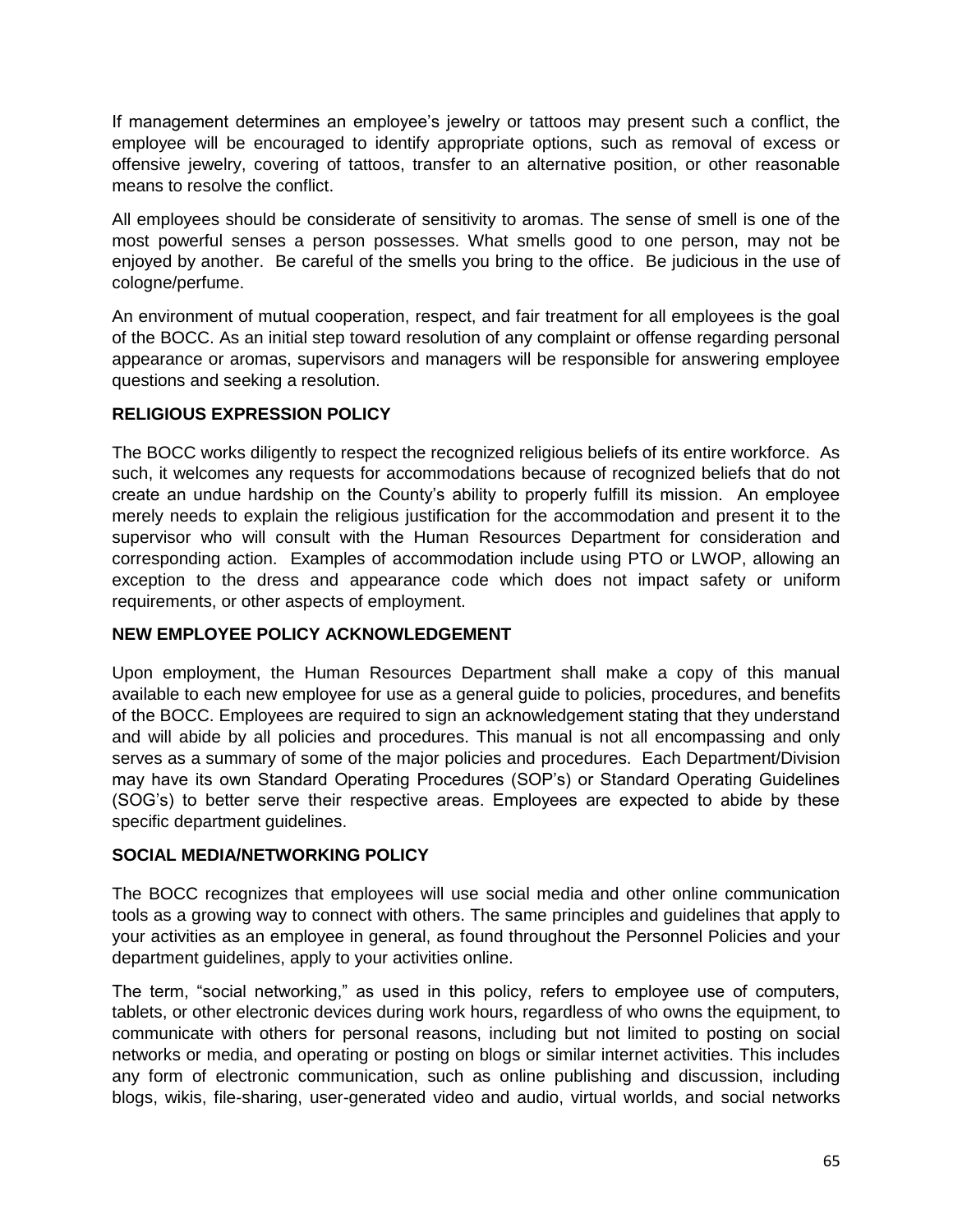whether or not associated or affiliated with our organization. The BOCC trusts and expects employees to exercise personal responsibility whenever they participate in social media. This includes not violating the trust of those with whom they are engaging.The BOCC takes this policy seriously and will enforce violations, which may result in disciplinary action, up to and including termination.

Nothing in our policy is designed to interfere with, restrain, or prevent employee communications regarding wages, hours, or other terms and conditions of employment; employees have the right to engage in or refrain from such activities. It is our intent to comply fully with Section 7 of the National Labor Relations Act.

- 1. Although social networking has its place in personal lives, it can distract employees from performing their jobs. Accordingly, absent written authorization from their direct supervisor, BOCC employees may not engage in social networking during work hours, or through the use of BOCC computers, tablets, cellular devices or any other electronic property. Authorized employees may engage in social networking at work only for business-related purposes provided that such use is professional and responsible, does not otherwise violate BOCC policies, does not compromise the BOCC's interests, and/or does not interfere with the employee's regular work duties.
- 2. The BOCC understands that employees may maintain or contribute to personal blogs, message boards, conversation pages, and other forms of social media outside of their job function (such as Facebook, Instagram, Twitter, LinkedIn, Snapchat, YouTube, Pinterest, etc.). It is important for all employees to understand that they bear responsibility for the content they publish on these forums and all BOCC policies that regulate off-duty conduct apply to social media activity. This includes, but is not limited to, policies related to antiharassment, nondiscrimination, code of conduct, and protecting the BOCC's confidential and/or proprietary information.
- 3. Employees should not use their organizational email address to register on social networks, blogs, or other online tools utilized for personal use.

All content created using BOCC property are BOCC records. The contents of e-mail and social networking activities, properly obtained for legitimate business or legal purposes, may be disclosed internally without employee permission. Employees using any of the BOCC's property and systems for personal and social networking purposes do so at their own risk, and consent to the County monitoring, recording, and transcribing all such personal use. The BOCC further reserves the right to monitor employees' social networking activity to the full extent permitted by law. The BOCC takes this policy seriously and will enforce violations, which may result in disciplinary action, up to and including termination.

While engaging in social networking activities, employees are prohibited from contributing content that compromises the reputation or goodwill of the BOCC, its employees, citizens, and/or vendors. In addition, employees may not use social media to transmit communications in violation of any applicable local, state, or federal law. Such communications include, but are not limited to, hate mail, obscenities, harassing statements, ethnic slurs, racial comments, off-color jokes, antisocial behavior, defamatory statements, protected health information, pornographic content, and/or county proprietary or confidential information or anything exempt by Chapter 119. Employees should consider the power of their comments and contemplate the impact of their posts on their reputation, and the reputation of the BOCC, before publishing.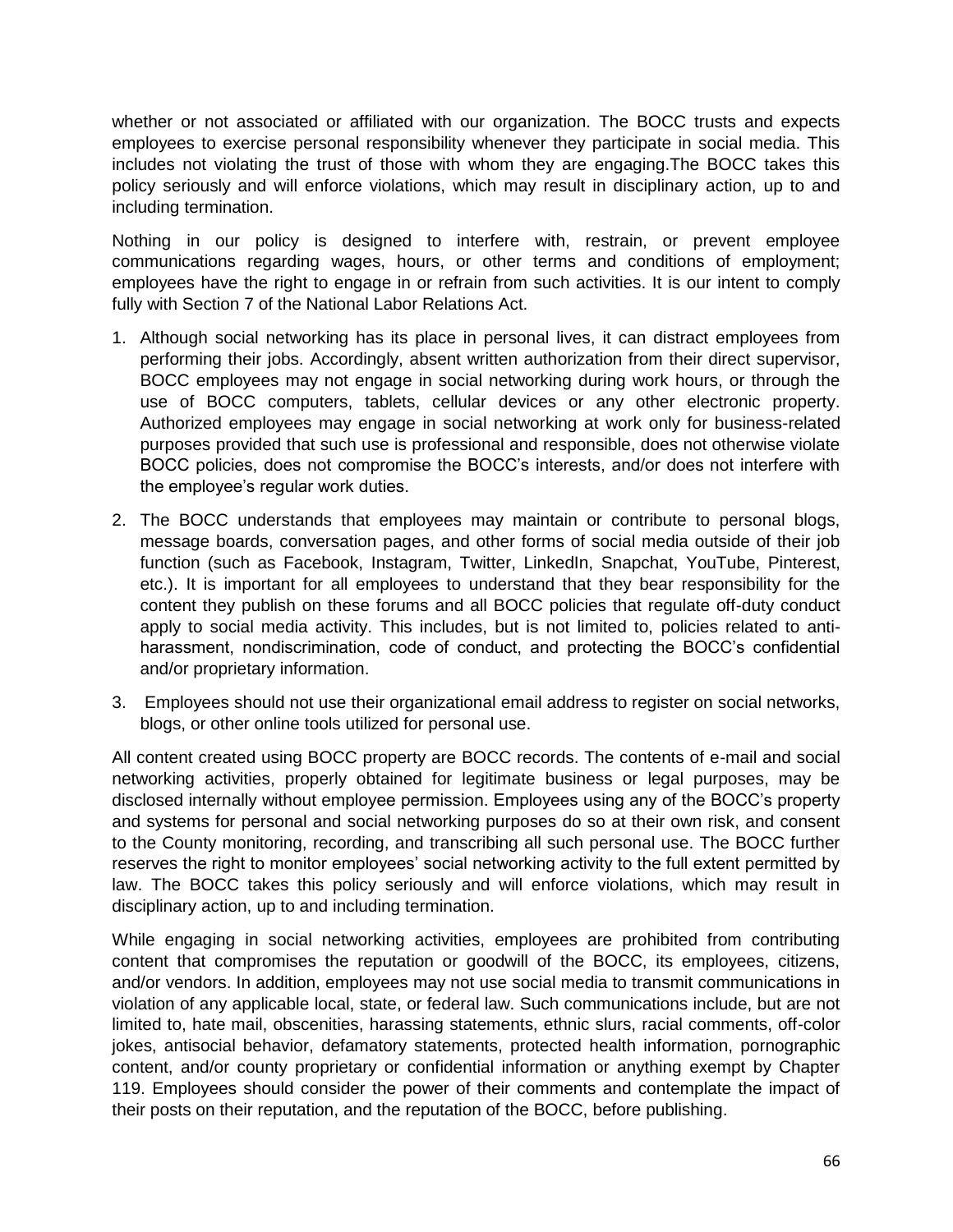The BOCC policies prohibit employees from revealing sensitive, confidential, or proprietary information/documents of the County, its customers, fellow employees, vendors, and business partners. Such policies apply to social networking as well. Employees are prohibited from photographing or audio recording anyone within the BOCC offices or property while on BOCC time for personal use. While engaging in social networking, employees must avoid posts that explicitly or implicitly provide inside information about transactions, business performance, plans, or strategies involving the BOCC.

The BOCC prefers that employees refrain altogether from addressing online BOCC's business, its products/services, or related matters unless authorized to do so for business-related purposes. If an employee elects to address online BOCC business, its products/services, or related matters, he/she must state his or her name and position, must write in the first person, and must make it clear that he or she speaks for himself or herself and not on behalf of the County. Employees assume any risks associated with discussing the BOCC's office and related matters on social networking forums. Only individuals who obtain prior approval from the BOCC can use the County's logo and trademarks in online communications.

Use professional discretion when "friending" former employees. When doing so, recognize that many former employees have online connections with current employees and that information shared between former employees is likely to be seen by current employees as well.

Employees are asked to use good judgment when making and/or accepting "friend" requests to or from coworkers. Employees in supervisor/subordinate relationships are particularly encouraged to use caution, due to the potential for both parties to feel awkward or pressured to accept the request for business purposes and thus potentially impacting the work and social relationship (as well as possibly raising conflict of interest, unequal treatment, discrimination, or similar concerns).

Interacting online with colleagues, customers, and other community members is no different than interacting with these individuals or groups face-to-face. You are expected to maintain the respect, dignity, prudence, and professionalism expected of our employees. No employee shall knowingly conduct any activity that is not in the full spirit of honest and ethical behavior, nor shall any employee cause another employee or non-employee to act otherwise, either through inducement, suggestion, or coercion.

3. Complaints relating to social networking and any violation of this policy may be reported to the Human Resources Department. Violation of this policy by employees can result in disciplinary action, up to and including termination.

4. The BOCC has the right, but not the duty, to monitor any and all aspects of its computer and network systems, including but not limited to, direct and remote monitoring sites employees visit on the internet, reviewing material downloaded or uploaded by employees, and reviewing emails sent and received by employees. Employees waive any right to privacy in anything they create, store, send, or receive on their County computer, phone, and/or electronic devices or through the County's network, with County resources, or on the internet.

The BOCC reserves the right to amend this policy.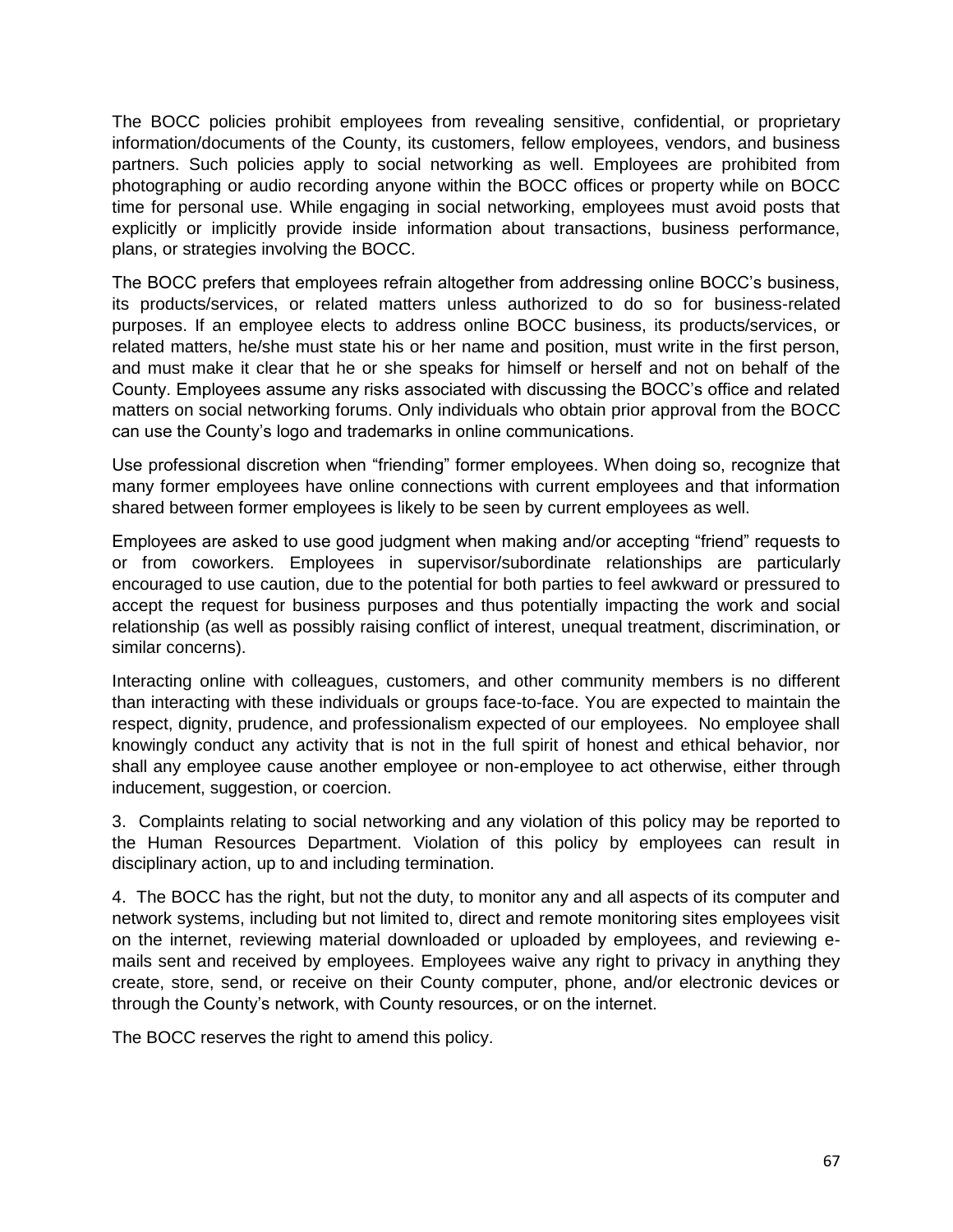## **INFORMATION SYSTEMS USE**

## **POLICY**

The County provides employees with access to and use of a variety of Information Systems resources. These resources are provided to employees to allow them to be more efficient, productive, and to have access to information that is necessary to carry out their responsibilities as employees of the County. Employees are expected and required to use these Information Technology resources in a manner consistent with their position with the County.

## **DEFINITION**

Information Systems means any and all computer, electronic or telephonic communication systems that are available for employees to use in the course of their employment. This includes but is not limited to computers, hardware, software, printers, fax machines, telephones, voice mail, email, and Internet access.

## **GENERAL**

All of the Information Systems shall at all times remain the property of the County and are made available by the County for use by its employees to be used for job-related purposes. Any use for non-County business is subject to this Policy, and such non-County use should be incidental, occasional, and kept to a minimum. Any non-County use must not interfere with work and must not result in any additional costs to the County.

Management has the right and the duty to control the County's Information Systems and their use. Consequently, all County personnel are advised that the County reserves the right to monitor the content of electronic communications such as e-mail and voice mail, and the County reserves the right for any purpose, including the enforcement of this Policy to access and disclose any and all information contained in its Information Systems. Employees have no right of privacy with respect to any such information. All employees are on notice that system security features, such as passwords and message delete functions, do not take away the County's ability to review or archive any information. The County reserves the right to access, retrieve, read, and disclose any data, messages, or files stored in the Information Systems for any purposes.

The Information Systems are not to be used in ways that are disruptive or offensive to others. For example, storage, display, or transmission of sexually explicit, suggestive, pornographic, or otherwise offensive images, messages, cartoons, or any other means of communicating such material is strictly prohibited. No messages with derogatory or inflammatory remarks about an individual's race, color, religion, sex, marital status, age, national origin, disability, or handicap or any other characteristic protected from discrimination by federal, State, or local law or regulation shall be transmitted.

All users are personally accountable for messages that they originate or forward using the County's Information Systems. Misrepresenting, obscuring, suppressing, or replacing a user's identity on any communication is prohibited.

Violations of this Policy may result in disciplinary action.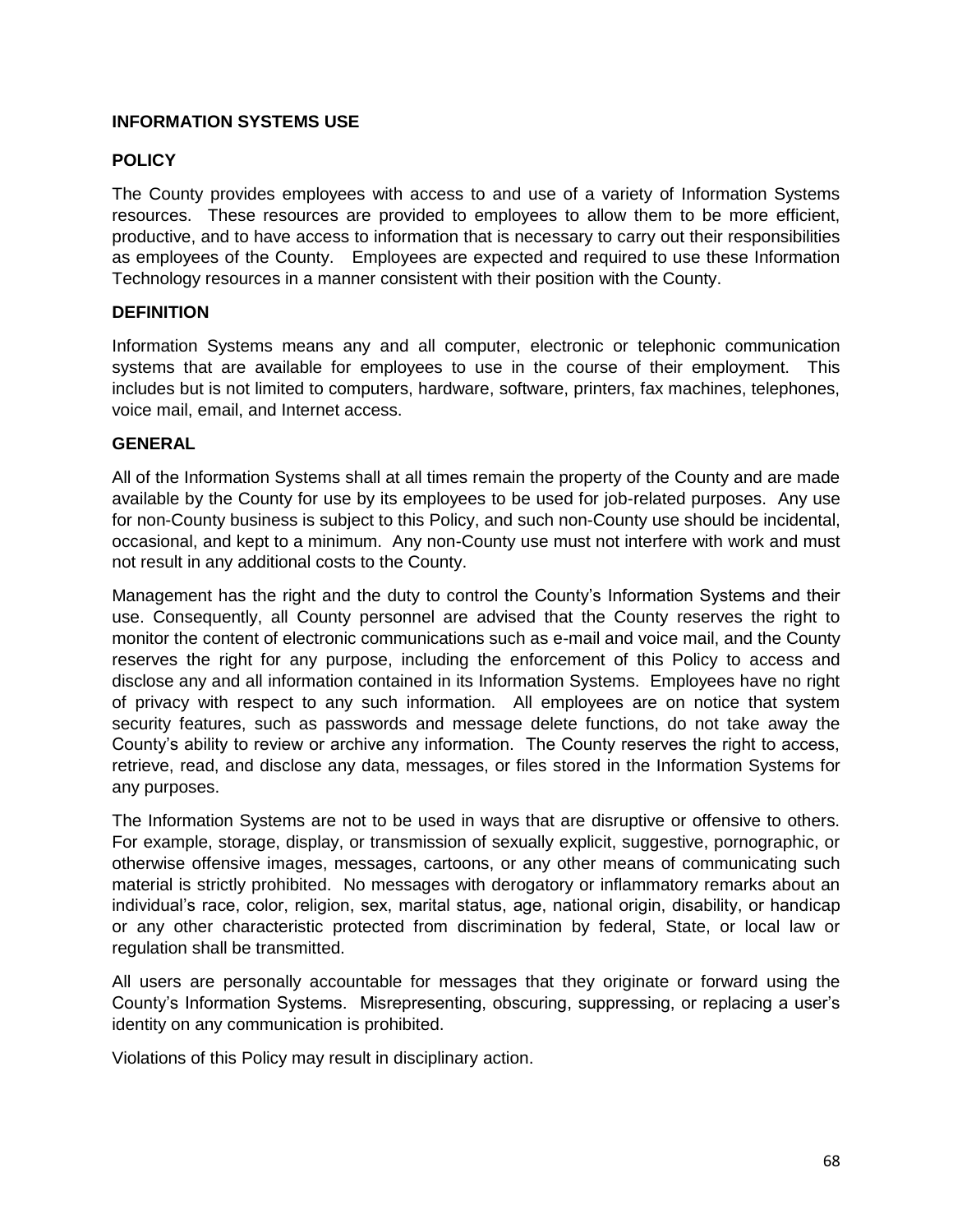## **COMPUTERS**

Employees are strictly prohibited from using an unauthorized access code, accessing computer files that the employee has no right to access, or any dissemination of confidential information.

All work products created through the use of Information Systems resources are the property of the County. Any material developed, composed, sent, or received using County Information Systems shall remain the property of the County.

All new purchases of computer and/or related peripheral equipment must be processed through and approved by the Information Technology Division to verify validity and compatibility. This does not preclude the purchase of systems approved by the County Manager or Board.

Moving of computer equipment to another location shall first be cleared through Information Technology Division staff. If possible, Information Technology Division staff shall move or supervise moving equipment to ensure the safety of the equipment and correct connections.

Employees shall maintain equipment in good working order by routinely dusting equipment, cleaning monitor screens, and taking care to prevent damage. Employees should take care not to expose computers, keyboards, printers, copiers or other equipment to open beverage containers, food, plants, space heaters or other sources that can cause damage to the equipment.

All software purchases must be approved by the Chief Technology Officer or his/her designee to ensure validity and compatibility. This does not preclude the purchase of software systems which have been approved by the County Manager or County Board.

Employees shall not copy County software without previous written permission of the Chief Technology Officer.

Employees shall not copy unauthorized software to the network or any personal computer's hard drive. Unauthorized software is any software for which the County has not purchased a license and/or any software that has not been approved in writing by the Chief Technology Officer.

To prevent computer viruses from being transmitted through the County's Internet and e-mail system, there will be no unauthorized downloading of any software. All software downloaded or loaded from a disk onto a computer must be registered to the County and may only be downloaded by Information Technology Division staff or with express written permission of Information Technology Division staff. Employees should contact the Information Technology Helpdesk at 248-8004 if they have any questions.

Designated Information Technology Division staff have the authority to audit, without notice, any computer in the County for unauthorized software installations and to immediately remove the unauthorized software installations. Such incidents shall be reported by the Chief Technology Officer to the appropriate Chief Officer/Department Director.

Deliberate attempts to degrade or disrupt system performance will be viewed as criminal activity under applicable State and federal law.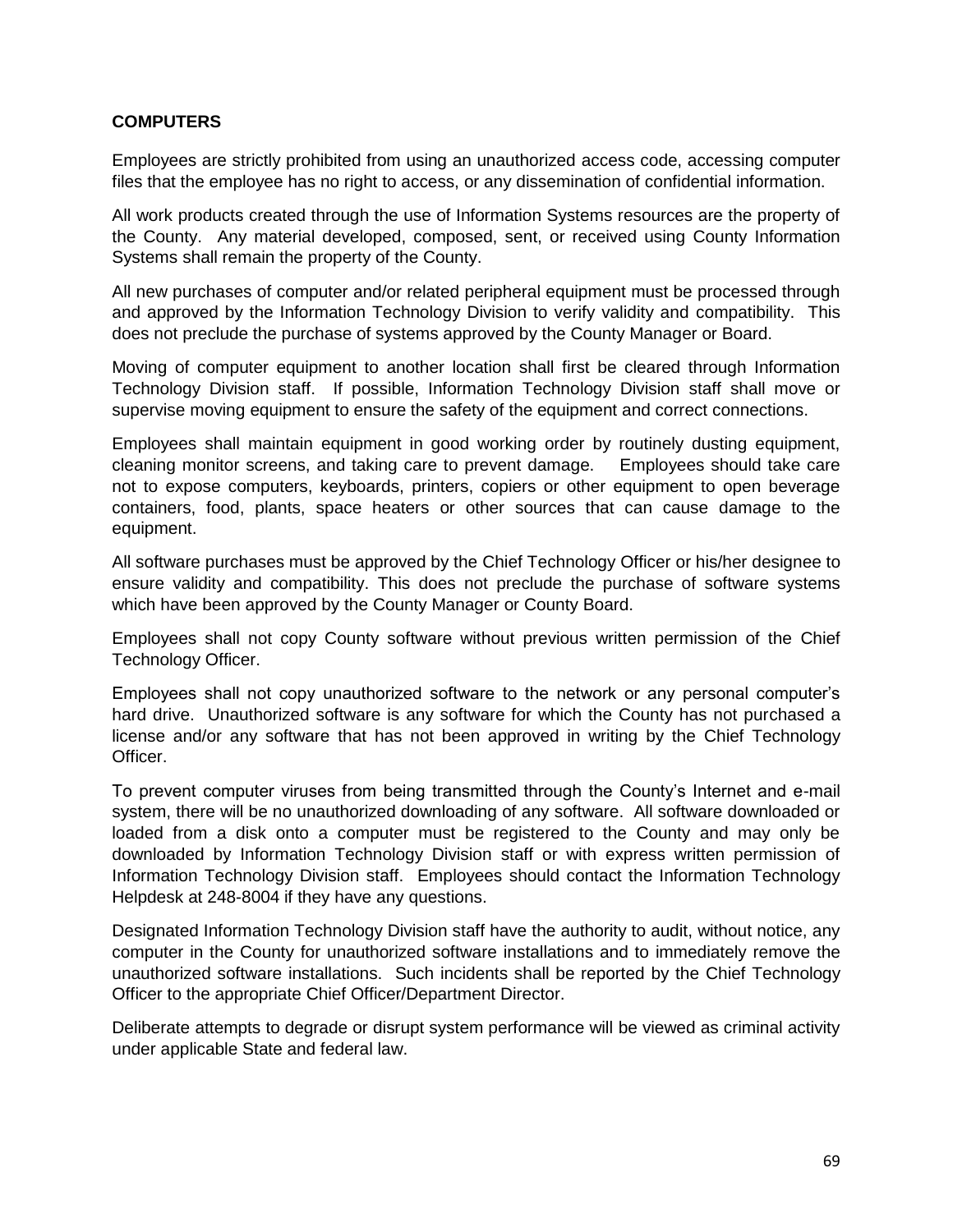## **EMAIL**

The County's email system is provided for the conduct of County business; therefore, email shall not be used for:

- 1. illegal activities or activities prohibited by County policies, including sending or receiving copyrighted materials, proprietary information or similar materials without prior legal authorization
- 2. harassment, threats, or defamation
- 3. obscene or suggestive messages or offensive graphical images
- 4. political endorsement
- 5. commercial activities

Records retention laws apply to email. If a document is prepared in connection with official business of the County to perpetuate, communicate, or formalize knowledge, then it is a public record and should be printed and filed in the appropriate file or stored in electronic form. Such records shall be retained in accordance with the Department's retention schedule in compliance with Public Records Act, Chapter 119 of Florida Statutes, public information requests. E-mails are saved for archival purposes.

Employees who use the County's email system expressly consent to the County's monitoring of messages.

## **INTERNET**

Any information posted on the Internet or sent via the email system must reflect and adhere to all of the County's standards and policies for such communications.

Internet access is provided for the conduct of County business; therefore, the Internet shall not be used for:

- 1. improper uses listed in the section on email
- 2. violation of laws
- 3. downloading programs or files without using virus check software
- 4. copying commercial software in violation of copyright laws
- 5. commercial or illegal activity
- 6. creating a security breach through the introduction of computer viruses or through provision of information which might permit unauthorized access to the system
- 7. Specific web sites that have no legitimate business purpose will be blocked from access.

An audit trail of access to sites may be maintained by the Information Technology Division to investigate possible violation of County Policy or breach of security. Such violations will be reported to the appropriate Chief Officer/Department Directors. Employees waive any right to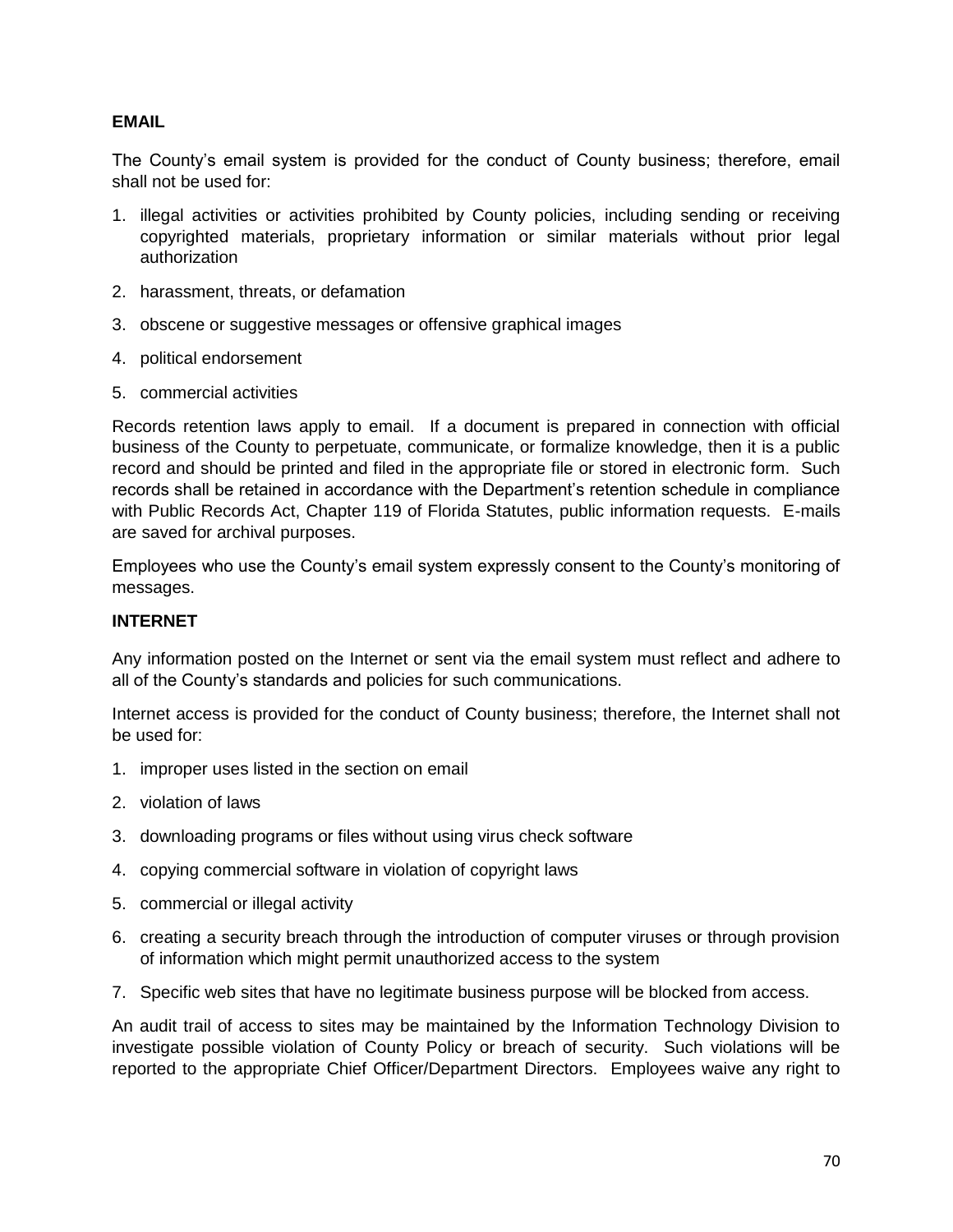privacy in anything they create, store, send, or receive on their County computer, phone, and/or electronic devices or through the County's network, with County resources, or on the Internet.

It is the policy of our County that non-exempt employees will work only their assigned schedule unless they are provided with specific, prior approval for a schedule change or overtime. Reading, sending, or otherwise working on emails during off duty hours constitutes work and is strictly prohibited without such prior approval. Employees violating this policy are subject to discipline, up to and including termination.

Any additional questions concerning the above internet and email policy should be addressed to the Chief Technology Officer.

## **CELL PHONE/TABLET USAGE POLICY**

This policy regarding cellular phone and tablet usage applies to any device that makes or receives phone calls, leaves messages, sends text messages, browses the Internet, or downloads and allows for the reading of and responding to email whether the device is Countysupplied or personally owned. In the remainder of this policy, these devices are collectively referred to as "handheld devices." All device accounts must be created using county email address and personal accounts should not be used for iTunes or Google Play store. Employees who violate this policy will be subject to disciplinary action, up to and including termination of employment.

## **HANDHELD DEVICES IN VEHICLES**

An employee who uses a County-supplied device in a County-supplied vehicle must use the necessary precautions when using a handheld device while driving and must comply with state law. Such precautions include but are not limited to not using your handheld device to receive or place text messages, surf the Internet, check phone messages, or respond to email while driving.

We recognize that other distractions occur during driving, however curbing the use of handheld devices while driving is one way to minimize the risk of accidents for our employees. Safety must come before all other concerns. Regardless of the circumstances, including slow or stopped traffic, employees are strongly encouraged whenever possible to pull over to the side of the road and safely stop the vehicle when using a handheld device. Under no circumstances are employees allowed to place themselves or anyone else at risk to fulfill business needs or personal needs. Employees who are charged with traffic violations resulting from the use of their handheld devices while driving will be solely responsible for all liabilities that result from such actions.

## **WORK SITES**

DO NOT use handheld devices while operating moving motorized (maintenance/construction type) equipment. Even a hands-free device will not be authorized while operating this type of equipment.

DO NOT use a handheld device while at any work site during which the operation of a handheld device will be a distraction to the user or other employees and/or may create an unsafe work environment. Handheld devices may only be used by an employee while out of harm's way and with prior permission of a supervisor.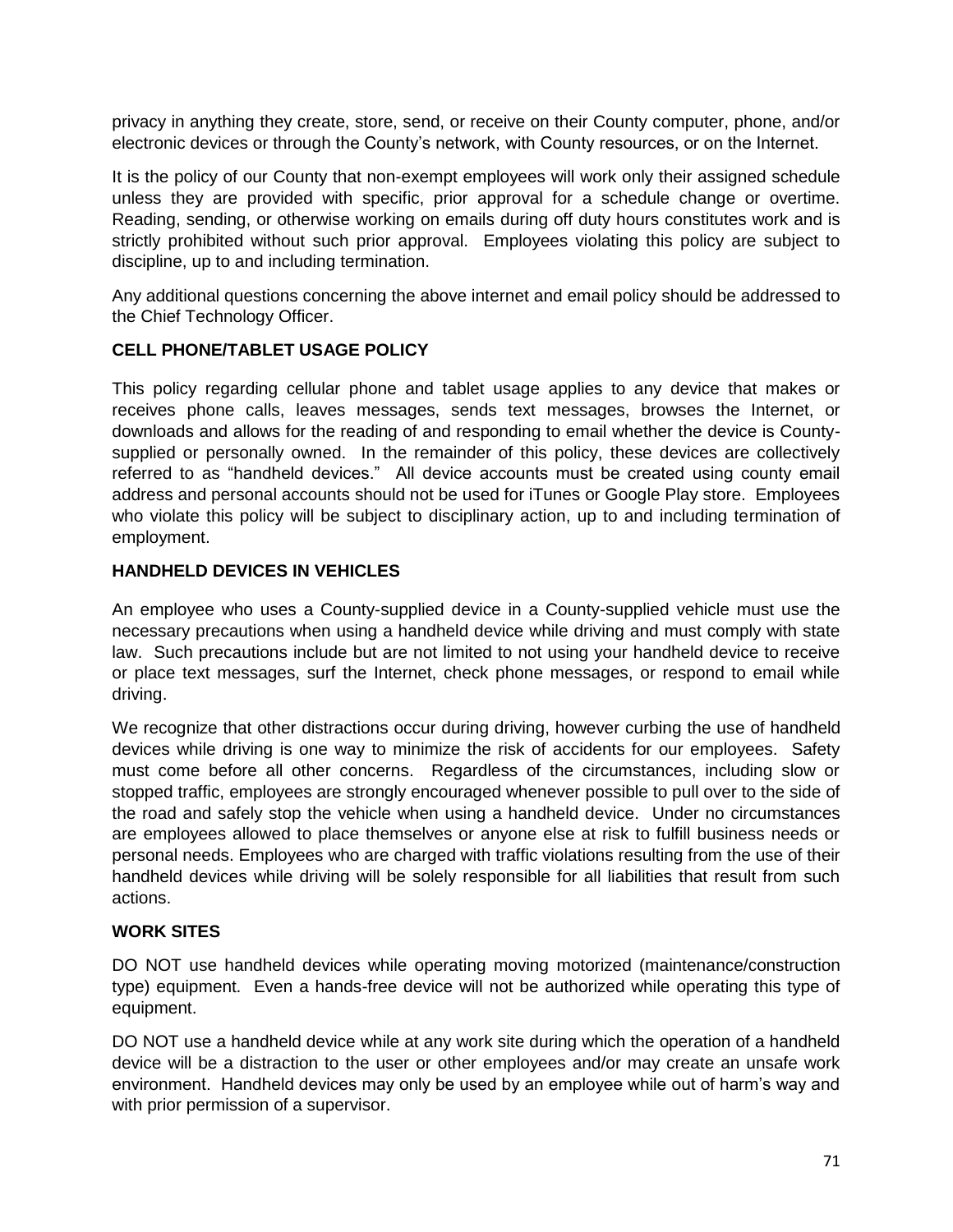## **TEXT MESSAGING AND PUBLIC RECORDS RETENTION AND AVAILABILITY**

In order to comply with the statutory requirements regarding text messaging and public records retention and availability, all employees who use electronic messaging technologies to communicate through a County issued cell phone are prohibited from downloading any apps other than the one provided by BOCC for County text messaging purposes. According to Chapter 119 of the Florida Statute, the County must accurately capture, store, and make appropriately accessible public records. Because County employees use County issued cell phones to conduct public business, public records are created and the County must capture these messages. Apple iMessage and Message+ should not be used and will be disabled when the device is issued through Information Technology. Should you use your personal equipment for texts relating to County business, you are personally responsible for compliance with the public records law and retention schedules with respect to the use of such device and retention of text messages. Any violations of misuse or non-compliance regarding the usage of unapproved texting apps will result in disciplinary action up to and including termination. The Chief Technology Officer is responsible for the identification, acquisition, and implementation of communication and information technologies that securely capture text messages made or received in connection with the transaction of County business, and for retention in compliance with all applicable laws and County policy

## **HANDHELD DEVICES AT WORK**

The County prohibits unauthorized photography and audio or video recording of its employees, citizens, or BOCC confidential documents. Employees may not use a handheld device in a manner that violates our Discrimination/Harassment Policy, Equal Employment Opportunity Policy, or other County policy.

Other than as used in connection with an employee's job duties, excessive use, as determined by the supervisor or Department/Division Director, of handheld devices and personal computers is prohibited. Other than as used in connection with an employee's job duties, employees are directed to use such devices during their lunch breaks unless they receive prior permission from a supervisor. Excessive use of "personal" handheld devices during the workday can interfere with employee productivity and be distracting to others. Employees are asked to ensure that friends and family members are aware of the County's policy. Flexibility will be provided in circumstances demanding immediate attention. The BOCC will not be liable for the loss of personal handheld devices brought into the workplace.

Appropriate cell phone etiquette should be observed at all times and before entering meetings, handheld devices should be silenced if it is necessary to bring your handheld device to a meeting.

Employees who violate this policy will be subject to disciplinary actions, up to and including employment termination.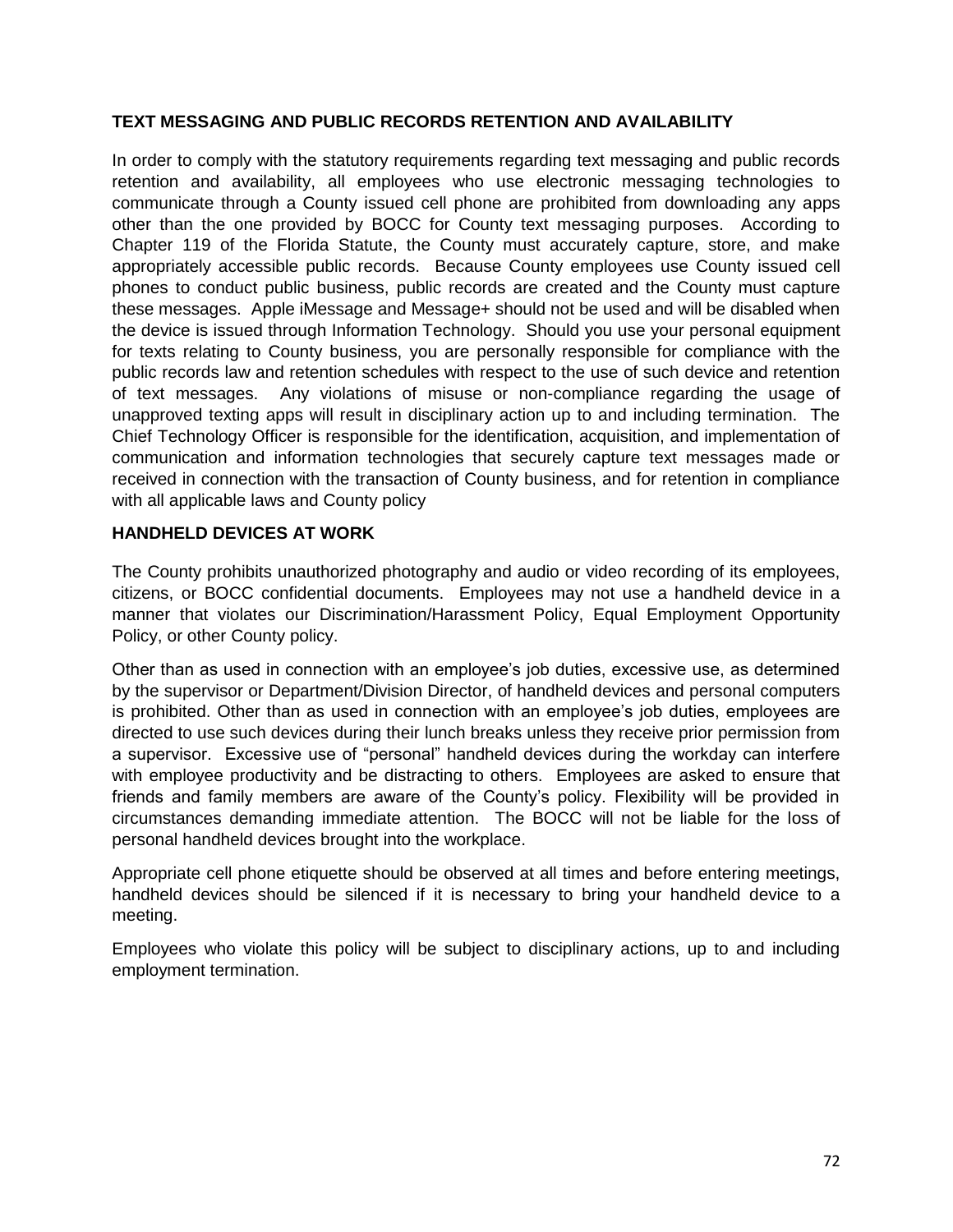# **SAFETY AND LOSS CONTROL POLICY/WORKPLACE INJURIES**

The BOCC recognizes the necessity for a safe and healthy work place, through the adherence to sound safety and health principles. With the assistance of County employees, the BOCC will work to provide a hazard free work environment. Employees can assist by bringing forward any health or safety concerns. Employees may speak with their supervisor or the Risk Management Department about any issues related to safety without fear of reprisal or retaliation. Employees may also receive periodic training on workplace safety and responsible handling of hazardous substances.

Safety rules are published in the Risk Management Program Policies and Procedures Manual to be provided at the time of hiring. The BOCC will continually strive to improve the guidelines and the published rules; employee support in this endeavor is requested through compliance with the rules and by providing suggested improvements.

If an employee sustains a job-related injury or illness, it must **immediately** be reported to the supervisor and our Risk Management Department. This reporting requirement applies to all injuries, no matter how small or insignificant it may appear initially. The County wants to ensure that any injured employee receives prompt and appropriate medical attention. Additionally, the BOCC complies with all federal and state regulatory standards regarding workplace injuries and illnesses. As such, Risk Management must make a timely record of any workplace injuries or illnesses. Risk Management also administers workers' compensation insurance for employees which provides for medical coverage, disability coverage and loss of work time compensation due to a work-related injury.

Employees may report work-related injuries and illnesses without any concerns of adverse employment action or retaliation by the BOCC.

Under Section III see **"Reporting Accidents or Incidents"** as well.

### **CONTAGIOUS ILLNESS POLICY:**

The BOCC owes an obligation to the entire workforce to prohibit employees who have a contagious infectious condition, illness, or injury from working until such time that an infected employee is able to provide Risk Management with a written verification from a licensed physician that the condition is no longer contagious. The BOCC shall work with immense diligence to protect the private health information of the infected employee; however, all employees must also recognize the need to alert other employees of infectious conditions that may have impacted others, particularly those with sensitive medical conditions including pregnancy, immune deficiency conditions, etc. Records of employee medical examinations shall be kept in a separate and confidential file.

### **PROCEDURE:**

- 1. Employees with a contagious condition(s) that may pose health risks to others agree that they will report such condition(s) to the Risk Management Department for appropriate guidance and management immediately upon learning of the condition(s).
- 2. An employee who reports for duty with a suspected infectious condition shall be sent home and referred to his/her personal physician for further evaluation. The employee will be allowed to use PTO or Banked Sick Leave to remedy the contagious condition. Following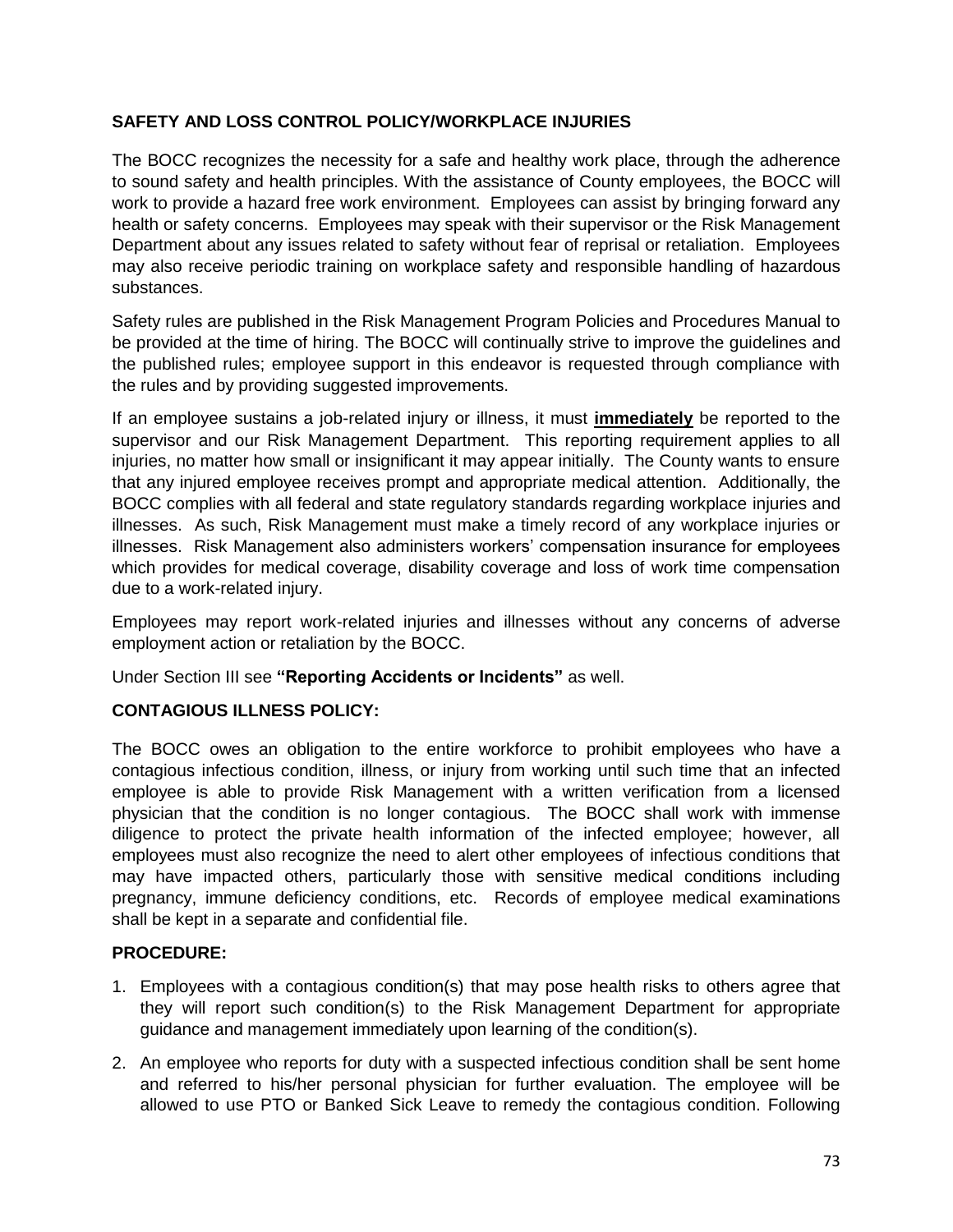the medical evaluation, the employee may return to work with a physician's statement that indicates the employee is free of an infectious condition.

- 3. When reporting for duty after recovering from an infectious condition, the employee shall present the physician's statement to their supervisor and the Risk Management Department that states the employee is free of the infectious condition before being allowed to return to work.
- 4. No employee shall return to work who has a temperature elevation, draining skin lesions, a communicable rash, or a communicable disease. Such employees may pose a direct threat to the health and safety of the other employees and our customers.

## **CONFLICT OF INTEREST POLICY**

- 1. No employee shall accept gifts, gratuities or loans from organizations, business concerns, or individuals with whom he/she has or may have official relationships on County business. These limitations are not intended to prohibit the acceptance of articles of negligible value which are distributed generally.
- 2. Employees shall not volunteer in any activity that could create a conflict between the performance of their job duties with the BOCC and their participation in the volunteer activity.
- 3. No person seeking appointment to or promotion within the County shall either directly or indirectly give, render or pay any money or other thing of value to any person in connection with an appointment, promotion or proposed appointment or promotion. This prohibition is not intended to prevent payment to a legitimate employment agency.
- 4. Employees shall not use or attempt to use their position to secure special privileges or exemptions for themselves or others, except as may be provided by written policy or law.
- 5. Employees shall not disclose confidential information gained by reason of their official position, nor shall they otherwise use such information for their personal gain or benefit. Employees are expected to remain mindful of the confidential nature of many aspects of the work of some departments of the County. Permission from the County Manager or his/her designee is required for release of confidential information.
- 6. Employees shall not transact any business in their official capacity with any business entity of which they own any interest unless previously disclosed and approved in writing by the County Manager or his/her designee.
- 7. Employees shall not have personal investments in any enterprise which will create a substantial conflict between their private interest and the public interest.
- 8. If an employee of the County is an officer, director, agent or member of, or owns any interest in any firm, corporation, partnership or other business entity which is subject to current proceedings of the County, they shall file a sworn statement to this effect with the County Manager.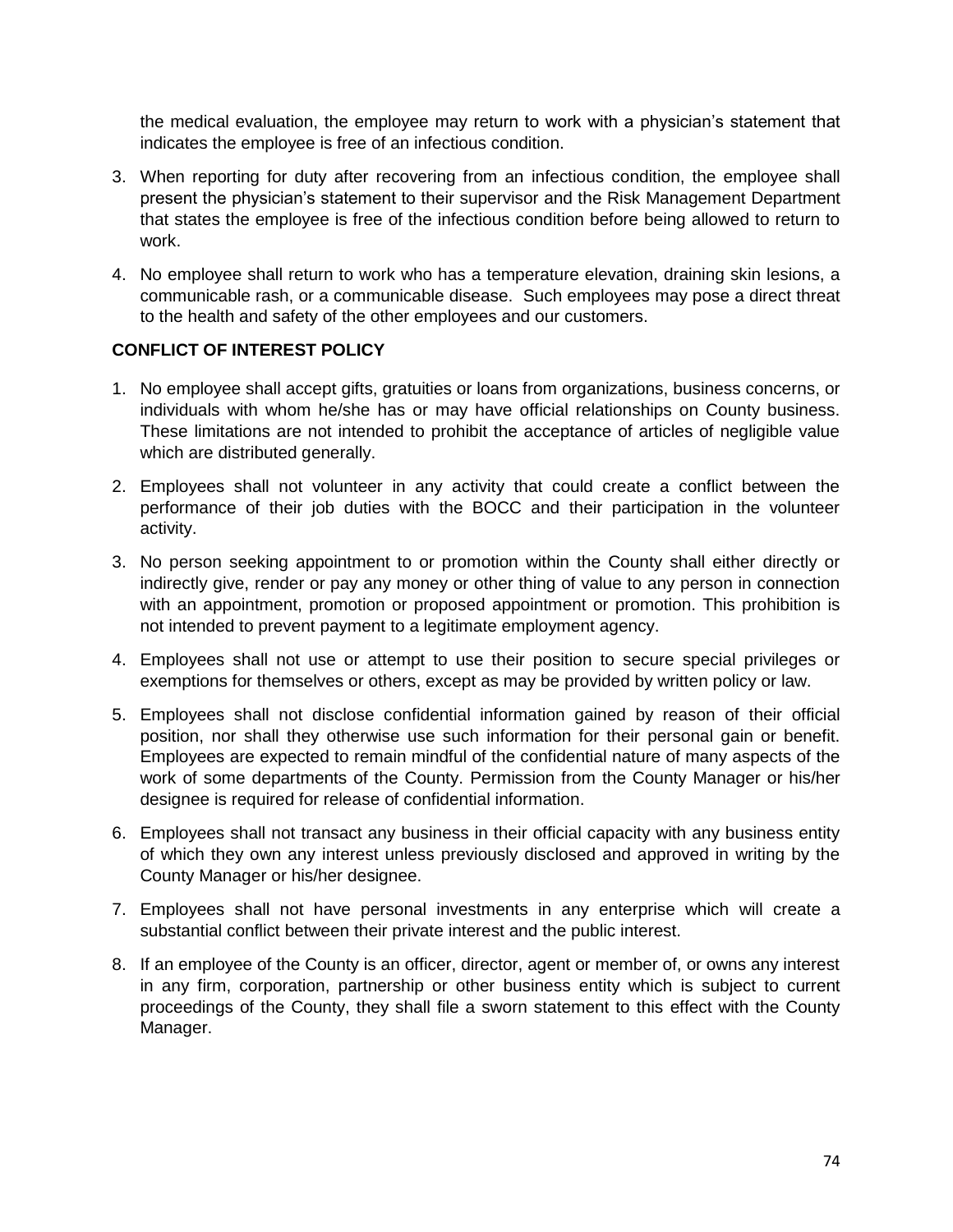## **EMPLOYEE POLITICAL ACTIVITY POLICY**

Political action by employees of the BOCC shall be governed by Chapter 104.31 of Florida Statutes. Nothing herein shall be construed to limit or restrict the right or ability of an employee to be involved in political campaigns or other community or political issues during the time an employee is not at work.

#### **NEPOTISM/EMPLOYMENT OF RELATIVES**

The BOCC permits the employment of qualified relatives of existing BOCC employees as long as such employment does not, in the opinion of the BOCC, create actual or perceived conflicts of interest. For purposes of this policy, employment of County employees is governed by the state nepotism law. Relatives are defined as father, mother, son, daughter, brother, sister, uncle, aunt, first cousin, nephew, niece, husband, wife, father-in-law, mother-in-law, son-in-law, daughter-in-law, stepfather, stepmother, stepson, stepdaughter, stepbrother, stepsister, halfbrother or half-sister. The BOCC will exercise sound business judgement in the placement of related employees in accordance with the following guidelines:

- 1. Relatives (blood, adoption, or marriage) are permitted to work in the same department but may not be directly or indirectly supervised by a family member (blood, adoption, or marriage).
- 2. Employees who marry while employed are treated in accordance with these guidelines. That is, if, in the opinion of the BOCC, a conflict or apparent conflict arises as a result of the marriage, one of the employees will be transferred, or may have to leave the employment of the BOCC, at the earliest practical time.
- 3. In addition, the BOCC recognizes that at times employees and their "close friends," or "significant others" may be assigned to positions that create a coworker or supervisorsubordinate relationship. The BOCC will, at its discretion, exercise sound judgment with respect to the placement of employees in these situations in order to avoid the creation of a conflict or the appearance of a conflict of interest, avoid favoritism, or the appearance of favoritism, and decrease the likelihood of harassment in the workplace.

### **CONSENSUAL ROMANTIC RELATIONSHIPS AMONG COWORKERS**

The BOCC prohibits romantic or sexual relationships between a management or other supervisory employee and his or her staff (an employee who reports directly or indirectly to that person) because such relationships tend to create compromising conflicts of interest or the appearance of such conflicts. In addition, such a relationship may give rise to the perception by others that there is favoritism or bias in employment decisions affecting the staff employee. Moreover, given the uneven balance of power within such relationships, consent by the staff member is suspect and may be viewed by others or, at a later date, by the staff member him/herself as having been given as the result of coercion or intimidation. The atmosphere created by such appearances of bias, favoritism, intimidation or coercion or exploitation undermines the spirit of trust and mutual respect that is essential to a healthy work environment.

The BOCC discourages romantic or sexual relationships between all employees. Such relationships can complicate working associations with other employees and limit an employee's eligibility for transfer or promotion. Personal conflicts from outside the work environment can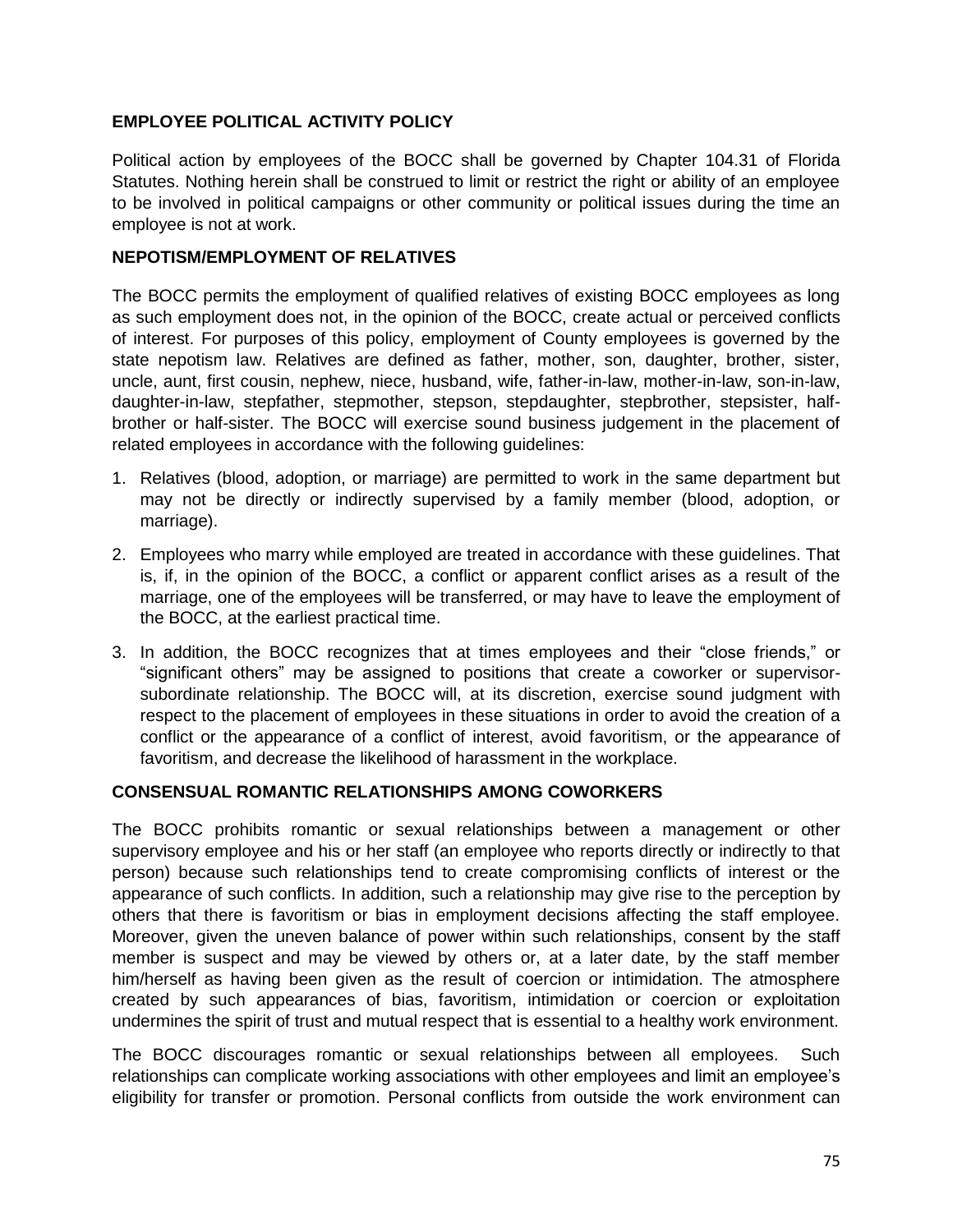also be carried over into day-to-day working relationships. Employees in a close personal relationship should refrain from public workplace displays of affection or excessive personal conversation.

If any supervisory or management employee enters into a consensual relationship that is romantic or sexual in nature with a member of his or her staff (an employee who reports directly or indirectly to him or her), both parties must notify their manager. This requirement does not apply to employees who do not work in the same department or parties who do not supervise or otherwise have management responsibilities over others. Although the parties may feel that what they do during non-working hours is their business and not the business of the office, because of potential issues regarding "quid pro quo" harassment, this is a mandatory requirement. Once the relationship is made known to the BOCC, the Chief Officer/Department Director and the Chief Human Resources Officer will review the situation in light of all the facts (reporting relationship between the parties, effect on co-workers, job titles of the parties, etc.) and will determine whether one or both parties need to be moved to another job or department. That decision will be based on which move will be least disruptive to the BOCC as a whole.

If it is determined that one or both parties must be moved, but no other jobs are available for either party, one or both parties may be terminated.

This policy applies to all employees without regard to the gender of the individuals involved.

## **STATEMENT ON GENERAL LAW**

Any State, Federal or local issues which become law will be enforced and/or administered according to provisions of the act.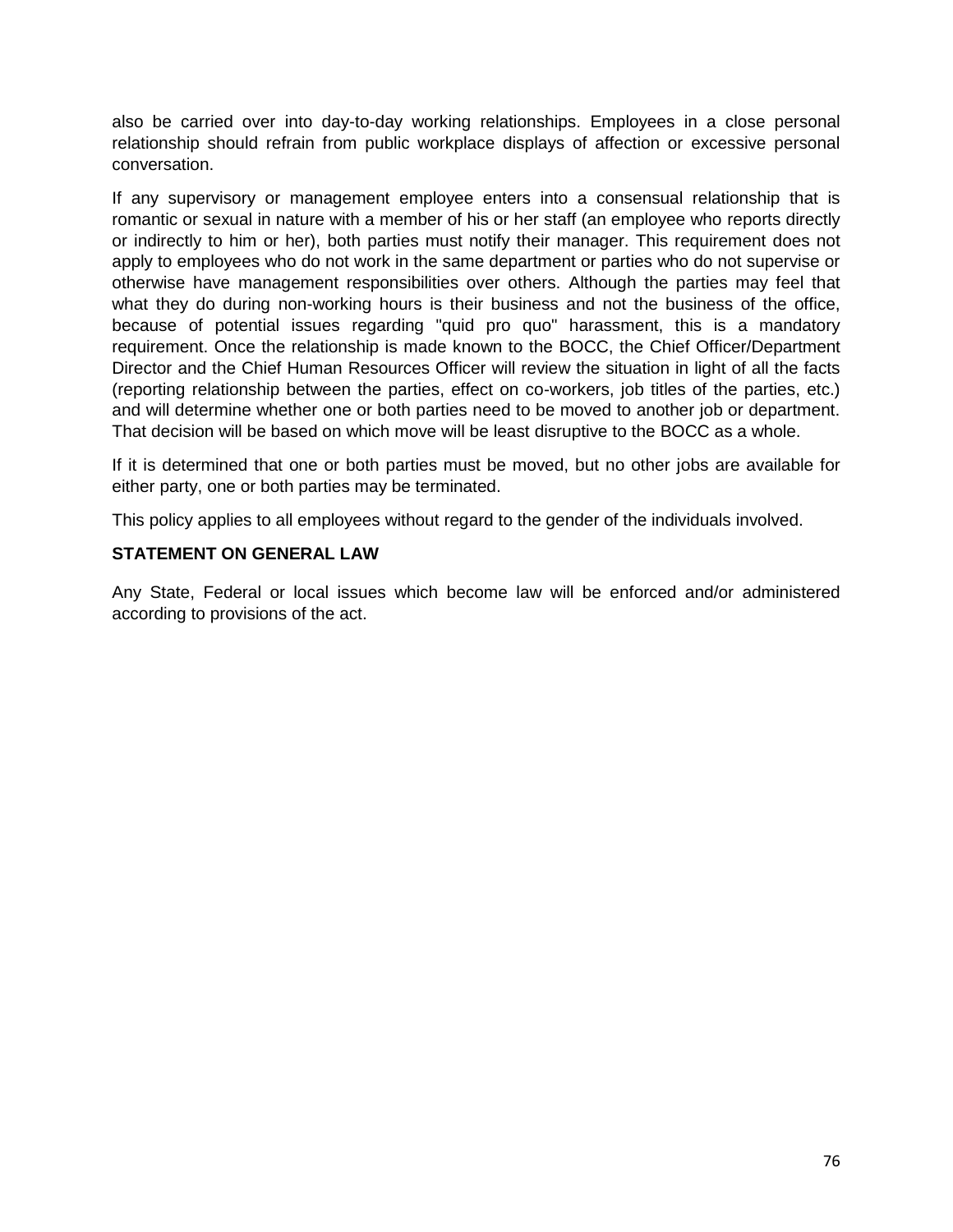## **SECTION VII: DISCIPLINARY PROCEDURES**

### **SAMENESS vs CONSISTENCY POLICY**

The County strives to ensure fair treatment of all employees. It is in the best interest of our County to ensure that disciplinary and corrective actions are prompt, consistent and impartial and most importantly, correct the problem, prevent recurrence and prepare the employee for satisfactory service in the future.

It is important that employees realize that the same infraction committed by different employees holding different positions may, at times, result in different corrective action procedures. It is the responsibility of the managers and Human Resources Department to review the totality of events, including the tenure, performance record, and previous unrelated infractions of the individual(s) involved to ensure that the corrective action or termination decision is reasonable and appropriate for the offense. The goal is to administer corrective actions in a manner that best serves the BOCC and results in satisfactory performance.

### **PROGRESSIVE DISCIPLINARY PROCEDURES**

Public employment requires public trust. This is gained by diligent, honest and law abiding employees who provide respectful service for the citizens, consistent with County policies, as their primary mission. Bay County expects all of its employees to meet reasonable expectations of employment. The ethical obligations of public service employees go beyond mere legal obligations, and demand from each employee a greater sensitivity to the potential ramifications of the employee's conduct, as well as the public's perception of such conduct.

When employees fail to meet these expectations of public employment, they may be subject to disciplinary action. An employee who is arrested for a matter more serious than a minor traffic offense must notify his/her supervisor of such arrest prior to the start of his/her next scheduled work shift, or within 48 hours, whichever is sooner. Failure to do so is a terminable offense.

The BOCC generally follows a policy of progressive discipline. The purpose of a progressive disciplinary process is to give the employee adequate notice and opportunity to correct any deficiencies and focus on prevention of future violations rather than on punishment. Depending on the severity of the infraction, however, exercise of the progressive disciplinary process may not be justified. During the investigation into a possible disciplinary action, employees are obligated to cooperate by answering all questions asked of them by their supervisors, Human Resources, or legal counsel, completely and truthfully or they will be disciplined for refusing to cooperate, up to and including termination.

Signing a written counseling or any other disciplinary document is only intended to confirm receipt and does not constitute an admission that the employee agrees with the action taken. Refusal to sign a written counseling or any other disciplinary document may result in further disciplinary action, up to and including termination of employment. Employees can submit a written rebuttal to the Human Resources Department within five (5) business days of receiving a written counseling or other disciplinary document and it will be inserted into their personnel file.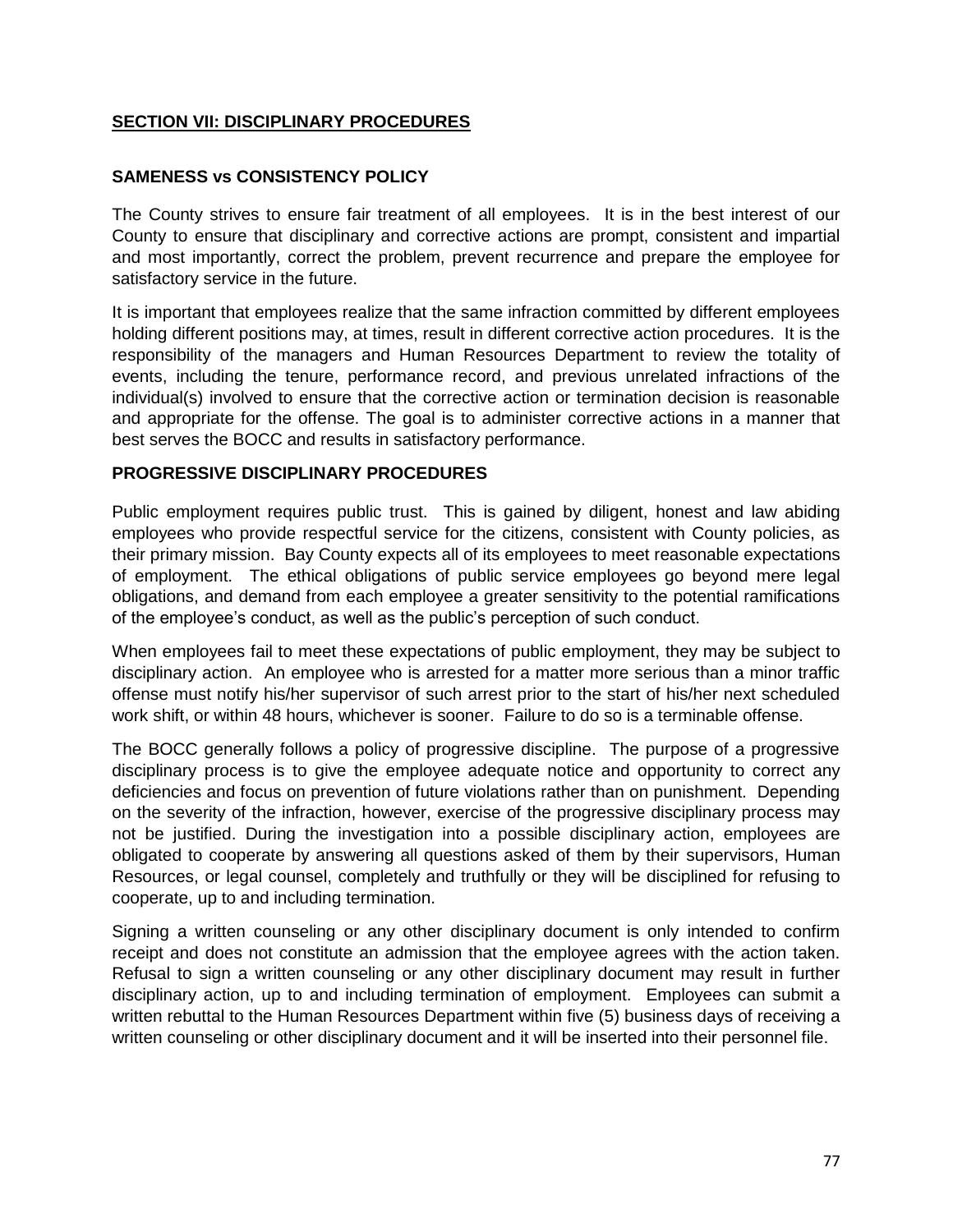## **1. Informal Coaching**

Informal coaching is a brief informal discussion between a supervisor and an employee concerning the need to improve in such areas as attendance, work performance, conduct, behavior, initiative, safety or any other area that may be identified. Informal coaching may include corrective feedback or referral for additional training. Generally, the outcome of a coaching session is not formally documented; however, supervisors are encouraged to make an informal note for placement in the employee's file at the department level.

Should the performance or behavior continue, the next step should at least be verbal counseling.

## **2. Verbal Counseling**

Verbal Counseling is a formally documented session between the employee and supervisor using the County Disciplinary Procedure form identifying the performance or behavior the employee is exhibiting or lacking in and the expectations the supervisor has for the employee. During this process, the supervisor informs the employee of the reasons for the discipline and concentrates on gaining the employee's agreement to change/improve his/her behavior in accordance with accepted performance standards. The original signed form should be sent to the Human Resources Department for placement in the employee's personnel file and a copy should be provided to the employee.

## **3. Written Warning**

A Written Warning is a more serious form of the progressive disciplinary process. When issuing a written warning using the County Disciplinary Procedure form, the supervisor holds a formal disciplinary discussion with the employee about the problem and explains that the employee must take full responsibility for his/her own behavior and performance. The original signed form should be sent to the Human Resources Department for placement in the employee's personnel file and a copy should be provided to the employee.

### **4. Performance Improvement Plans**

When an employee's performance or behavior warrants increased attention to the infraction or when increased monitoring of the employee's performance or behavior is required, a supervisor with concurrence of the Chief Officer/Department Director may place the employee on a Performance Improvement Plan (PIP) for up to six (6) months. Supervisors should make it clear that it is ultimately the employee's responsibility to improve and maintain his/her performance or behavior. If any portion of the Performance Improvement Plan is violated at any time during the specified timeframe, or if improvement is not seen or maintained, further disciplinary action up to and including termination of employment may occur. The original signed Performance Improvement Plan should be sent to the Human Resources Department for placement in the employee's personnel file and a copy should be provided to the employee.

PIP's are generally not utilized while the employee is on probationary status. If the employee's performance or behavior does not meet standards, the probationary period may warrant a probationary extension or dismissal.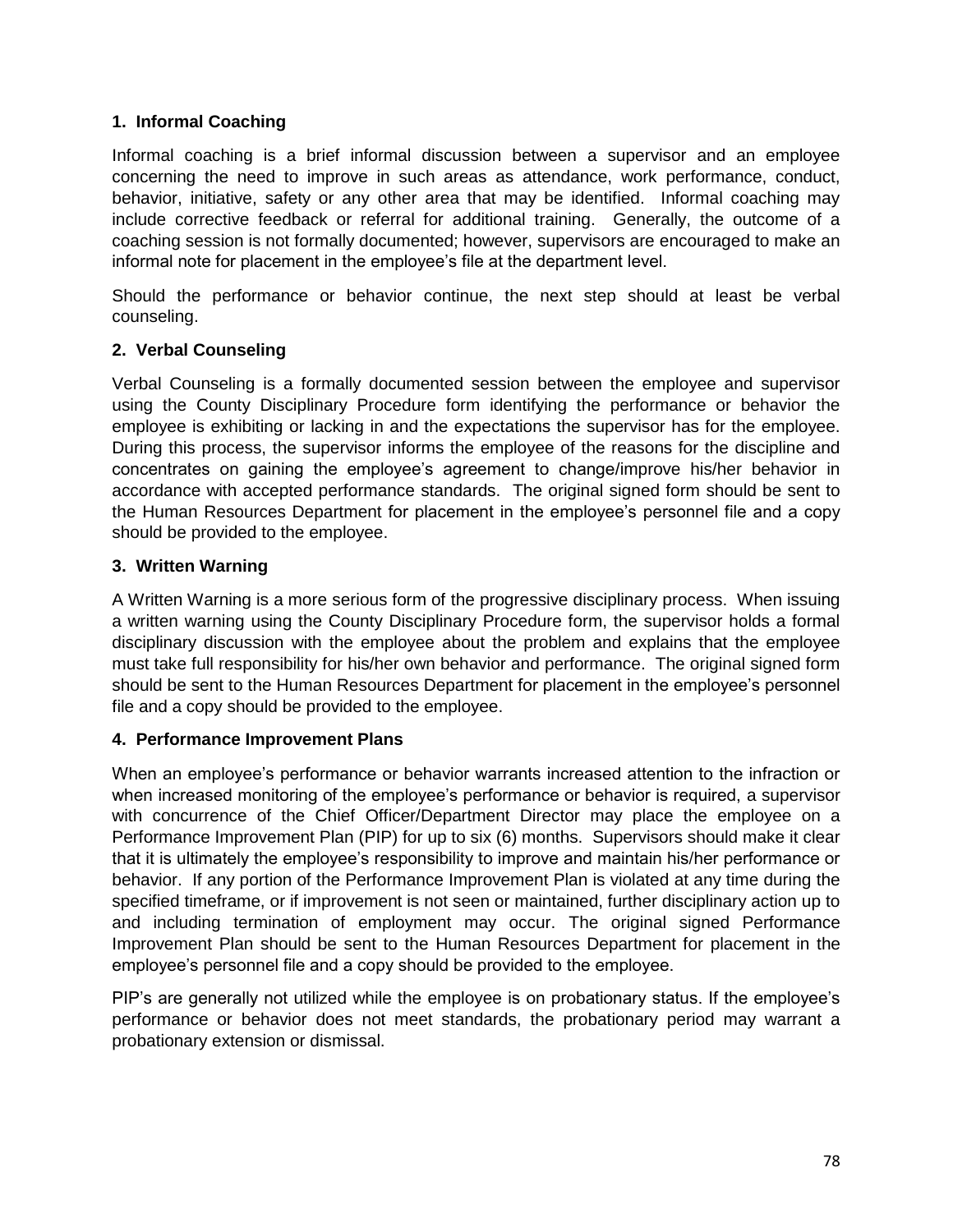# **5. Suspension Without Pay**

Suspension is a more severe action that may be used to continue investigations and/or for constructive improvement. Suspensions are issued when it is determined that a second warning would not suffice or that an initial incident is too severe for a warning yet not severe enough for dismissal.

A responsible Supervisor with concurrence of the Chief Officer/Department Director may, for disciplinary purposes, suspend without pay any employee under his/her supervision for a period of up to three (3) days with the approval of the Chief Human Resources Officer or his/her designee. A responsible supervisor with concurrence of the Chief Officer/Department Director may, for disciplinary purposes, recommend to the County Manager through Chief Human Resources Officer a suspension without pay for any employee under his/her supervision for a longer period of time. The County Manager or his/her designee must approve all recommended suspensions in excess of three days. A written statement on the County Disciplinary Procedure Form must specifically set forth reasons for and the length of time of such suspension and shall be maintained in the employee's personnel file in the Human Resources Department. A copy should be provided to the employee.

Supervisors should schedule suspensions in the middle of the work week whenever possible so the employee does not benefit from a prolonged weekend.

## **6. Job Abandonment**

Employees who, without valid reason, fail to report to work for three (3) consecutive days/shifts without authorized leave, shall be separated from County employment. In such instances, the County will consider these employees to have abandoned their position voluntarily. Reemployment of such employees is at the discretion of the Chief Officer/Department Director with approval from the Chief Human Resources Officer and the County Manager or his/her designee.

# **7. Dismissal During Probationary Period**

Any time during the probationary period, the responsible supervisor, with concurrence of the Chief Officer/Department Director and approval of the County Manager, may terminate an employee if, in his/her opinion, the working test period indicates that such an employee is unable or unwilling to perform the duties of the position satisfactorily or that his/her behavior or lack of dependability does not merit continuing his/her employment.

Probationary status employees are not eligible to request a pre-termination hearing.

# **8. Dismissal of Non-Probationary Employees**

An employee's employment may be recommended for termination after other disciplinary measures have failed, when an employee's poor work performance shows no substantial improvement despite attempts by the Chief Officer/Department Director, Division Manager, and/or immediate supervisor to resolve the problem with the employee, or when a first-time incident occurs that is extremely serious, or when an employee's actions irrevocably frustrate the relationship of the employee with management (including, but not limited to theft, fraud, gross insubordination, etc.). An employee may be recommended for termination at any time regardless of any progressive steps if he or she commits an offense for which, in management's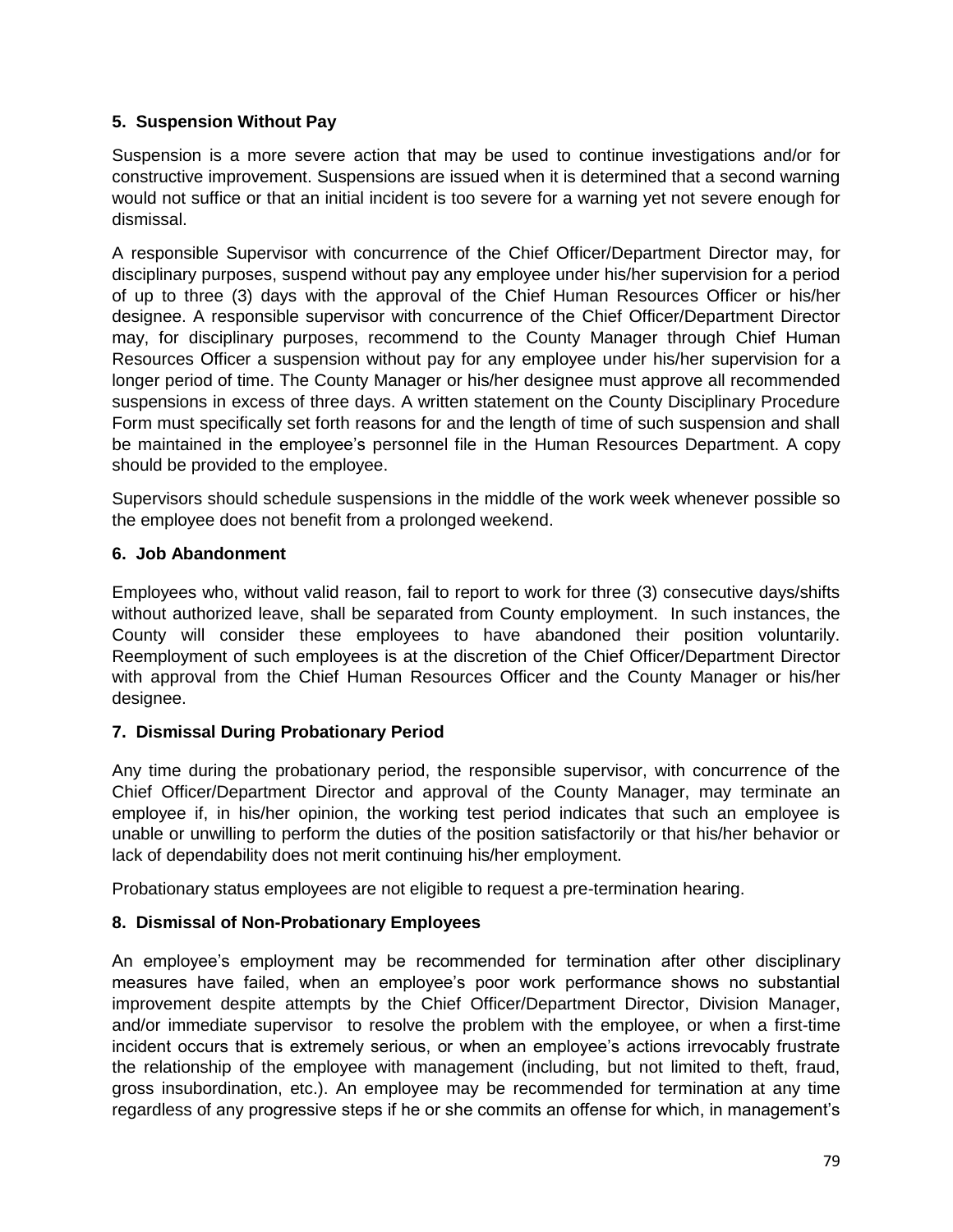judgment, the employee's continued presence would be contrary to the well-being of the County or its employees. The Human Resources Department should be consulted in all cases of discipline or potential dismissal. The Human Resources Department will advise the respective department of the best way to manage the particular situation, including documentation requirements and advice on notice requirements.

# **9. Pre-Termination Hearing**

All non-probationary County employees, other than temporary or OPS, have the right to a Pre-Termination Hearing before the County Manager or his/her designee when they are being recommended for termination. If a non-probationary employee chooses to pursue a Pre-Termination Hearing, he/she must request the hearing by contacting the County Manager's Office in writing. The request for a Pre-Termination Hearing must be received by the County Manager's Office within five (5) business days from the date the non-probationary employee receives the Recommendation for Termination. The non-probationary employee will be placed on Administrative Leave with pay for a period of up to five days from receipt of the Recommendation of Termination Letter until the Pre-Termination Hearing is confirmed by the County Manager's Office. If a Pre-Termination hearing is requested, the employee will remain on administrative leave with pay until the County Manager or his/her designee renders a final decision addressing the recommendation.

Upon receipt of the non-probationary employee's request, the County Manager's Office will schedule a Pre-Termination Hearing and advise the non-probationary employee of the date and time. During the Pre-Termination Hearing, the non-probationary employee will have an opportunity to present any facts, information, and/or documents to the County Manager that he/she believes are necessary for the County Manager to evaluate the Recommendation for Termination. If the recommendation for termination is submitted via mail, the employee is provided seven (7) business days from the date the letter is mailed. He/she may be represented by legal counsel at the hearing. Should the employee choose to be represented by legal counsel, the employee must notify the County Manager's Office within five (5) business days of the pre-termination hearing, so that they can plan accordingly. The County Manager or his/her designee will review all the facts, information, and/or documents provided during the Pre-Termination Hearing, and render a decision to overturn or uphold the Recommendation for Termination within ten business days from the date of the hearing.

The decision of the County Manager or his/her designee will be final and binding upon the nonprobationary employee, and will not be subject to any further appeals.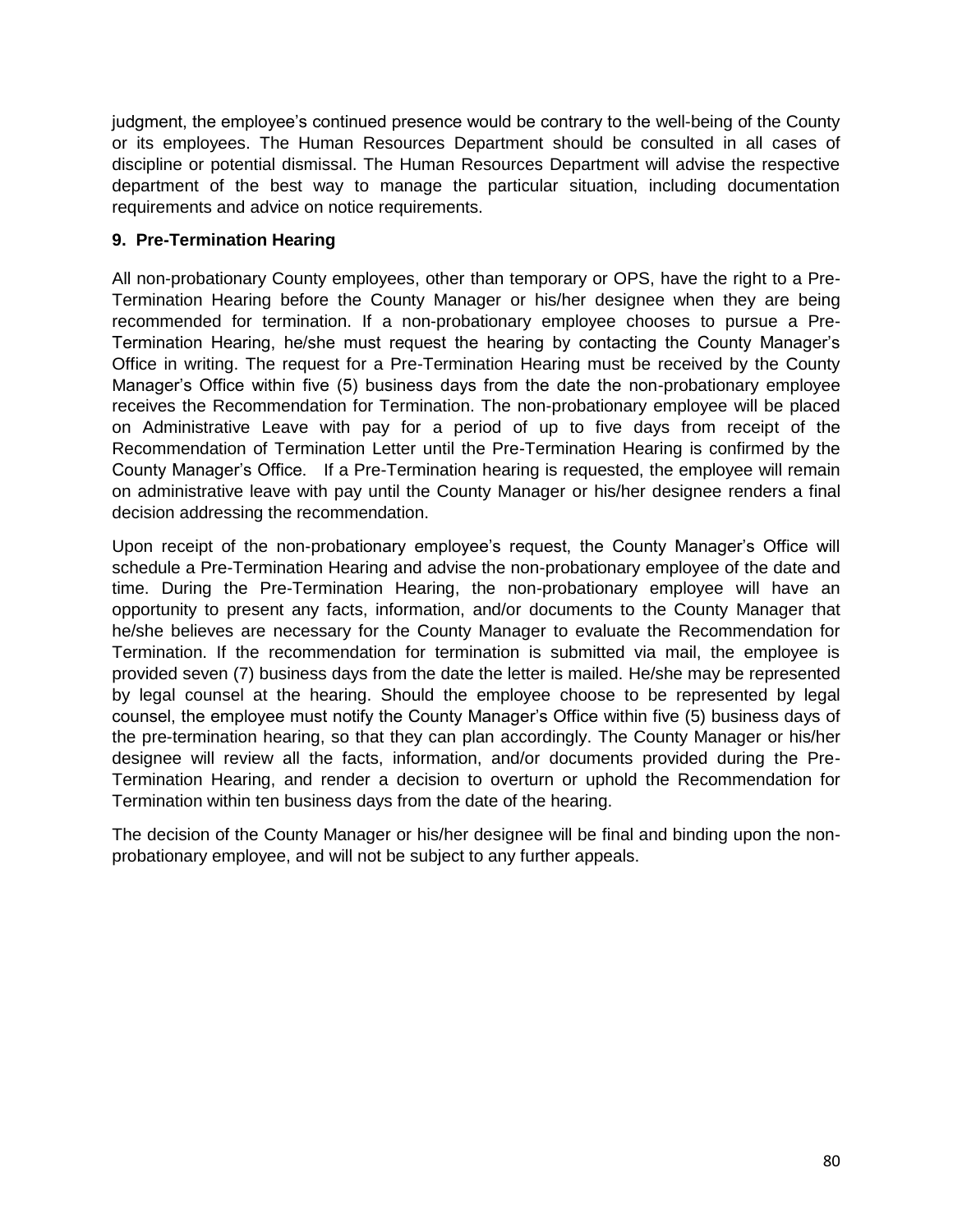# **SECTION VIII: EMPLOYEE COMPLAINTS AND GRIEVANCES**

The Bay County BOCC is committed to providing fair treatment to all employees and will ensure each concern is handled in an efficient and equitable manner. When an employee receives discipline, excluding termination, which he/she believes is unwarranted or too severe for the conduct involved, he/she is encouraged to discuss concerns with his/her supervisor without fear of reprisal prior to filing a grievance for these reasons. It is the intent and desire of the County to address complaints informally. Both supervisors and employees are expected to make every effort to resolve problems as they arise through the chain of command, except where there is an acceptable reason for not doing so.

The primary purpose of this grievance procedure is to determine what is right rather than who is right. Open discussion between employees and supervisors will serve to identify and help eliminate conditions which may cause misunderstandings and grievances. Supervisors and employees alike must recognize the true purpose of the grievance procedure if it is to be of value in promoting the wellbeing of the County.

Regular full-time and regular part-time employees shall be eligible to file a grievance under these provisions following completion of the employee's initial probationary period or extended probationary period. OPS, temporary employees, Division Managers, Department Directors and Chief Officers shall not have access to the grievance procedure set forth herein.

An employee who resigns from County employment shall be deemed to have waived the right to initiate or to process a grievance under the provision of this section.

Nothing in the grievance procedure shall be construed to prevent discussions, meetings to clarify facts in the case, or resolve the grievance within the time limits.

### **NON-GRIEVABLE AREAS**

- 1. Issues which are pending or have been concluded or governed by other administrative or judicial procedures.
- 2. Work assignments or tasks, which are not a demotion or do not reduce salary.
- 3. Budget allocations, supervisor changes, and organizational structure.
- 4. The content or rating of a performance evaluation.
- 5. The selection of an employee to fill a position through appointment, promotion, reclass, or transfer.
- 6. Adverse actions involving demotions due to organizational changes, a reduction in the work force due to lack of funds or organizational changes and reclassification.
- 7. Any matter which is not within the jurisdiction or control of the BOCC.
- 8. Decisions, policies, practices or resolutions of the BOCC, which are not job or work specific.
- 9. Position classifications, reclassifications, eliminations or allocations.
- 10. Scheduling and hours of work.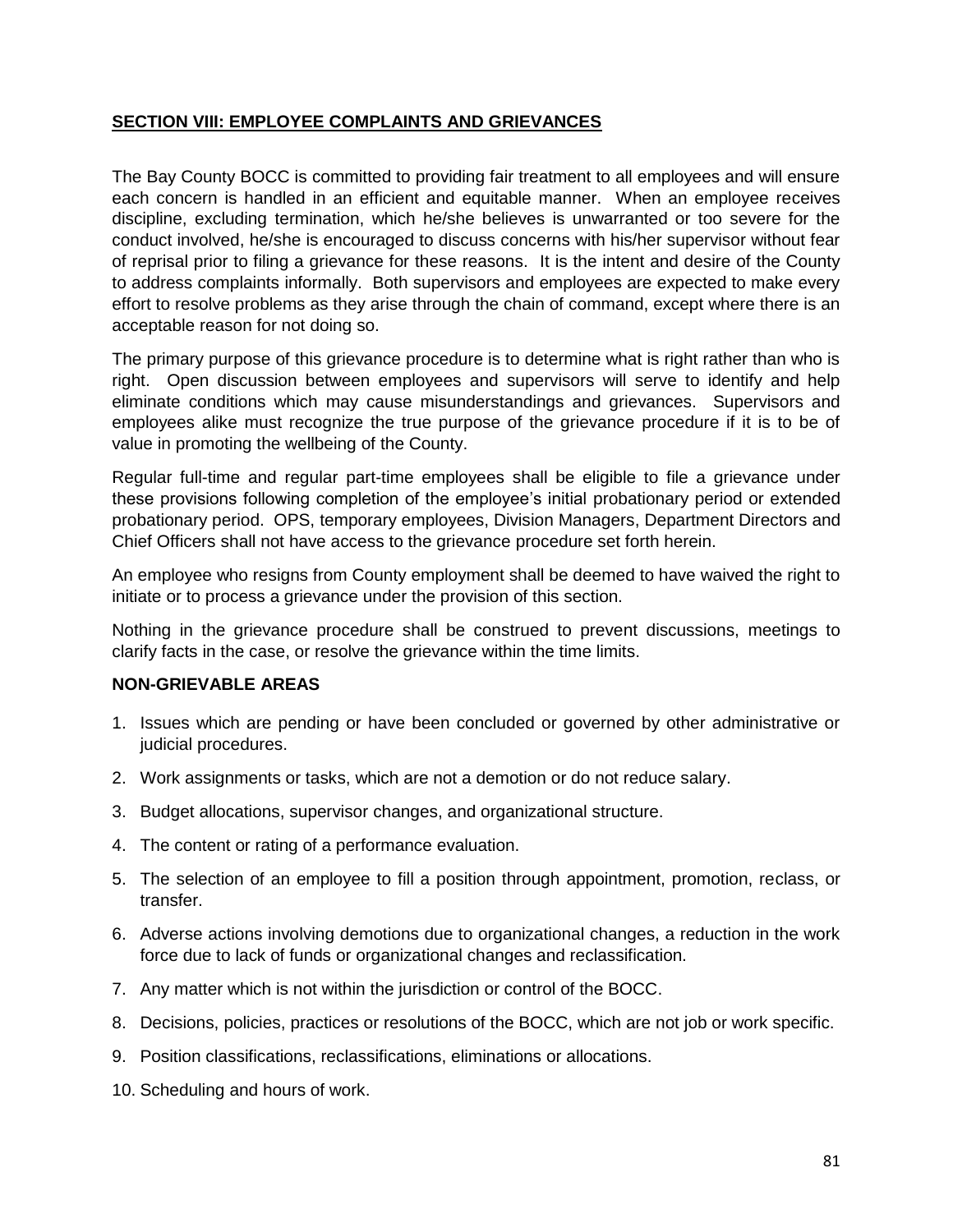## **GRIEVANCE PROCEDURE**

A grievance Committee consisting of two (2) employees from management, three (3) employees from non-management, and four (4) alternates will be appointed by the County Manager. Members will elect a Chairperson from among the Committee each time the Committee convenes to address the grievance. The term of a Grievance Committee appointment will be for two (2) years.

The Chairperson will have control of the proceeding and shall take whatever action is necessary to insure an equitable, orderly, and expeditious hearing. The Committee is to select a Recorder who will take detailed notes and write the final recommendation for the Committee. The Chief Human Resources Officer or Designee is at the meeting only to answer policy and procedural questions, and cannot serve as a Committee member.

The grievant may be accompanied by another person if he/she so chooses, but the person can only observe. He/she is not allowed to speak on behalf of the employee unless that person is serving as a witness and is requested to speak by the Committee.

The Committee shall have the authority to call for files, records, and papers pertinent to any investigation to determine the order of the testimony and the appearance of witnesses and to call additional witnesses.

Committee positions which become vacant should be filled on an interim basis with an employee from the same department, if possible, for the remainder of the unexpired term. Whenever a grievance comes before the Committee initiated by or involving an employee of a department of which a Committee member also is an employee, such member shall be recused from participating in the hearing and an alternate will be appointed.

The following established procedure does not preclude and is not intended to discourage the employee from first discussing the issue with his/her immediate supervisor informally and verbally and is strongly encouraged to do so prior to proceeding with the grievance procedure. The employee should discuss the issue with the immediate supervisor in an atmosphere of cooperation and problem resolution as an on-going process in the employment relationship.

All grievances and decisions must be in writing and issued within the prescribed time limits. All Grievants must utilize the Bay County Employee Grievance Forms for every Step.

### **Step 1: The Responsible Supervisor(s)**

- a. An employee having a grievance shall, within five (5) working days following the first occurrence giving rise to the grievance, submit to his/her supervisor a completed Grievance Form, setting forth specifically the complete facts on which the grievance is based, the specific provision or provisions of the policy that were allegedly violated and the relief requested.
- b. The supervisor or his/her designee, should meet with the employee to discuss the grievance and may call lower level supervisors into the discussion in an effort to achieve a prompt resolution of the grievance. The supervisor shall communicate a decision to the grievant in writing on the same form provided by the grievant within five (5) working days of meeting with the employee.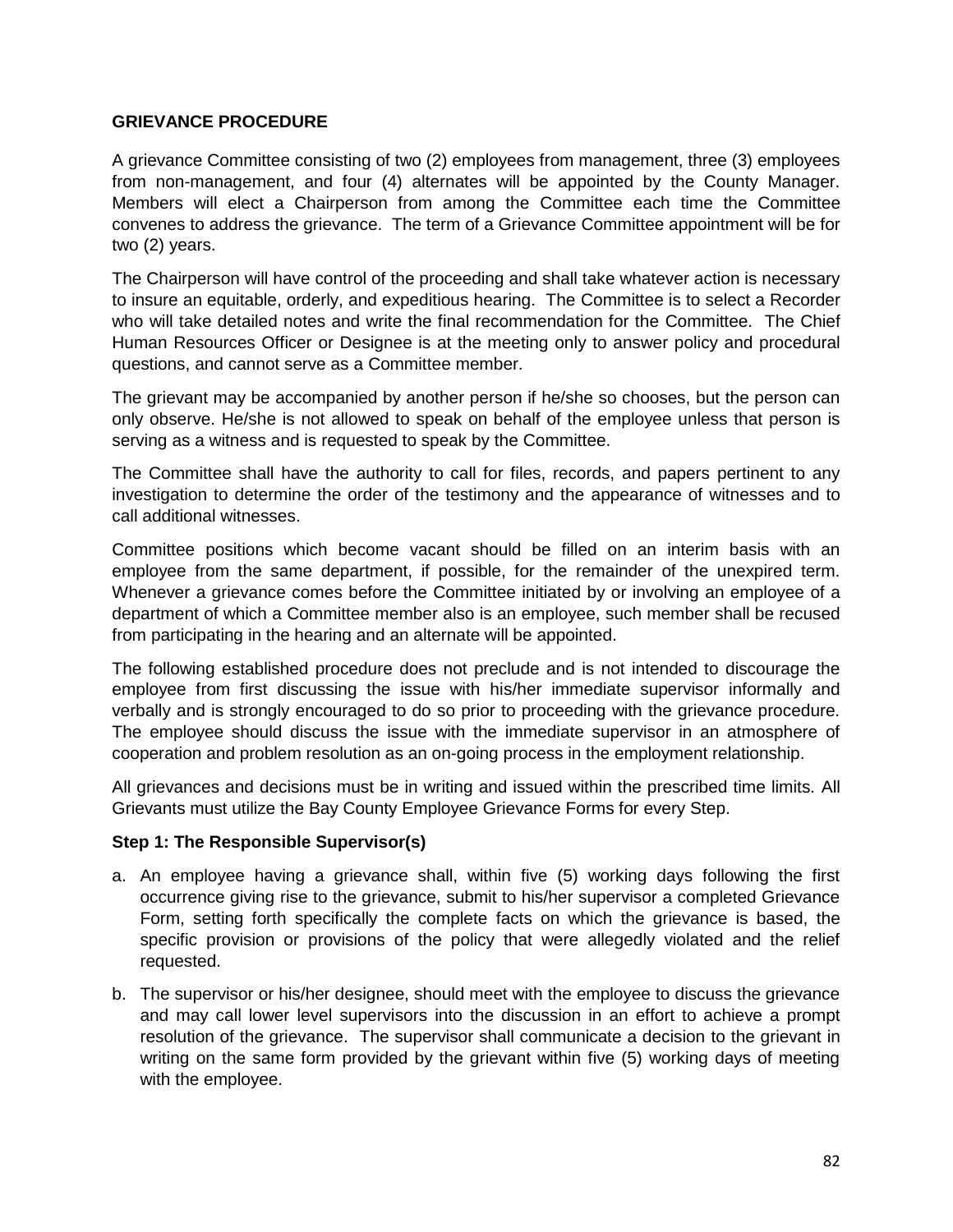### **Step 2: Division Manager/Director**

- a. If the grievance is not resolved at Step 1 and the employee desires additional review, the employee shall submit the completed Step 2 Grievance Form along with a copy of the Step 1 Form to the Division Manager/Director within five (5) working days after receipt of the decision at Step 1.
- b. The Division Manager/Director should meet with the employee to discuss the grievance and shall communicate a decision in writing on the same Step 2 Form provided by the grievant within five (5) working days of meeting with the employee.

## **Step 3: Chief Officer/Department Director**

- a. If the grievance is not resolved at Step 2 and the employee desires additional review, the employee must submit the completed Step 3 Grievance Form along with a copy of Step 1 & 2 Forms to the Chief Officer/Department Director, within five (5) working days after receipt of the decision at Step 2.
- b. Upon receipt by the Chief Officer/Department Director, the employee will be given the opportunity to explain his/her position to the Chief Officer/Department Director or his/her designee. After considering all the information, the Chief Officer/Department Director shall communicate a decision in writing on the same Step 3 Form provided by the grievant within five (5) working days of meeting with the employee.

## **Step 4: The County Manager or his/her Designee for referral to the Grievance Committee**

- a. If the grievance is not resolved at Step 3 and the employee desires additional review, the employee must submit the completed Step 4 Form along with a copy of Step 1, 2, & 3 Forms to the County Manager or his/her Designee on the designated form provided by Human Resources within five (5) working days after receipt of the decision at Step 3.
- b. Upon receipt of the grievance by the County Manager, he/she will approve a meeting of the Grievance Committee through the Chief Human Resources Officer or his/her Designee. The employee will have the opportunity to present his/her grievance personally to the Grievance Committee in the presence of his/her Chief Officer/Department Director and/or other supervisor(s), and the Chief Officer/Department Directors and/or supervisor(s) in turn, will have the opportunity to present their comments relative to the grievance.

The Grievance Committee shall conduct such investigation(s) and fact finding(s) as may be necessary in a timely manner. The Committee will submit its written recommendation to the County Manager or his/her designee within 21 calendar days from the date of the hearing. The County Manager shall then issue a final ruling on all grievances. The decision, upon becoming final, shall be transmitted in writing via the Grievance Committee Recommendation Form, to the parties concerned (Employee and Responsible supervisor(s)) within five (5) working days thereafter. The County Manager's decision is final and binding and cannot be appealed in any manner.

It is the primary function of the Human Resources Department to advise and assist employees. Therefore, employees should feel free to seek the help of the Human Resources Department in explaining the grievance process or in filling out a grievance form.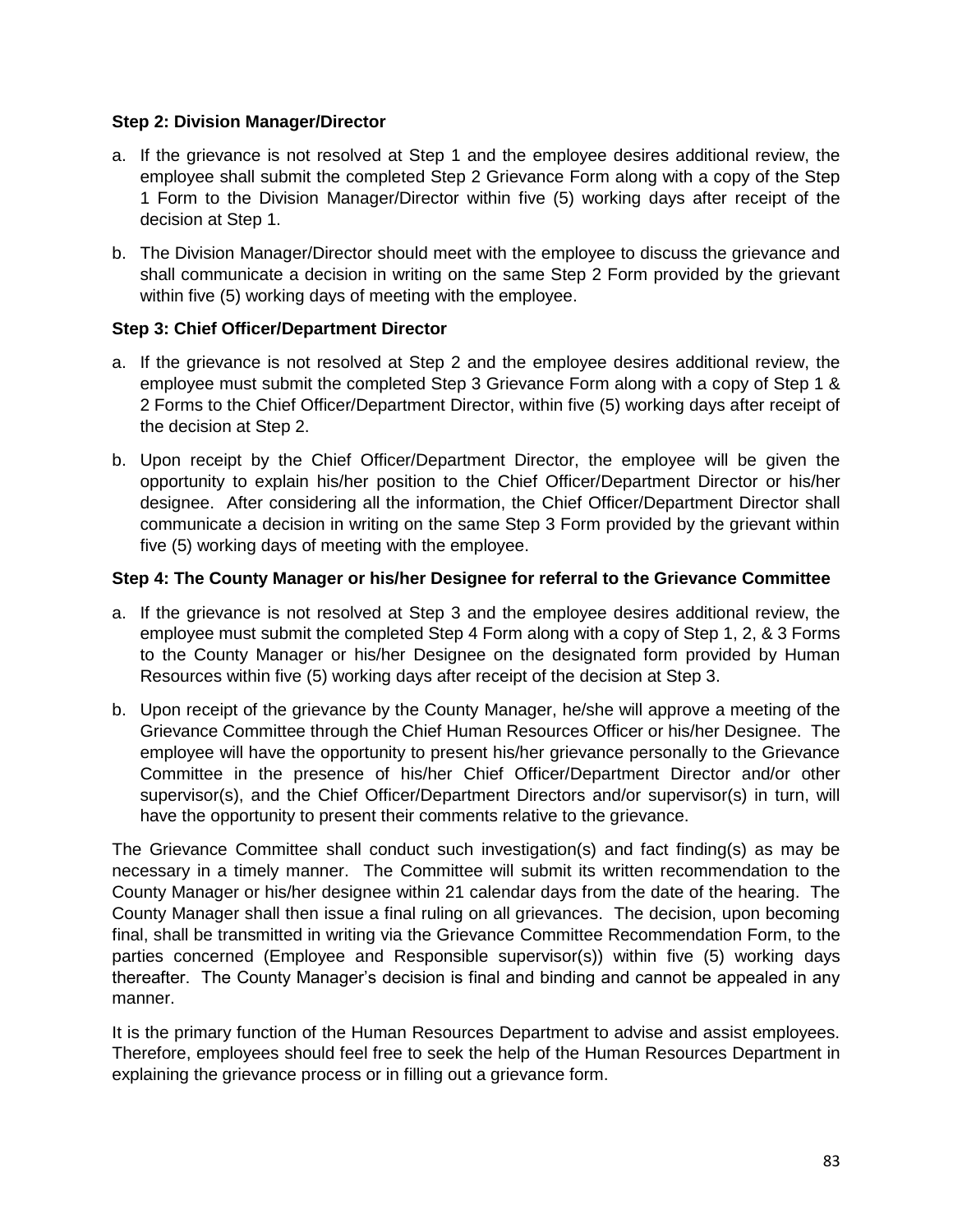The County is hopeful that if the need ever arises, employees will use the grievance policy after they have been unsuccessful in resolving the matter through their chain of command.

### **TIME LIMITS**

Failure to initiate a grievance within the time limit specified above shall be deemed a waiver of grievance.

Failure at any step of this procedure, by the employee, to submit a grievance to the next step within the specified time limit shall be deemed to be acceptance of the decision at that step and thereby waives all further action as to the matter.

Failure at any step by the supervisor, Division Director, Chief Officer/Department Director, of this procedure to communicate the decision of a grievance within the specified time limit shall permit the employee to proceed to the next step.

The number of days indicated at each step should be considered as a maximum and every effort should be made to expedite the process. However, the time limits specified in any step of the procedure may not be waived unless the lack of timeliness results from circumstances over which the employee or supervisor has no control.